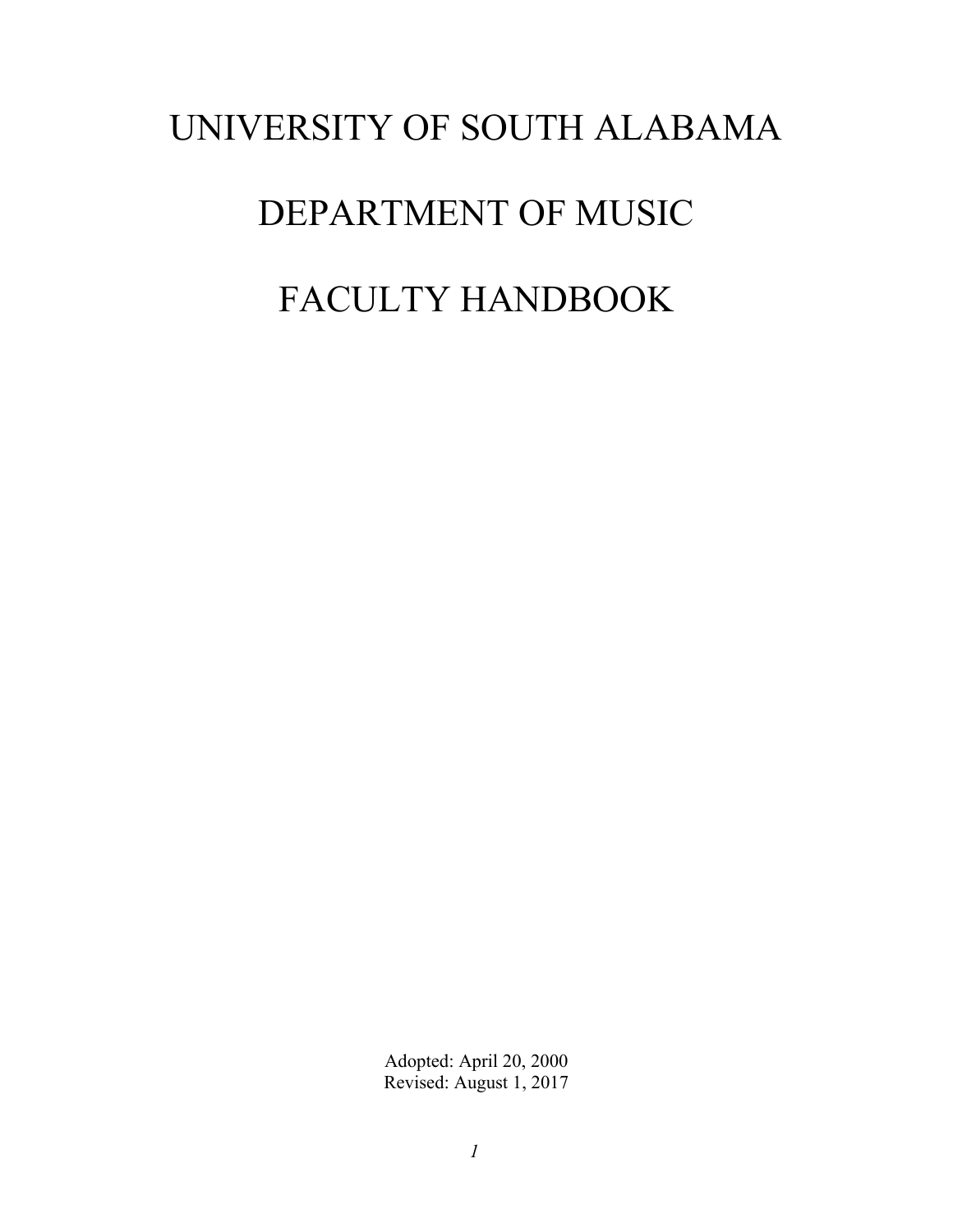# Table of Contents

| <b>I. PREFACE</b> |                                                                     |                |
|-------------------|---------------------------------------------------------------------|----------------|
| $A_{\cdot}$       |                                                                     | $\theta$       |
| <b>B.</b>         |                                                                     |                |
| $\mathbf{C}$ .    |                                                                     |                |
| D.                |                                                                     | $\overline{7}$ |
|                   | II. ACADEMIC REGULATIONS AND PROCEDURES                             |                |
| A.                |                                                                     | 9              |
| <b>B.</b>         |                                                                     | 9              |
| $\mathcal{C}$ .   |                                                                     | 9              |
| D.                |                                                                     | -10            |
| Ε.                |                                                                     |                |
| $F_{\cdot}$       |                                                                     |                |
| G.                |                                                                     |                |
| H.                |                                                                     |                |
| $\mathbf{I}$ .    |                                                                     | 11             |
| J.                |                                                                     |                |
| K.                |                                                                     | 13             |
| L.                |                                                                     | 13             |
| M.                |                                                                     |                |
| N.                |                                                                     |                |
| O.                |                                                                     |                |
| P.                |                                                                     |                |
| Q.                |                                                                     |                |
| $R_{\cdot}$       |                                                                     |                |
| S.                | Sexual Harassment: Policy and Procedures for Handling Complaints 17 |                |
| T.                |                                                                     |                |
|                   |                                                                     |                |

# **ADDENDA**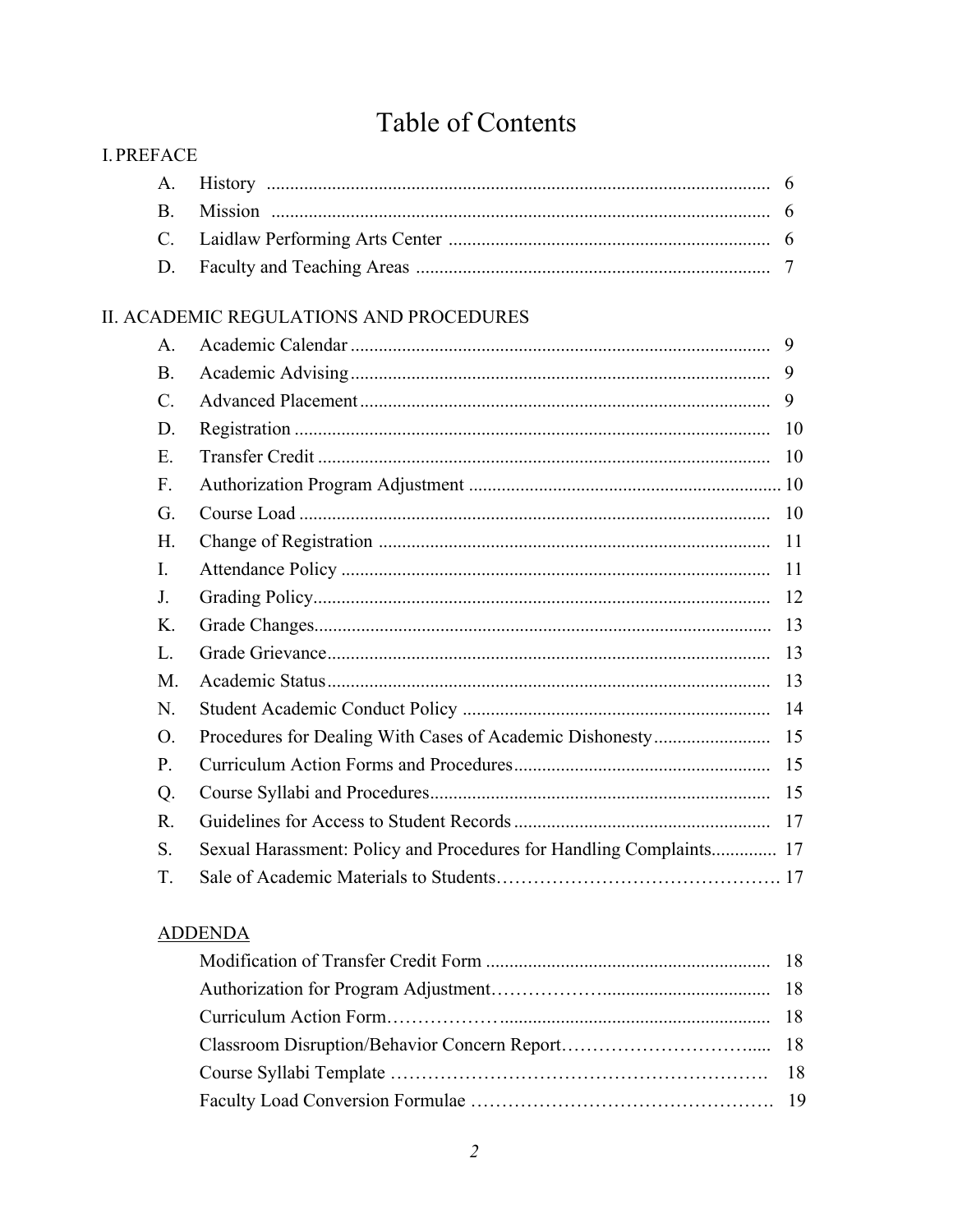## III. CURRICULUM

| A.              |                                                                                                                | 20 |
|-----------------|----------------------------------------------------------------------------------------------------------------|----|
| <b>B.</b>       |                                                                                                                | 20 |
| $\mathcal{C}$ . |                                                                                                                | 20 |
| D.              |                                                                                                                | 22 |
| E.              |                                                                                                                | 22 |
| $F_{\cdot}$     | Undergraduate Coursework [1994] [1994] [1994] [1994] [1994] [1994] [1994] [1994] [1994] [1994] [1994] [1994] [ | 22 |
| G.              |                                                                                                                | 25 |
| Н.              |                                                                                                                | 25 |
| I.              |                                                                                                                | 26 |
| $J_{-}$         |                                                                                                                | 26 |
| K.              |                                                                                                                | 26 |
| L.              |                                                                                                                |    |

## **ADDENDA**

| <b>ADDENDA</b>                                                             |    |
|----------------------------------------------------------------------------|----|
|                                                                            | 28 |
|                                                                            | 29 |
|                                                                            |    |
|                                                                            |    |
|                                                                            |    |
|                                                                            |    |
| Checksheet – Bachelor of Music, El. Studies in Specific Outside Fields  34 |    |
|                                                                            |    |
|                                                                            |    |
|                                                                            |    |
|                                                                            |    |
|                                                                            |    |
| Checksheet – Master of Music, Music Education (Instrumental or Vocal)  40  |    |
|                                                                            |    |
|                                                                            |    |
|                                                                            |    |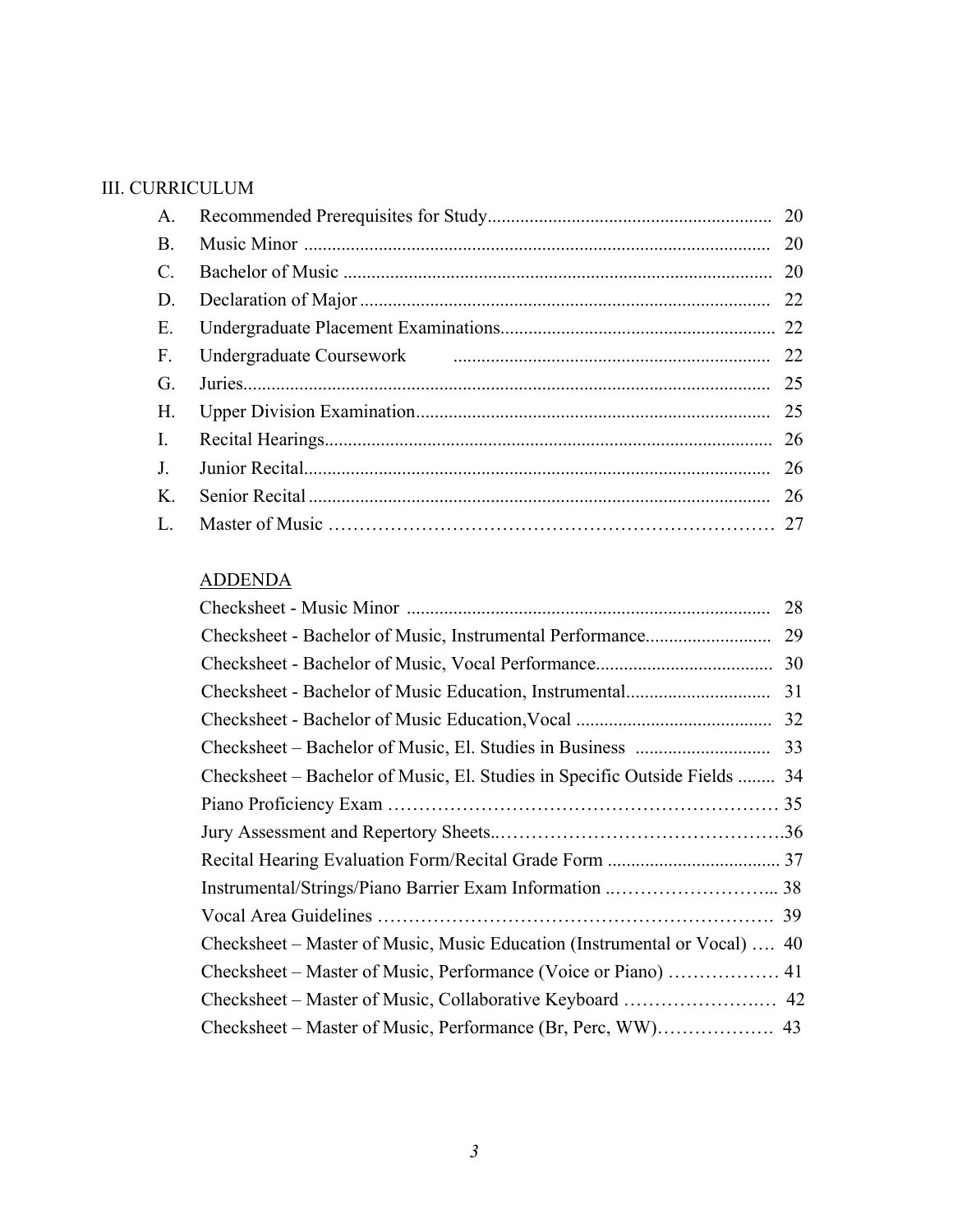## IV. PERFORMING ORGANIZATIONS

# V. ACADEMIC SUPPORT

| A.             | 48 |
|----------------|----|
| <b>B.</b>      | 48 |
| C.             | 52 |
| D.             | 53 |
| Е.             | 54 |
| F.             | 54 |
| G.             | 54 |
| H.             | 55 |
| $\mathbf{I}$ . | 55 |
| J.             | 56 |
| K.             | 56 |
| L.             | 56 |
| M.             | 56 |
| N.             | 56 |
| 0.             | 56 |
| P.             | 57 |
| Q.             | 57 |
| R.             | 57 |
| S.             | 57 |

# **ADDENDA**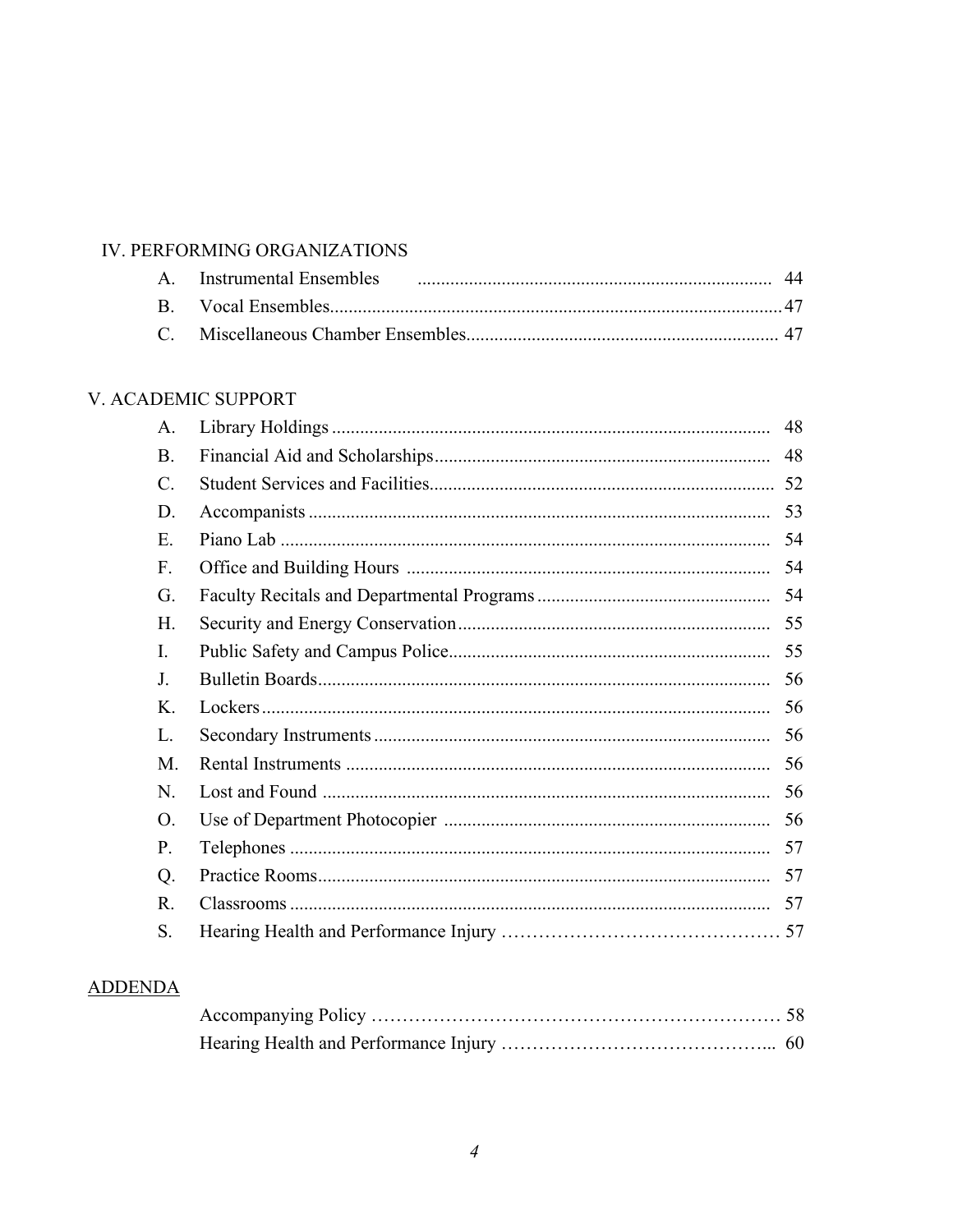# VI. FACULTY GOVERNANCE

|                | A.              |    |
|----------------|-----------------|----|
|                | <b>B</b> .      | 67 |
|                | $\mathcal{C}$ . |    |
|                | D.              |    |
|                | E.              |    |
|                | $F_{\cdot}$     |    |
|                | G.              |    |
|                | H.              |    |
|                | $\mathbf{I}$ .  |    |
|                | J.              |    |
|                | K.              |    |
|                | L.              |    |
|                | M.              |    |
|                | N.              |    |
|                | O.              |    |
|                | P.              |    |
|                | Q.              |    |
|                |                 |    |
| <b>ADDENDA</b> |                 |    |
|                |                 |    |
|                |                 |    |
|                |                 |    |
|                |                 |    |

# VII. OFFICE PROCEDURES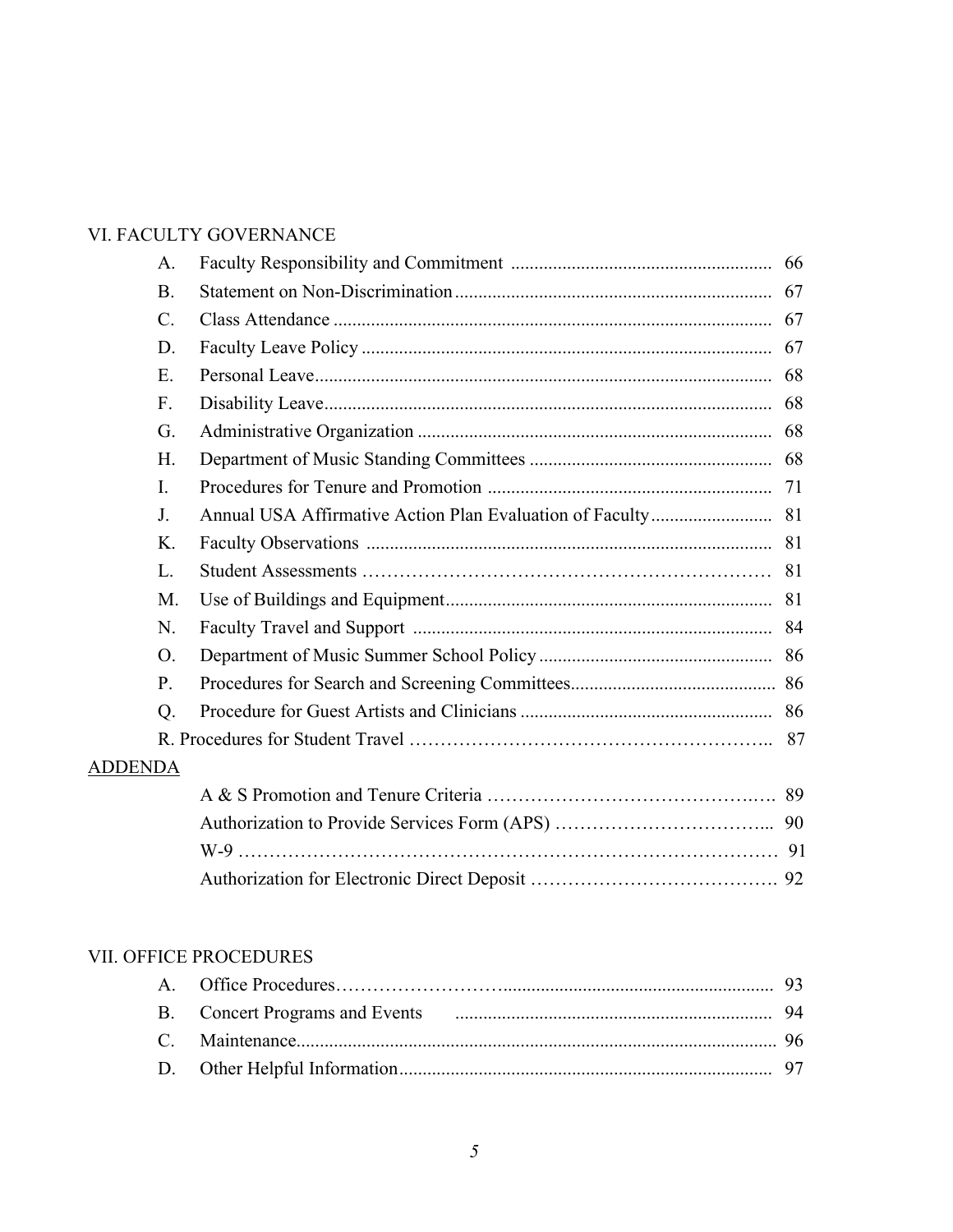#### <span id="page-5-0"></span>**I. PREFACE**

#### A. History

1. The University of South Alabama Department of Music has been a division of

the College of Arts and Sciences since Fall of 1965, and has grown from an initial compliment of four full-time faculty to the current sixteen full-time and fifteen part-time faculty.

- 2. The Department of Music and its degree programs were fully accredited by the National Association of Schools of Music in 1969.
- 3. The Department of Music offers a Bachelor of Music degree with concentrations in the following options: Music Education-Instrumental, Music Education-Vocal, Music Performance-Instrumental, Music Performance-Vocal, Music with Elective Studies in Business, and Music with Elective Studies in Specific Outside Fields; and a Master of Music degree with the following options: Music Education, Performance (Piano, Voice, Brass, Percussion, Woodwinds), and Collaborative Keyboard. A minor in music is also available to interested and qualified students.
- $B<sub>1</sub>$ **Mission** 
	- Department is an important asset to the University and a valuable 1. The Department of Music at the University of South Alabama, through its innovative curriculum and exemplary faculty, offers educational and creative opportunities for musicians and music educators. Propelled by an increasing music student population, a newly created graduate degree program, and a highly active concert series featuring accomplished soloists and diverse ensembles, the department continually embraces new artistic experiences that balance the rich history of music with emerging music of the  $21<sup>st</sup>$  century. Providing opportunities for lifelong learners within our community, the resource for the entire Gulf Coast region.
- C. Laidlaw Performing Arts Center
	- 1. The Department of Music is housed in the beautiful Laidlaw Performing Arts Center which was dedicated in November 1998.
	- 2. This 52,136 square foot facility, which is also shared with the Department of Theatre and Dance, offers state of the art facilities for music performance, research, and study.
	- 3. The music facilities include a 250 seat Recital Hall with world class acoustics; the beautifully appointed Andrew H. Harper Green Room which allows for artists to greet audiences and hold receptions after performances; large and acoustically insulated teaching studios, a spacious Rehearsal Hall which can be used as an alternative site for solo and ensemble performances; classrooms; practice rooms; and internet access in all classroom and teaching areas.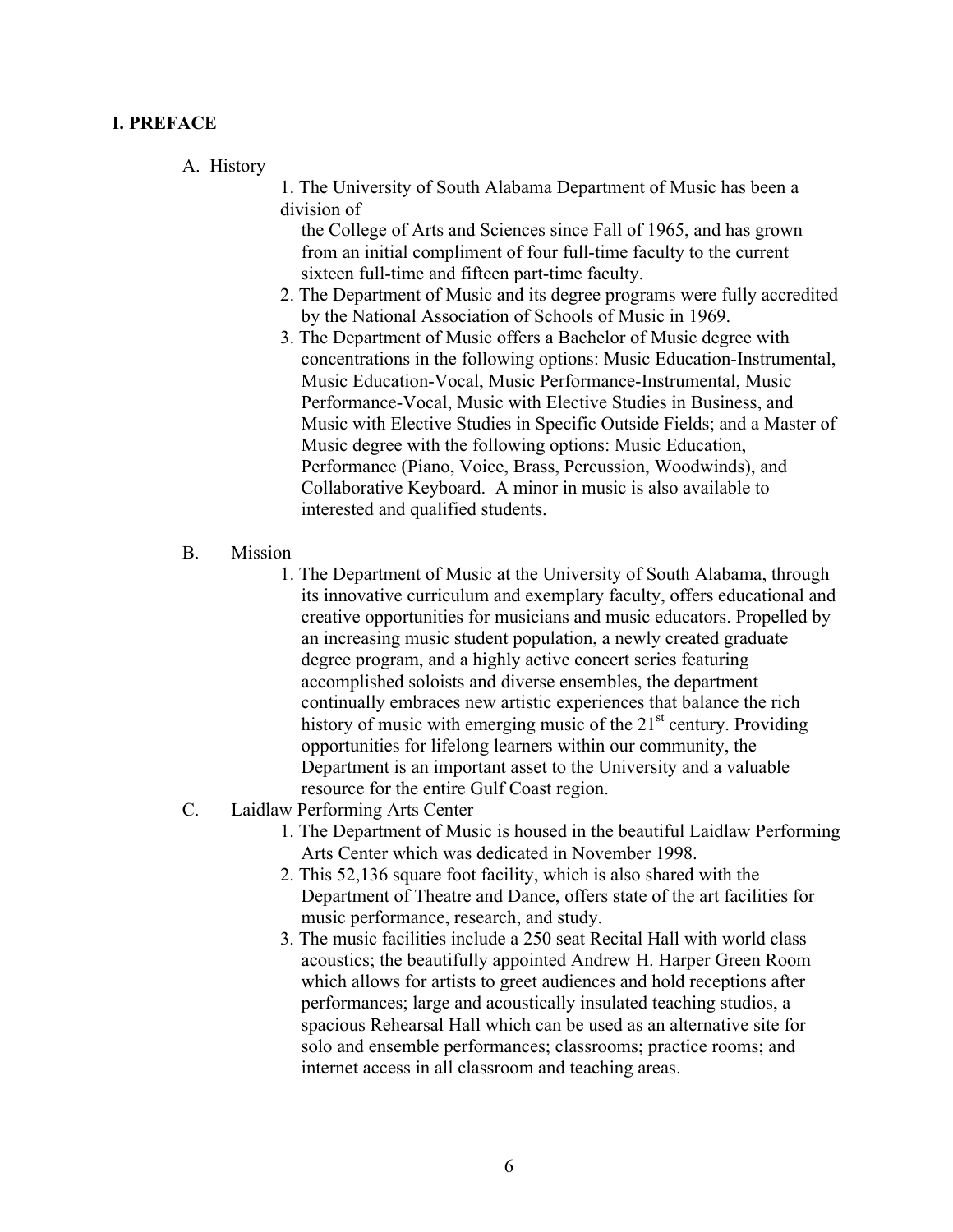- <span id="page-6-0"></span>D. Faculty and Teaching Areas
	- 1. The Department of Music Faculty includes exceptional artists, teachers, and educators with degrees and training from some of the nation's most prestigious music schools.
	- 2. Department Chair Dr. Greg L. Gruner, Professor of Music, Music Education, Instrumental Conducting, Trombone, Music Business
	- 3. Full-time Faculty
		- a) Dr. Andra Bohnet, Professor of Music, Flute, Music Literature, Music Business Coordinator, Woodwind Ensembles, Harp, Wind/String/Percussion Area Coordinator
		- b) Dr. Angela Draghicescu, Assistant Professor of Music, Piano, Collaborative Keyboard, Piano Ensemble
		- c) Dr. David Durant, Professor of Music, Music Theory, Composition, Music Technology
		- d) Dr. Kip Franklin, Assistant Professor of Music, Clarinet, Music Theory
		- e) Dr. Jeannette Fresne, Professor of Music, Music Education, Arts in Education, Graduate Area Coordinator
		- f) Mr. Matthew Greenwood, Instructor of Music, Assistant Director of Bands, Percussion, Music Literature
		- Saxophone, Jazz Studies g) Dr. Tracy Heavner, Professor of Music, Music Education,
		- h) Dr. Robert Holm, Professor of Music, Piano, Piano Literature, Keyboard Area Coordinator
		- i) Dr. Rebecca Mindock, Associate Professor of Music, Double Reeds, Music Literature Coordinator, Woodwind Methods, Woodwind Ensembles, Recital Class
		- j) Dr. Laura Moore, Associate Professor of Music, Director of Choral Activities, Choral Conducting, Collaborative Piano, Music Literature
		- k) Dr. William Petersen, Assistant Professor of Music, Director of Bands, Instrumental Conducting, Tuba-Euphonium
		- l) Dr. Jason Rinehart, Assistant Professor of Music, Associate Director of Bands, Brass Methods, Marching Band Methods, Instrumental Conducting, Music Education, Horn, Orchestra
		- m) Dr. Luis Rivera, Assistant Professor of Music, Percussion Studies, Percussion Ensemble
		- n) Dr. Thomas Rowell, Associate Professor of Music, Voice, Vocal Literature, Vocal Pedagogy, Opera & Musical Theatre Workshop, Vocal Area Coordinator
		- o) Dr. Peter Wood, Professor of Music, Trumpet, Brass Ensembles
		- 4. Part-time Faculty
			- a) Ms. Linda Zoghby, Assistant Professor of Music, Voice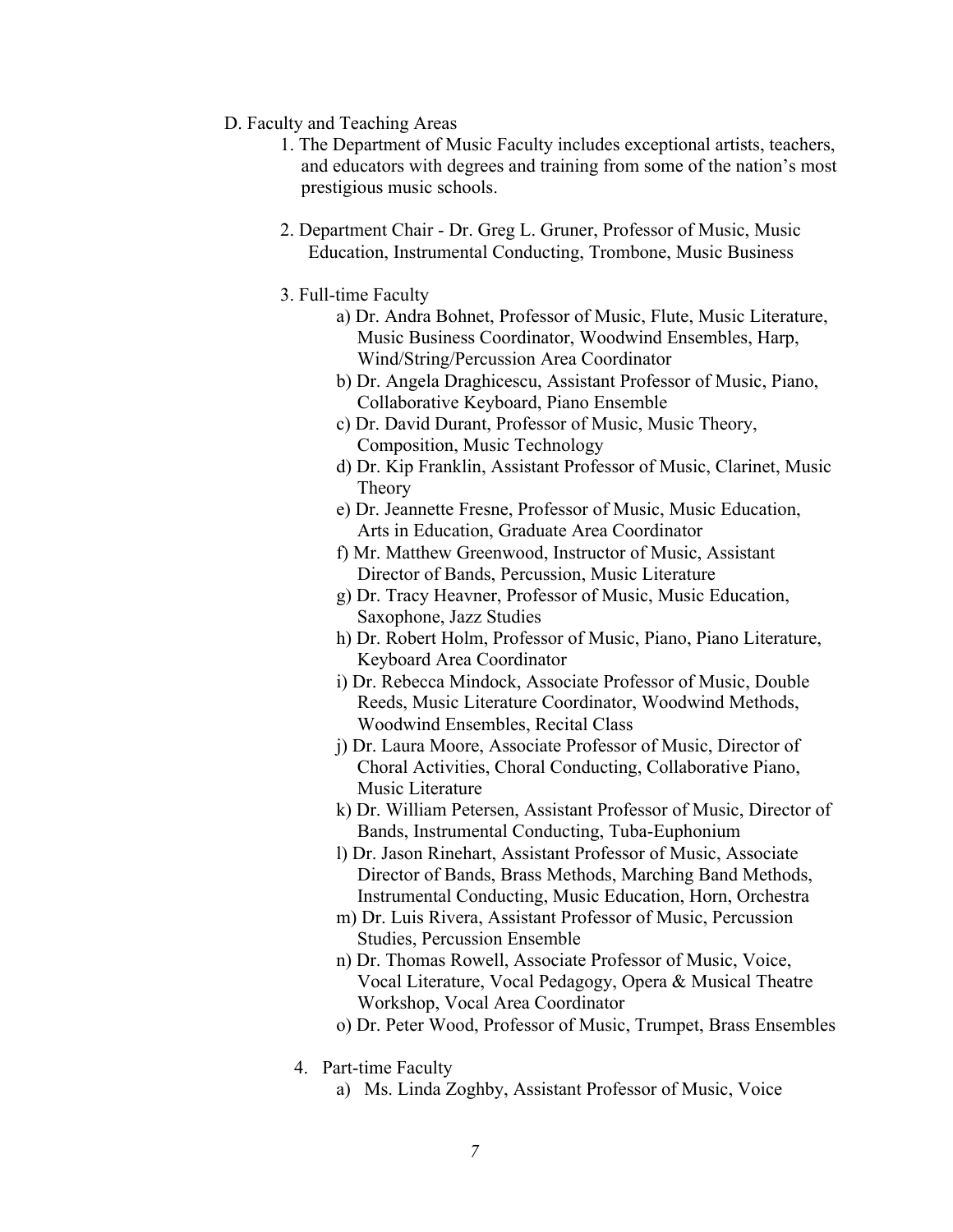- 5. Part-time Instructors
	- a) Music Literature –Mr. Keith Bohnet, Dr. Juan Jose Gutierrez, Mr. Mark Habib, Mr. Travis Jones, Ms. Jodi Wood, Dr. Arie VandeWaa
	- b) Music Theory Mr. Travis Jones
	- c) Percussion Mr. Matthew Greenwood
	- d) Guitar –Mr. Patrick Imsand, Mr. Mark Habib
	- e) Class Piano –Ms. Jennifer Bemis
	- f) Voice –Ms. Joyce Sylvester
	- g) Strings Dr. Juan Jose Gutierrez, Dr. Gosia Leska, Mr. Taylor Hollyer
	- h) Horn Ms. Jodi Wood
	- i) Orchestra, String Ensemble –
- 6. Staff
	- a) Departmental Secretary Ms. Peggy Doyle
	- b) Ensemble Secretary-Receptionist Ms. Allison Harris
	- c) Events Coordinator Mr. Keith Bohnet
	- d) Arts in Education Coordinator Ms. Jessica Freeland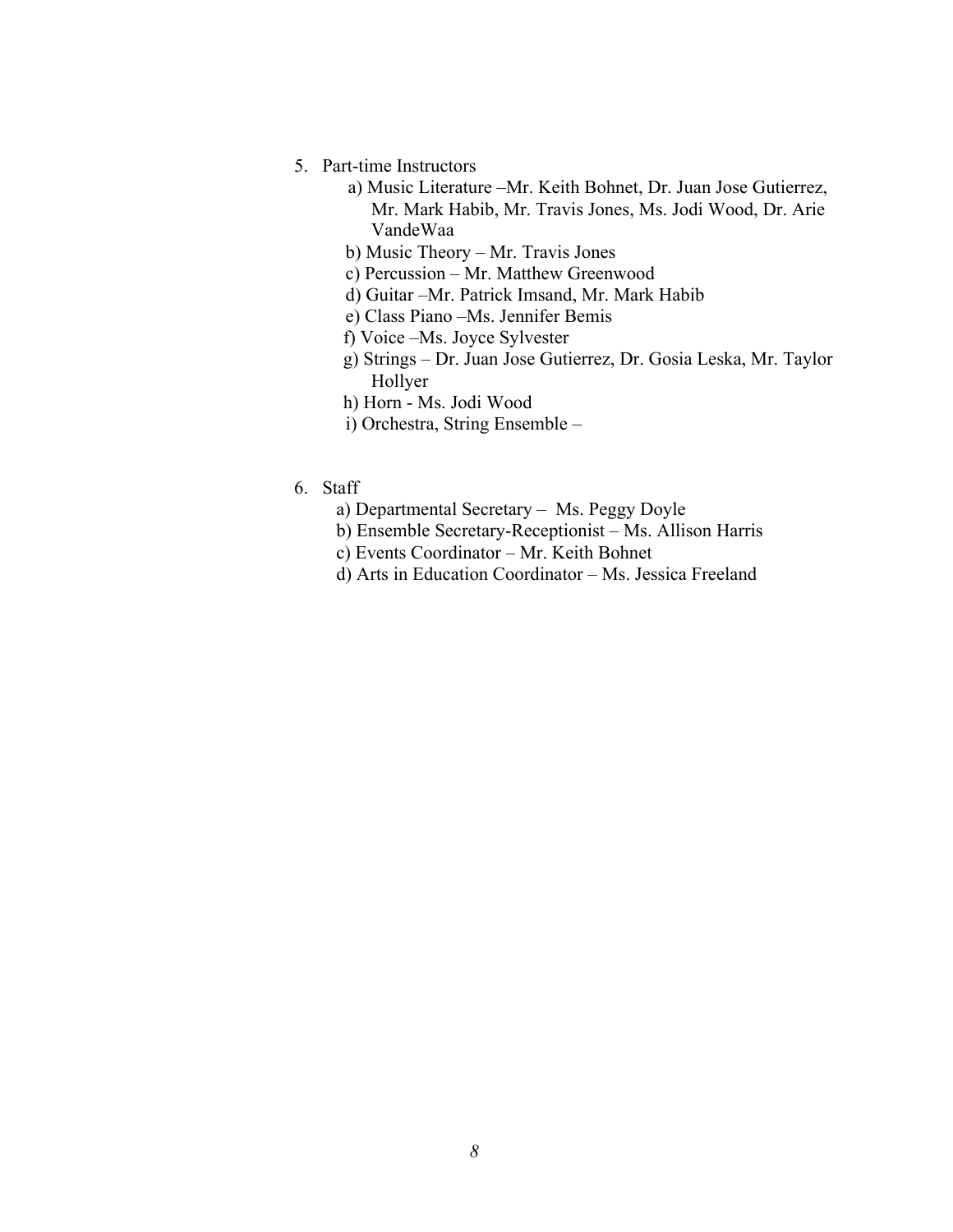#### <span id="page-8-0"></span>**II. ACADEMIC REGULATIONS AND PROCEDURES**

#### A. Academic Calendar

- 1. The current academic calendar, including breaks and holidays, is printed in the University Bulletin and is available online.
- 2. Each Semester includes 15 weeks of classes and one week of final examinations.
- B. Academic Advising
	- 1. A student will be assigned an academic advisor when they select a course of study after completing an audition and after their initial registration.
	- 2. The Music Department faculty works closely with music students to provide academic advising specific to its degree programs and concentration areas.
	- 3. A student who changes their major may be assigned a new advisor.
	- 4. Music majors are required to be advised each semester.
	- 5. **Advisors are responsible for all paperwork (i.e. checksheets, Degree Works, subs/waivers, program adjustments, graduation checksheets, etc.) involving advisees.**
	- 6. All full-time music faculty serve as advisors which is considered a component of teaching in annual evaluations.
- C. Advanced Placement
	- 1. Advanced Placement credit is determined during the admissions process in accordance with University Policies.
		- a) University credit will be granted for scores of "3" or higher in an Advanced Placement Program Examination or College Level Examination Program scores meeting University standards.
		- b) No more than 32 semester hours of credit will be allowed for AP or CLEP courses.
	- 2. Students with a minimum Enhanced ACT English score of 27 or SAT verbal score of 550 or above will be exempt from taking English 101.
	- 3. An audition in the primary performance medium is required for students desiring admission to a music degree program.
	- 4. Transfer students will be given placement examinations in music theory.
	- 5. Transfer students will be given placement examinations in music history when necessary.
	- 6. Incoming freshmen who have achieved a final score of "5" on the International Baccalaureate Music Exam, will receive credit for MUL 235. A score of "6" or "7" will be considered by a faculty review committee for possible additional credit for MUL 236.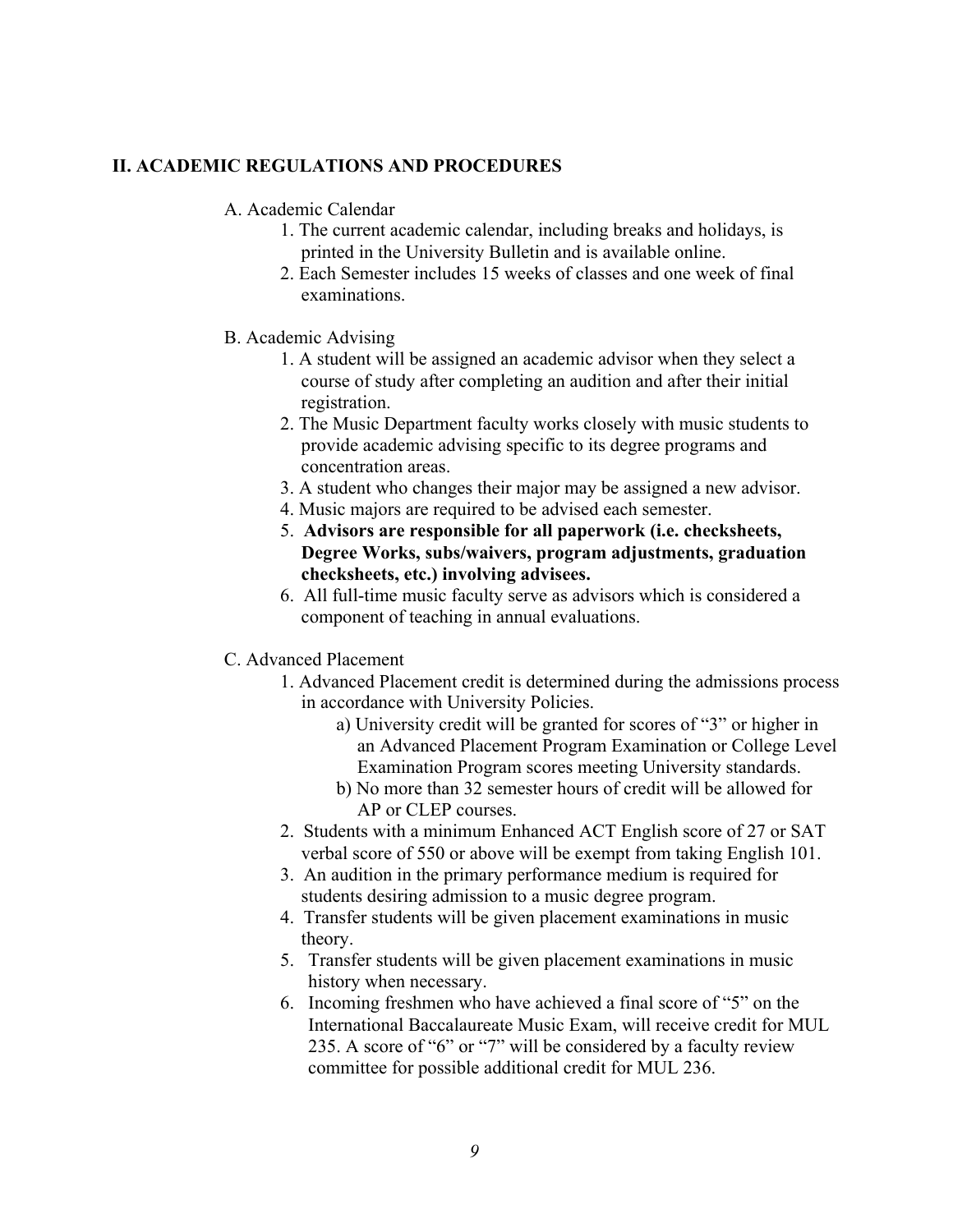- <span id="page-9-0"></span>D. Registration
	- 1. New freshman, transfer, and transient students are required to register after an on campus orientation, returning students register online using PAWS.
	- 2. Registration is not complete until fees are paid.
	- 3. Official class rolls are available to individual faculty using PAWS and should be checked by faculty occasionally for accuracy.
	- 4. Students who do not appear on official rolls may not attend class and should be referred to the Registrar's Office.
- E. Transfer Credit
	- 1. Transfer credits will be evaluated by the Director of Admissions during the admission process.
	- 2. These evaluations may be modified by the Departmental Advisor, with approval of the Department Chair, and Dean, and should be indicated on the "Modification of Transfer-Credit Evaluation Form" (p. II - 8).
	- 3. Transfer students will be given examinations in music theory, music history, piano proficiency, and applied music to determine appropriate levels for placement in the USA Department of Music programs.
	- 4. No more than 64 semester hours of credit from junior colleges will be accepted for transfer.
	- 5. Credit will not be given for transfer courses with grades below a "D."
	- 6. Transferred courses cannot be used to replace USA courses with a "W" designation without appropriate approval.
- F. Authorization for Program Adjustment (Course Substitution or Waiver)
	- 1. Courses may be waived or substituted by a student in a degree program with the approval of the academic advisor, Department Chair, and Dean of the College of Arts and Sciences.
	- 2. These substitution/waivers must adhere to the academic integrity of the degree program.
	- 3. Use the "Authorization for Program Adjustment" form (available online) to indicate any alterations to a student's degree plan from the bulletin.
	- 4. All Authorization for Program Adjustment forms must be approved prior to a student applying for graduation.
	- 5. A copy of all Authorization for Program Adjustment forms signed by the Department Chair should be placed in the student's file. It will be replaced with the final approval copy upon receipt.
- G. Course Load
	- 1. Faculty
		- a) The standard teaching load for a full time faculty member is the equivalent of 12 credit hours per semester for classroom, 18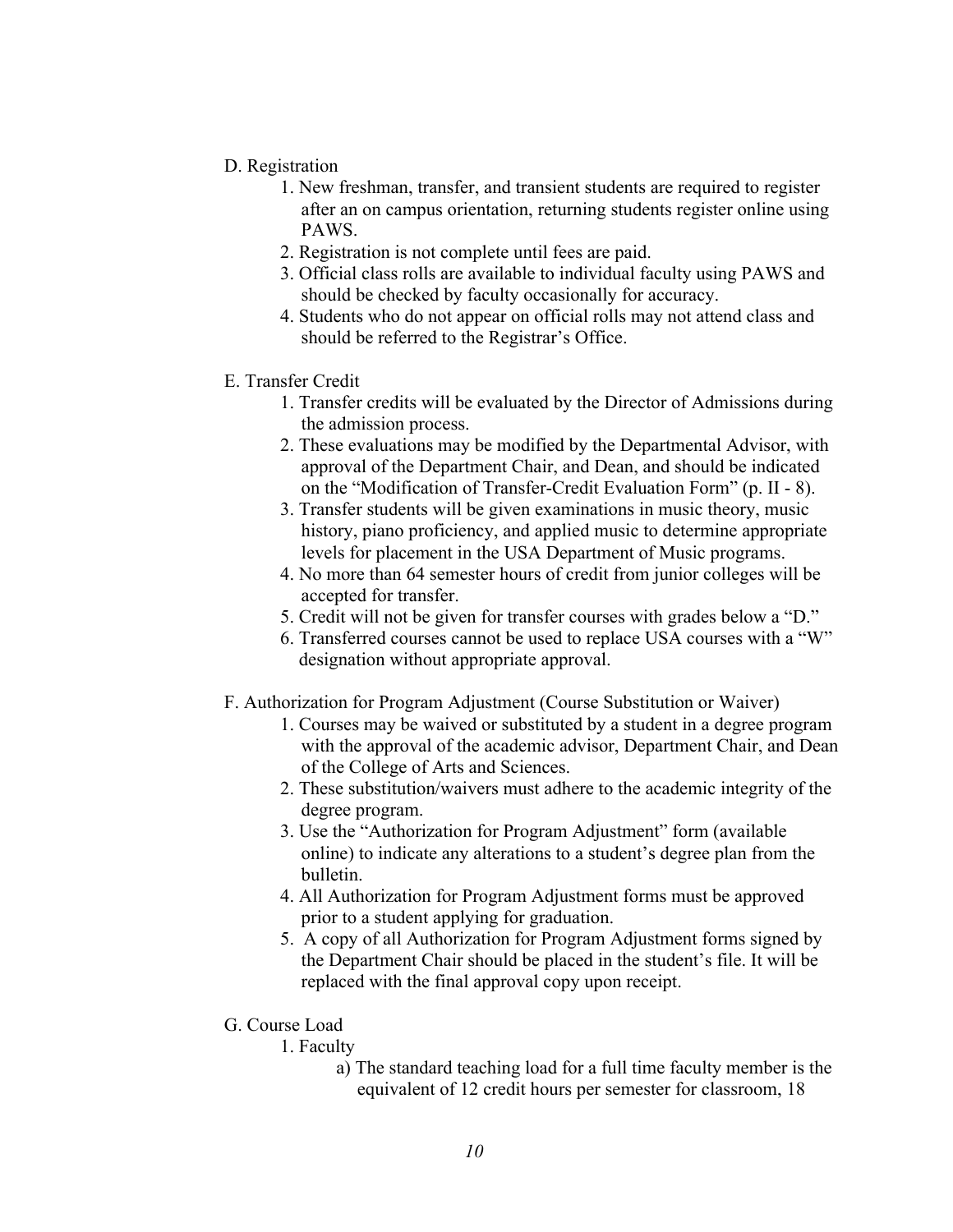<span id="page-10-0"></span>contact hours per week for the applied areas, or the equivalent conversion formula for a combination of classroom and applied areas. See Faculty Load Conversion chart in Addenda, II-15.

- b) Total enrollment, number of course preparations, and complexity of the material may be considered by the Chair in determining credit hour equivalents (*USA Faculty Handbook*, Chapter 4.7.2).
- c) Reassigned time **MAY** be granted for Departmental Administration, externally funded research activities, Departmental support research, and Departmental support service (*USA Faculty Handbook*, Chapter 4.7.5).
- 2. Students
	- a) An undergraduate student will be considered a full-time student if he/she is enrolled for 12 credit hours or more per semester. (Note: in most music degree programs, a student needs to enroll for 16 hours per semester in order to graduate in four years)
	- b) A graduate student is considered full-time if they are enrolled for 6 or more credit hours per semester.
- H. Change of Registration
	- 1. Changes to a student's registration can be made by the student on PAWS at any time up to and through Drop/Add.
	- 2. Withdrawal is permitted from a course without penalty until the official Drop Date listed in the Academic calendar.
	- 3. Withdrawal from a course after the official withdrawal date may occur in special circumstances. See *USA Faculty Handbook*, Chapter 6.2.4.
- I. Attendance Policy
	- 1. Faculty Attendance
		- a) Normally, all classes will meet at the time and place scheduled, and the instructor is expected to meet all assigned classes. Additional class times should not be scheduled without the prior approval of the Department Chair and should be documented at the beginning of the academic semester in the class syllabus (for example, dress rehearsals).
		- b) If the instructor must be absent for any reason, e.g., for reasons of health or attendance at professional meetings, it is the responsibility of the instructor and Department Chair to insure that appropriate arrangements are made to continue the scheduled classes.
		- c) Faculty who miss days of instruction due to illness will report "sick leave" to the Department Secretary.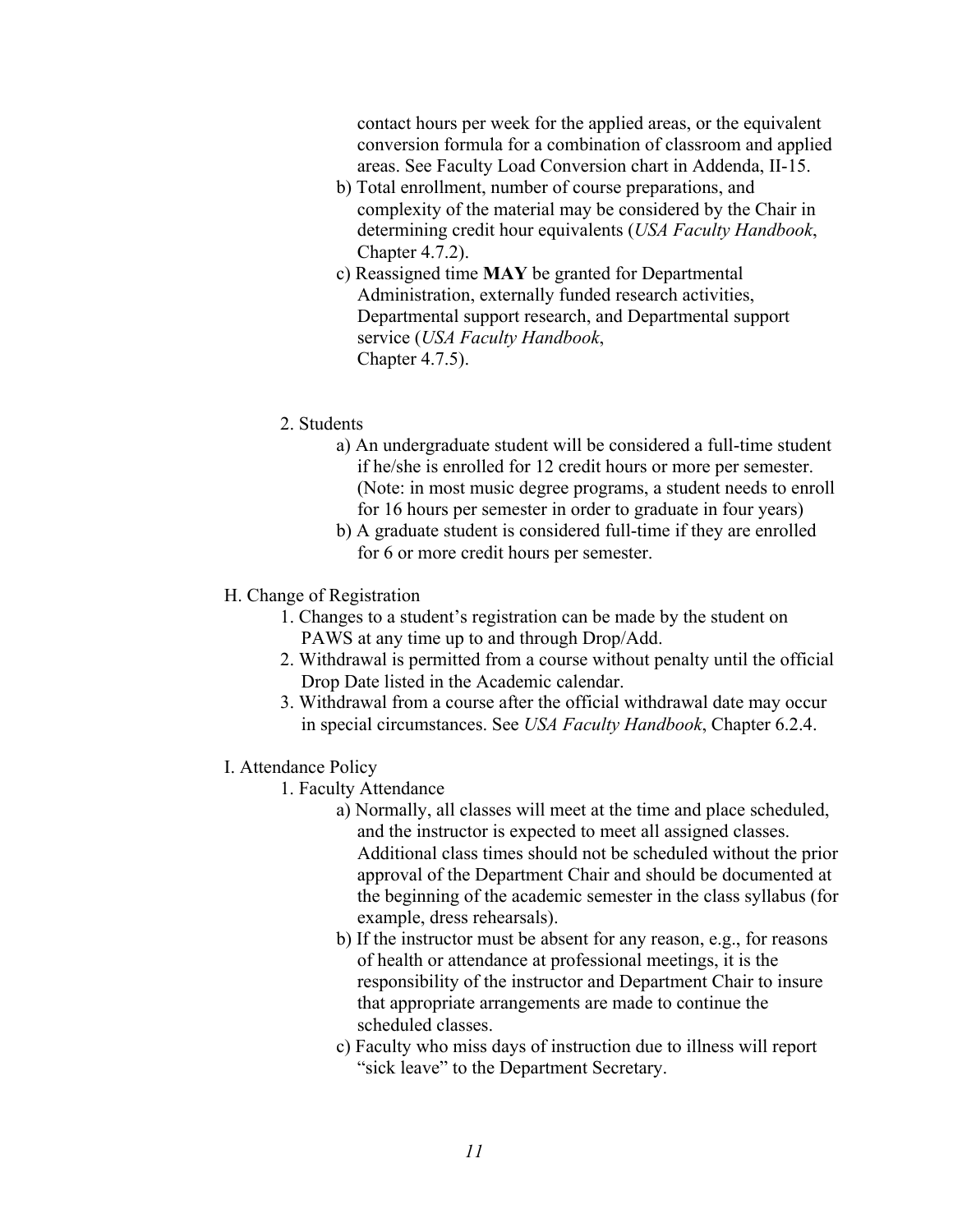- d) Faculty attendance is required at all departmental faculty meetings.
- <span id="page-11-0"></span>2. Student Attendance
	- a) Students are responsible for attending the classes in which they are officially enrolled.
	- b) The quality of work will ordinarily suffer from excessive absences.
	- c) At the beginning of classes, instructors must define their policy on absences in the course syllabus, and all cases of illness and emergency shall be promptly reported and **verified** to the instructor.
	- d) For excessive absences, the Dean of Student's Office should be advised by the student and absence notices will be sent to each instructor notifying of the reason and approximate length of the absence. This notification does not constitute an excused absence (*USA Faculty Handbook*, Chapter 6.2.3).
- J. Grading Policy
	- 1. The course syllabus distributed on the first day of class will contain the criteria for determining a student's grade for the course and other required information as stated in the faculty handbook (*USA Faculty Handbook*, Chapter 6.3.1).
	- 2. The University's grading system is based on a four point scale:
		- a) A: Excellent, 4 grade points per semester hour
		- b) B: Good, 3 grade points per semester hour
		- c) C: Satisfactory, 2 grade points per semester hour
		- d) D: Minimum passing, 1 grade point per semester hour
		- e) F: Failure, no grade points (weighted)
		- f) F\*: Failure in cases where the student does not officially withdraw, or failed to complete assignments or who failed to participate in class activities. It should be used when, in the opinion of the instructor, completed assignments or course activities were insufficient to make normal evaluation of academic performance possible.
		- g) S: Satisfactory, no grade points (unweighted)
		- h) U: Unsatisfactory, no grade points (unweighted)
		- i) U\*: Unsatisfactory in cases where the student does not officially withdraw, but who failed to attend, or failed to complete assignments or who failed to participate in class activities, no grade points.
	- 3. Grades of record do not take into account pluses and minuses.
	- 4. The following symbols are substitutes for grades. *They are not grades!* 
		- a) I: Incomplete is assigned when, for reasons beyond the student's control, the student is unable to fulfill all the normal course requirements.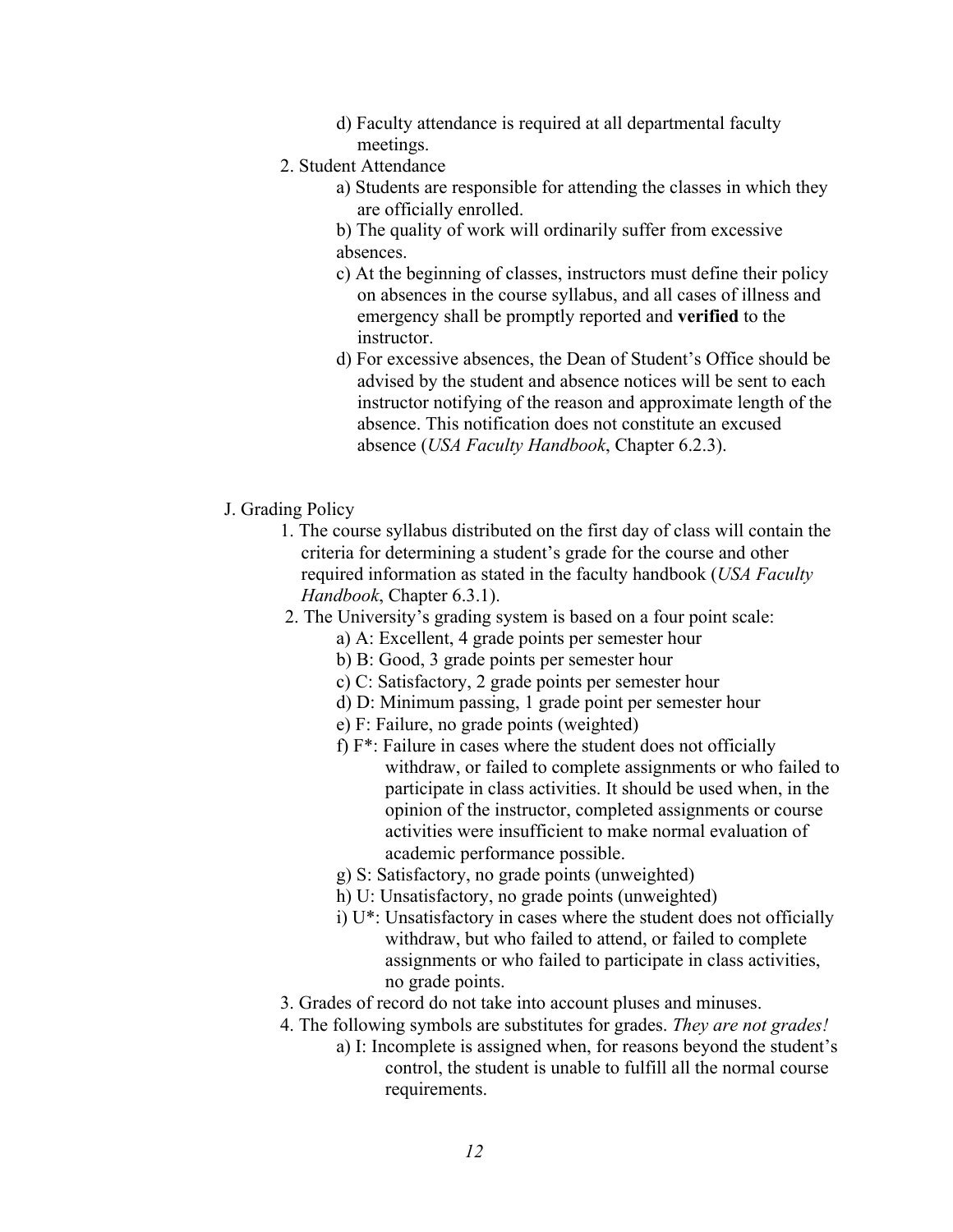- <span id="page-12-0"></span>b) X: Absence from the Final Exam, to be used in case of unforeseen and verifiable illness or emergency precludes the student's appearance at the scheduled examination.
- c) P: In Progress (Now approved for MUA 300 & MUA 400)
- c) All records of the symbols "I" "P" or "X" must be cleared by the specified deadline of the next term; if they are not, grades of "F" will be recorded by the Registrar. An extension can be filed when approved by the Department Chair.
- K. Grade Changes
	- 1. The instructor has one year to change a final grade because of a clerical error in recording the grade or computing it.
	- 2. The instructor initiates the procedure by completing the appropriate form, and forwarding it for signatures according to the printed instructions on the form (*USA Faculty Handbook*, Chapter 6.6.6).
- L. Grade Grievance
	- 1. Students who allege an unfair final grade have recourse to a review of the process by which the grade was determined.
	- 2. The Final Course Grade Grievance Procedure is found in the *USA Faculty Handbook*, Chapter 8.1 and in the student handbook, *The Lowdown*. It is also available in the Dean's Office of each College.
	- 3. Grounds for grievances are: Arithmetical or clerical error, arbitrary evaluation on the part of the instructor, or substantial failure on the part of the instructor to follow the course syllabus or other announced grading policy.

#### M. Academic Status

- 1. All undergraduate students must meet the established standards designating appropriate academic progress.
	- a) To stay in good standing with a Clear status, a student must maintain a grade-point balance of zero or higher on USA course work.
	- b) The grade-point balance is determined by subtracting twice the number of credit hours attempted from the number of cumulative grade-points earned.
- 2. Academic Probation
	- a) Students with a cumulative grade point-average below 2.0 and thus a grade point balance below zero will be placed on probation.
	- b) Students on academic probation are restricted from taking more than 13 credit hours per semester.
- 3. Failure in Academic Suspension/Dismissal
	- student has a negative grade-point balance in excess of -24. a) Academic suspension will occur for one regular semester if a
	- b) If the grade point balance deficit exceeds -24 a second time, the student will be dismissed.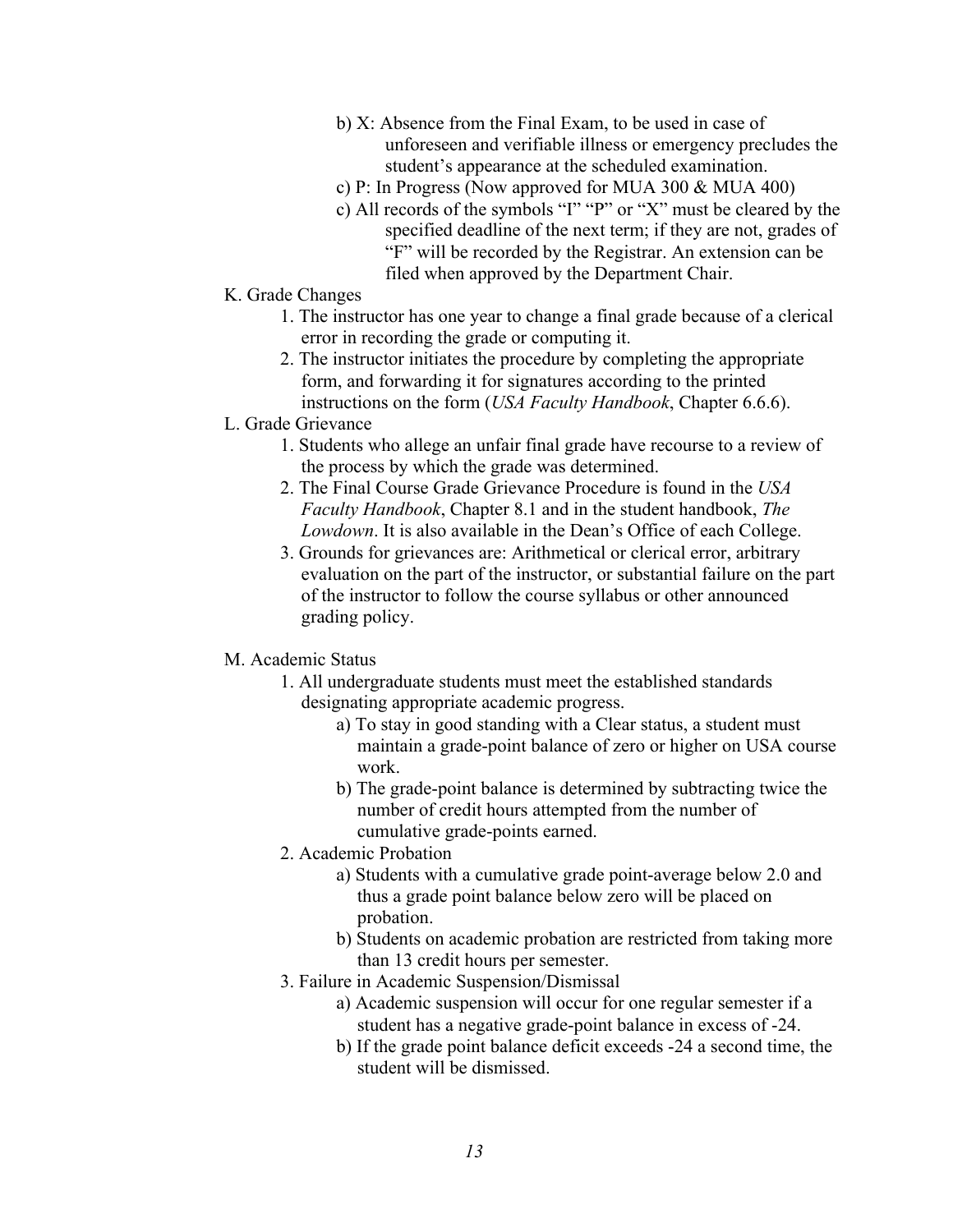- <span id="page-13-0"></span>c) A dismissed student may file for readmission after one calendar year.
	- d) A student who is readmitted to the University may declare Academic Bankruptcy one time during an academic career.
		- (1) A declaration of academic bankruptcy allows a student to start work over at USA with a grade point balance of zero, but all course work will remain on the academic record.
		- (2) Any academic honors will be determined from the work after the academic bankruptcy was declared.
		- (3) The option of academic bankruptcy is not available to a student who has received a bachelor's degree.
- 4. Minimum Hours
	- a) A student must complete a minimum of 120 approved semester hours, including both general education and major requirements.
	- b) A minimum of 15 credit hours of courses at the 300/400 level in the major discipline must be completed at the University of South Alabama. 9 credit hours of courses in the minor must be completed at the University of South Alabama.
	- c) A candidate for graduation must complete a minimum of 32 credit hours of University of South Alabama upper-division course work.
	- d) Transfer Credit from Community/Junior Colleges: No more than 64 semester hours of transfer credit from junior colleges will be accepted. No degree credit will be granted for courses that are identified at the 300/400 level in the USA curriculum unless approved by the appropriate College Dean.
- N. Student Academic Conduct Policy
	- 1. As a community of students and scholars, the University strives to maintain the highest standards of academic integrity. All members of the community are expected to exhibit honesty and competence in academic work. This responsibility can be met only through earnest and continuing effort by all students and faculty.
	- 2. Any dishonesty related to academic work or records constitutes academic misconduct including, but not limited to, activities such as giving or receiving unauthorized aid in tests and examinations, improperly obtaining a copy of an examination, plagiarism, misrepresentation of information, altering transcripts or University records.
	- 3. Academic misconduct is incompatible with the standards of an academic community. Such acts are viewed as moral and intellectual offenses and are subject to investigation and disciplinary action through appropriate University procedures.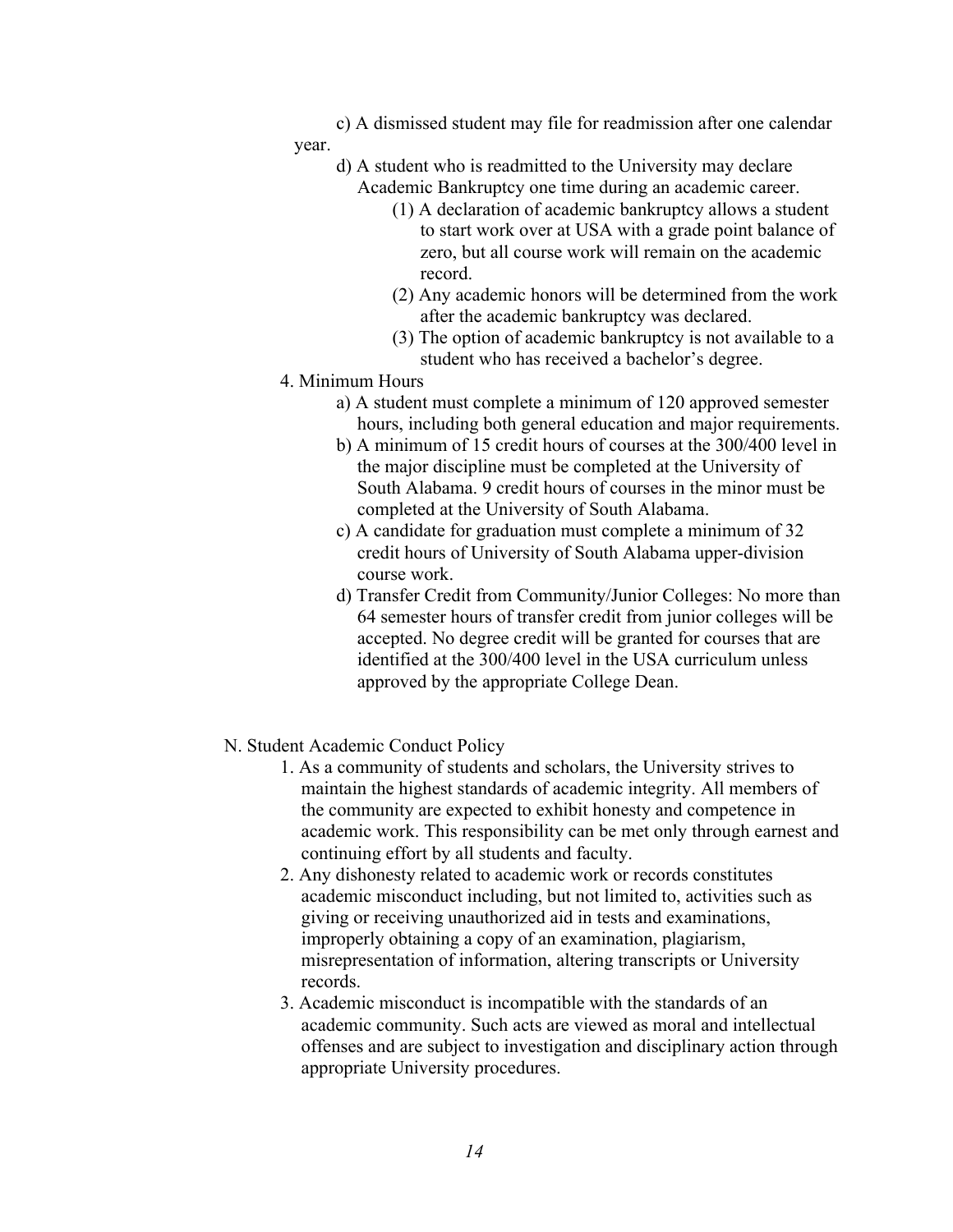- <span id="page-14-0"></span>4. Penalties range from loss of credit for a particular assignment to dismissal from the University.
- 5. Faculty, students, and staff are responsible for acquainting themselves with, adhering to, and promoting policies governing academic conduct.
- 6. All matters related to academic misconduct are the responsibility of the academic units involved and the Office of the Senior Vice President for Academic Affairs.
- O. Procedures for Dealing With Cases of Academic Dishonesty
	- 1. The College of Arts and Sciences has an Undergraduate Academic Standards Committee consisting of faculty and students (Section VI, H, 9).
	- 2. This committee will conduct all hearings requested by students in academic misconduct cases within the Department.
	- 3. Procedures for reporting academic misconduct are detailed in the *USA Faculty Handbook*, Chapter 8.3.3 and in the student handbook, *The Lowdown.*
- P. Curriculum Action Forms and Procedures
	- 1. New courses or significant alterations to existing courses must be approved by the Departmental Curriculum Committee and College of Arts and Sciences Academic Programs and Planning Committee.
	- 2. All course changes must be submitted on the appropriate Curriculum Action Form.
		- a) Undergraduate Curriculum Action Form
		- b) Graduate Curriculum Action Form
	- 3. Approval takes several months, so plan ahead.
- Q. Course Syllabi and Procedures (Use Syllabus Template)
	- *Faculty Handbook,* 1. Each instructor is required to furnish students in each credit class, in writing, the following information on the first day of class (*USA*

Chapter 6.3.1):

- a) goals and objectives of the course;
- material to be used: b) course materials, textbook(s) and any other instructional
- c) a brief course description (see Bulletin entry) and topical outline;
- c) office hours of the instructor or means of instructor availability for out-of-class consultation with students;
- d) class attendance policy (record of attendance needed to assign F\* grade);
- e) number and type of exams to be given during the semester;
- f) policy on make up examinations;
- g) course assignments, if any;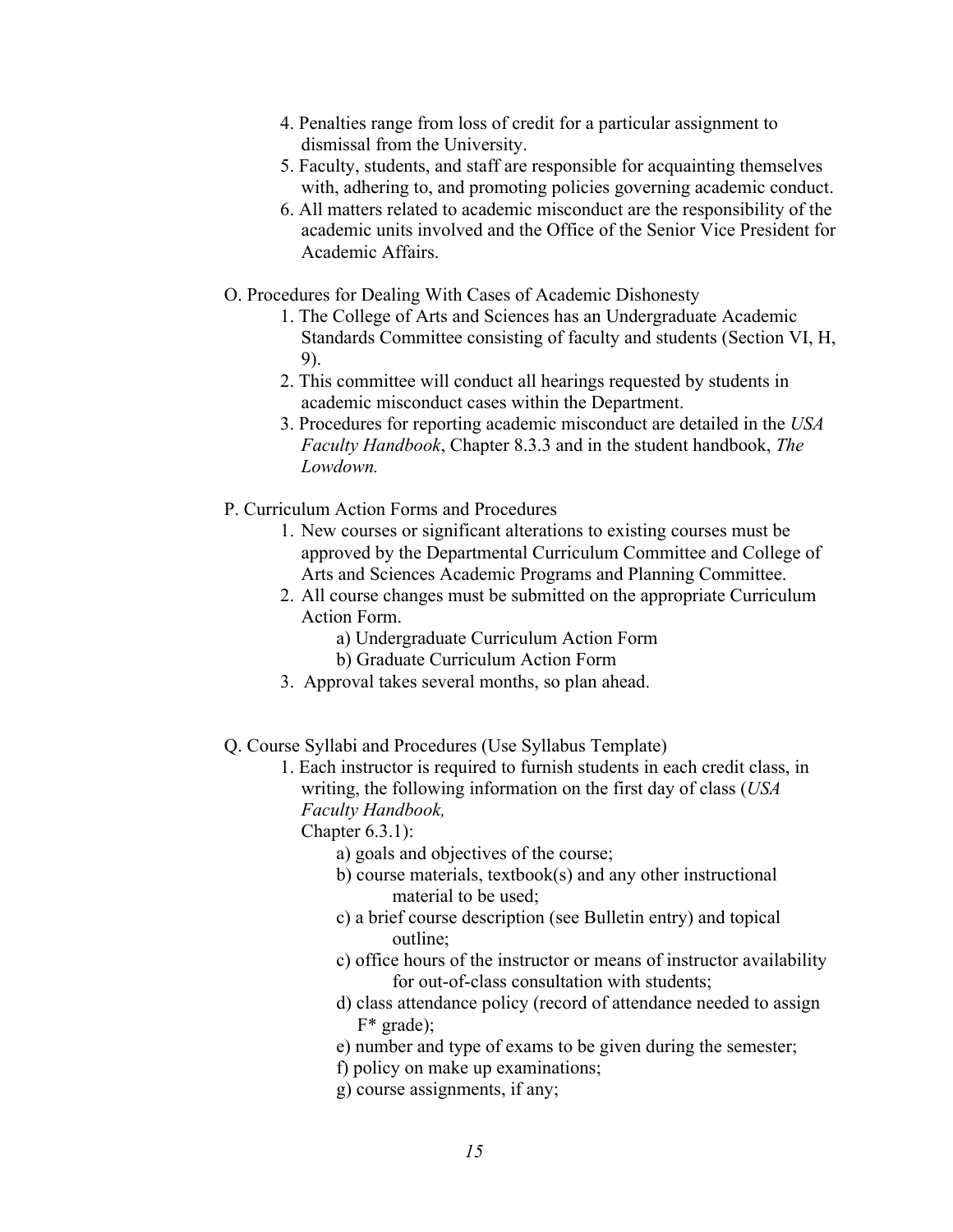- h) penalty, if any, for late work;
- i) how final grade is determined;
- j) statement regarding changes in course requirements: *Not all classes progress at the same rate thus course requirements might have to be modified as circumstances dictate. You will be given written notice if the course requirements need to be changed.*
- k) statement regarding students with disabilities: *In accordance with the Americans with Disabilities Act, students with bona fide disabilities will be afforded reasonable accommodations. The Office of Special Student Services (OSSS) will certify a disability and advise faculty members of reasonable accommodations. If you have a specific disability that qualifies you for academic accommodations, please notify the instructor/professor and provide certification from the Office of Special Students Services. The Office of Special Students Services is located at 5828 Old Shell Road at Jaguar Drive, Phone 251-460-7212.*
- l) academic disruption policy: *The University of South Alabama's policy regarding Academic Disruption is found in The Lowdown, the student handbook.*

http://www.southalabama.edu/lowdown/academicdisruption.sht ml *Disruptive academic behavior is defined as individual or group conduct that interrupts or interferes with any educational activity or environment, infringes upon the rights and privileges of others, results in or threatens the destruction of property and/or is otherwise prejudicial to the maintenance of order in an academic environment. Students are expected to be cordial, courteous and respectful of faculty members, staff, and fellow students.* 

m) student academic conduct policy: *The University of South Alabama's policy regarding Student Academic Conduct Policy is found in the Lowdown* 

http://www.southalabama.edu/lowdown/academicconductpolicy. shtml

*The University of South Alabama is a community of scholars in which the ideals of freedom of inquiry, freedom of thought, freedom of expression, and freedom of the individual are sustained. The University is committed to supporting the exercise of any right guaranteed to individuals by the Constitution and the Code of Alabama and to educating students relative to their responsibilities.* 

n) online writing support: *The University of South Alabama provides online writing tutoring services through SMARTHINKING, an online tutoring service. SMARTHINKING is available at* http://services.smarthinking.com.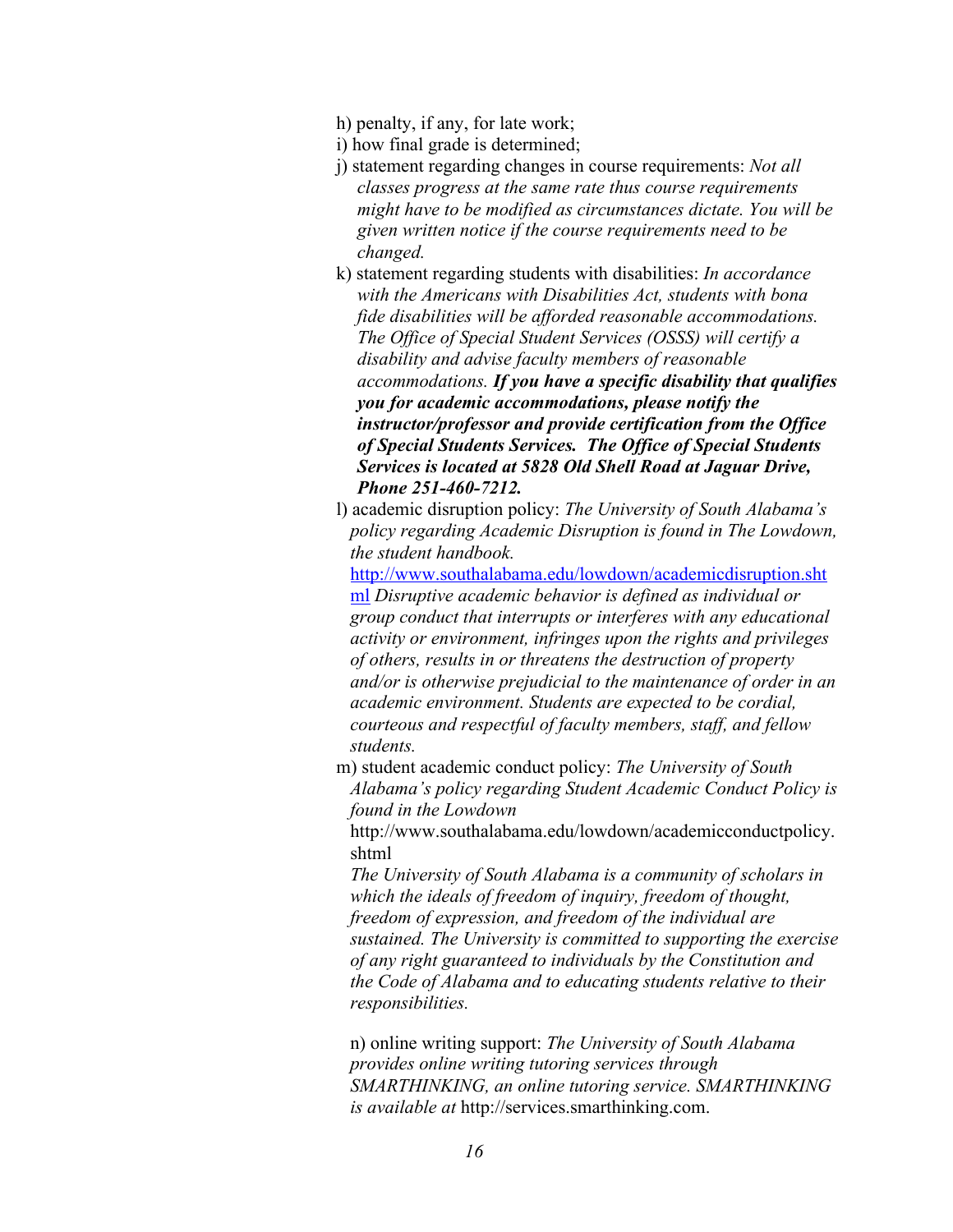- <span id="page-16-0"></span>2. A copy of each class syllabus in electronic format will be forwarded to the Department Secretary on or before the first class meeting and will be kept on file.
- R. Guidelines for Access to Student Records (Family Educational Rights and Privacy Act of 1974)
	- 1. No information from records, files, or data directly related to a student other than that defined as "directory information" (Name, address, phone number, email address) shall be disclosed or released to any individual or agency outside the University without prior written consent of the student, except under lawful subpoena or court order.
	- 2. Academic records will be available to faculty and University personnel for legitimate educational purposes (i.e. advising).

3. The student will have the right of access and review of all such information.

4. Parents may request access to student records/grades by submitting a request form to Ms. Harris in the Music Office. This request form must be signed by the student in the presence of music staff giving permission for access. The request will remain on file in the Chair's office for the academic year.

S. Sexual Harassment: Policy and Procedures for Handling Complaints

- 1. No member of the University shall engage in sexual harassment.
- 2. Sexual harassment includes, but is not limited to the following:
	- a) verbal or non-verbal conduct with an inordinate focus on gender or sexual history
	- b) characteristics or preferences that are intimidating, demeaning, hostile, or offensive
	- c) unwelcome physical or verbal advances
	- d) attempts to subject a person to unwanted sexual attention or attempts to coerce a person into a sexual relationship
	- e) retaliation for a refusal to comply with sexual demands
- 3. Any complaints relating to sexual harassment may be filed in accordance with the procedures outlined in the *USA Faculty Handbook,*  Chapter 1.6 for dealing with Affirmative Action Complaints.
- T. Sale of Academic Materials to Students
	- 1. In order to comply with all federal copyright laws, State ethics laws and other State laws, the following policy was approved: *The sale of academic materials, including texts, supplementary texts, and other materials directly to students by either an individual faculty member or staff employee or by the academic department is prohibited. All academic materials as indicated above must be sold through the University Bookstore.*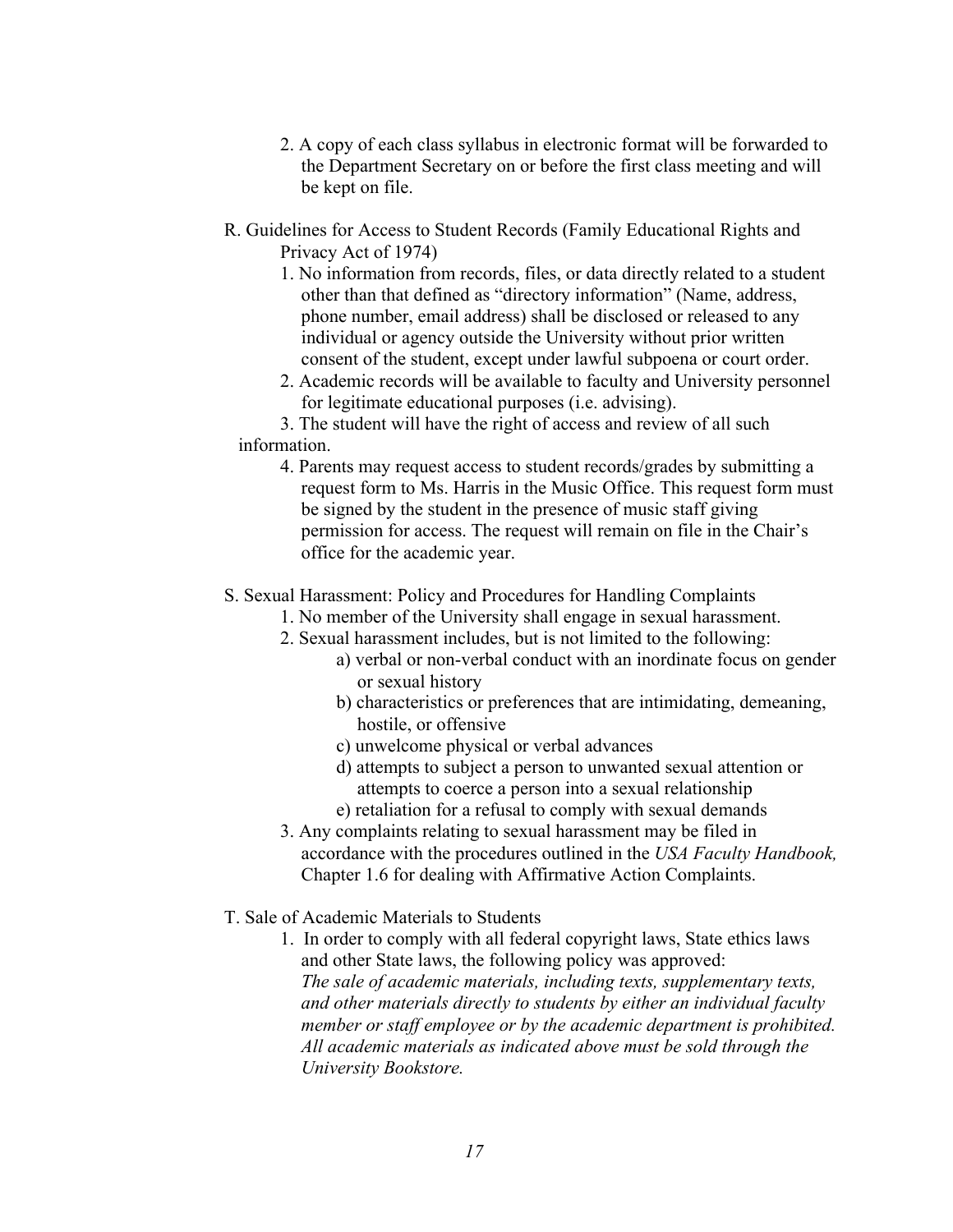#### **Modification of Transfer Credit**

<span id="page-17-0"></span>http://www.southalabama.edu/colleges/artsandsci/resources/forms\_and\_policies/transfercreditmod.pdf

#### **Authorization for Program Adjustment**

http://www.southalabama.edu/departments/eforms/colleges/artsandsci/programadjust.pdf

#### **Curriculum Action Form**

http://www.southalabama.edu/departments/eforms/academicaffairs/curriculumactionform.pdf

#### **Classroom Disruption/Behavior Concern Report**

http://www.southalabama.edu/departments/eforms/academicaffairs/ClassroomDisruptionBehaviorConcern.pdf

**Course Syllabi Format Template** 

**http://www.southalabama.edu/departments/eforms/academicaffairs/syllabus\_template\_10312.pdf**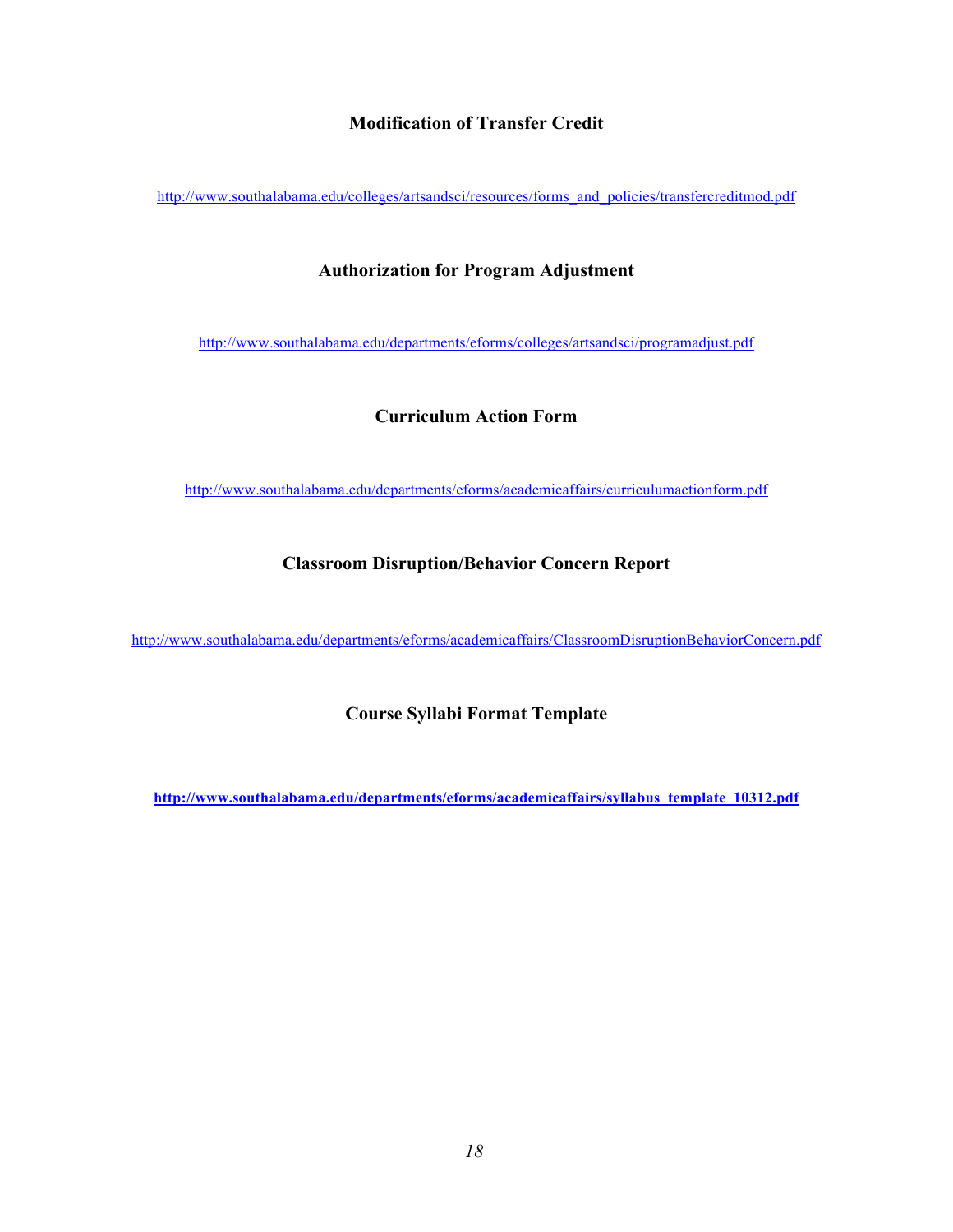## **Faculty Load Conversion**

# **University of South Alabama Department of Music Faculty Load Conversion Formulae**

<span id="page-18-0"></span> 18 contact hours per week of applied lessons or 18 conversion units is considered to be a 100% load for the Department of Music.

## **Types of Effort**

# **Conversion Units**

| I. Applied Instruction                 |                                           |
|----------------------------------------|-------------------------------------------|
| A. Private Lessons                     | Contact Hours x 1                         |
| B. Class (group) Lessons               | Contact Hours x 1.25                      |
| II. Classroom Instruction              |                                           |
| A. Undergraduate Lecture Classes       | Contact Hours x 1.5                       |
| Laboratory-type Classes<br>В.          | Contact Hours x 1.25                      |
| III. Ensembles                         |                                           |
| A. Major Performing Organizations      | Contact Hours $x$ 1.5                     |
| <b>B.</b> Other Conducted Ensembles    | Contact Hours x 1.25                      |
| C. Coached Ensembles                   | Contact Hours x 1                         |
| IV. Faculty Performance                |                                           |
| A. Faculty Recital                     | Contact Hours x 1                         |
| B. Member of Faculty Ensemble          | 1-4.5 units, depending on                 |
|                                        | number of annual performances and general |
|                                        | visibility of the ensemble                |
| V. Other Teaching Efforts              |                                           |
| A. Independent Study                   | Contact Hours x 0.5                       |
| <b>B.</b> Student Teaching Supervision | Contact Hours x 0.75                      |
| C. Staff Accompanist                   | TBA; 1-9 Contact Hours                    |
| VI. Administrative Efforts             |                                           |
| A. Administrative Assistance           | One-eighteenth to one-third release time; |
|                                        | 1-4.5 conversion units to be determined   |
|                                        | and approved by the Department Chair,     |
|                                        | Arts & Sciences Dean, and the Academic    |
|                                        | Vice-President                            |
| B. Department Chair                    | One-third to one-half release time; 4.5-9 |
|                                        | conversion units to be determined and     |
|                                        | approved by the Arts & Sciences Dean and  |
|                                        | the Academic Vice-President               |

Revised 6/2000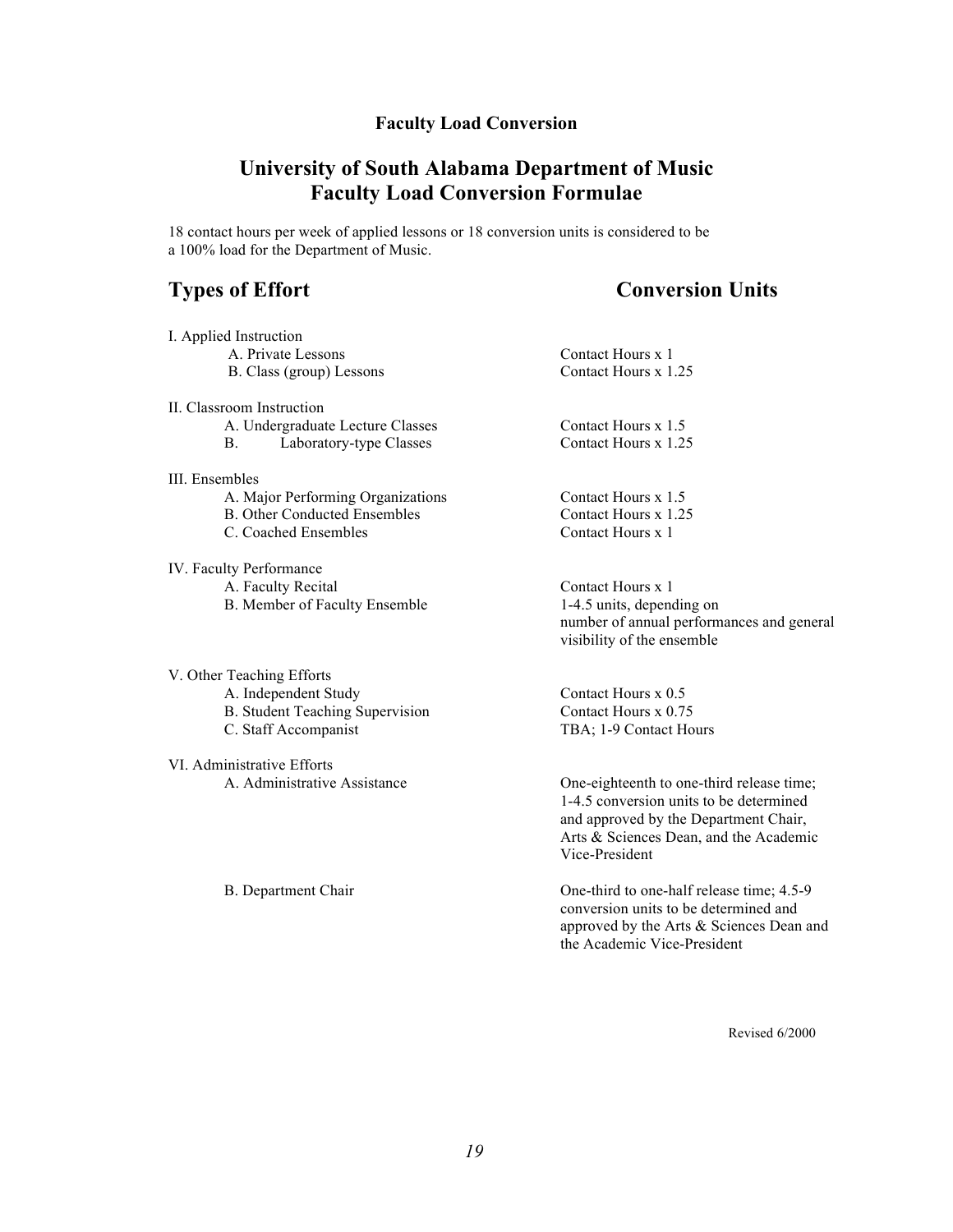#### <span id="page-19-0"></span>**III. CURRICULUM**

- A. Recommended Prerequisites for Study
	- 1. Students who are considering a major or minor in music are required to have experience playing an instrument or singing at a high school level or equivalent.
	- 2. Students should be familiar with musical notation and demonstrate music reading competency in at least one clef.
- B. Music Minor
	- 1. Program Requirements

a) A minimum of 23 semester hours in music is required for a minor.

- b) Courses must include: (1) MUT 112 and 113
	-
	- (2) MUL 235 and 236
	- (3) six semester hours of applied music at the lower division (200) level
	- (4) four semester hours of major ensemble
	- (5) three semester hours of electives in music numbered at the 300 level or above.
- 2. Checksheet (p. III 12)
- C. Bachelor of Music
	- 1. Program Requirements
		- a) Students pursuing the Bachelor of Music degree (minimum 120- 124 semester hours) must meet the music core and general requirements for a bachelor's degree in addition to the specific concentration requirements listed below.
		- b) Music Core:
			- (1) MUT 112, 113, 212, 213, 312, 313 and 361
			- (2) MUL 235, 236, 335, and 336
			- (3) Applied Music 200 level, eight semester hours; 300 or 400 level, 6 semester hours
			- (4) Major Ensemble-seven semester hours
			- (5) Class piano MUE 102, 103, 202, 203
			- (6) Recital Class (MUA 100) six semesters with grade of  $``S"$ 
				- (7) Senior Recital (MUA 400)
		- c) General Requirements (35 hours)
			- (1) Written and Oral Communication (9 hours) EH 101, EH 102, CA 110
			- (2) Humanities (3 hours) One literature course, EH 215, 216, 225, 226, 235, 236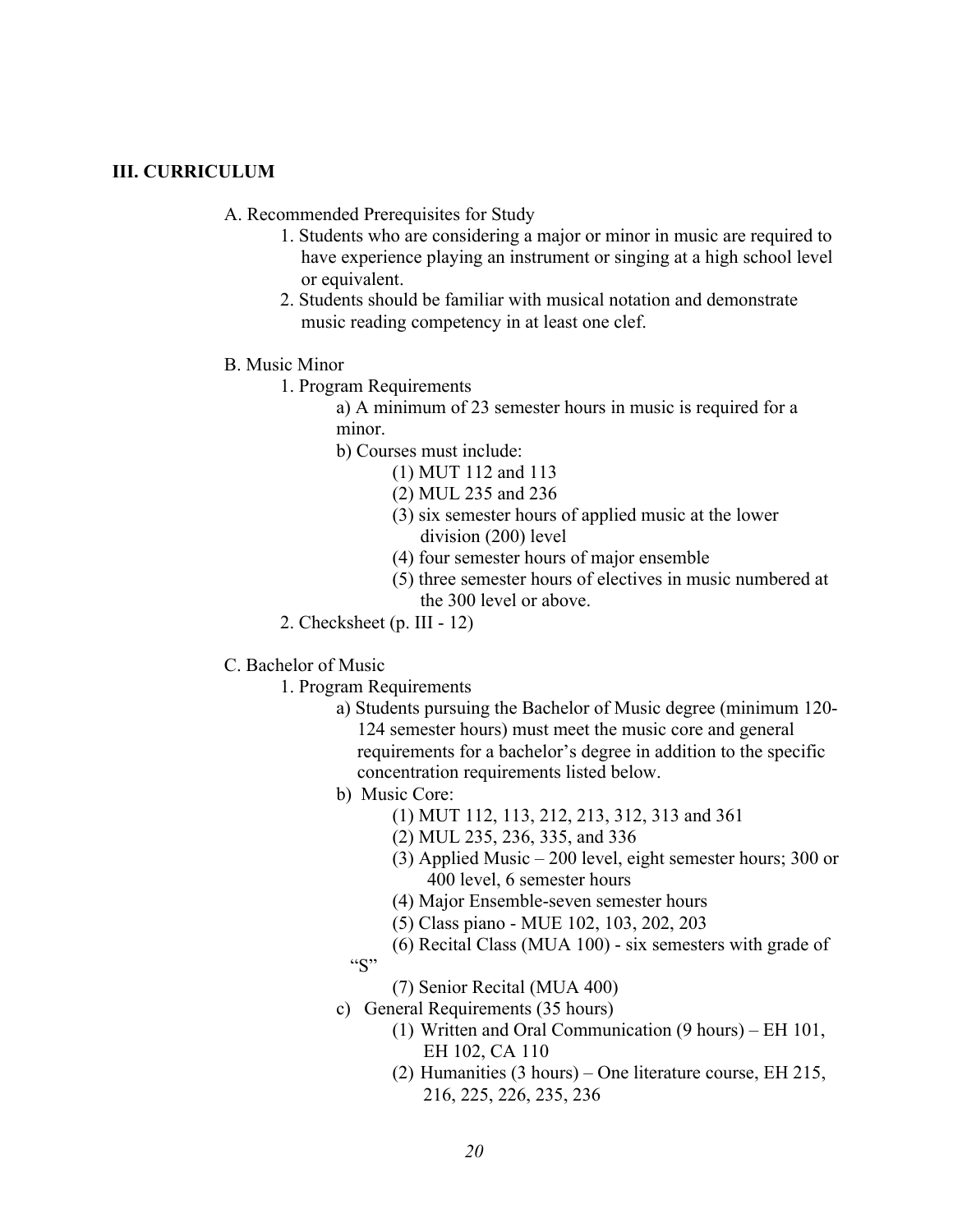- (3) History, Social & Behavioral Sciences (12 hours) Select from at least two disciplines, minimum of 3 hours in History – AN 100, AN 101, GEO 114, GEO 115, HY 101, HY 102, HY 235, HY 236, PSC 130, PSY 120, PSY 250, ECO 215, ECO 216, SY 109, SY 112, SS 199, SS 299
- (4) Sequence Requirement- Select a six hour sequence in literature or history- EH 215/216, EH 225/226, EH 235/236, HY 101/102, HY 235/236
- (5) Mathematics (3 hours) MA 110 or higher
- (6) Natural Sciences (8 hours) Select two: BLY 101, BLY 102, CH 101, CH 103, CH 131, CH 132, CH 141, GEO 101, GEO 102, GY 111, GY 112, PH 101, PH 104, PH 114, PH 115, NS 199, NS 299
- (7) Computer Proficiency Requirement Successful completion of the computer proficiency exam or CIS 150.
- d) Music Concentrations requirements
	- (1) Music Education-Instrumental (32 hrs)-MUE 120, MUE 240, MUE 241, MUE 242, MUE 243, MUE 346, MUE 444, MUE 455, MUO 11/411, MUS 201 or EDM 310, MUT 362, EPY 351, EDU 400, SED 470, 2 semesters of MUO 130 (minimum)
	- (2) Music Education-Vocal (32 hrs)-MUA 181(two semesters), MUE 444, MUE 448, MUE 455, MUS 201 or EDM 310, MUS 202, MUS 203, MUT 364, EPY 351, EDU 400, SED 470
	- (3) Music with Elective Studies in Business (35 hrs)-MUS 204, MUS 304, MUS 305, MUS 404, MUS 470, ACC 211, ACC 212, ECO 215, ECO 216, MKT 320
	- (4) Performance-Instrumental (23 hrs)-MUA 300, Applied Music 400 level (3 hrs), MUE 4\*\* (Pedagogy), MUL 4\*\* Literature, MUO 411/417, 4 semesters of minor ensemble, Music Electives 300 and above (9 hrs), Electives (8 hrs)
	- (5) Performance-Vocal (25 hrs)-MUA 300, MUA 423 (3 hrs), MUE 4\*\* (Pedagogy), MUL 4\*\* Literature, MUO 411/416 (4 semesters), MUS 202, MUS 203, LG 111, LG 151, Music Electives 300 and above (3 hrs), Electives (6 hrs)
	- (6) Music with Elective Studies in Specific Outside Fields (24-30 hrs)-MUA/MUB 300 level (2 hrs), MUO 411/417, Music Electives 300 or above (3 hrs). Additional major or minor specific requirements determined by other academic area (18-21 hrs). Electives-variable to complete 120 hour degree total.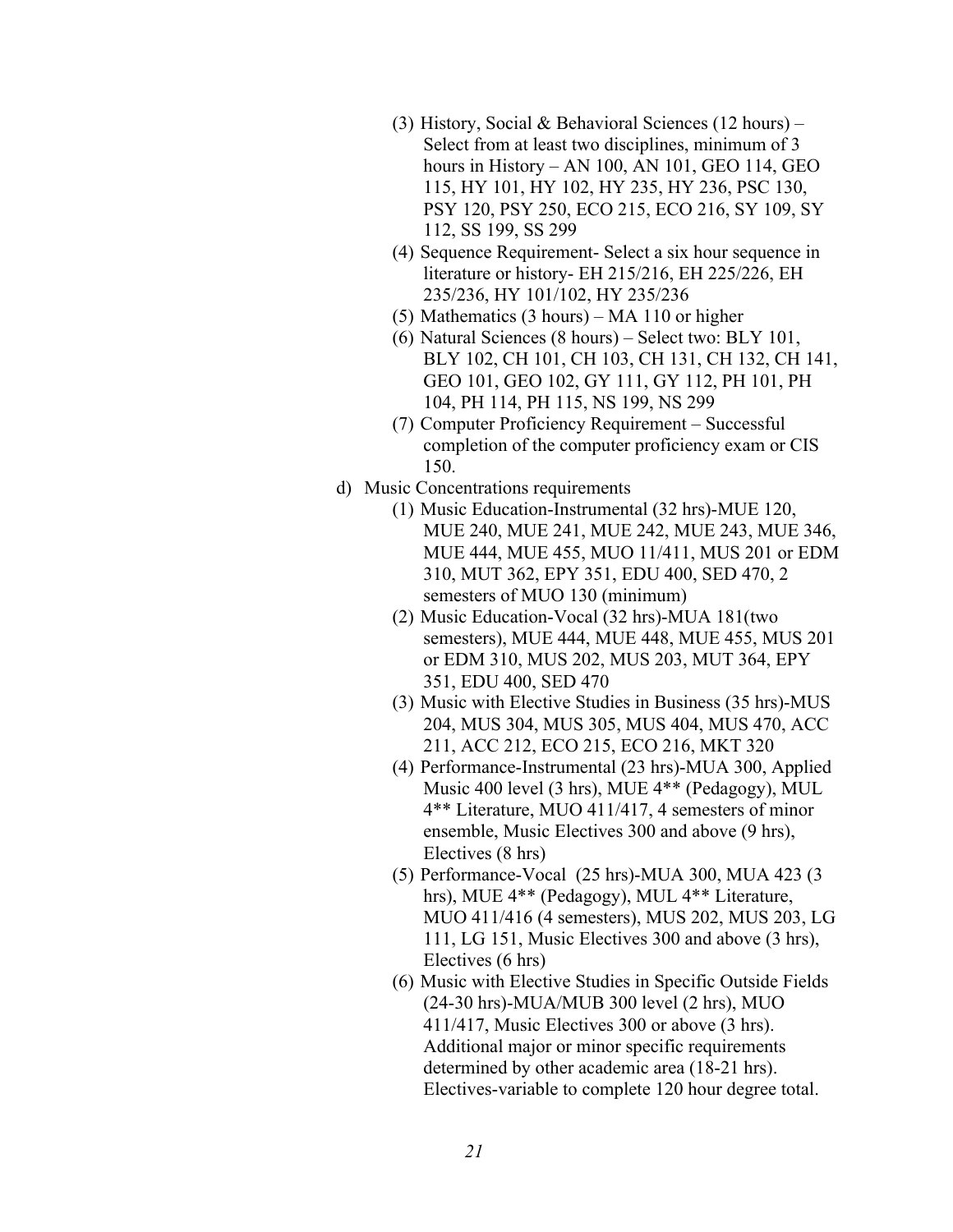- 2. Checksheet (p. III 13)
- <span id="page-21-0"></span>D. Declaration of Major
	- 1. Students will be asked to declare a major prior to initial registration at USA.
	- 2. An audition is required for admission to any music degree program.

#### E. Undergraduate Placement Examinations

- 1. Music History
	- a) Transfer students will take the Music History placement exam when deemed necessary.
	- b) This exam includes written and listening materials which cover the style periods of Western Music from antiquity to the present.
- 2. Music Theory Placement Exam
	- a) Transfer students must take the Music Theory Placement Exam.
	- b) The exam includes written and aural materials.
- 3. Applied Music Audition
	- a) All students not previously enrolled in private music study at USA must audition prior to enrolling.
- 4. Piano Proficiency
	- a) Transfer students will be given an examination to determine their level of piano proficiency.
	- b) Students who do not pass the Piano Proficiency Exam will be placed in the appropriate level of class piano.
- F. Undergraduate Coursework
	- 1. Music Theory
		- a) All music majors are required to take MUT 112, 113, 212, 213, 312, and 313.
		- b) Music minors are required to take MUT 112 and 113 only.
		- c) The Music Theory core contains a significant emphasis on aural training and sight singing.
		- d) Upper division theory courses may not be taken until the lower division core is completed satisfactorily with a grade of "C" or higher, or the appropriate Placement Exam has been passed.
	- 2. Music History and Literature
		- a) All music majors are required to take MUL 235, 236, 335, and 336.
		- b) All music minors are required to take MUL 235 and 236.
		- c) Performance majors are also required to take MUL 4\*\* literature in their area.
	- 3. Applied Music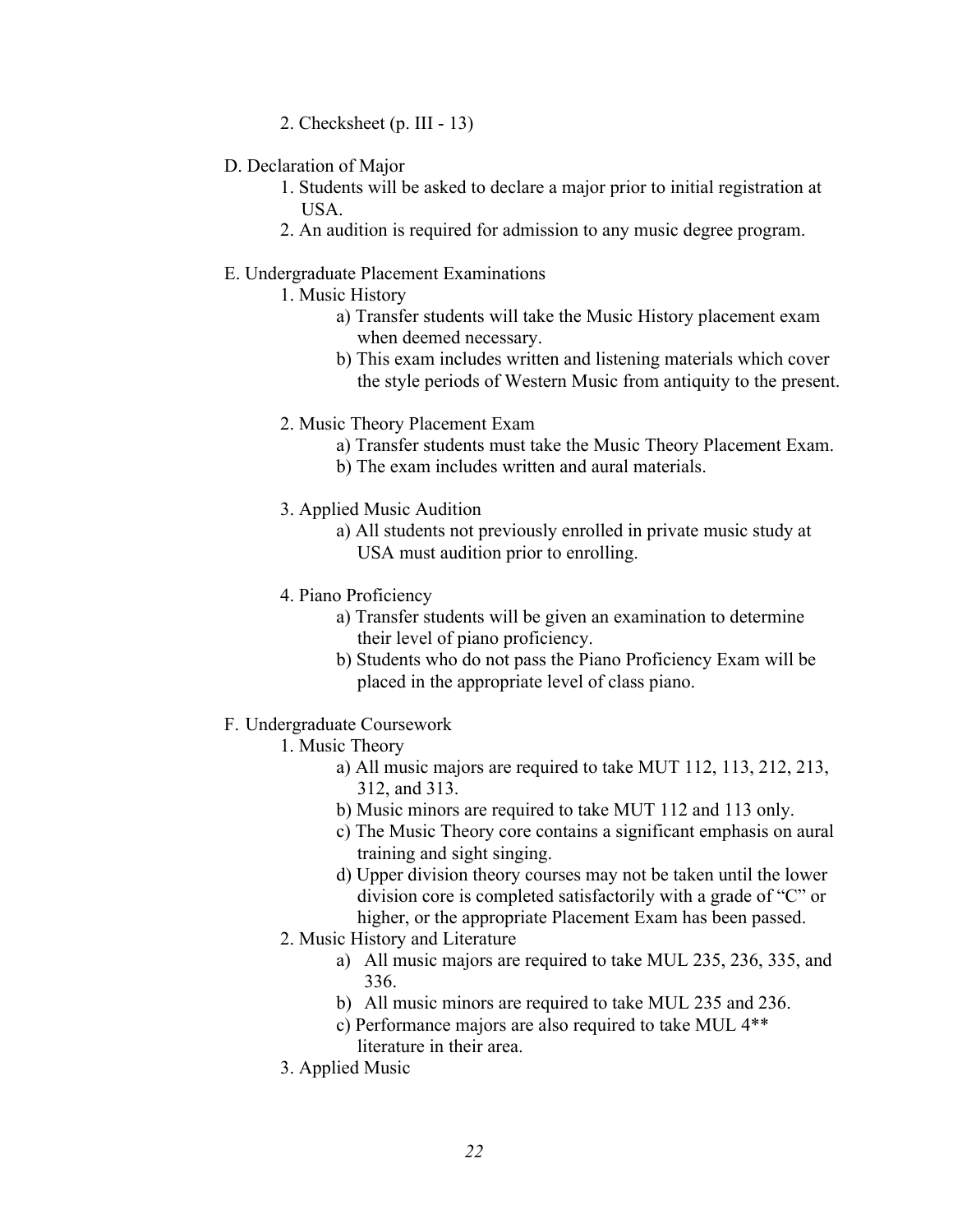- a) Applied music is an integral and vital part of the total education in the field of music.
- b) Credit for applied music is based on the minimum practice time per week, not on the length of the lesson period.
	- (1) A one credit hour course requires a 30 minute lesson per week and a minimum practice period of 30 minutes per day.
	- (2) A two credit hour course requires a one hour lesson per week and a minimum practice period of one hour per day.
	- (3) A three credit hour course requires a one hour lesson per week and a minimum practice period of two hours per day.
	- (4) Satisfactory achievement and development are best achieved by practicing double the above minimum requirements.
- c) A Repertory Sheet (p. III 20) will be placed in the student's file after each semester of applied study.
- d) A student may take no more than two applied music courses in any given semester unless permission is obtained from the student's advisor, major applied teacher, and the Department Chair.
- e) The following system is used for Applied Music enrollment:
	- (1) 100 level: elective study for students majoring in academic areas other than music or for secondary instrument study (prior approval from the chair required).
	- (2) 200 level: lower division study for music majors or minors.
	- (3) 300 level: upper division study for students pursuing the B.M. degree with a concentration in Music Education, Music with Elective Studies in Business, or Music with Elective Studies in Specific Outside Fields. A barrier exam/audition is required to enroll at this level.
	- (4) 400 level: upper division study for students pursuing the B.M. degree in Performance. A barrier exam/audition is required to enroll at this level.
- 4. Ensemble Requirements
	- a) Students must enroll in the appropriate major ensemble for 1 credit hour (Wind Ensemble or Symphony Band or Marching Band or Concert Choir or Chorale or Orchestra) each semester they are enrolled as a full-time student in music. If they choose to participate in more than one major ensemble, they may enroll for one credit hour in the first ensemble and may enroll for 0.5 credit hour in the second ensemble.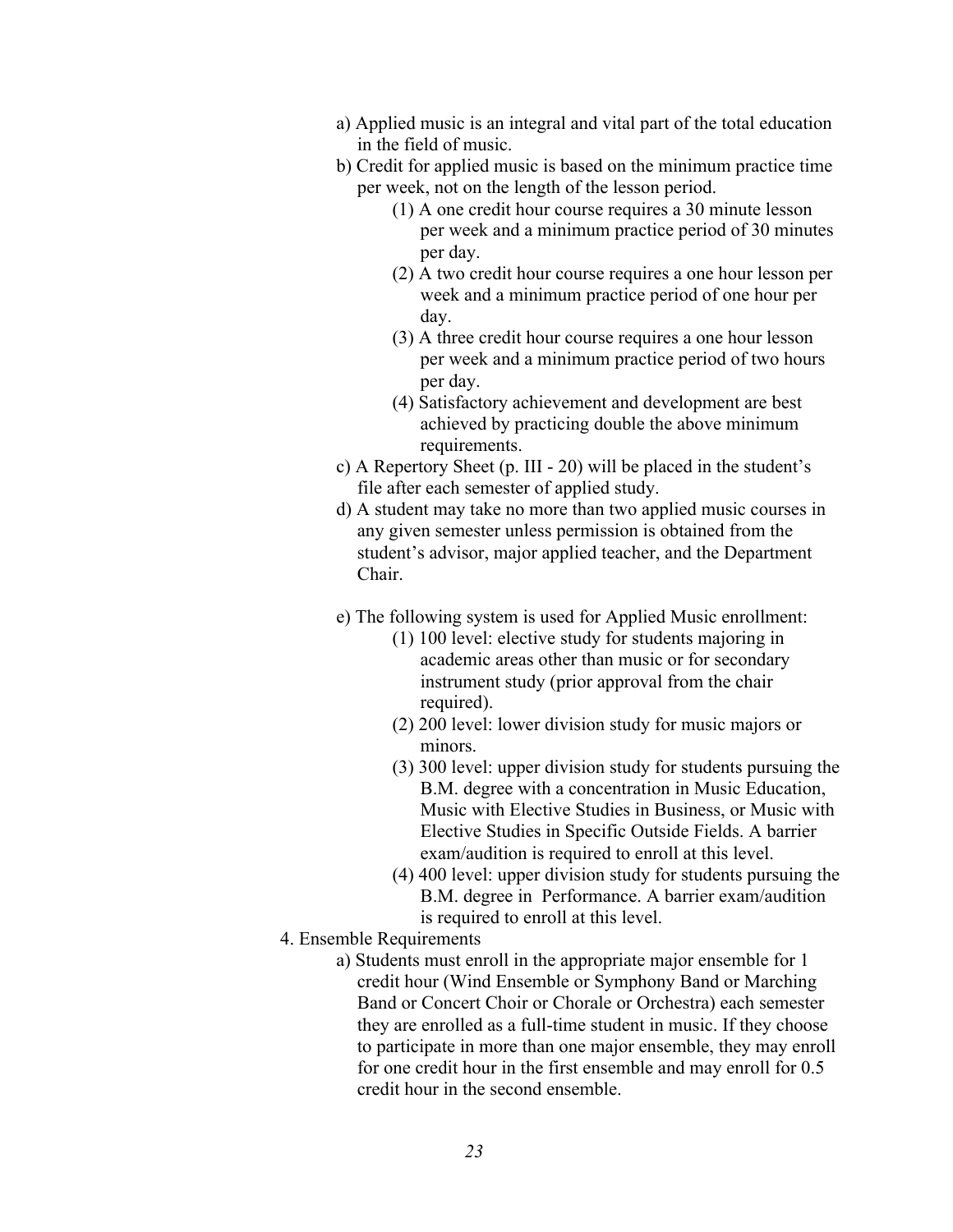- b) All Bachelor of Music Degree majors in guitar or piano must satisfactorily complete a minimum of six semester hours in a major ensemble, to be taken for three consecutive years, and one semester hour in another ensemble where they will play their principal performing instrument.
- c) Students are encouraged to elect additional hours in both major and small ensembles.
- d) No more than 12 credits in this area are applicable toward a degree.
- 5. Recital Class
	- a. All music majors will enroll in Recital Class (MUA 100) for a least six semesters while they are a full-time student.
	- b. Students must attend a specified number of classes and concerts outside of class to receive a satisfactory grade.
	- c. Students ordinarily will perform at least once each semester with the approval of their applied teacher.
	- d. At the end of every semester, a spreadsheet should be submitted to the Chair showing the number of classes and performances attended by each student.
- 6. Class Piano
	- a) All music majors will enroll in class piano for four semesters to complete the piano proficiency requirement (MUE 102, 103, 202, 203).
	- b) Upon successful completion of the four semesters of class piano, the final examination of MUE 203 will serve as the Piano Proficiency examination.
	- c) Students must complete the piano proficiency prior to enrollment for the Senior Recital, Music Business Internship, or Student Teaching.
	- d) Piano majors are required to enroll in Advanced Keyboard Musicianship classes MUE 212, 213, 312, and 313 instead of class piano. These courses are non-sequential.
- 7. Piano Proficiency
	- a) Incoming students with piano as their major instrument or significant piano background may audition to complete the Piano Proficiency Exam (MUE 010) without enrolling in Class Piano.
	- b) As a result of this audition, students will either be placed in the appropriate piano class, or be declared to have proficiency in piano and will be exempt from taking secondary piano.
	- c) Students who are exempt from any of the piano requirements may enroll in a different secondary applied area in lieu of piano.
	- d) Students must complete the piano proficiency before enrollment for the Junior Recital, Senior Recital, Music Business Internship, or Student Teaching Internship.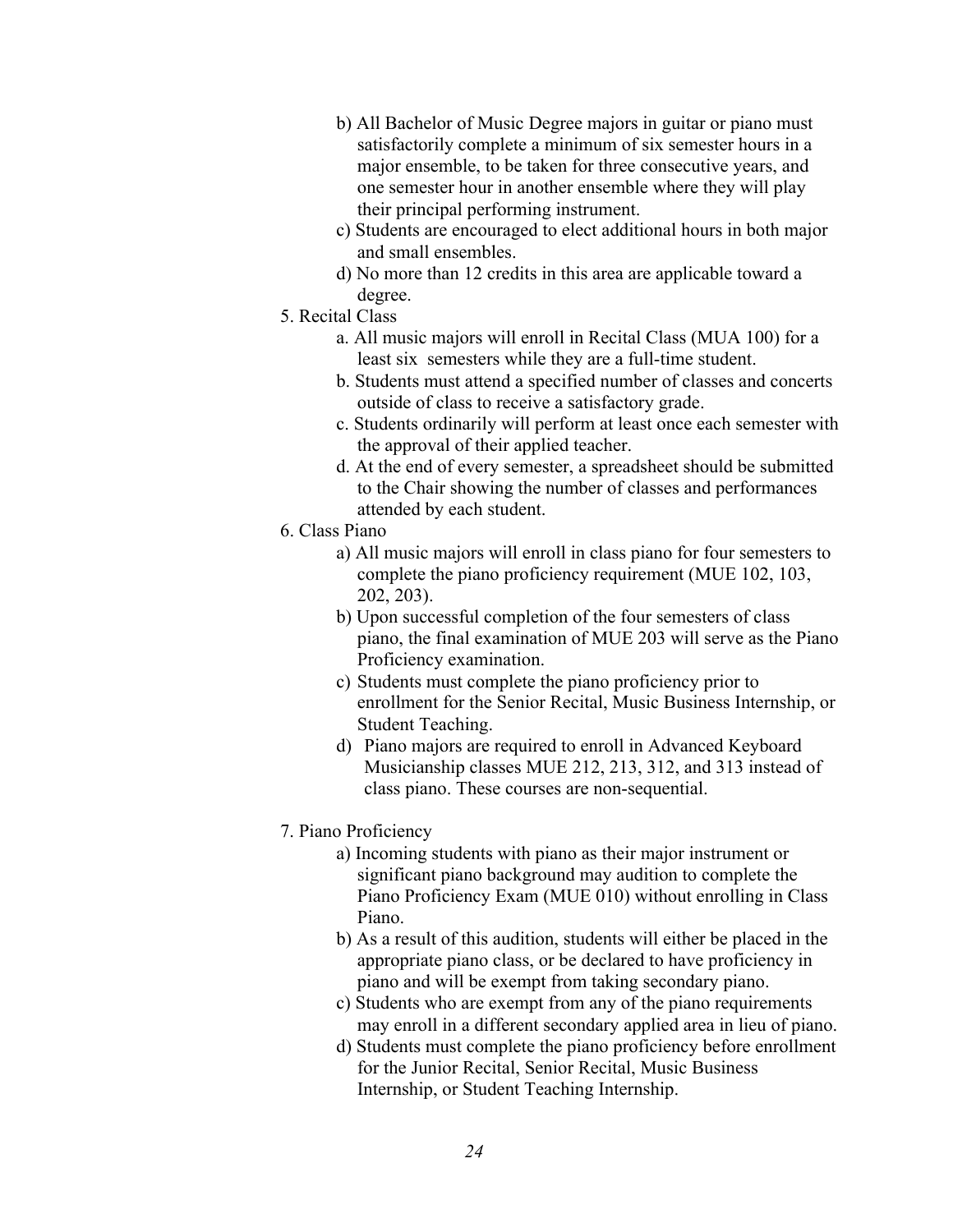- e) Submit to the Chair a spreadsheet of students who have passed/failed the Piano Proficiency exam each semester.
- <span id="page-24-0"></span>G. Juries
	- 1. Examinations in Applied Music (juries) are held at the end of each semester in the various applied areas: voice, piano, strings, wind and percussion.
	- 2. **All students who are music majors or minors are required to perform a jury each semester in their major applied area.** The only exception will be in the case of a student who has performed a degree recital (Junior or Senior) during that semester.
	- 3. The faculty of each area will hear juries for all students within their area, fill out comment sheets and grade each student's performance.
	- 4. Each area has determined specific requirements, grading policies, and scoring rubrics for its students.
	- 5. Area coordinators should submit to the Chair a spreadsheet indicating all evaluator scores, score average, and final applied grade immediately after each jury.
- H. Upper Division Examination
	- 1. The applied jury held at the conclusion of two years of study in applied music courses at the 200 level will be designated as the Upper Division Examination.
	- 2. The applied area faculty will consider the student's musical performance, technical achievement, and academic progress to date and make recommendations regarding continuation in the chosen degree program. **Only two attempts may be made at the Upper Division Examination.**
	- 3. The following recommendations may be made which will be communicated in writing to the student by the Department Chair:
		- a) The committee feels that the student is on track and shows every indication that he/she should finish the degree within the "normally allotted" time.
		- b) The committee notes progress but still hears musical or technical problems which have not yet been corrected; therefore, the student should be aware that it may take longer to complete the appropriate degree and make appropriate decisions.
		- c) The student must repeat successfully the Upper Division Examination before enrolling in any upper division (300 or 400 level) courses in music. **After two unsuccessful attempts, the student will be asked to change majors.**
		- d) The committee recommends that the student change majors.
	- 4. The entrance audition will serve as the Upper Division Examination for transfer students who seek to transfer two years of university applied study towards a music degree program. It is acceptable and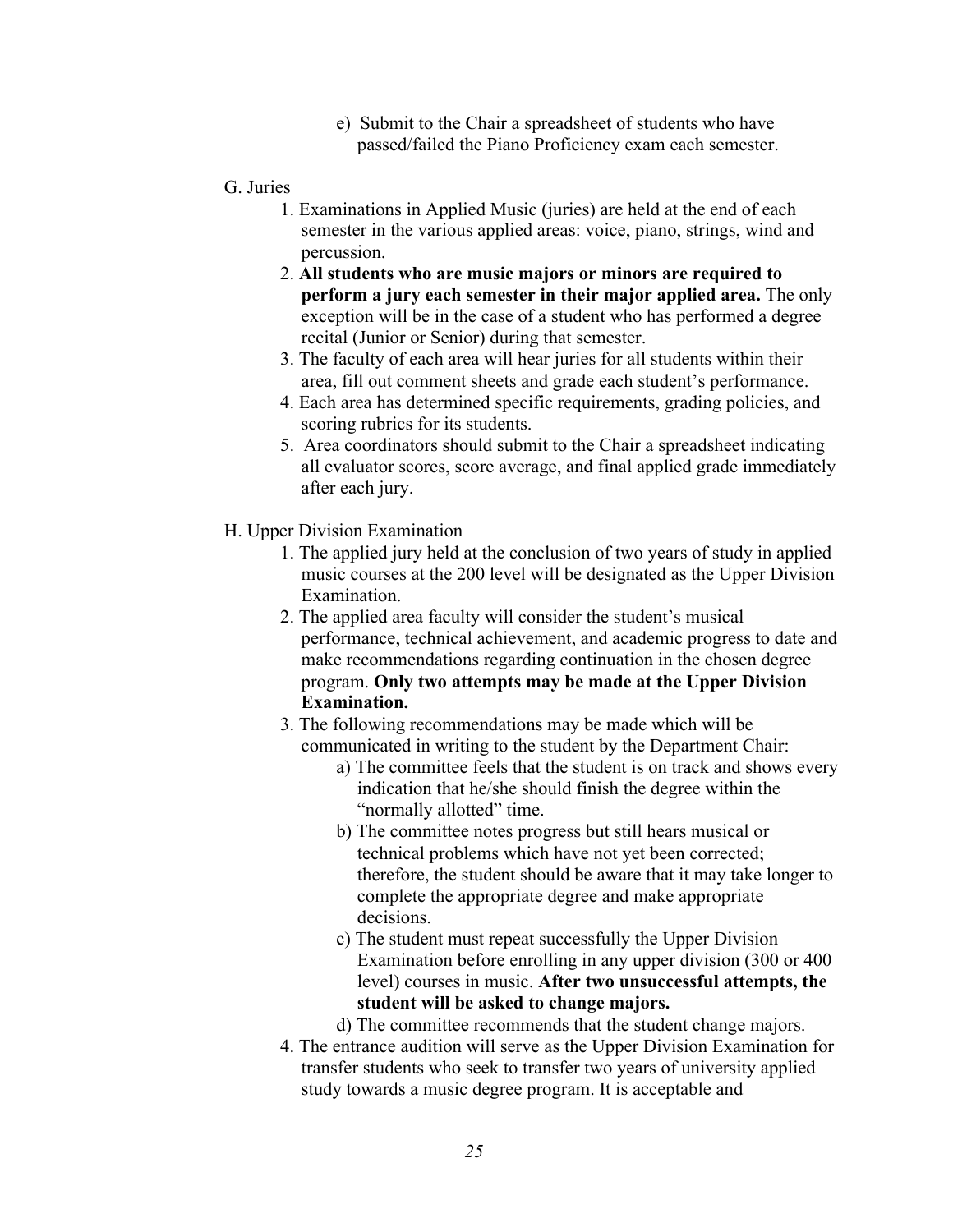recommended for transfer students to study at the 200 level for at least a semester and complete the Upper Division Examination at a later time.

- <span id="page-25-0"></span>I. Recital Hearings
	- 1. Students enrolled in MUA 300 or 400 (Junior or Senior Recital) must be approved for public recital by a faculty committee of at least three members.

2. This hearing must occur at least 3 weeks prior to the proposed recital date.

3. The recital committee will grade the hearing using the appropriate scoring

rubric.

- 4. Students who do not pass this hearing will be determined unready for public recital and will be rescheduled for a later date. Another hearing should be scheduled prior to rescheduling a recital date.
- 5. The Recital Hearing Form (p. III 21) will be signed by the committee and placed in the student's file.
- 6. Students should enroll only once for degree recitals.
- 7. **Students must have successfully completed the Piano Proficiency Exam in order to be eligible for a Senior Recital Hearing.**
- J. Junior Recital
	- 1. Students pursuing the B.M. in Performance are required to prepare 30 minutes of music for the Junior Recital.
	- 2. Students may share a program with one other student degree recitalist.
	- 3. The applied faculty member responsible for the recitalist should submit a copy of final recital grade, program notes, and program to the Chair.
	- 4. The student, under the supervision of the applied faculty member, shall write program notes and submit them along with the program to the Events Coordinator.
- K. Senior Recital
	- 1. Students pursuing the B.M. Degree with concentrations in Music Education, Music with Elective Studies in Business, and Music with Elective Studies in Specific Outside Fields are required to prepare a minimum of 30 minutes of music for the Senior Recital. Students may share a program with one other student degree recitalist.
	- 2. Students pursuing the B.M. Degree with a concentration in Performance are required to prepare a program of approximately one hour in length with 50 minutes of music for the Senior Recital. This recital may not be shared with another student recitalist, although collaborative artists are allowed for a portion of the program.
	- 3. **Each recital program should include a variety of styles, eras, and composers**.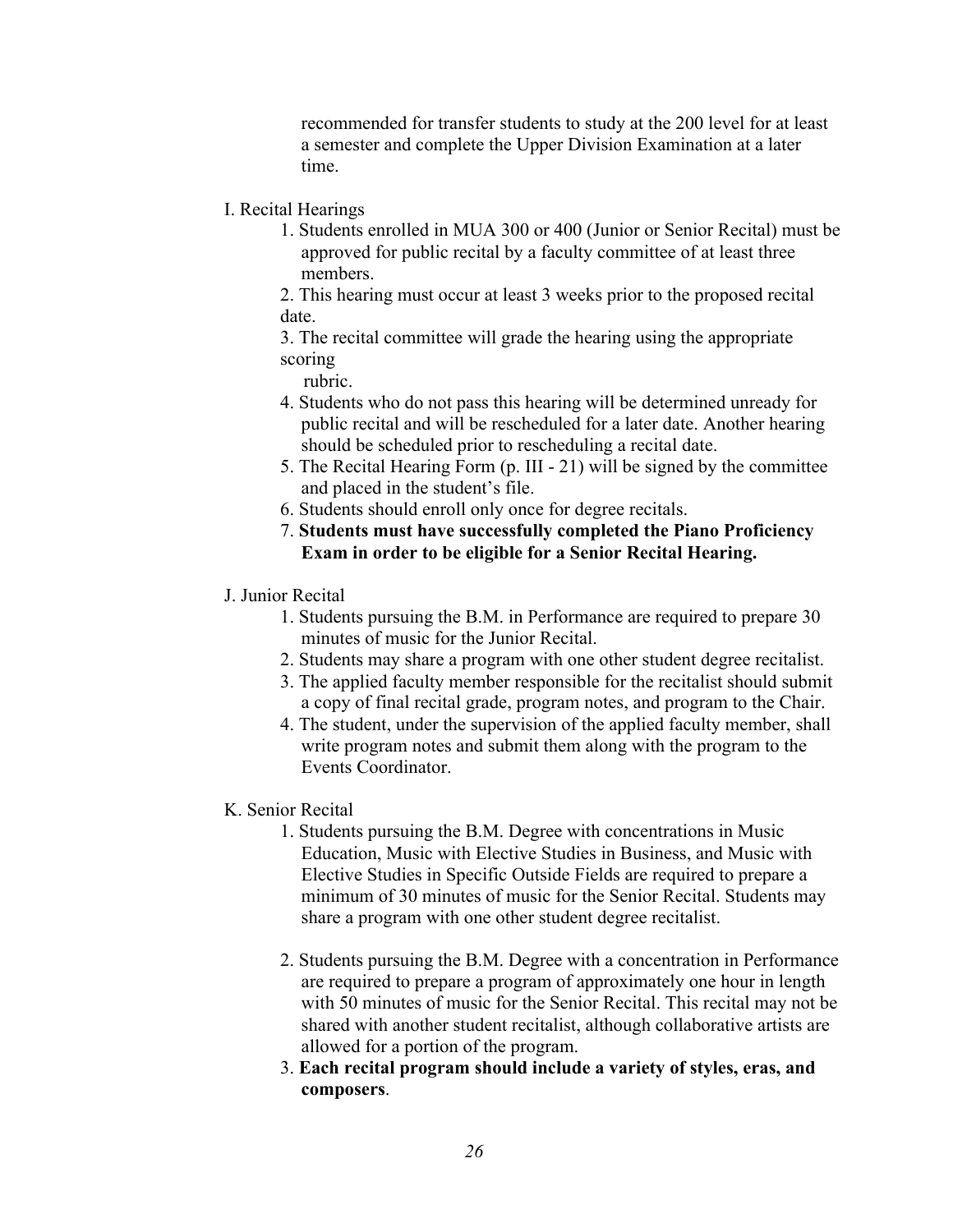- <span id="page-26-0"></span>4. The applied faculty member responsible for the recitalist should submit a copy of final recital grade, program notes, and program to the Chair.
- 5. The student, under the supervision of the applied faculty member, shall write program notes and submit them along with the program to the Events Coordinator.
- L. Master of Music
	- 1. Program Requirements
		- a) Master of Music in Music Education (Instrumental or Vocal)
		- b) Master of Music in Performance (Vocal)
		- c) Master of Music in Performance (Piano)
		- d) Master of Music in Collaborative Keyboard
		- e) Master of Music in Performance (Brass, Percussion,
		- Woodwinds)
	- 2. Admission Requirements
		- a) Undergraduate degree in music
			- 1) Regular admission: 3.0 G.P.A
			- 2) Provisional admission: 2.5 G.P.A.
			- 3) International applicants: TOEFL score minimum 71

b) Complete Graduate Application for Admission and submit \$35 fee

- c) Request a separate official transcript from each institution attended to be mailed directly to the Office of Admissions
- d) Resume, limit to one page
- e) Recommendation Letters (3) addressing your academic and/or professional abilities. Mail to: Office of Admissions, University of South Alabama Meisler Hall, Suite 2500, 390 Alumni Circle, Mobile, AL 36688-0002
- f) Submit GRE test scores: USA College Code for GRE is 1880
- g) Music Education: Copy of Teaching Certificate and 10-25 minute video of teaching
- h) Performance-Piano and Collaborative Keyboard: Auditionrecording or live.
- i) Performance-Voice: Audition-recording or live and diagnostic exam in vocal diction (Italian, German, and French)
- 3. Checksheets (p. III-8 III-14)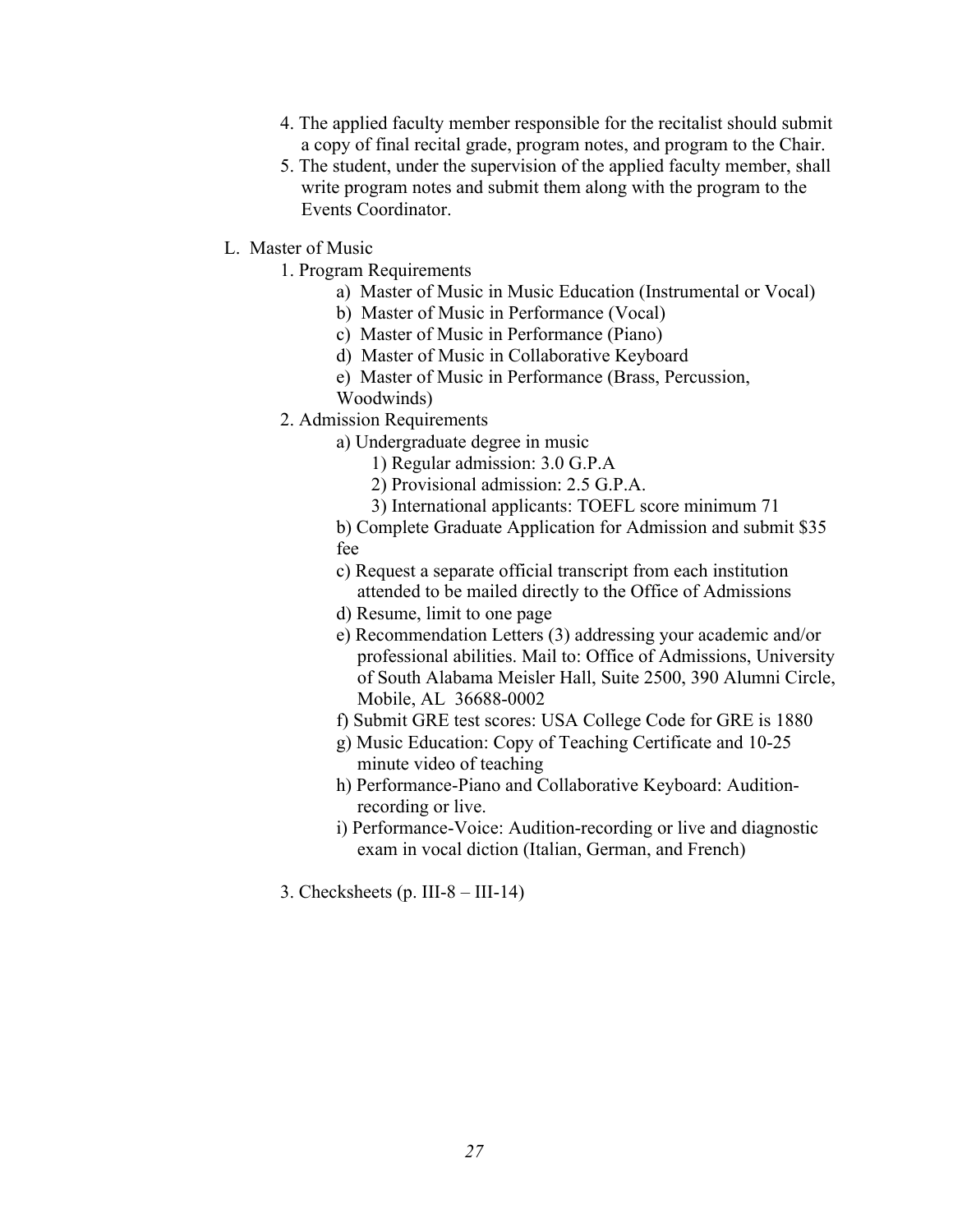# Checksheet - Music Minor

<span id="page-27-0"></span>http://www.southalabama.edu/colleges/music/resources/degree\_checksheets/mus\_minor.pdf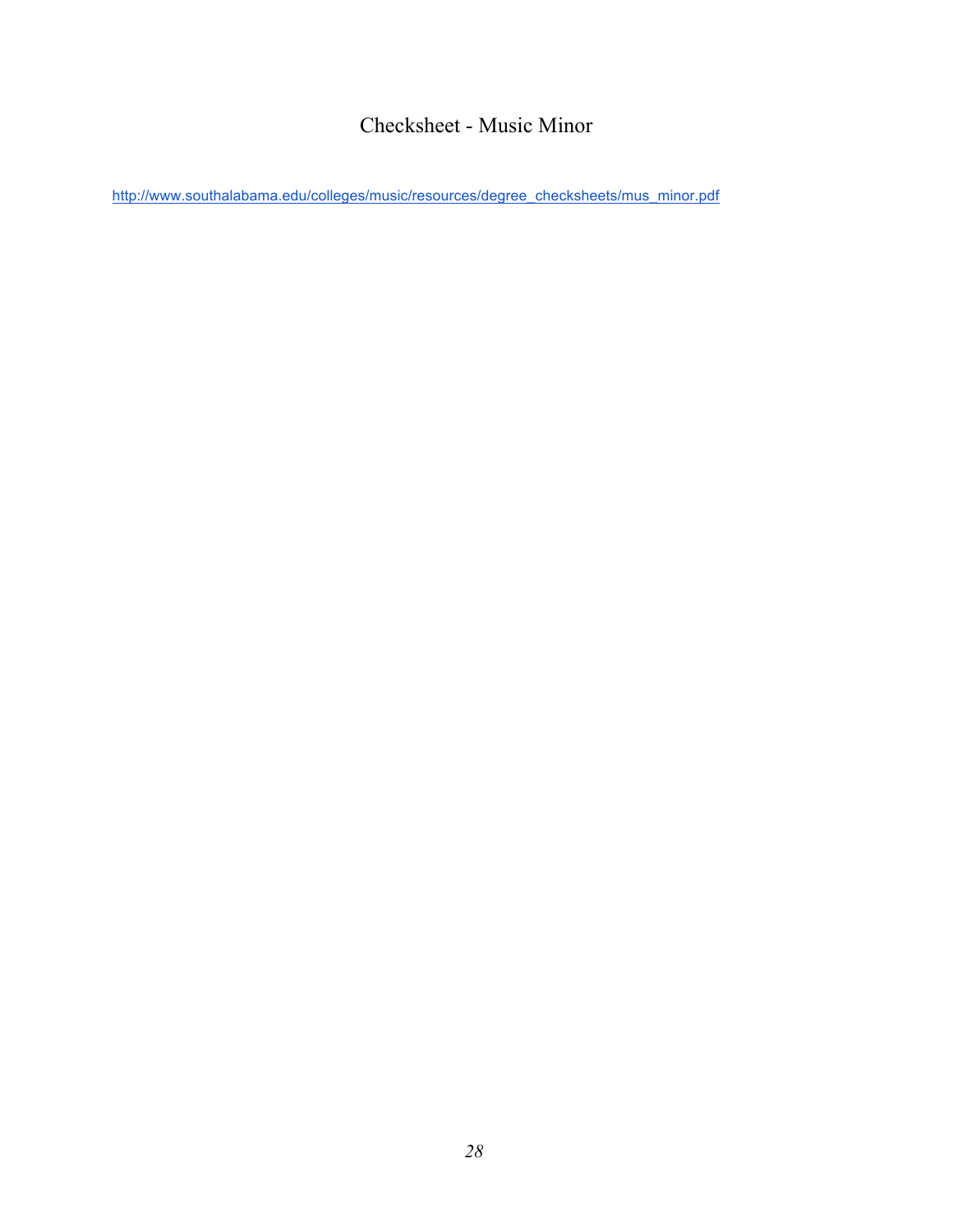# Checksheet - Bachelor of Music, Instrumental Performance

<span id="page-28-0"></span>http://www.southalabama.edu/colleges/music/resources/degree\_checksheets/mus\_perf\_ins.pdf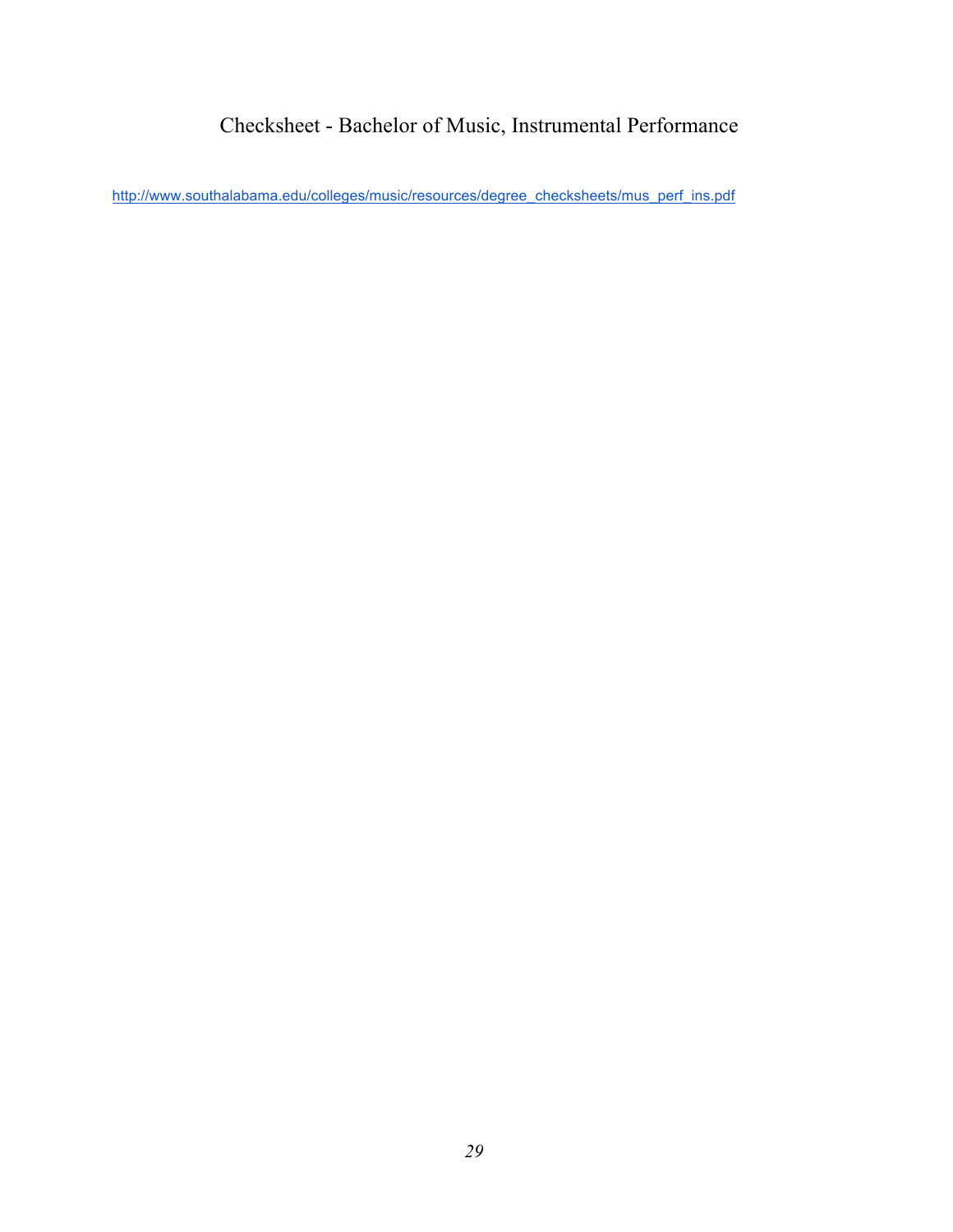# Checksheet - Bachelor of Music, Vocal Performance

<span id="page-29-0"></span>http://www.southalabama.edu/colleges/music/resources/degree\_checksheets/mus\_perf\_voc.pdf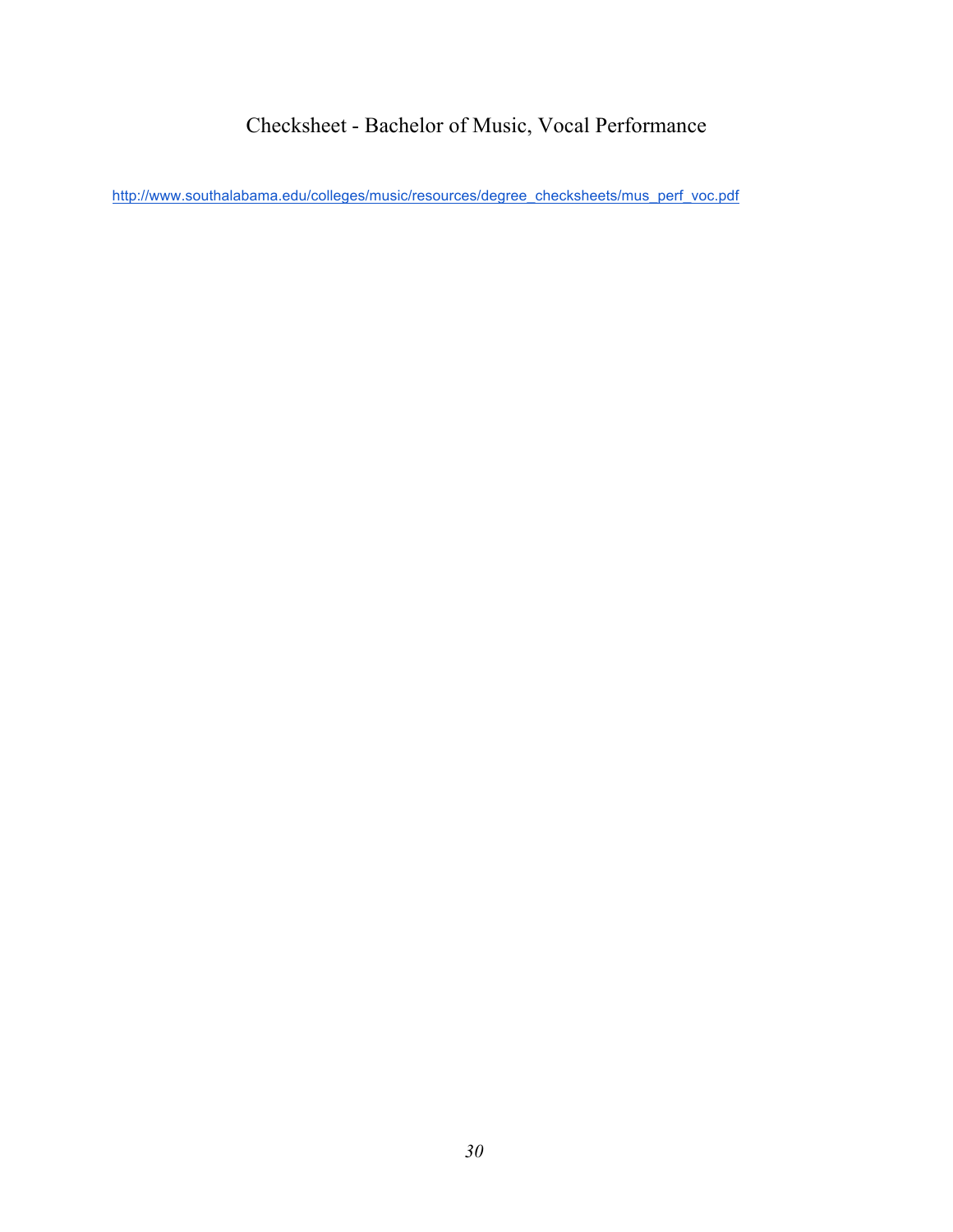# Checksheet - Bachelor of Music, Music Education-Instrumental

<span id="page-30-0"></span>http://www.southalabama.edu/colleges/music/resources/degree\_checksheets/bm\_mus\_ed\_instr.pdf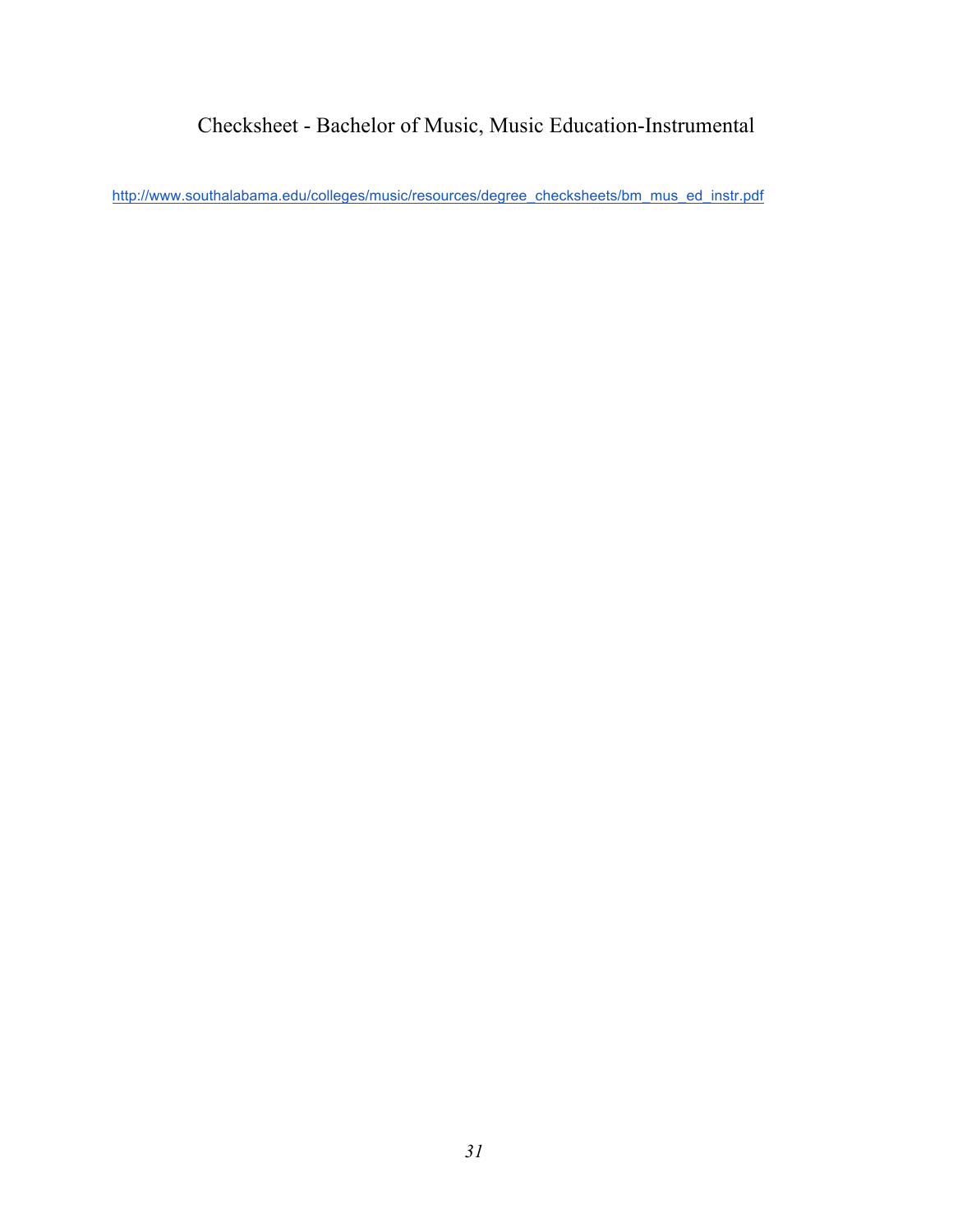# Checksheet - Bachelor of Music, Music Education-Vocal

<span id="page-31-0"></span>http://www.southalabama.edu/colleges/music/resources/degree\_checksheets/bm\_mus\_ed\_vocal.pdf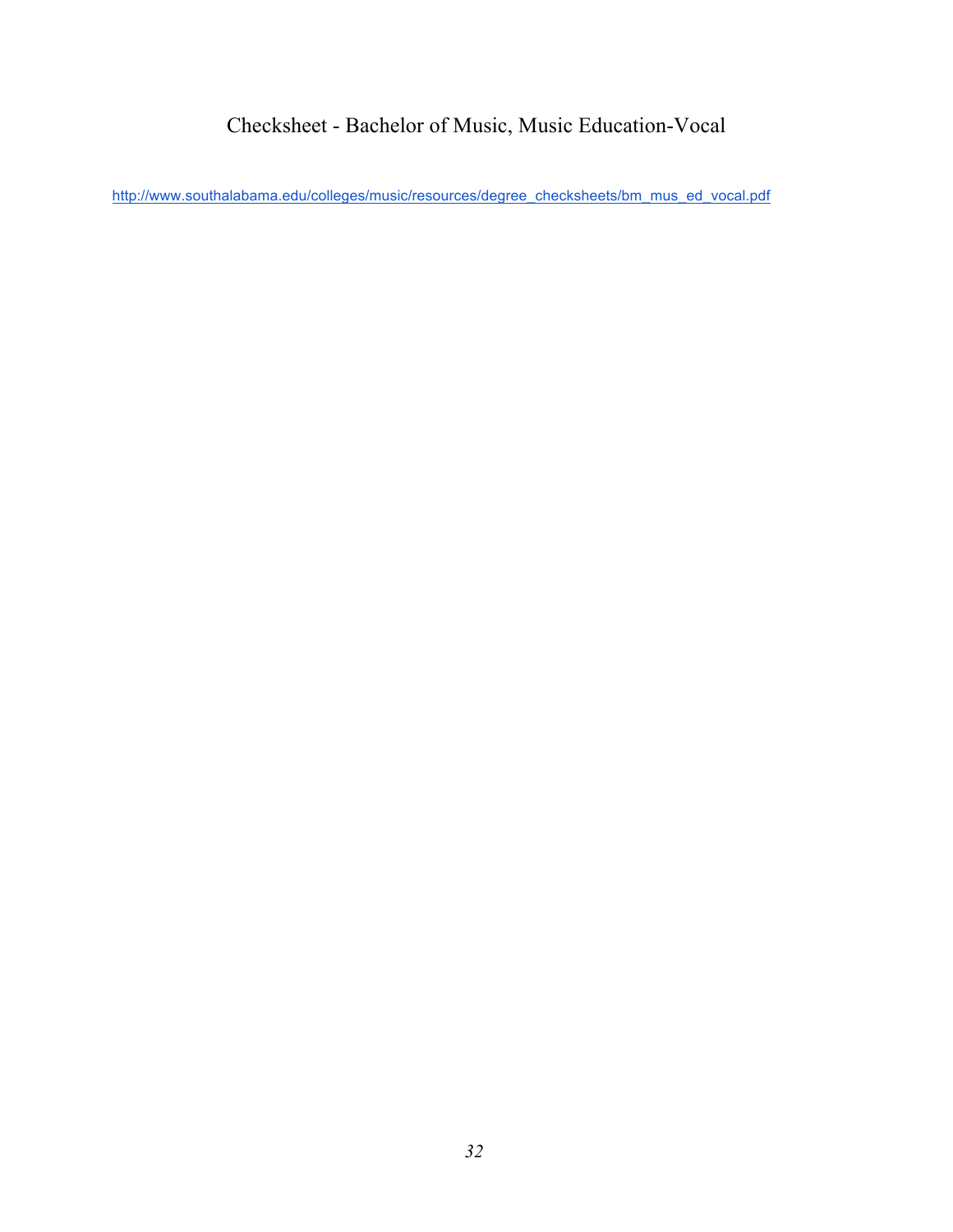<span id="page-32-0"></span>Checksheet - Bachelor of Music with Elective Studies in Business

http://www.southalabama.edu/colleges/music/resources/degree\_checksheets/mus\_bus.pdf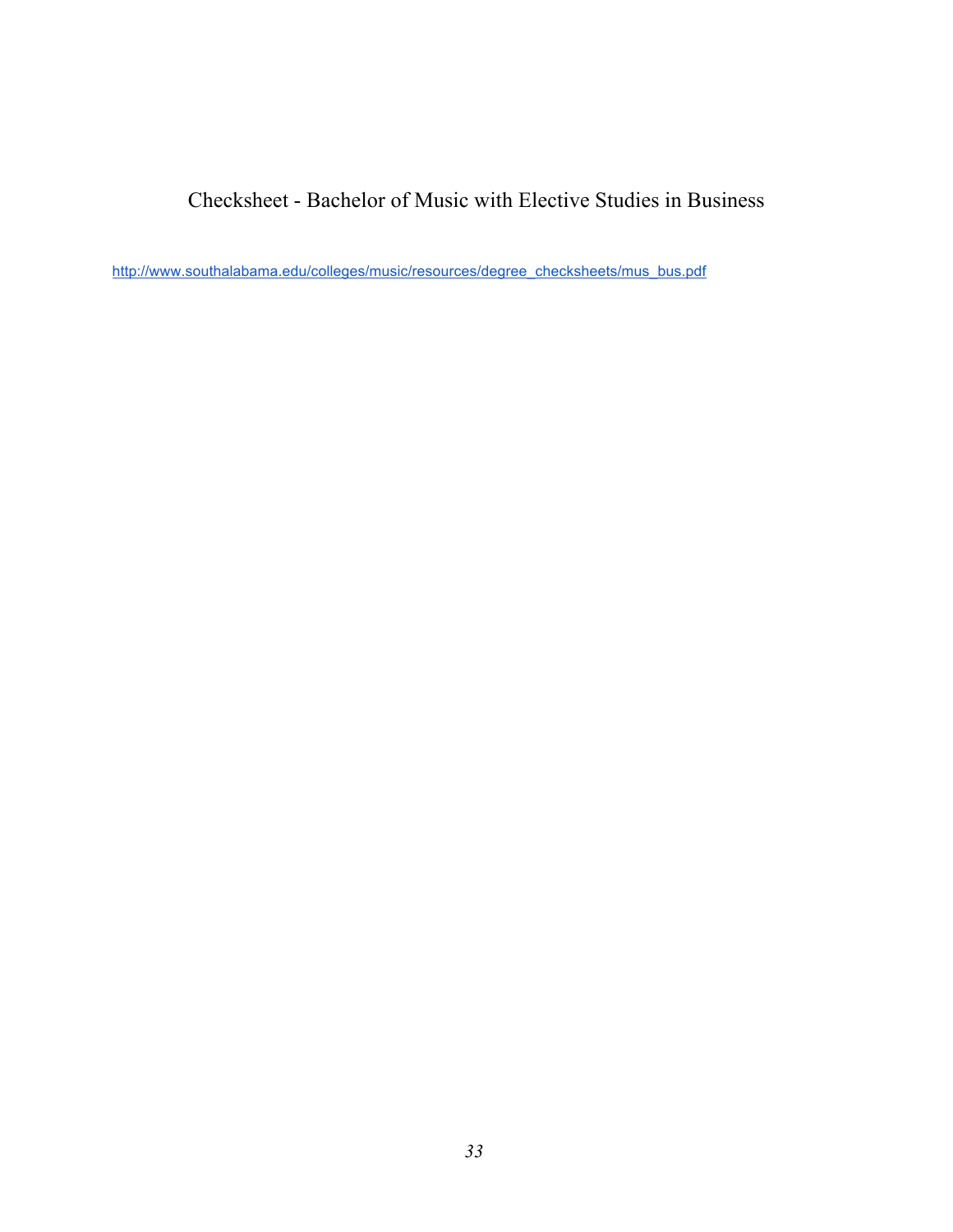<span id="page-33-0"></span>Checksheet - Bachelor of Music with Elective Studies in Specific Outside Field

http://www.southalabama.edu/colleges/music/resources/degree\_checksheets/mus\_out\_fields.pdf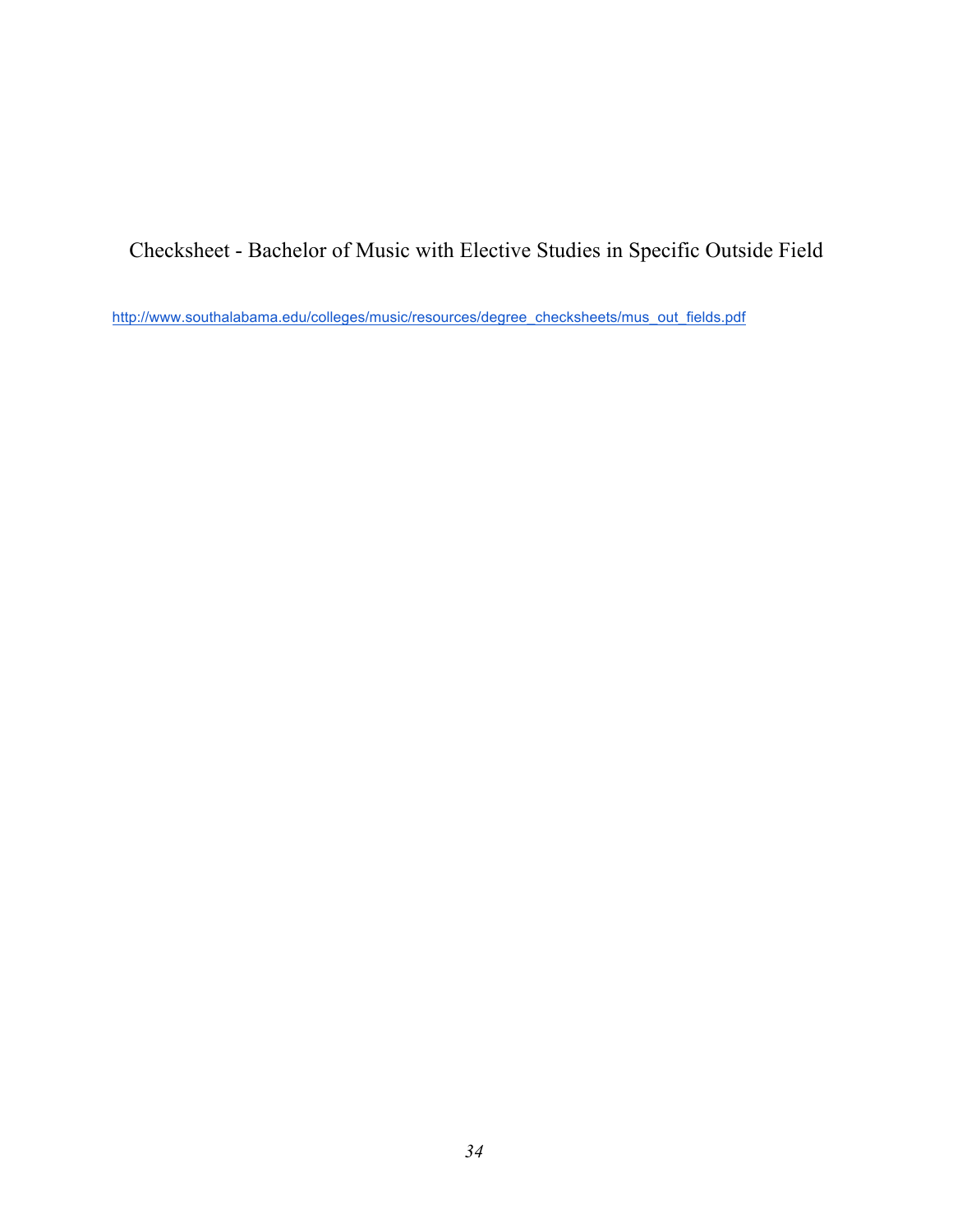# Piano Proficiency Exam (MUE010)

<span id="page-34-0"></span>MUE 203 Sample Final Exam/Piano Proficiency Exam Text: Keyboard Musicianship, Book 2, 9th ed. Lyke, James, et al. Stipes Publishing Co., Champaign, IL

 1. Perform a piano solo from Chapters 5 through 8 of at least 32 measures in length or another work of comparable length and difficulty approved by the instructor.

 2. Realize harmonies for The Love Nest on page 309 or similarly complex lead sheet exercise in the textbook.

3. Accompany using a blocked chord style. (Whippoorwill on pages 320-321)

 4. Transpose an 8 measure exercise from Chapters 5-8 similar to Sweet Rosie O'Grady on page 312.

5. Play a duet part from Chapter 8. (Pages 326-331)

 pages 312-313. 6. Sightread an exercise of at least 16 measures in length similar in difficulty to examples on

 7. Play the following major or harmonic minor scales with hands together for two octaves: A, a, B, b, C, c, D, d, E, e, F, f, G, g.

 8. Play the following major or harmonic minor scales with hands together or separated for two octaves: A-flat, g-sharp, B-flat, b-flat, D-flat, c-sharp, E-flat, e-flat, F-sharp, f-sharp.

9. Play major arpeggios with hands together or separated for two octaves.

10. Play diatonic triads in any major key.

11. Play any major, minor, diminished, or augmented triad and its inversions.

 12. Play any major-major, major-minor, minor-minor, diminished-minor, or fully diminished seventh chord and its inversions.

The final exam (piano proficiency test) is worth 300 points or 25% of the total grade for the students enrolled in MUE 203. Students must pass the final exam by earning at least 240 points or 80% of the total points in order to achieve "Piano Proficiency" and before being eligible for Student Teaching or the Junior and Senior Recital. rev. 7/13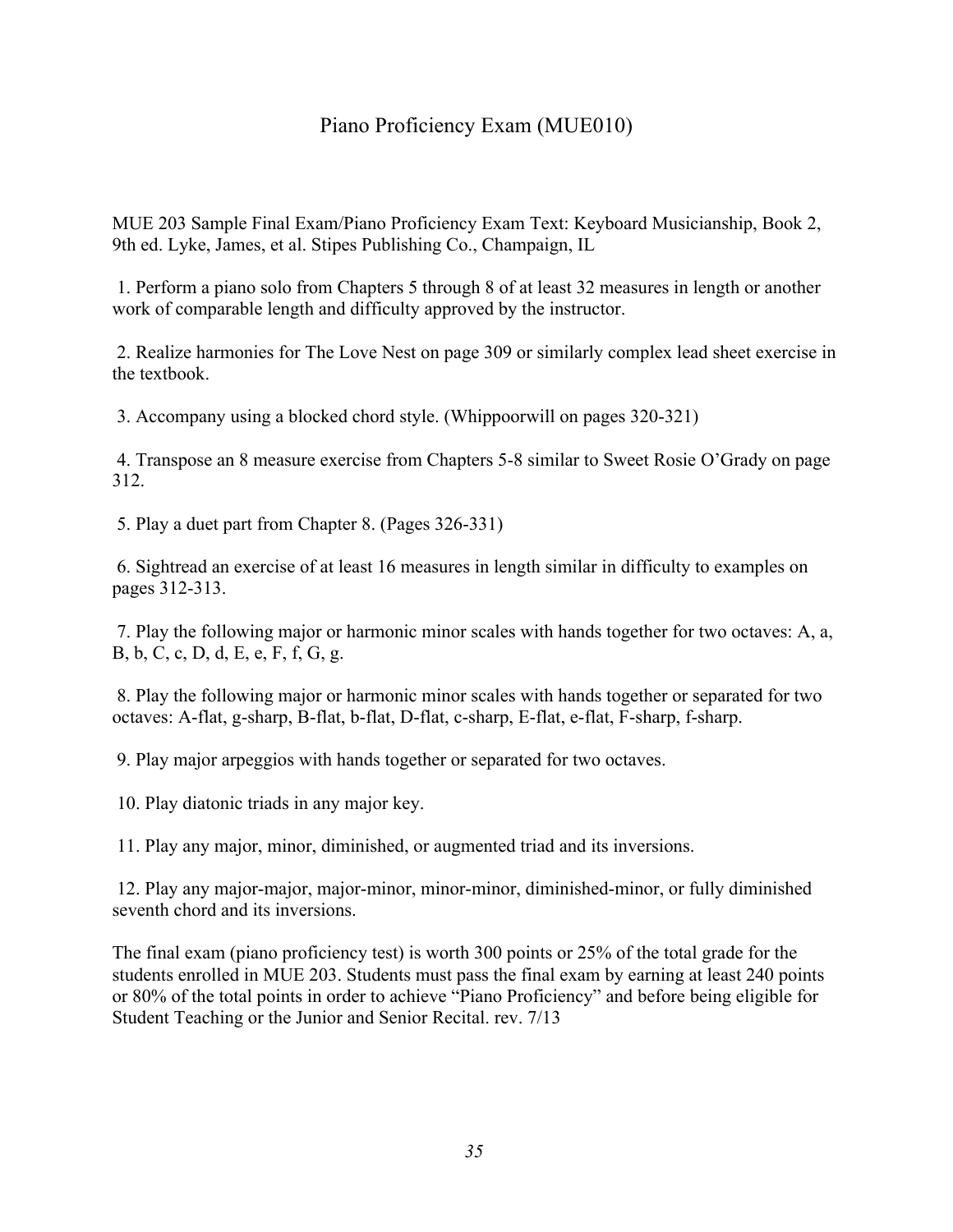# Jury Assessment and Repertory Sheets

<span id="page-35-0"></span>http://www.southalabama.edu/colleges/music/resources/forms/vocal\_jury\_assessment\_form.pdf

http://www.southalabama.edu/colleges/music/resources/forms/wind\_string\_percussion\_jury\_asse ssment and repertoire form.pdf

http://www.southalabama.edu/colleges/music/resources/forms/keyboard\_barrier\_assessment\_for m.pdf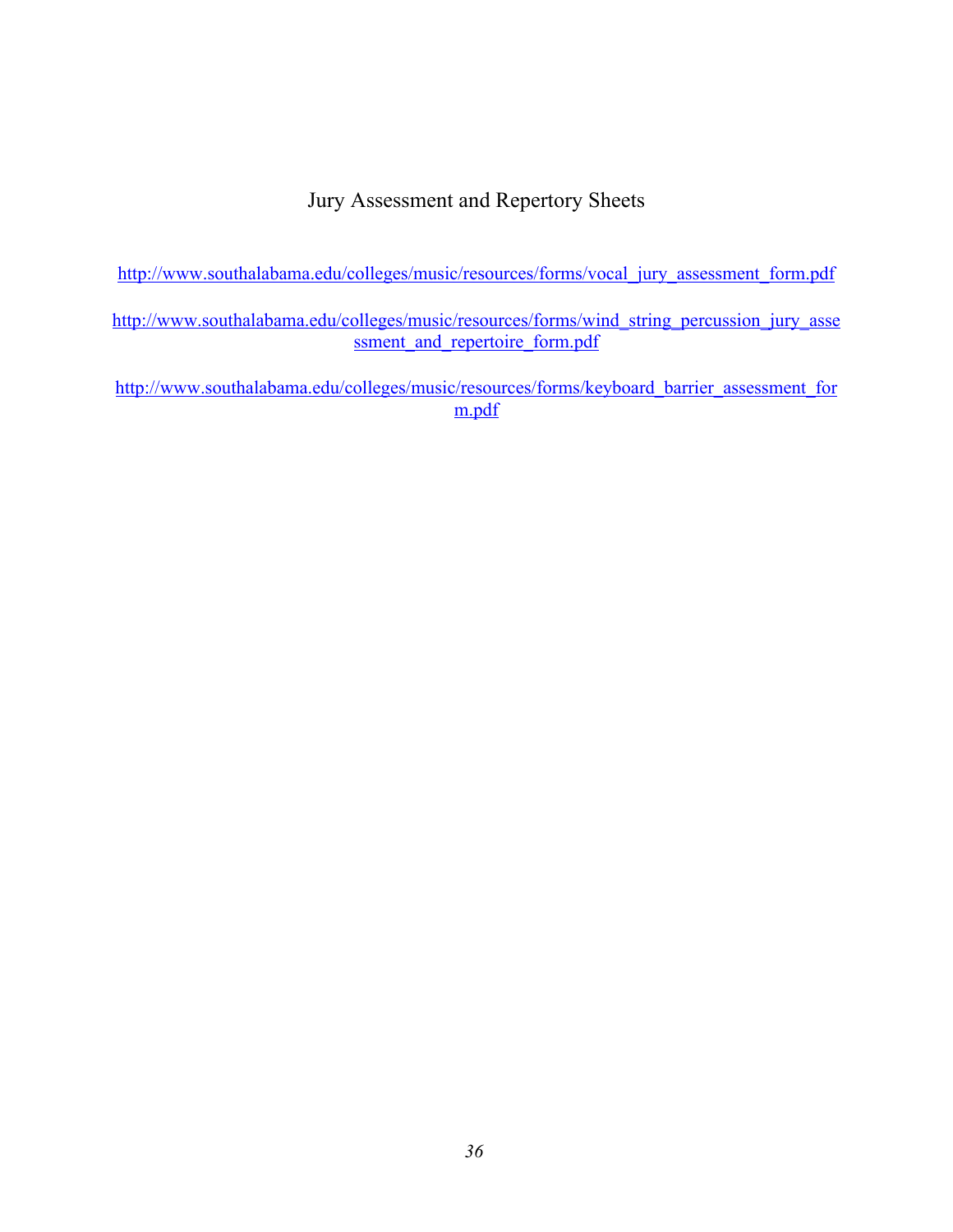# Recital Hearing Evaluation Form Recital Grade Form

http://www.southalabama.edu/colleges/music/resources/forms/Recital\_Hearing\_Evaluation\_Fillable\_6\_11 \_15.pdf

http://www.southalabama.edu/colleges/music/resources/forms/Recital\_Form\_Fillable\_6 \_11\_15.pdf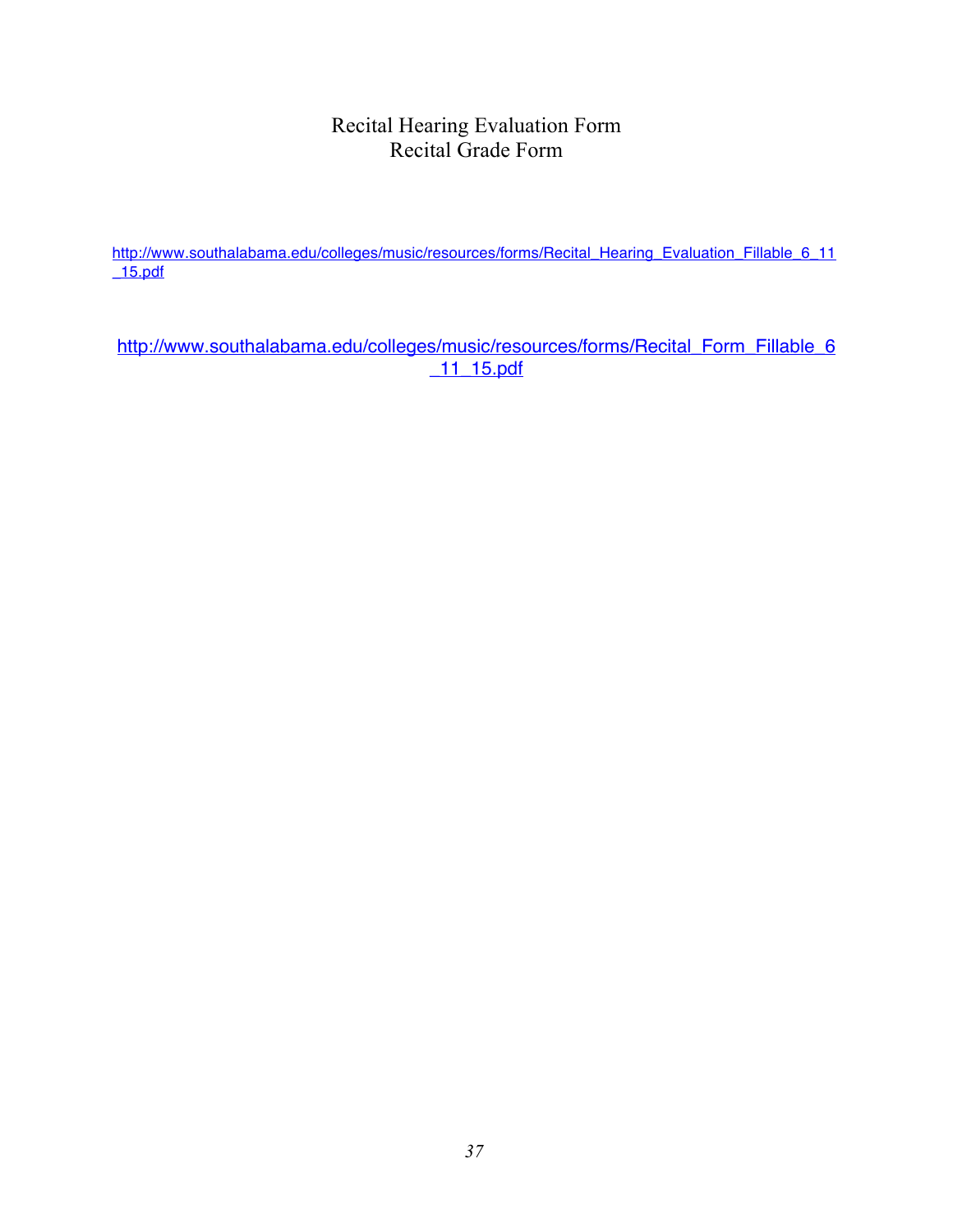# Instrumental Barrier Exam Information

http://www.southalabama.edu/colleges/music/resources/forms/keyboard\_barrier\_assessment\_form.pdf

http://www.southalabama.edu/colleges/music/resources/forms/vocal\_applied\_barrier\_exam.pdf

http://www.southalabama.edu/colleges/music/resources/forms/wind\_string\_percussion\_jury\_assessment\_and\_repertoire\_f orm.pdf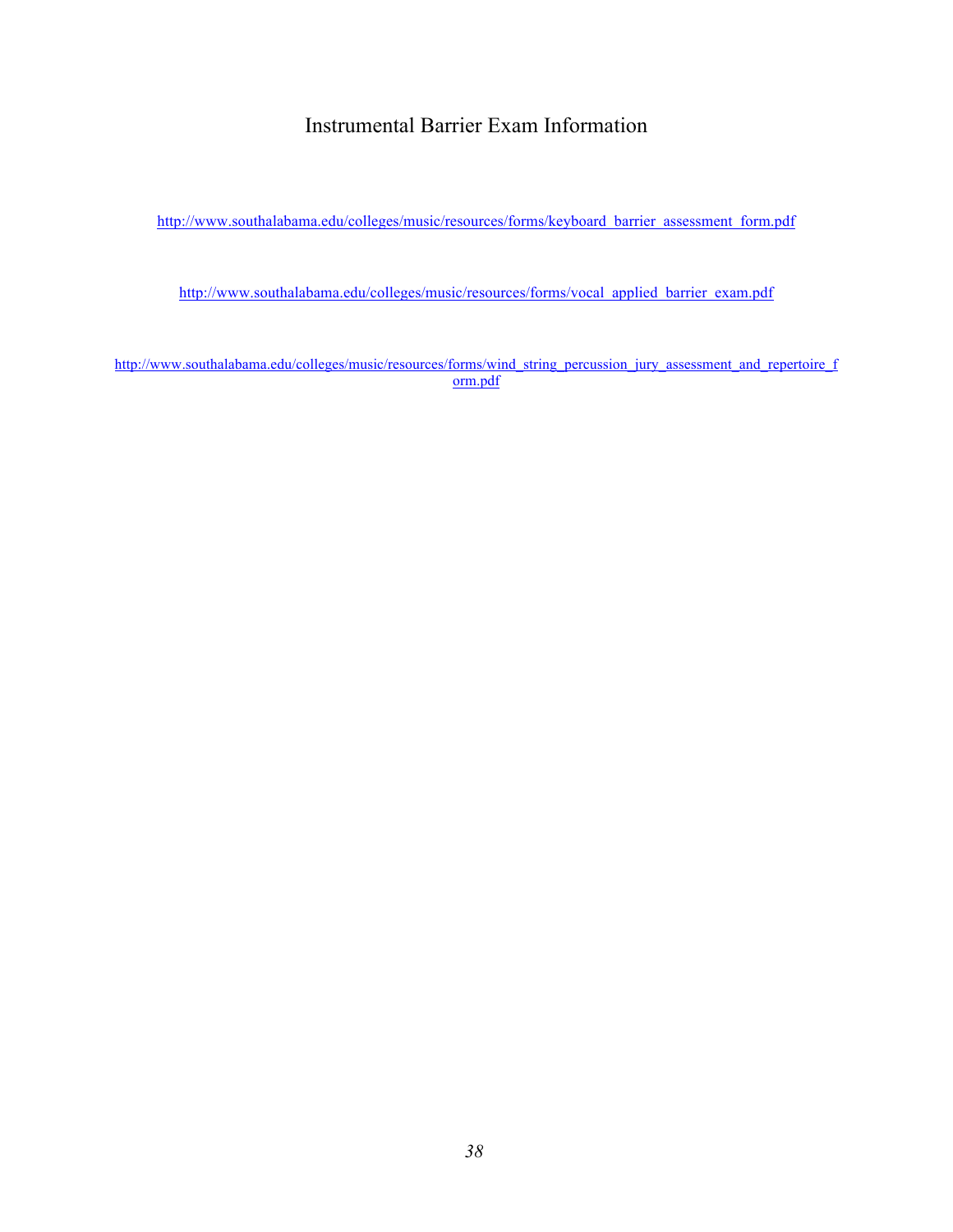# Vocal Area Guidelines

http://www.southalabama.edu/colleges/music/resources/forms/usa\_vocal\_area\_guidelines\_2016.pdf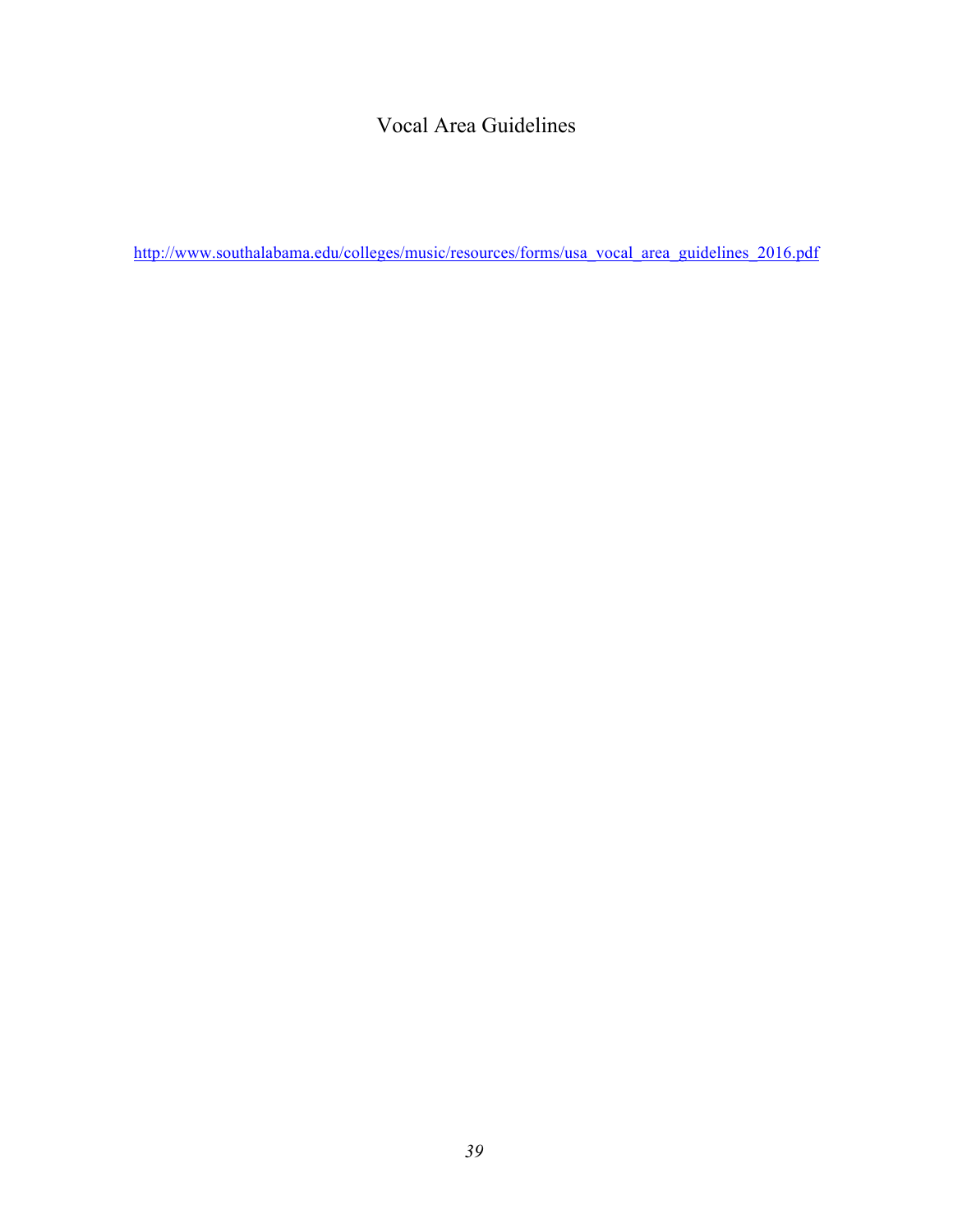Checksheet – Master of Music, Music Education (Instrumental or Vocal)

http://southalabama.edu/colleges/music/resources/degree\_checksheets/MMMusEd2014.pdf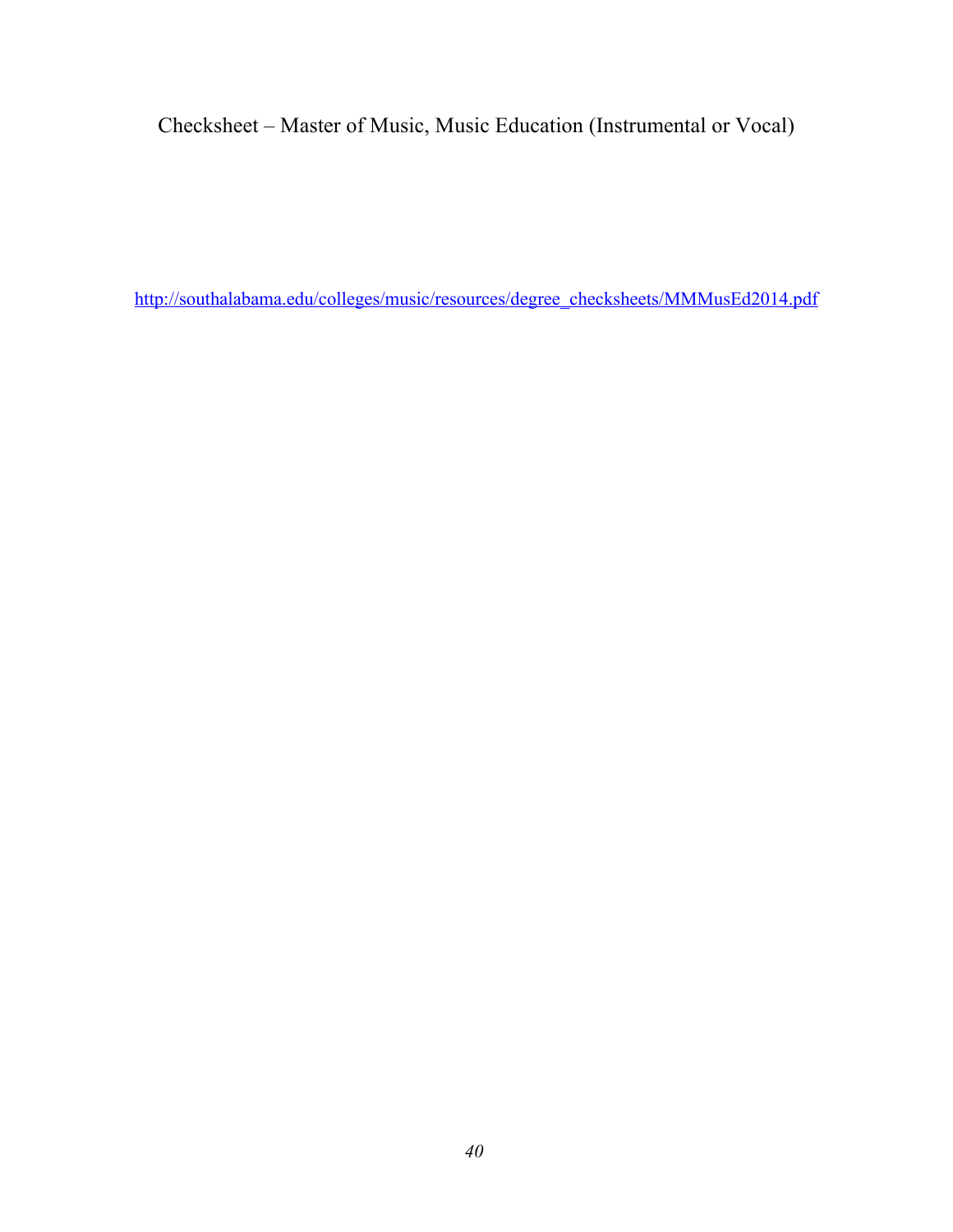Checksheet - Master of Music, Performance-Piano or Voice

http://southalabama.edu/colleges/music/resources/degree\_checksheets/MMPerfPiano2014.pdf

http://southalabama.edu/colleges/music/resources/degree\_checksheets/MMPerfVoice2014.pdf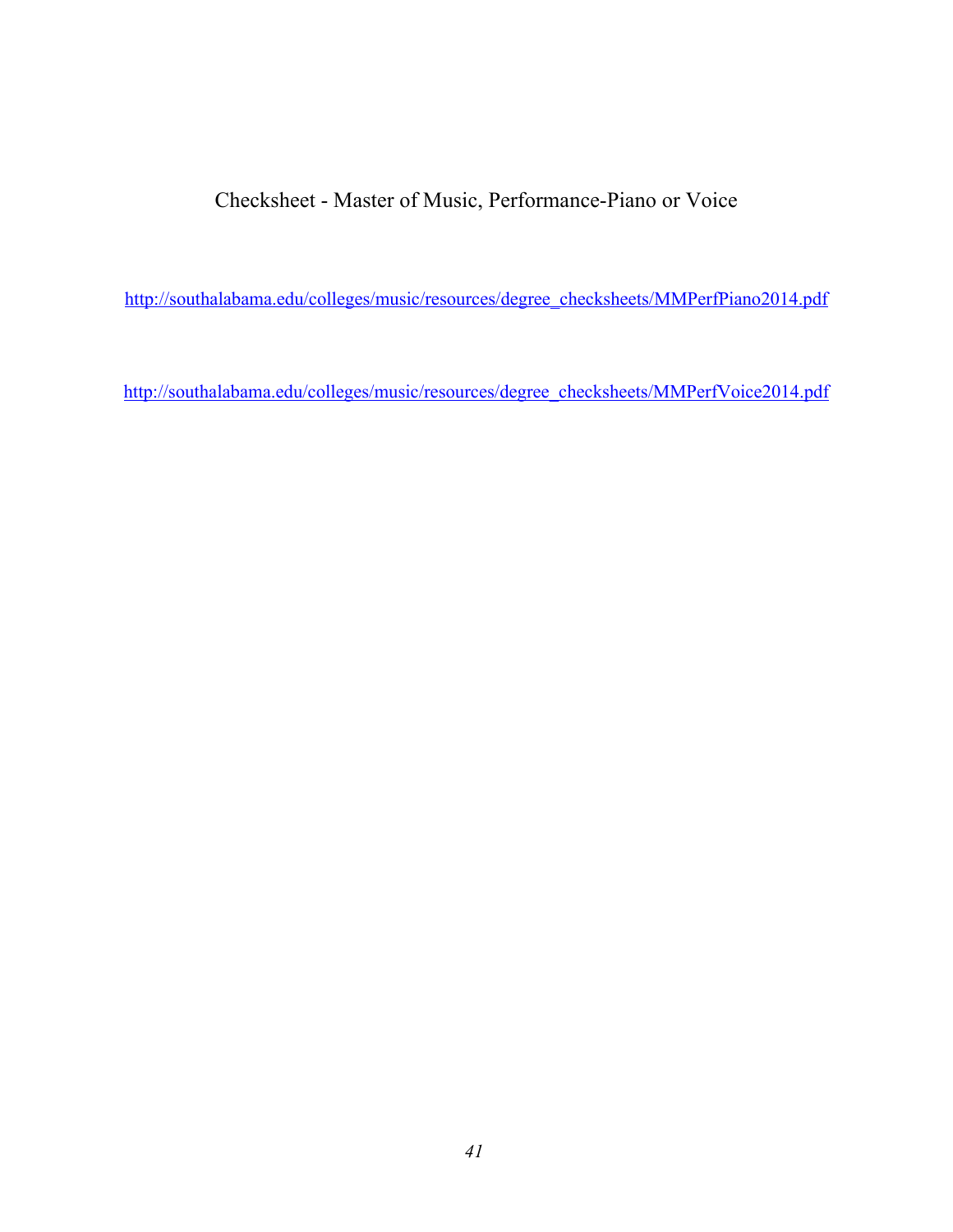Checksheet - Master of Music, Collaborative Keyboard

http://southalabama.edu/colleges/music/resources/degree\_checksheets/MMCollKeyboard2014.pdf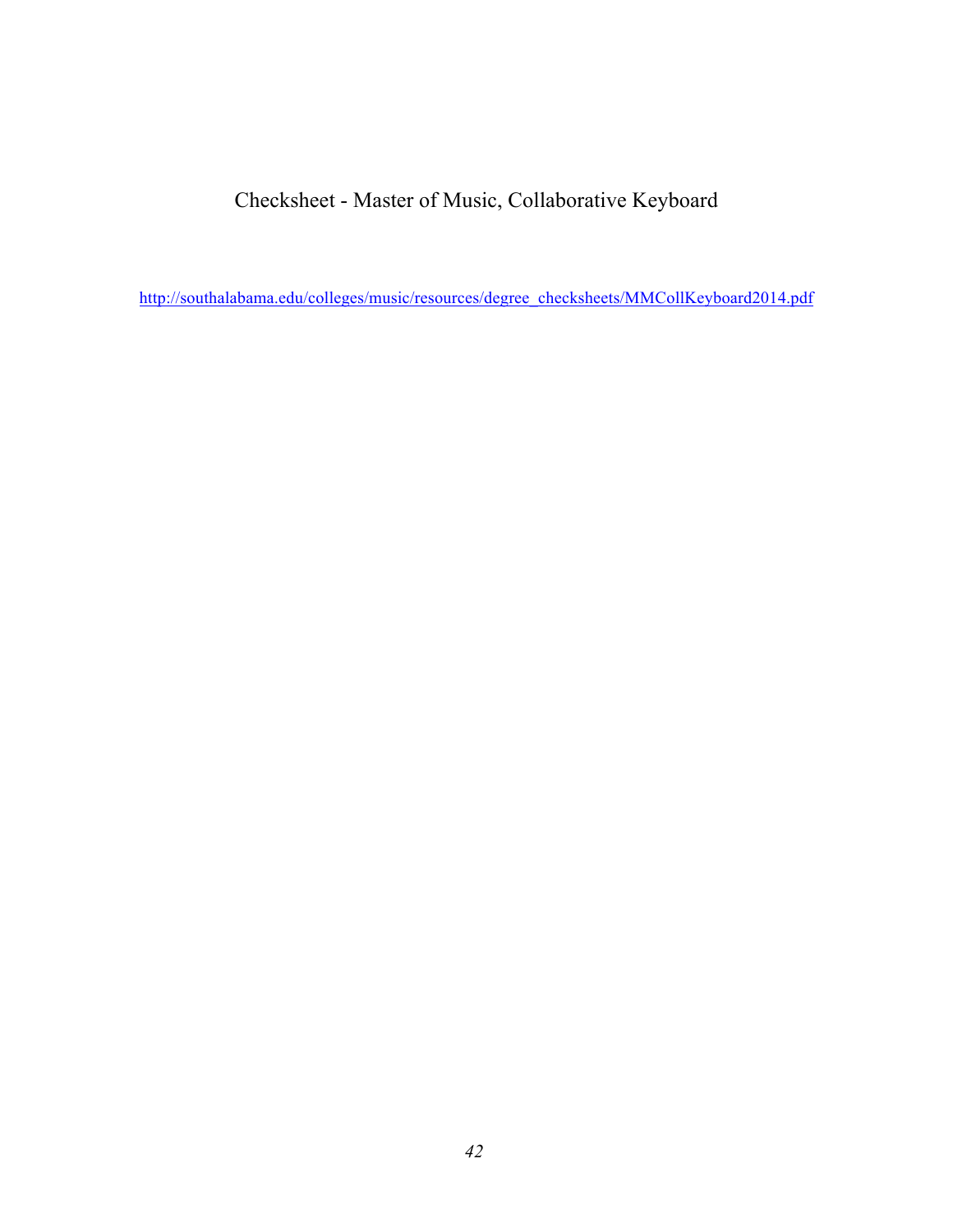Checksheet - Master of Music, Performance (Brass, Percussion, Woodwinds)

**http://www.southalabama.edu/colleges/music/resources/degree\_checksheets/mm\_perf\_brass.pdf** 

**http://www.southalabama.edu/colleges/music/resources/degree\_checksheets/mm\_perf\_percussion.pdf** 

**http://www.southalabama.edu/colleges/music/resources/degree\_checksheets/mm\_perf\_ww.pdf**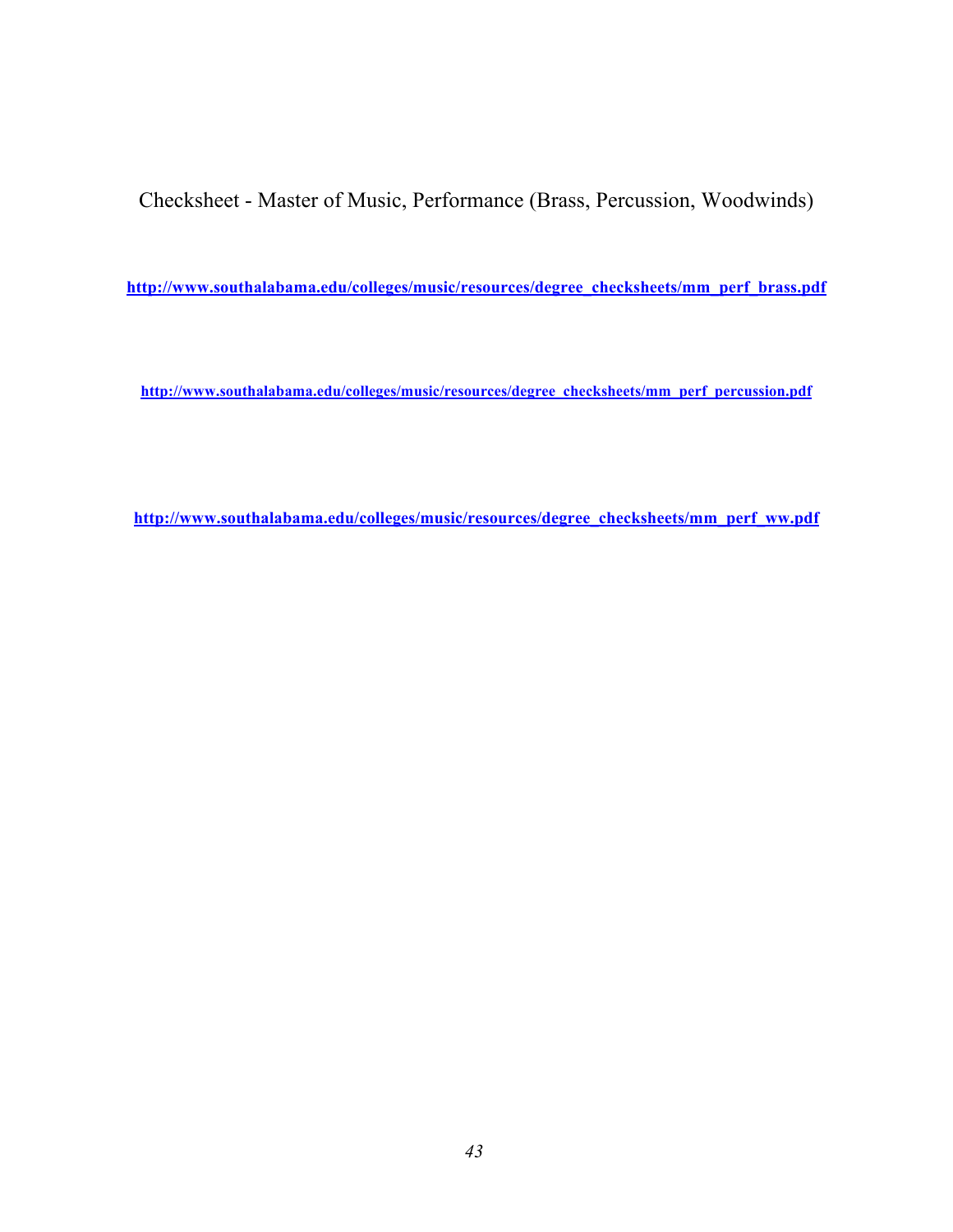### **IV. PERFORMING ORGANIZATIONS**

The Department of Music offers performing organizations open to all students at the University, providing satisfactory audition requirements have been met.

- A. Instrumental Ensembles
	- 1. University Bands
		- a. Wind Ensemble (MUO127/427/527) *Major Ensemble*

As the major instrumental performing ensemble, the Wind Ensemble is comprised of music majors and non-music majors. The Wind Ensemble performs a varied repertoire of the finest in standard and contemporary wind ensemble and band literature. Two formal concerts are presented in the Fall and Spring semesters on the University of South Alabama campus and throughout the Gulf Coast region. Membership is open to all undergraduate and graduate students who play wind or percussion instruments based on an audition each semester.

b. University Symphony Band (MUO 117/417/517) - *Major Ensemble*  The Symphony Band is comprised of music majors and nonmusic majors and performs a varied repertoire of the finest in standard and contemporary band literature and transcriptions. Two formal concerts are presented during the Fall and Spring semesters on the University of South Alabama campus and throughout the Gulf Coast region. Membership is based on previous high school band experience and is open to all undergraduate and graduate students who play wind or percussion instruments. Auditions will be held to determine ability and part placement.

c. University Marching Band (MUO 130/430/530) - *Major Ensemble*  The University of South Alabama Jaguar Marching Band is a large performing ensemble of woodwind, brass, percussion instrumentalists, and appropriate auxiliary personnel with an emphasis on live performance for athletic events. Open to all music majors and non-music majors with prior instrumental performance experience in high school or junior college. An audition is required.

d. Basketball Pep Bands (MUO 122/422/522)

The Basketball Bands perform at University of South Alabama Men's and Women's Basketball home games in the Mitchell Center and at post-season tournaments. Participation is open to all university marching band students by audition.

e. Jazz Band (MUO 121/421/521)

The Jazz Band is a traditional big band (saxophone, trumpet, trombone, piano, bass, guitar and drums) which rehearses and performs the mainstream jazz styles; swing, Latin, funk, and rock. Participation is open to all university students with permission of the director or by audition.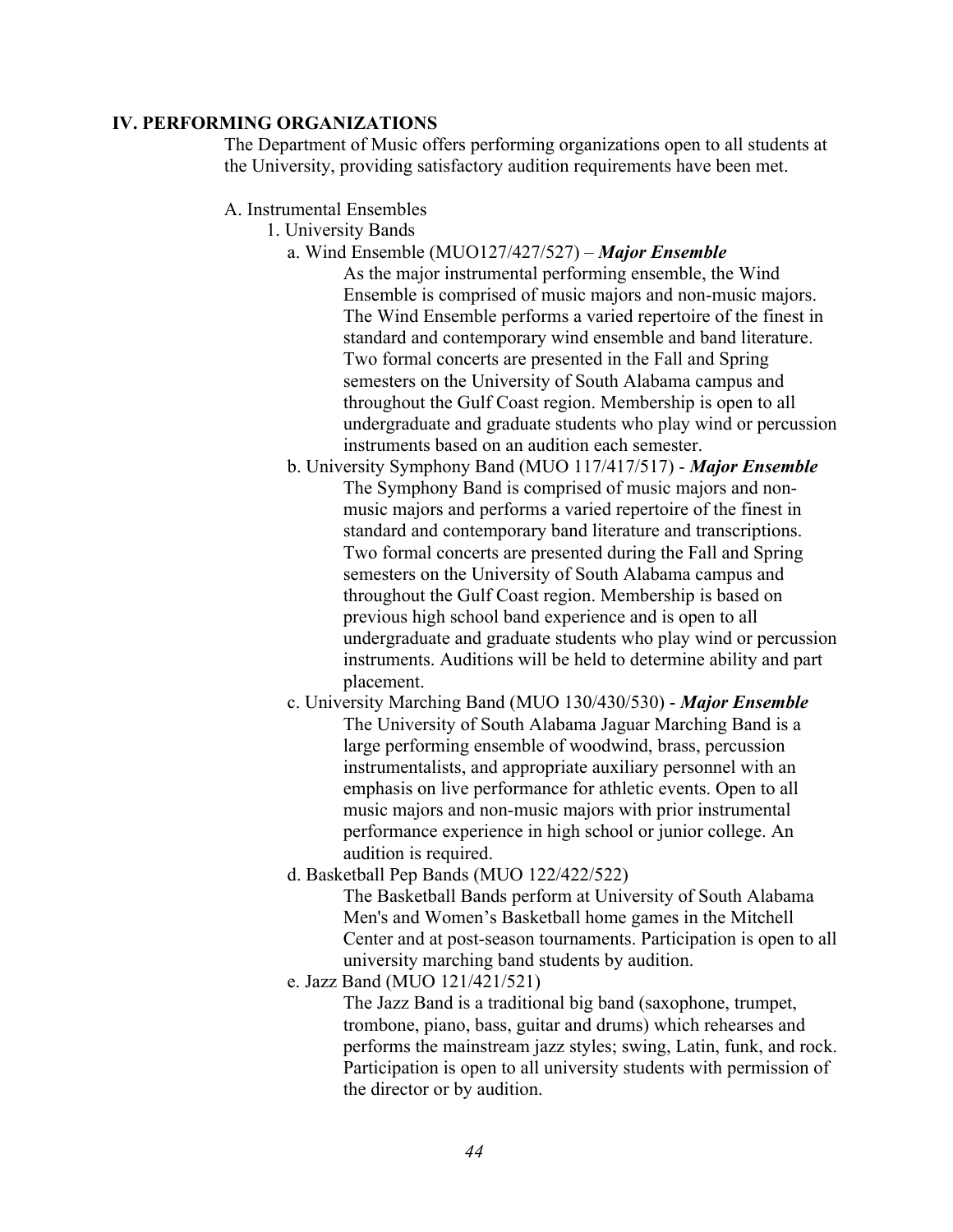f. Woodwind Ensemble (MUO 118/418/518)

Players interested in playing chamber music for woodwinds are placed in appropriate instrumental ensembles which vary each semester according to enrollment and ability levels. These small groups may perform in Recital Class or on a concert in conjunction with other ensembles.

g. Flute Choir (MUO138/438/538)

The USA Flute Choir is open to all University students who play the flute and wish to gain experience playing in an ensemble where there are one or two players per part. Repertoire consists of both original works and transcriptions for multi-part flute ensemble, including piccolo, alto flute, and bass flute. The ensemble presents an evening concert on campus each semester and occasionally is invited to perform in other venues.

h. Brass Ensemble (MUO 119/419/519)

Brass Ensemble is a mixed ensemble of brass instruments, (trumpet, horn, euphonium, trombone, tuba), which rehearses and performs both traditional literature and contemporary and popular music for brass. Participation is open to all university students with permission of the director. The Brass Quintet is a component of the brass ensemble and performs literature from all historical style periods written and arranged for a standard brass quintet. Participation is by audition.

i. Trumpet Ensemble (MUO 139/439/539)

The Trumpet Ensemble performs literature from all historical style periods written and arranged for trumpets. Participation is open to all university students with permission of the director.

j. Percussion Ensemble (MUO 120/420/520)

The percussion ensemble is a chamber music organization consisting of all of the many and varied definite and indefinite pitched percussion instruments such as the marimba, vibraphone, chimes, orchestra bells and piano as well as drums, cymbals, timpani and other rhythmic instruments. The percussion ensemble performs works transcribed from classical, popular and folk sources as well as original works for percussion. The ensemble is open to qualified students through audition and permission of the director. The Marimba Band is a component of the Percussion Ensemble. Participation is by audition.

k. World Music Ensemble (MUO 136/436/536)

The World Music Ensemble is a chamber music organization that studies and performs world literature for all combinations of instruments with an emphasis on music from non-Western cultures.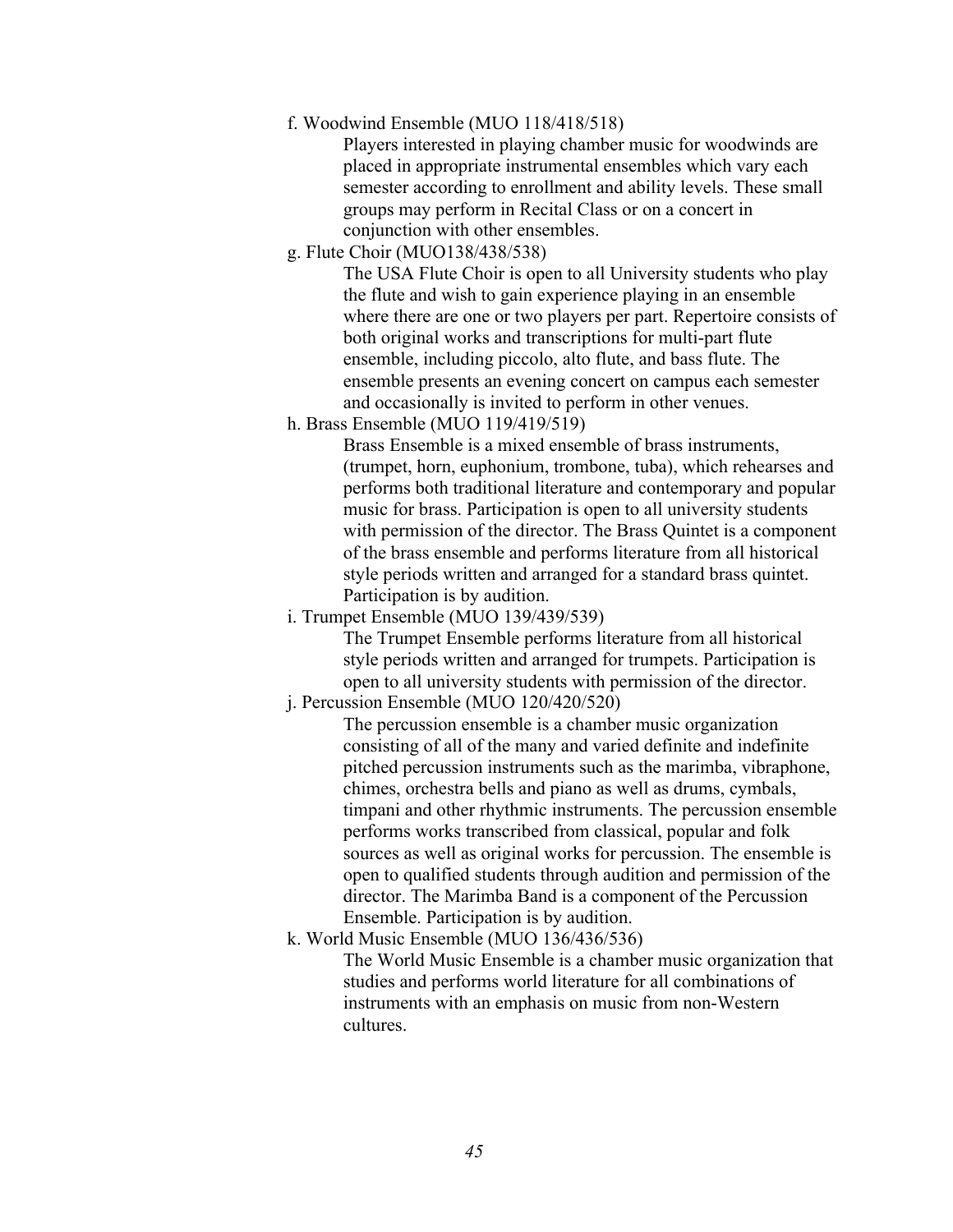l. Horn Choir (MUO 140/440/540)

The Horn Choir performs literature from all historical style periods written and arranged for horns. Participation is open to all university students with permission of the director.

m. Trombone Choir (MUO 141/441/541)

The Trombone Choir performs literature from all historical style periods written and arranged for trombones. Participation is open to all university students with permission of the director.

n. Tuba-Euphonium Ensemble (MUO 142/442/542)

 The Tuba-Euphonium Ensemble performs literature from all historical style periods written and arranged for tubas and euphoniums. Participation is open to all university students with permission of the director.

o. Brass Choir (MUO 143/443/543)

The Brass Choir performs literature from all historical style periods written and arranged for brass. Participation is open to all university students with permission of the director.

p. Steel Band (MUO 144/444/544)

The Steel Band performs literature including the traditional styles of soca and calypso music from the Carribean. Instructor permission is required.

q. Clarinet Ensemble (MUO 145/445/545)

The Clarinet Ensemble performs literature from all historical style periods written and arranged for all combinations of clarinets. Participation is open to all university students with permission of the director.

- 2. University String Ensembles
	- a. University Orchestra (MUO133/433/533) *Major Ensemble*

The University Orchestra is a large performing ensemble of string, woodwind, brass and percussion instrumentalists with an emphasis on orchestral literature and live performance. Open to music majors and non-music majors with prior instrumental performance experience in high school or junior college. Audition or permission of instructor required for participation.

b. String Ensemble (MUO123/423/523)

The String Ensemble is a chamber music organization that studies and performs literature for all combinations of string instruments. Audition or permission of instructor required for participation.

c. Guitar Ensemble (MUO 125/425/525)

Guitar Ensemble is a classical guitar performance group made up of music majors and non-music majors of all levels of proficiency. Knowledge of music reading is required. Permission of instructor required for participation.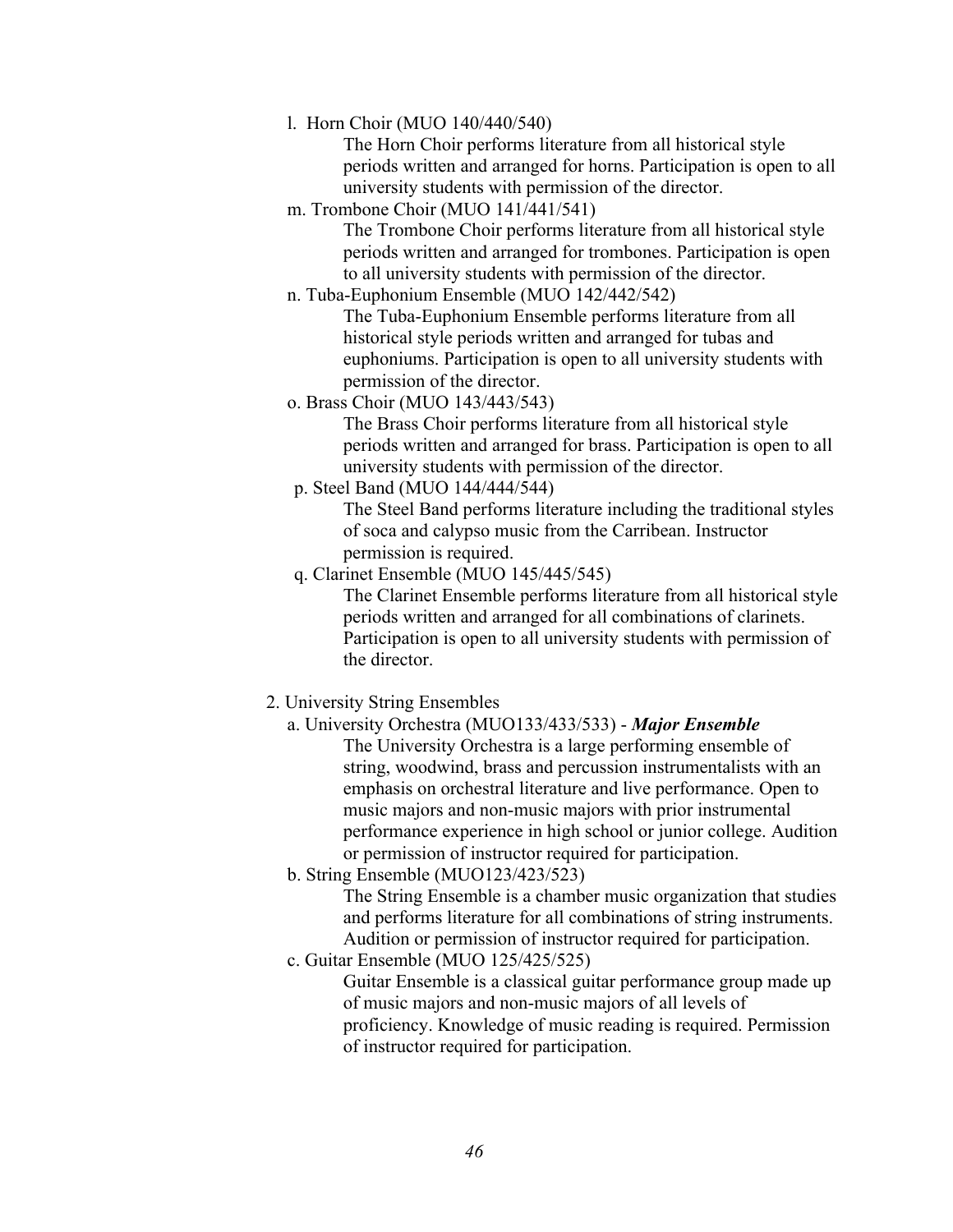- 3. University Keyboard Ensembles
	- a. Piano Ensemble (MUO 124/424/524)

Piano Ensemble is a course designed for piano majors, piano concentrations and other advanced pianists who will develop skills in collaborative performance and accompanying. Each student will prepare a piano duet or piano duo work from the standard repertoire and accompany an instrumentalist or vocalist. Each semester, a Piano Ensemble Concert will feature the student performing at least one of these selections in public. The course is a requirement for piano majors and piano concentrations.

- B. Vocal Ensembles
	- 1. University Choirs
		- a. Chorale (MUO 115/415/515) *Major Ensemble*

University Chorale is a highly selective group that performs an extremely varied repertoire, from madrigals to Broadway musical selections. The Chorale is chosen by annual auditions held in late Spring. Singers selected for the Chorale are expected to enroll in both Fall and Spring semesters.

- b. University Concert Choir (MUO 111/411/) *Major Ensemble*  The Concert Choir is comprised of music majors and non-music majors. Enrollment in the concert Choir is required of all voice majors. The Concert Choir performs a wide range of choral literature for large mixed voices, from Renaissance motets to twentieth-century oratorios. The group performs at least once each semester and is open to all USA students by audition.
- c. Chamber Singers (MUO 114/414/514)

A small, select ensemble devoted to the performance of vocal chamber music. Audition and instructor permission required.

2. Opera and Musical Theatre Workshop (MUO116/416/516)

Opera and Musical Theatre presents an opera/opera scenes in the Fall semester and a Broadway musical/opera in the Spring semester. The ensemble is open to all USA students by audition.

- C. Miscellaneous Chamber Ensembles
	- 1. Collegium Musicum (MUO 126/426/526)
	- 2. Mixed Chamber Ensemble (MUO 129, 429, 529)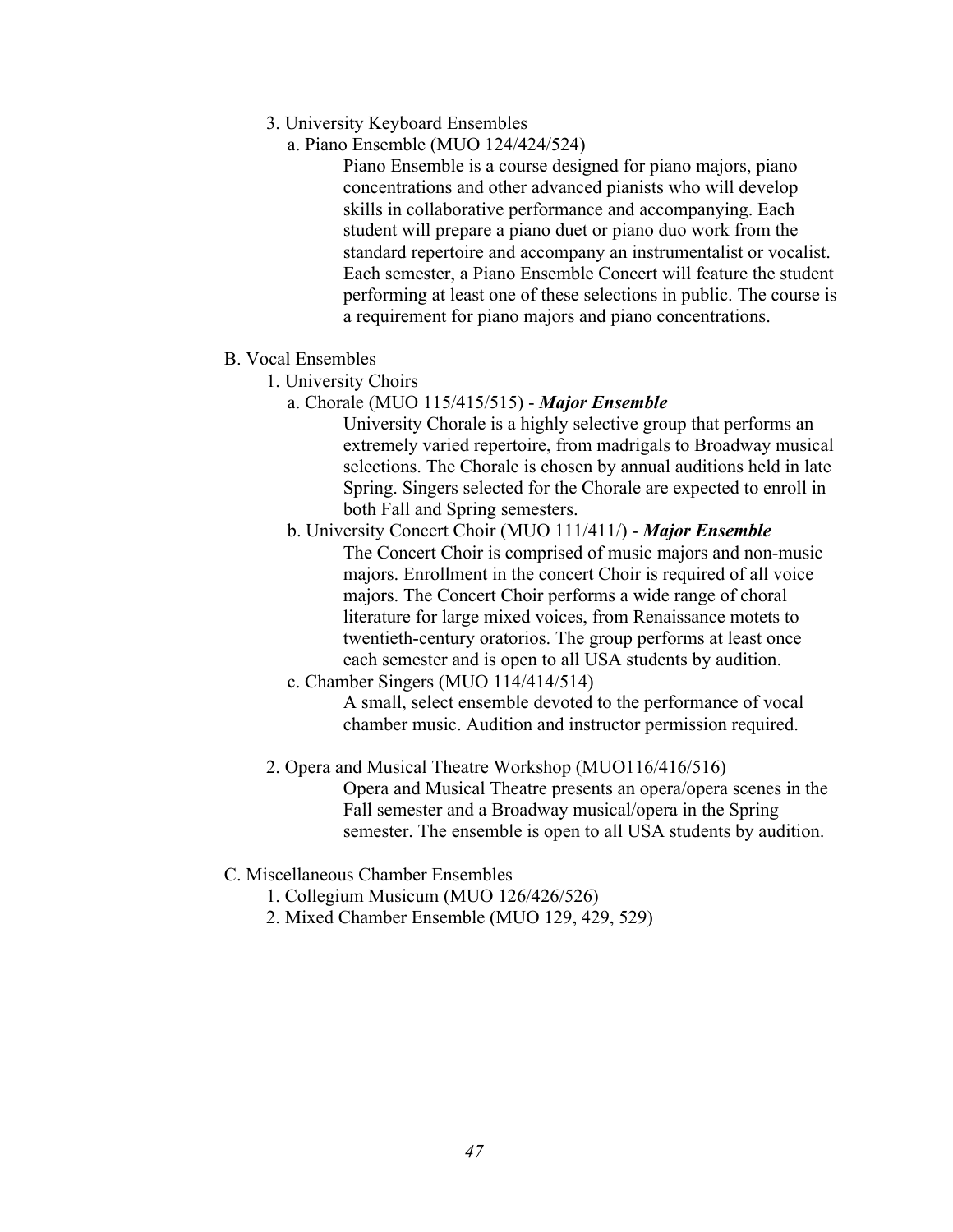### **V. ACADEMIC SUPPORT**

### A. Library Holdings

- 1. The University Library on the main campus holds print, audio, and multimedia materials relevant to the music area.
- 2. The Department of Music Library Committee (Section VI, H, 6) provides departmental recommendations for new library acquisitions.
- 3. The Department of Music holds limited print, audio, and multimedia materials in the music office. Materials may be utilized by students on the premises or checked out through music faculty.

### B. Financial Aid and Scholarships

- 1. Financial Aid
	- a) Students are encouraged to apply for financial aid when they apply for admission to the University.
	- b) Awards may include grants, loans, and part-time employment offered singly or in combination.
	- c) Students must complete the Free Application for Federal Student Aid and have the results sent to USA (Federal ID 001057) in order to be eligible for these awards.
	- d) Further information may be obtained by contacting the Financial Aid Office (251) 460-6231 or finaid@usouthal.edu
- 2. Academic Scholarships
	- a) Various levels of academic scholarships are available through the University.
	- b) Many of these scholarships are based on ACT or SAT scores.
	- c) Interested students should complete admission procedures by November 15 for consideration for the following academic year as awards are typically given out in early December.
- 3. Department of Music Scholarships
	- a) Students may audition for scholarships in music prior to enrollment at the University or while they are currently enrolled.
	- b) The amounts of these awards vary, but are based on a student's musical ability and potential, needs of departmental ensembles, student's choice of major, and availability of monies.
	- c) Awards are tied into participation in one or more of the Music Department ensembles or for pianists involved in accompanying.
	- d) Award Letters/Conditions
		- (1) Award notifications will be sent to students through Jag\$pot as soon as possible after their audition (or as requested by each performance area) and must be accepted by the date specified secure the scholarship.
		- (2) Music scholarship recipients must maintain a 2.5 gradepoint average, complete 15 credit hours each semester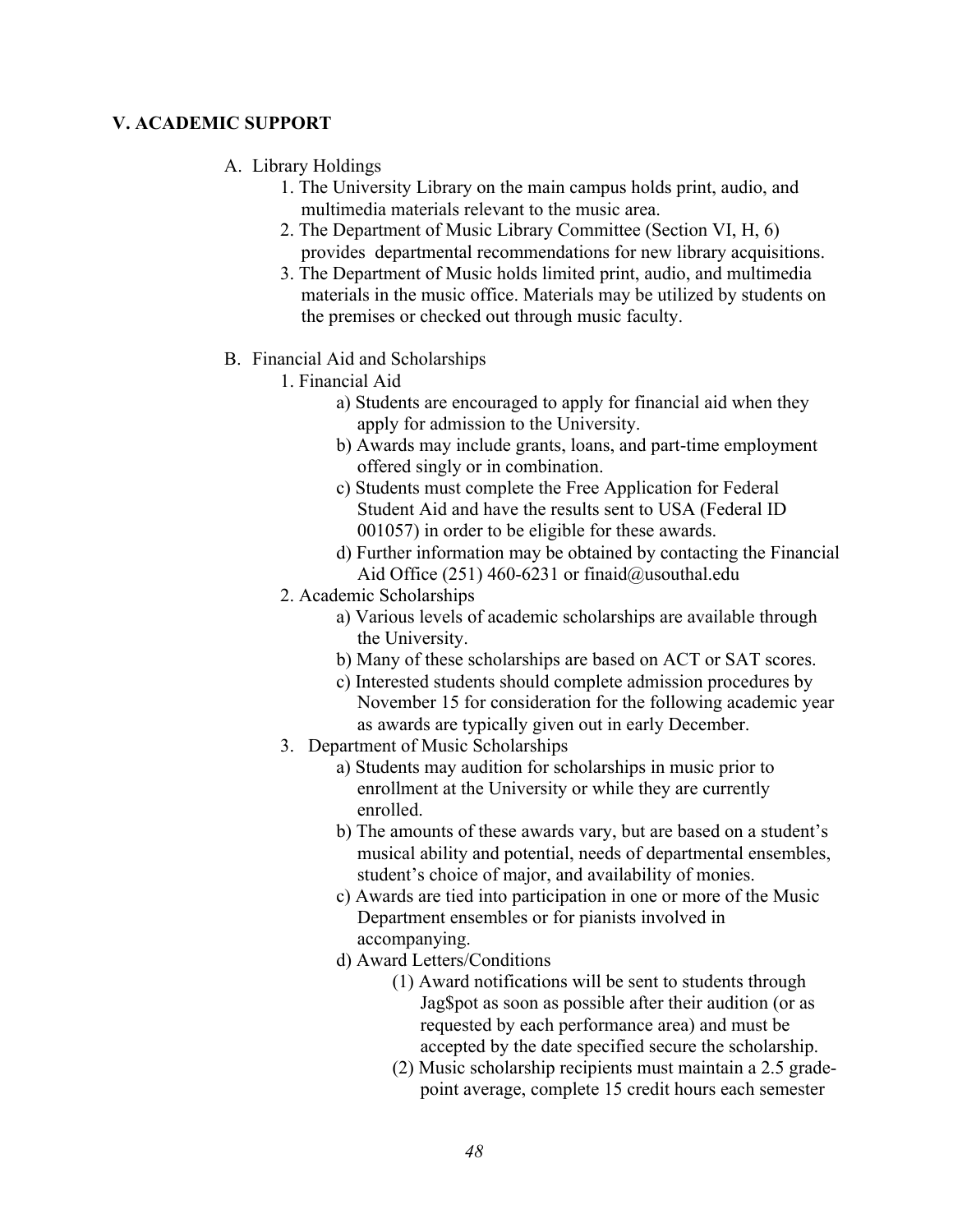(or 30 total for fall, spring, summer) and fulfill their obligations to the ensembles specified in the award letter.

- e) The Department of Music adheres to the code of ethics of the National Association of Schools of Music. The acceptance of financial aid by an applicant is considered a declaration of intent to attend the University and that the applicant may not consider any other offer from a NASM member institution except with the written consent of the first institution. Similarly, a transfer applicant from a senior college or university cannot be considered for financial aid without recommendation of the institution from which the transfer is being made.
- f) No Award
	- (1) Students will receive a response to their audition in a timely manner even if they are not awarded a scholarship.
	- (2) Students who are not awarded a music scholarship may re-audition for further consideration.
	- (3) Revocation of Scholarship
		- (a) An award may be revoked if the student does not maintain a 2.5 grade-point average, does not achieve the appropriate credit hours, or fulfill the musical obligations of the award in an appropriate manner.
		- (b) Students who withdraw from the University will lose their awards.
		- (c) Students who change their major from music to another academic area may have their awards reduced or revoked.
		- (d) Students who drop below a full-time course load may have their awards reduced or revoked.
	- (4) Piano Scholarship Requirements
		- (a) Students receiving a scholarship for piano are required to accompany at the discretion of the piano faculty and department chair.
		- (b) Accompanying duties will include one or more of the following:
			- i) Major Ensemble (Choir, Chorale, Opera, Band)
			- ii) Five individual vocalists
			- iii) Three individual instrumentalists
			- iv) Minor Ensemble (Jazz Band, Percussion Ensemble) and three vocalists or two instrumentalists
			- v) Music Major giving a Senior Recital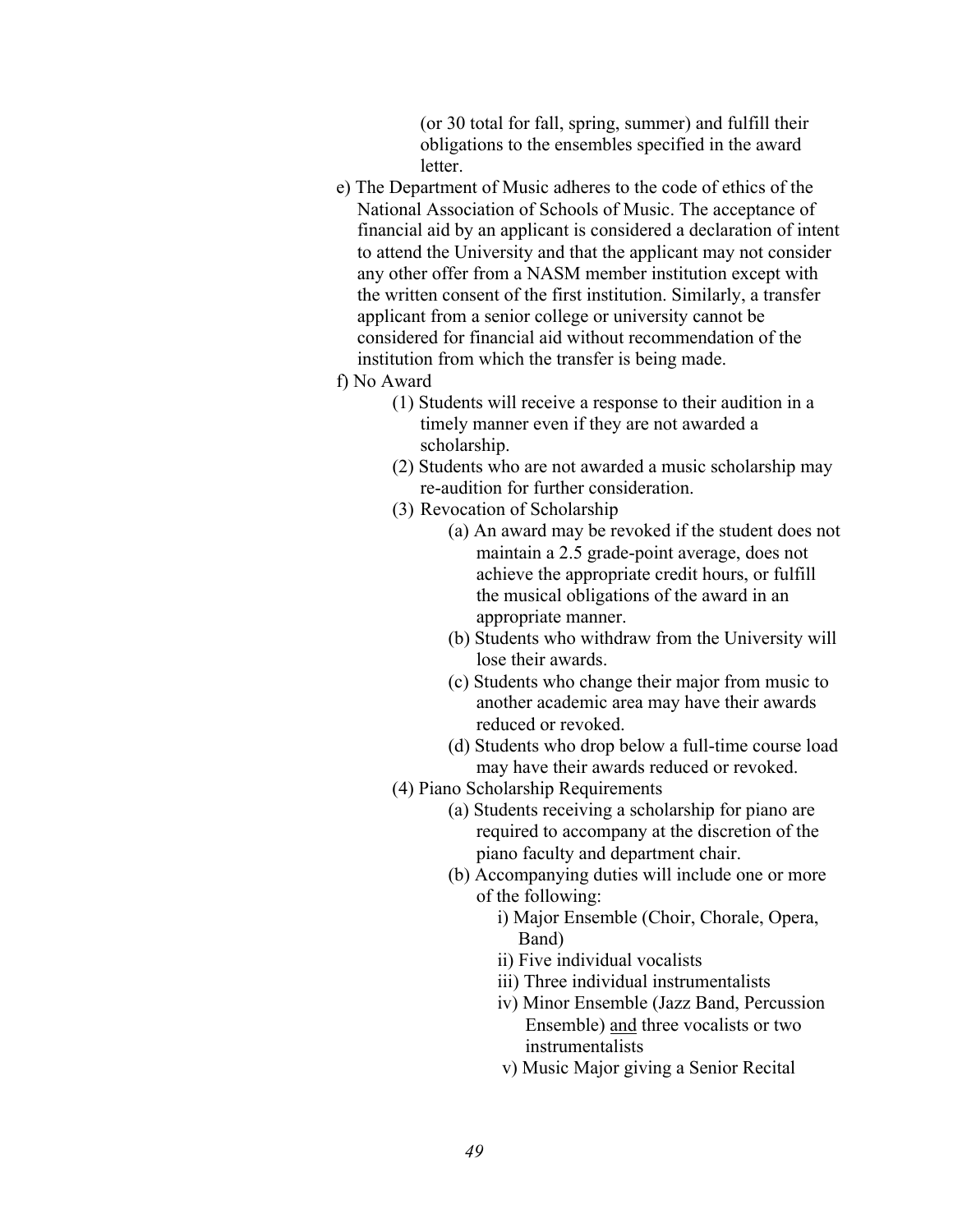- vi) Music Major giving a Junior Recital and three vocalists or two instrumentalists
- vii) A combination of vocalists and instrumentalists as assigned by the piano faculty
- (c) Student accompanists will be assigned to vocal and instrumental music majors with priority given as follows:
	- i) Student giving a Senior Recital
	- ii) Student giving a Junior Recital
	- iii) Junior or Senior level performance major
	- iv) Junior or Senior level performance major required to perform on a jury
	- v) Freshman or Sophomore level performance major
	- vi) Freshman or Sophomore level music major required to perform on a jury
		- vii) Advanced elective students performing on a jury
- (d) Music for student accompanists must be given at least six weeks in advance of a performance. The student accompanist must practice at least weekly with the assigned vocalist or instrumentalist in lesson or rehearsal to be arranged by the piano faculty and other faculty member involved.
- (e) Student accompanists must perform with their assigned music student at Recital Class.
- 4. Other Scholarships
	- a) Theodore Presser Scholarship
		- (1) The Theodore Presser Scholarship is awarded to an outstanding Senior Music Major each academic year upon recommendation of the Department of Music faculty.
		- (2) This individual will be designated as the Department of Music Presser Scholar for the academic year.
	- b) Laidlaw Scholarships
		- (1) The Department of Music faculty may designate money from the Laidlaw endowment to be used for scholarships for deserving music majors.
		- (2) The number and size of these awards will be determined annually by the Department of Music faculty.
	- c) John H. Chester Memorial Piano Scholarships
		- (1) The Director of Keyboard Studies, in consultation with the appropriate piano faculty, will designate pianist(s) to receive this award each spring.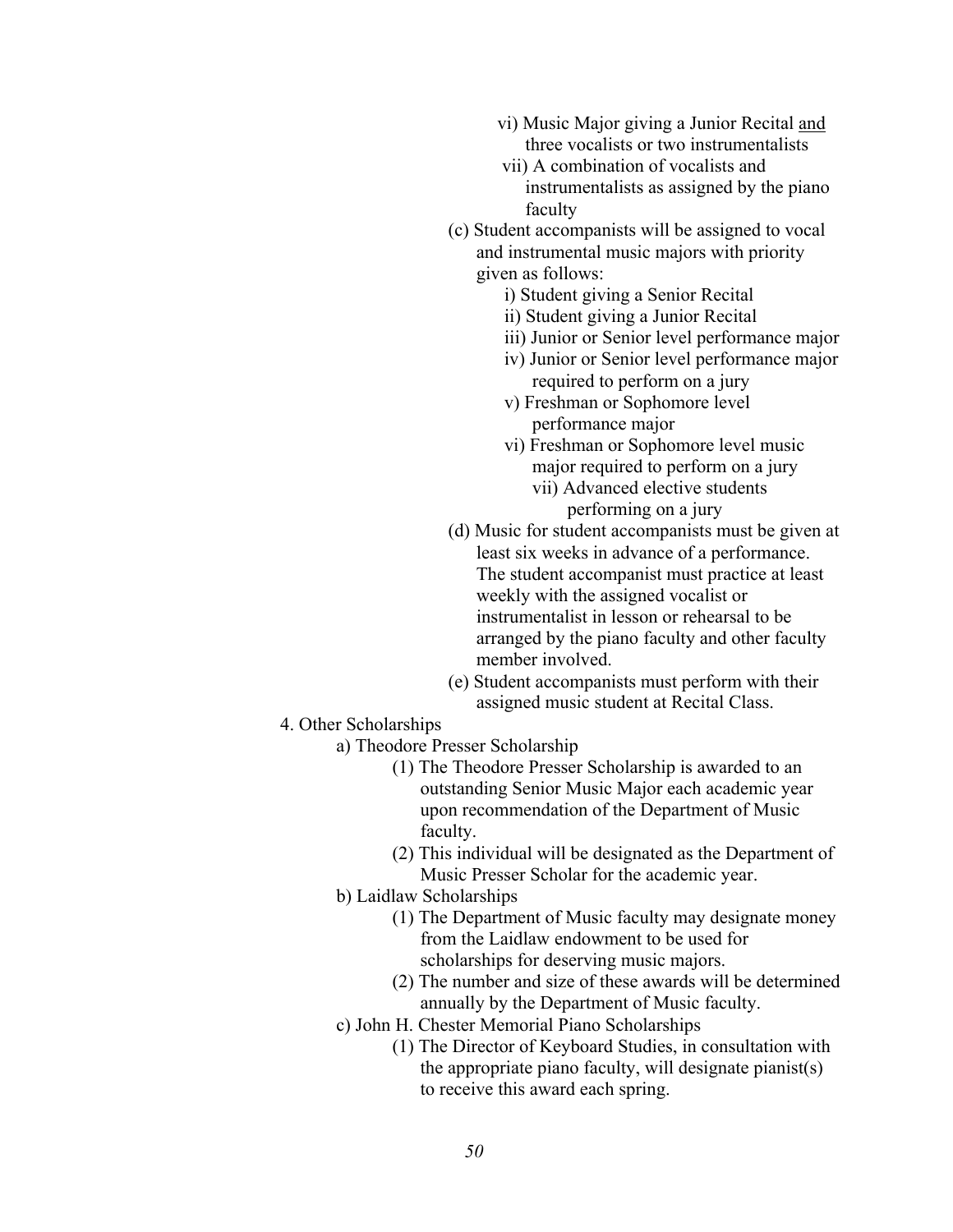- (2) Eligibility will include any student enrolled in piano study for credit in the Department of Music who is a full-time undergraduate student of the University.
- d) Michael J. Bartels Scholarship
	- (1) This scholarship is awarded to a deserving percussion student.
	- (2) The frequency and amount of this award is determined by the Department of Music faculty.
- e) Sue Houston Hanlein Scholarship for Piano
	- (1) This scholarship is awarded to a qualified pianist who is majoring in music. Recipients must be enrolled in applied piano and maintain a cumulative GPA of 2.5 or higher.
	- (2) Awards range from \$1,500 to \$1,750 per semester, are renewable, and are awarded by the piano faculty.
- f) Andrew H. Harper Music Scholarship
	- (1) This scholarship is a newly created award for a music major.
	- (2) The frequency and amount of this award will be determined in the near future.
- g) John W. Laidlaw Endowed Music Scholarship
	- (1) This scholarship is a newly created award for a music major.
	- (2) The frequency and amount of this award will be determined in the near future.
- h) Nita Sellers Endowed String Scholarship
	- (1) This scholarship is a newly created award for a music major.
	- (2) The frequency and amount of this award will be determined in the near future.
- i) Dr. John Papastefan Scholarship in Percussion
	- (1) This scholarship is a newly created award for a music major.
	- (2) The frequency and amount of this award will be determined in the near future.
- j) Dr. Andra Bohnet Endowed Flute Scholarship Fund
	- (1) This scholarship is a newly created award for a music major.
	- (2) The frequency and amount of this award will be determined in the near future.
- k) John and Coralie Toomey Endowed Scholarship in Music
	- (1) This scholarship is a newly created award for a music major.
	- (2) The frequency and amount of this award will be determined in the near future.
- l) Rose Palmai-Tenser Endowed Scholarship in Music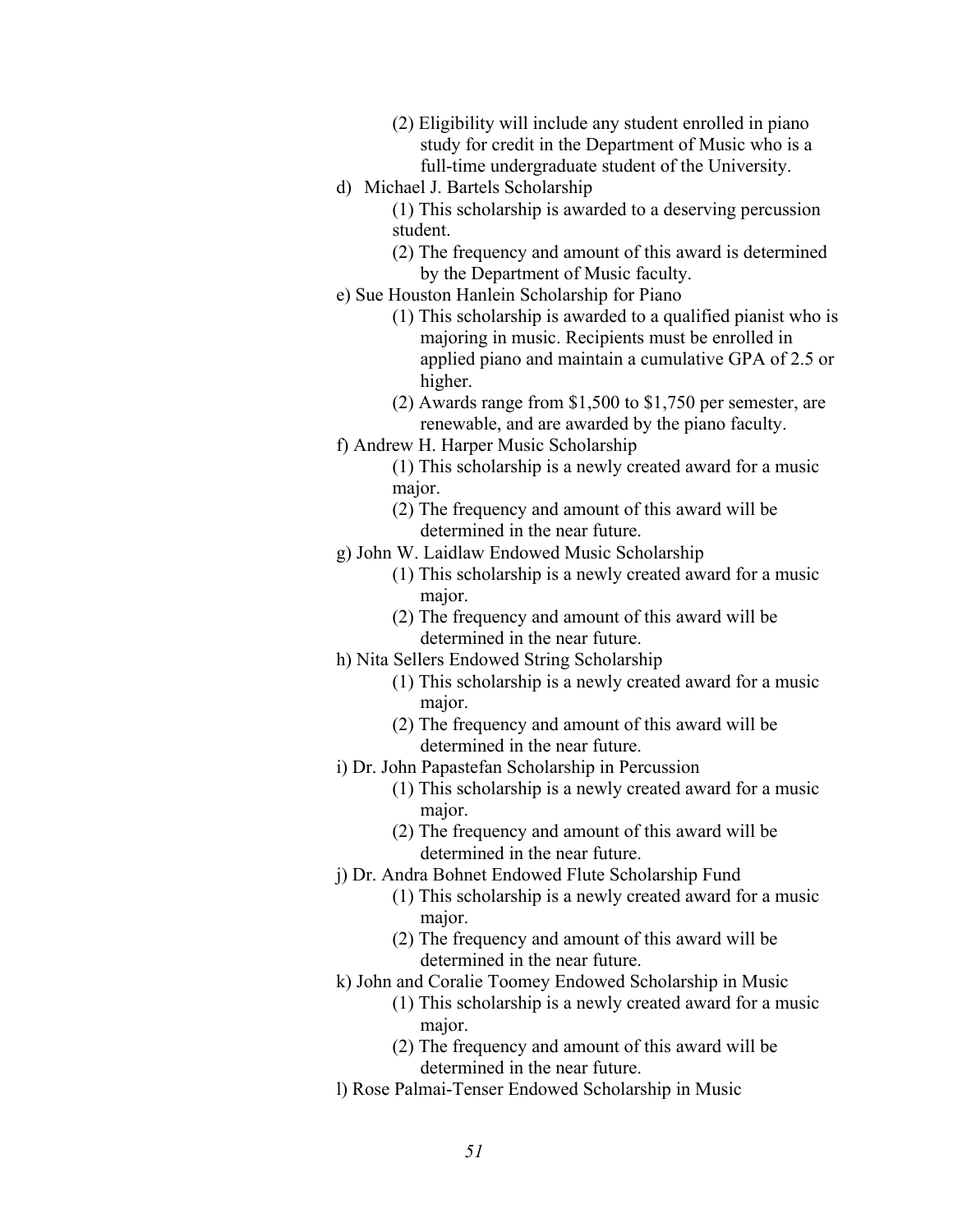- (1) This scholarship is a newly created award for a music major.
- (2) The frequency and amount of this award will be determined annually.
- C. Student Services and Facilities

1. Student Handbook

- a) The Department of Music publishes the *Department of Music Student Handbook* which offers detailed instruction regarding requirements and expectations of music students.
- regarding general student life at USA. b) The USA Student Handbook, *The Lowdown*, offers information
- 2. Professional Societies
	- a) National Association for Music Education (formerly MENC)
		- (1) The Department of Music sponsors Student Member Chapter #632 of the Music Educators National Conference.
		- (2) While this organization targets music education students, any interested music student may join.
		- (3) Dr. Jeannette Fresne is the faculty advisor.
	- b) Sigma Alpha Iota
		- (1) Sigma Alpha Iota is a professional music fraternity for women.
		- (2) Both music majors and other students interested in music may join.
		- (3) Members perform service to the Department of Music in a variety of ways, including providing concert ushers, assisting with Departmental functions, etc.
		- (4) Good academic standing is required for membership.
		- (5) Dr. Laura Moore is the faculty advisor.
	- c) Phi Mu Alpha Sinfonia

(1) Phi Mu Alpha is a professional music fraternity for men.

- (2) Both music majors and other students interested in music may join.
- (3) Members perform service to the Department of Music in a variety of ways, including providing concert ushers, assisting with Departmental functions, etc.
- (4) Good academic standing is required for membership.
- (5) Dr. Thomas Rowell is the faculty advisor.
- d) Music Business Student Association

(1) A music organization for students enrolled in the Bachelor of Music with Concentration in Elective Studies in Business or other music students interested in the music industry.

(2) Members assist with Department of Music performances and events.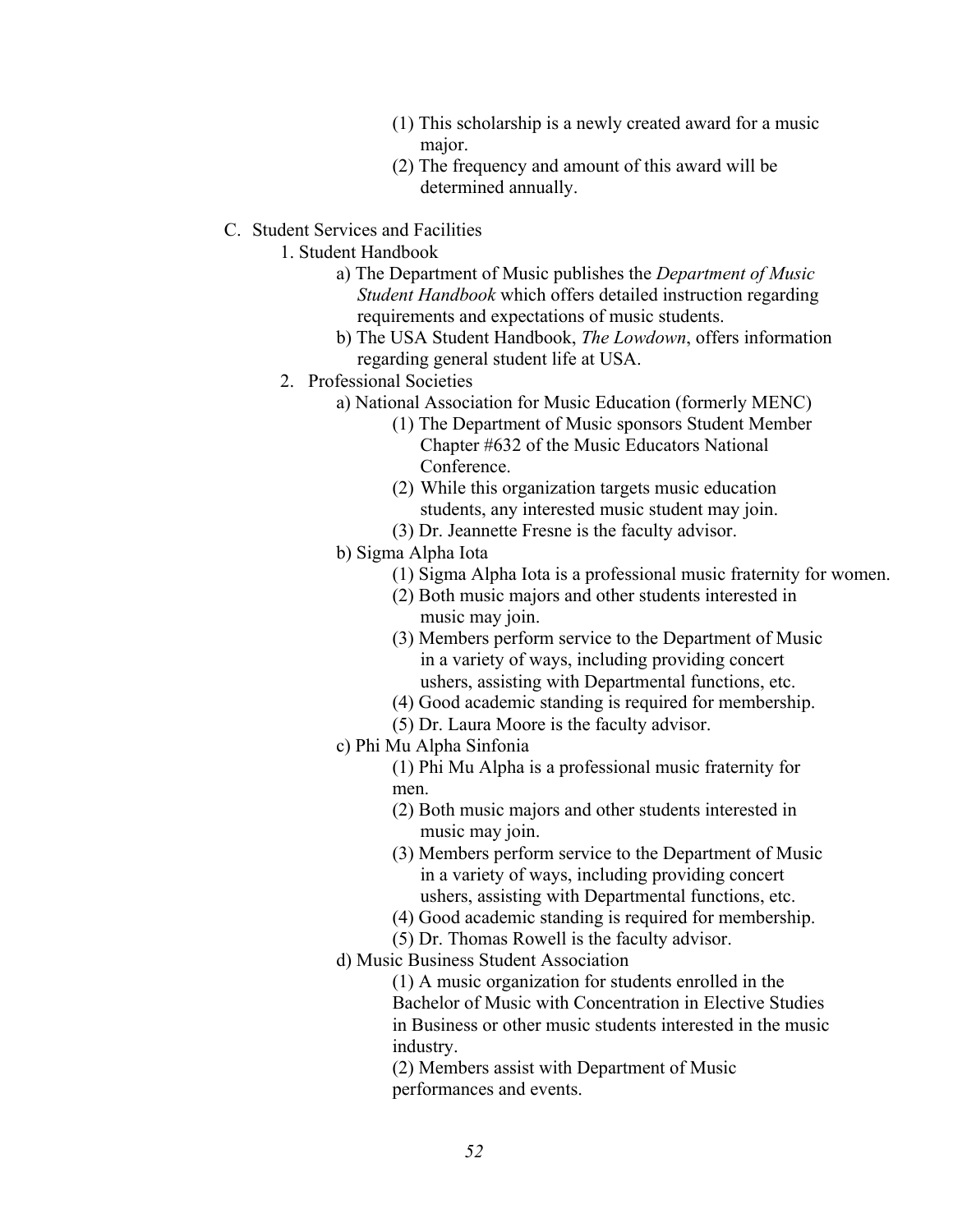- (3) Good academic standing is required for membership.
- (4) Dr. Andra Bohnet is the faculty advisor.
- 3. Student Organized Music Productions
	- a) Student organized music productions which are not associated with a regular course or Departmental ensemble, and use student personnel and Departmental facilities, must be approved by the Faculty Scheduling Committee.
	- b) The person or organization sponsoring the event must submit the following information 30 days in advance of the planned performance:
		- (1) a tentative program
		- (2) names of performing personnel
		- (3) dates and places of rehearsals for the performance
		- (4) equipment requirements
		- (5) special financial arrangements if any
		- (6) name of a faculty advisor for the event
- 4. Counseling and Testing Services
	- a) The University Counseling Center located in Alpha Hall East, room 326 offers a full range of helping services to the students, faculty and staff of the University. Either individual or group psychotherapy are offered to assist clients in dealing with problems of everyday life. There are also programs available through the Counseling Center for helping students with academic problems, career decisions and vocational choices. Strict confidentiality of records and counselling relationships is maintained at all times. For more information, call 460-7051.
	- b) University Testing Service serves as a regional testing center for national testing organizations. Most national entrance examinations are administered by this office. For more information, call 460-6271.
- D. Accompanists
	- 1. All requests for pianists to fulfill Departmental accompanying needs will be submitted to the Faculty Member/Staff Accompanist.
	- 2. Responsibilities of the Staff Accompanist
		- a) Accompany faculty recitals
		- b) Accompany two student degree recitals per semester
		- c) Accompany in recital class and juries in which music majors are not already assigned a student accompanist (including one rehearsal and one performance)
		- d) Assign responsibilities to students receiving piano scholarships
		- e) Provide a list of accompanists for hire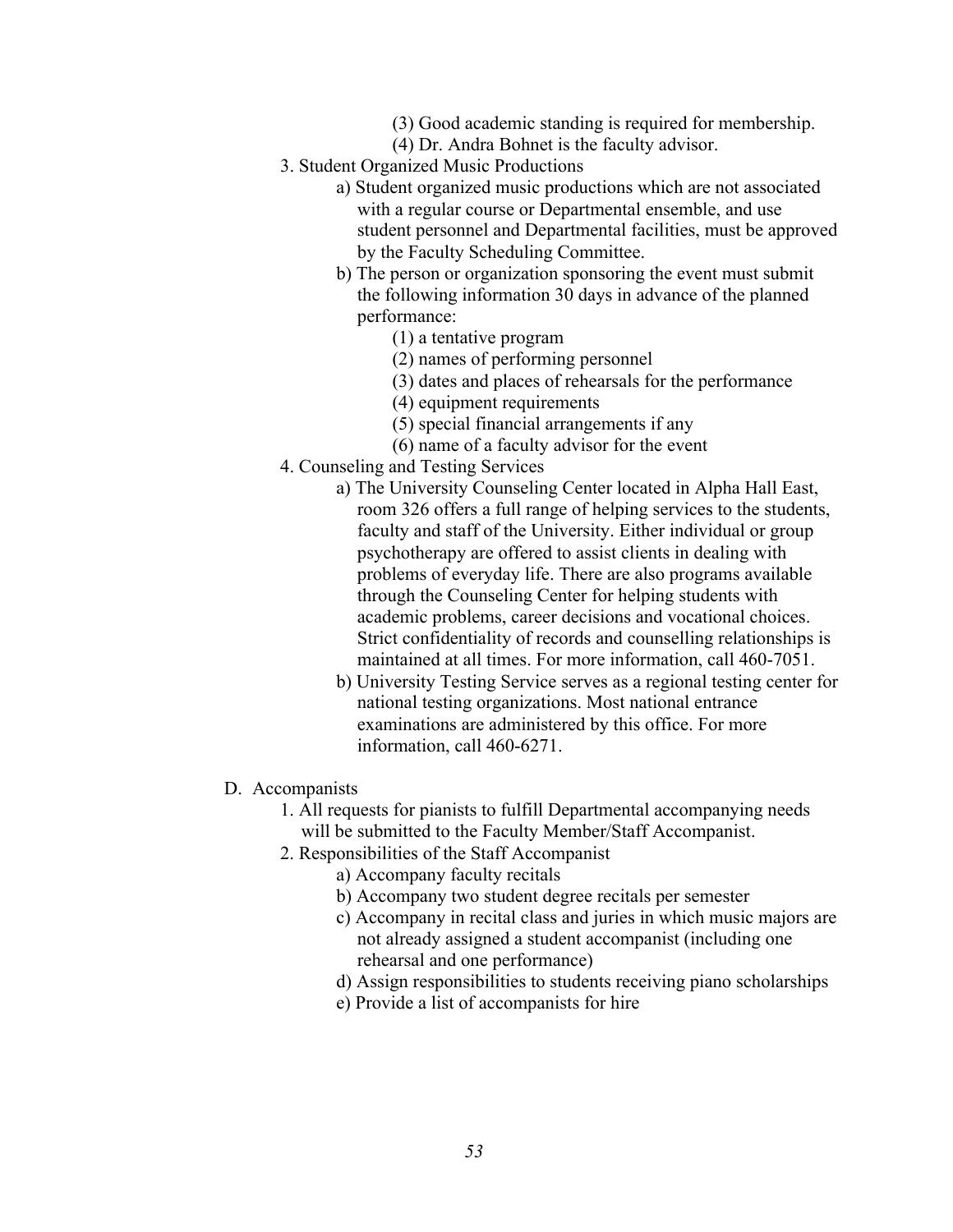- E. Piano Lab
	- 1. The Departmental Piano Lab hours will be posted on the lab door. Student lab monitors will be available while the lab is open to assist students with proper use of equipment.
	- 2. Food and drink are not allowed in the Piano Lab.
- F. Office Hours and Building Hours
	- 1. The Departmental Office is open and staffed from 8:00 AM to 5:00 PM on weekdays.
	- 2. The Laidlaw Performing Arts Center is currently open during the following hours weekly when classes are in session: Monday-Saturday 7:00 am to 11:00 pm, Sunday from Noon to 9:00 pm.

### G. Faculty Recitals and Departmental Programs

- 1. Scheduling Policy
	- a) Scheduling of concerts begins the Spring of the preceding academic year.
	- b) Priority is given to large ensembles, faculty recitals, and small ensembles.
	- c) The Department will reserve several dates each semester for student recitals and other performances which cannot be planned far in advance. **Faculty are responsible for scheduling student recitals.**
	- d) Rehearsals for concerts and recitals should be scheduled with the Events Coordinator. Faculty are responsible for rehearsal scheduling.
	- e) The Department will make every effort to avoid schedule conflicts with major University and community arts events.
	- f) The official calendar of Departmental events will be kept by the Events Coordinator.
	- g) The scheduling of events by organizations outside the Department will be subject to approval by the Scheduling Committee and/or the Department Chair.
- 2. Publicity
	- a) Publicity for an event must be submitted to the Events Coordinator at least one month prior to the event.
	- b) Faculty directors or performers are required to write their own publicity and press releases with help from the Events Coordinator who will be disseminating the information to publicity outlets.
	- c) The Events Coordinator will create posters for Department sponsored events. These posters will be distributed on campus. Posters for Department sponsored events may be created by the Events Coordinator OR the faculty member in charge of the event as agreed upon at least three weeks prior to the event.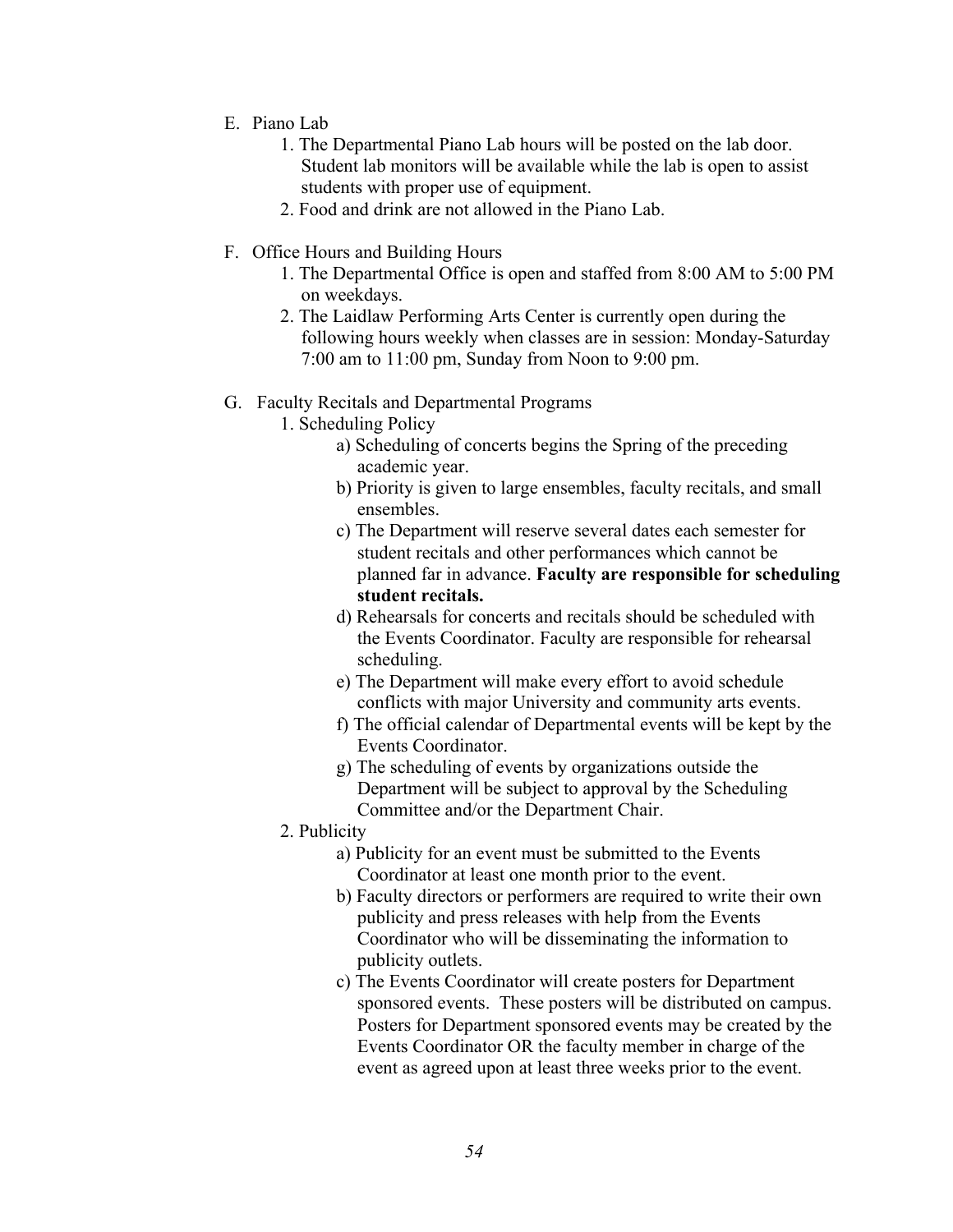Event posters will only be posted by Department staff in the Laidlaw building.

- d) A current listing of upcoming Departmental events will be posted around the music facility and on the Departmental web page.
- e) Publicity for all concerts submitted in electronic form will be distributed throughout the University email system by the Events Coordinator.
- 3. Programs, Programs Notes and Translations
	- a) Faculty members are responsible for preparing programs, notes and translations for their faculty, student recitals and ensemble programs from the departmental template.
	- b) Programs, notes and translations drafts will be submitted in electronic form to the Events Coordinator two weeks prior to the event.
- 4. Tickets, Receipts, Box Office, and Cash
	- a) Faculty members are responsible for arranging for tickets, receipts, cash, and other box office materials for their events in cooperation with the Events Coordinator.
	- b) Admission receipts from ensemble concerts will be deposited into the specific account for that ensemble.
	- c) Musical Arts Series concerts and other ticketed Department events will contribute a minimum of 10% of ticket sales to the Musical Arts Society account.
- H. Security and Energy Conservation
	- 1. Please assist efforts to preserve equipment, conserve energy, and secure rooms.
	- 2. Upon leaving a room, please be sure to store all equipment, turn off the lights, and check to see that all doors are locked.
	- 3. Please be especially vigilant in ensuring that the Recital Hall, Rehearsal Hall, classrooms, faculty studios, Departmental Office, and outside doors are locked appropriately.
- I. Public Safety and Campus Police
	- 1. The University Police office is located across the street from the entrance to the Laidlaw Performing Arts Center.
	- 2. University Police phone is 460-6312, dial 511 from any Campus phone in an emergency.
	- 3. University Police may also be contacted at the above number to render assistance in case of keys locked in student or faculty vehicles.
	- 4. Contact the Special Services Unit of the University Police for special assistance with disruptive students/faculty. Call Detective Derek Christian at 460-1561 or after hours at 460-6312. If not an emergency, please inform the Chair of ongoing situations with disruptive students/faculty.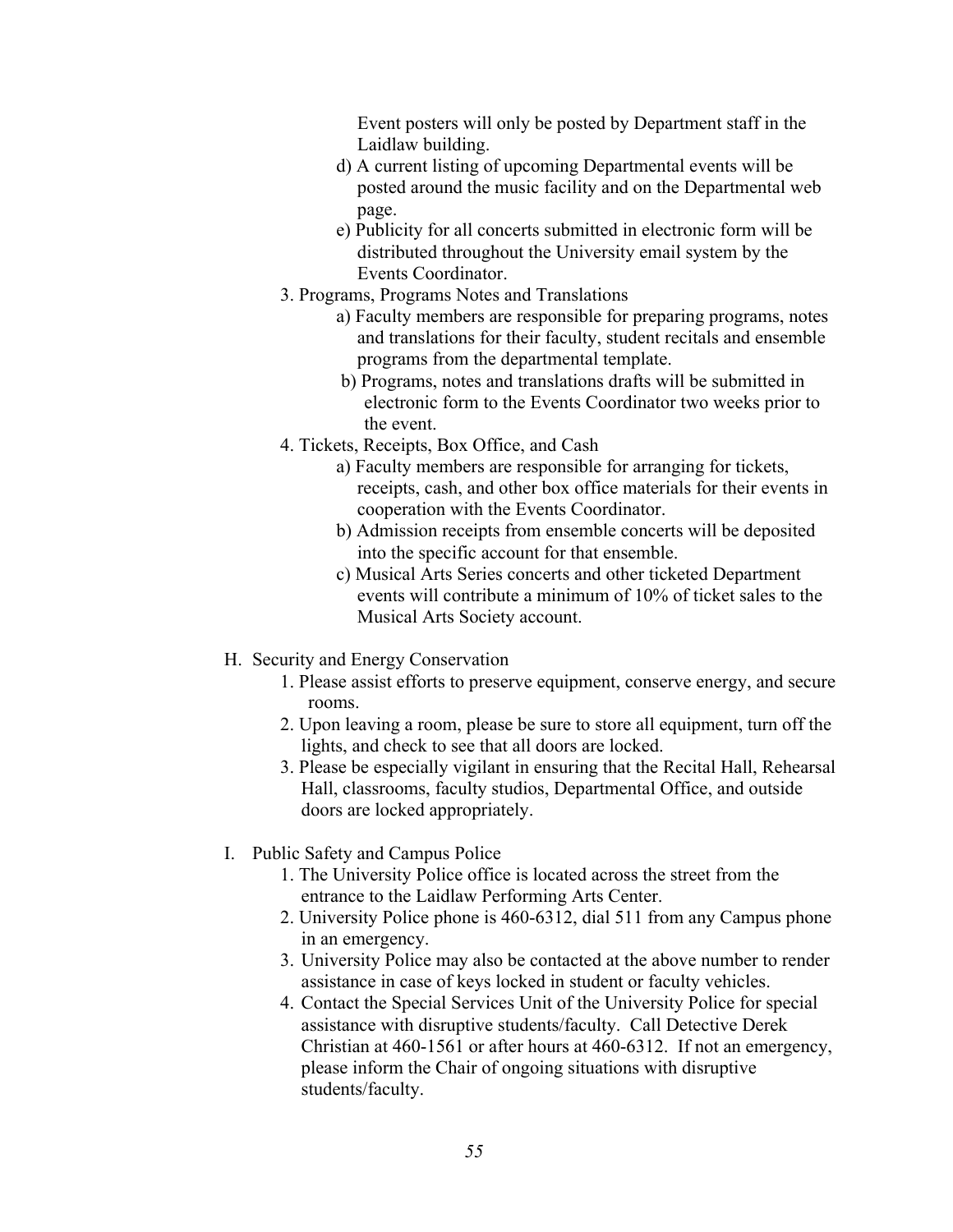- J. Bulletin Boards
	- 1. The bulletin board outside the Departmental Office is used to post official Departmental and University notices.
	- 2. Other bulletin boards are available throughout the music facility for posting events and items of interest to music students.
- K. Lockers
	- 1. Music students may check out a locker for instrument storage and personal use through the Departmental Office. Lockers may be shared.
	- 2. Locker combinations will be on file in the Departmental Office.
	- 3. Locker privileges will be revoked if students are found to be using lockers in an improper manner.
	- \$25.00 cleaning fee may be imposed for filthy lockers. 4. Lockers will be emptied at the conclusion of each Spring Semester. A
- L. Secondary Instruments
	- 1. The Music Department maintains an inventory of instruments for use in Departmental ensembles, methods classes, and for applied study.
	- 2. Instruments may be checked out through the Department of Music Office with the permission of the appropriate faculty member.
	- 3. Students are financially responsible for loss or damage to any instruments checked out to them.
	- 4. A hold may be put on a student's registration or transcript if Departmental property is not appropriately maintained and returned.
- M. Rental Instruments
	- 1. Guitars are available for rental to students enrolled in Guitar Class.
	- 2. Arrangement for rental and payment are made through the Department of Music Office.
- N. Lost and Found
	- 1. Lost and Found items may be turned in to the Departmental Office.
	- 2. Items unclaimed at the end of the academic year will be held for 60 days, then disposed of appropriately.
- O. Use of Department Photocopier
	- 1. The photocopier in the Departmental Office is for administrative, instructional, and research purposes only.
	- 2. Faculty, staff, and student assistants are allowed to use the photocopier. It is not available for student use.
	- 3. Copy front-to-back whenever possible!
	- 4. Copyright Law: The University of South Alabama adheres to Public Law 94-553 prohibiting unlawful reproduction of copyrighted materials, including printed and recorded music. Music students must purchase their own music as assigned by their instructors rather than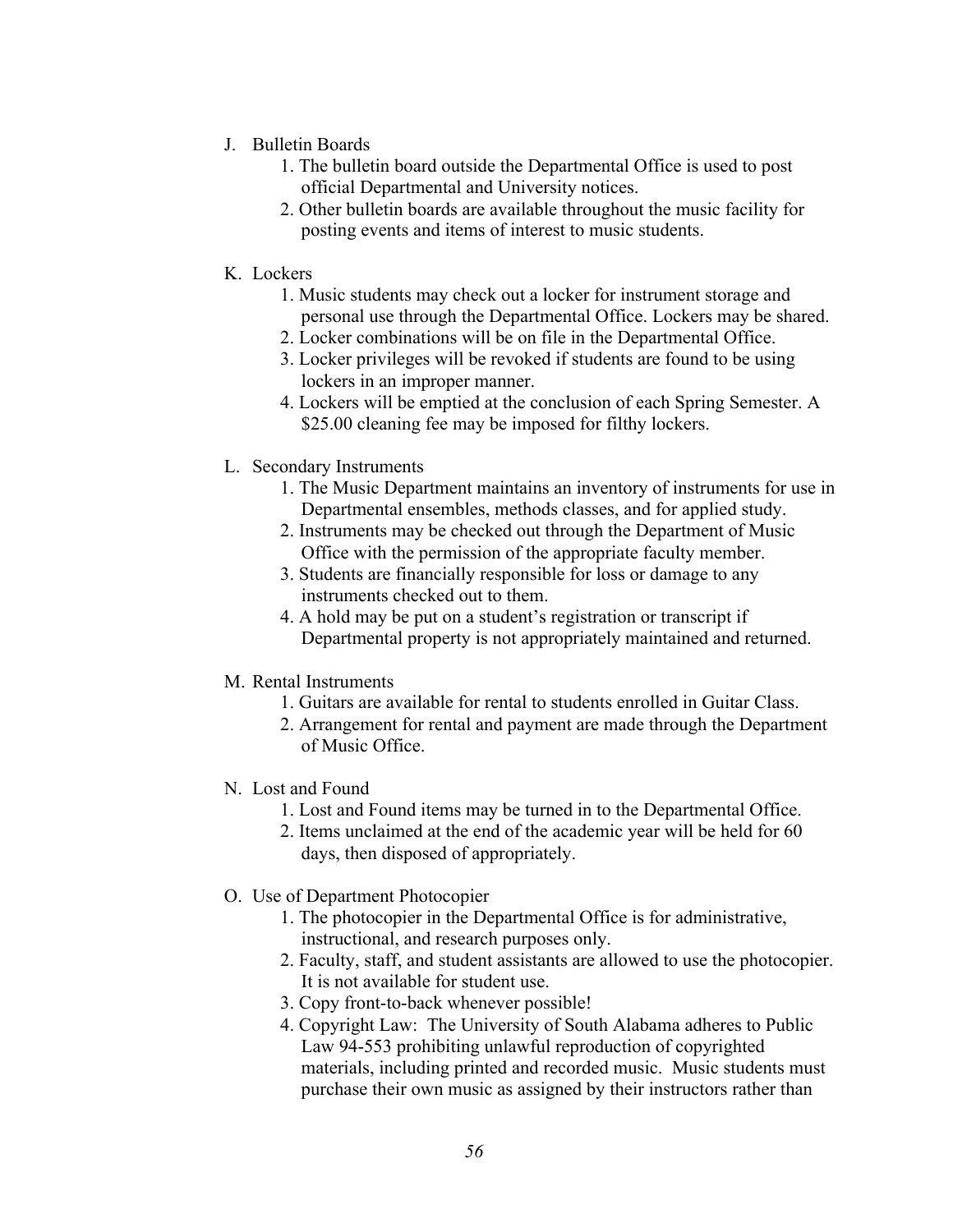use photocopied materials unless written permission is granted from the copyright owner. This also applies to duplication of recorded materials in the holdings of the music library.

- P. Telephones
	- 1. Departmental telephones are for faculty and staff use only.
	- 2. According to University policy, personal long distance calls are prohibited. Please report unauthorized long distance usage on faculty extensions to the Departmental Secretary.
- Q. Practice Rooms
	- 1. Practice rooms are for the use of students enrolled in music courses.
	- 2. Unauthorized use of practice facilities or equipment should be reported to the University Police and/or Department Chair.
	- 3. Any student caught abusing practice rooms or other Departmental equipment and facilities will be reported to the Department Chair and will lose practice room privileges.
	- 4. Special percussion practice areas are available for percussion students. Access to these areas will be regulated by the percussion professors.
	- 5. Practice Room #1 is designated for Piano Performance majors and access will be regulated by the piano professors.
	- 6. Food and drink are not allowed in the practice rooms.
	- 7. Pianos, music stands and chairs are not to be moved from the practice rooms at any time without the permission of the Department Chair.

### R. Classrooms

- 1. Classrooms are for the use of students enrolled in music courses.
- 2. Food and drink will be allowed at the discretion of the classroom instructor.
- 3. If you choose to allow food and drink in classrooms, be sure that students clean up after themselves and trash is properly disposed.
- 4. After using a classroom, return it to pristine condition for the use of the next class, i.e. erase the board, close and lock the stereo and computer cabinets, straighten desks/chairs, etc.
- 5. If you are the last person to use a classroom, turn off the stereo, computer, lights, and lock the classroom door. Class schedules are posted outside each classroom so you can determine who is scheduled for the room.
- S. Hearing Health and Performance Injury
	- 1. Hearing health is an important concern for music faculty and students.
	- 2. Refer to the "Basic Information on Hearing Health" advisory supplied by NASM/PAMA on V-11.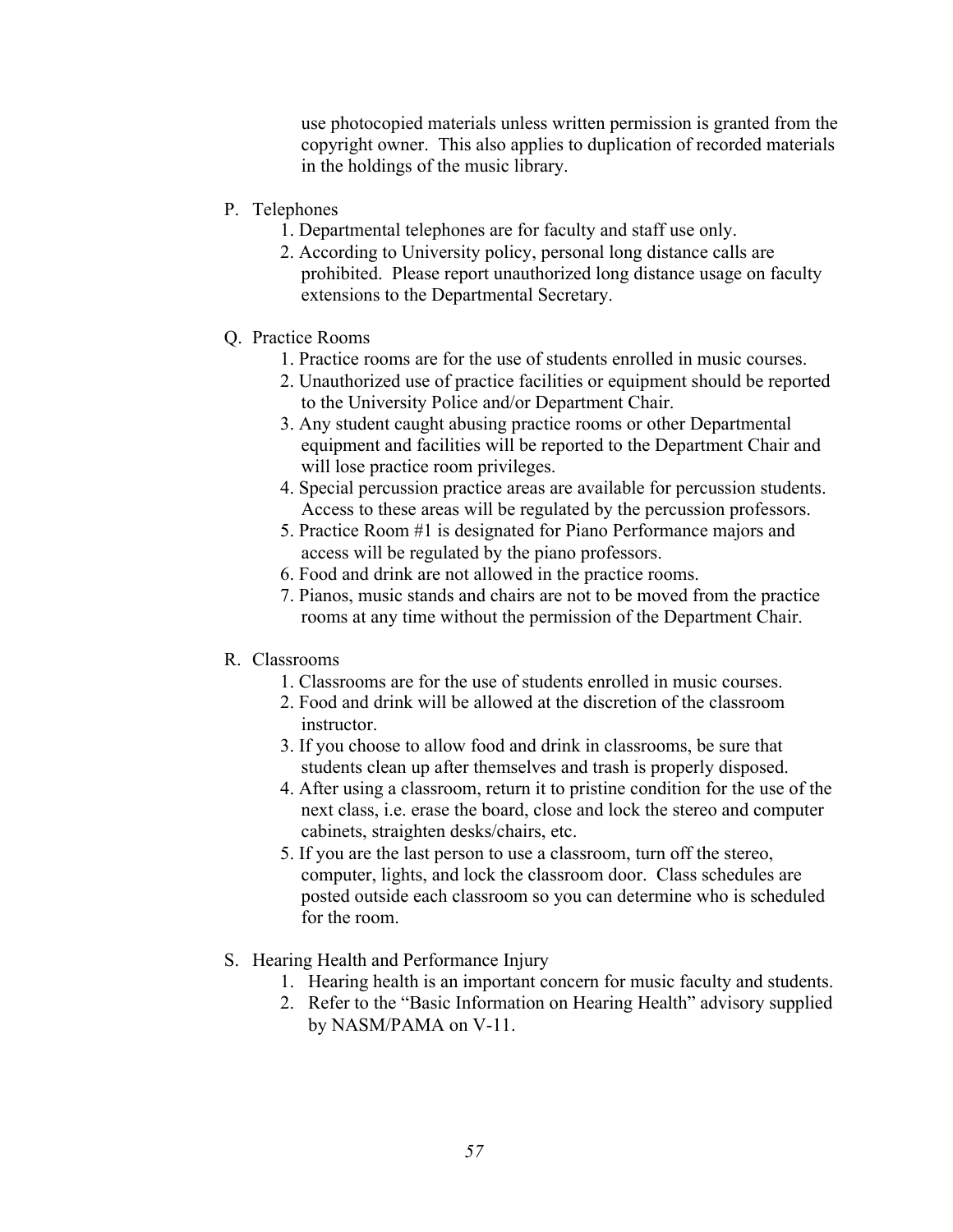#### University of South Alabama Department of Music

#### **Accompanying Policy and Procedure**

- 1. The music student and his/her applied faculty member should work together to obtain the services of an accompanist for juries, hearings, and recitals as necessary.
	- a. The applied faculty member should send an email request to the faculty accompanist (Dr. Draghicescu) as early in the semester as possible.
	- b. Send name of student, composition title, composer, and approximate length.
	- c. The faculty accompanist will assign student and faculty accompanists as needed.
- 2. Music majors and minors will not pay faculty or student accompanists for Recital Class, Juries, or Junior/Senior Recitals. The accompaniment costs for the listed activities are covered by an automatic fee attached to the applied and recital courses. Accompanists for weekly lessons or non-degree recitals will NOT be covered by the applied fees.
- 3. Recital Class and Juries: the faculty accompanist ordinarily will be available for one rehearsal and the performance.
- rehearsal, the hearing, dress rehearsal, and the performance. 4. Junior and Senior Recital: the faculty accompanist ordinarily will be available for a minimum of one
- 5. Accompanists that are not USA students or faculty must be approved by the Keyboard Area Coordinator vendor, which will require them to submit a W-9 and the Authorization for Direct Deposit. They will need to submit an Invoice for their services regarding juries and recitals at the conclusion of each semester. and will need to be vetted by the University. In addition, these accompanists will need to be set up as a
- 6. Students needing weekly accompaniment will be required to pay the Department of Music for those services and the accompanist will submit an invoice at the conclusion of each semester for services rendered. If the student fails to pay the department, a hold will be placed on the student's academic records until payment is made.
- 7. Pay rates for student accompanists and faculty accompanists for weekly lessons have been established and will be honored for all accompanists at their appropriate pay level.
- 8. Pay rates for student accompanists and faculty accompanists for Juries, Studio Recitals, and Junior/Senior Recitals have been established and will be honored for all accompanists at their appropriate pay level.

Revised 7/15/14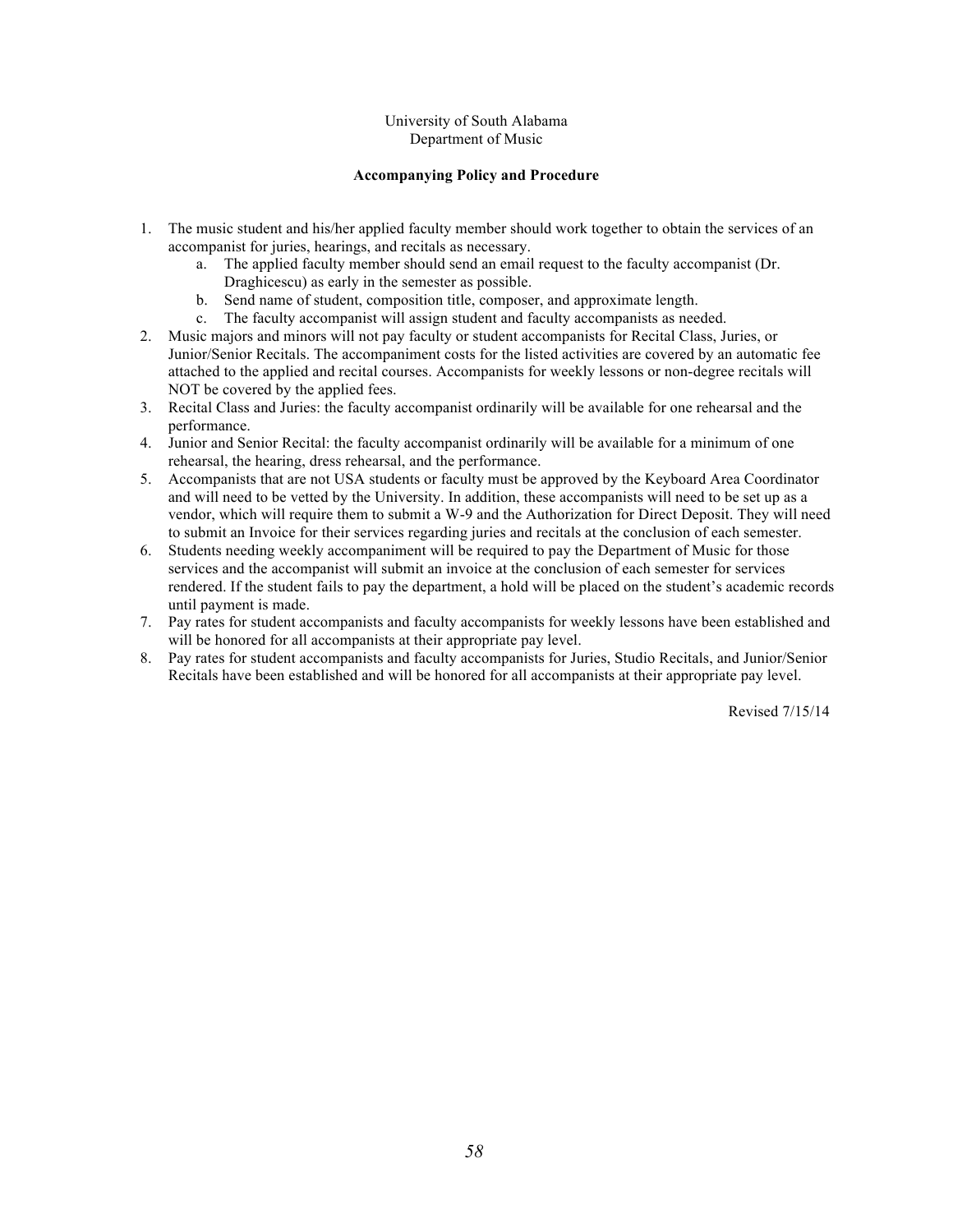#### Accompanying Pay Rates (7/15/14)

Weekly Lessons

- a. Student=\$10/lesson
- b. Faculty=\$15/lesson

#### Juries, Studio Recitals, Junior and Senior recitals

- a. Juries
	- 1. Student=\$12.50
	- 2. Faculty=\$25
	- b. Studio Recitals (entire)
		- 1. Student =  $$150$
		- 2. Faculty=\$300
	- c. Junior or Senior Recital (30 minutes)
		- 1. Student=\$100
		- 2. Faculty=\$200
- d. Senior Recital (60 minutes)
	- 1. Student=\$150
	- 2. Faculty=\$300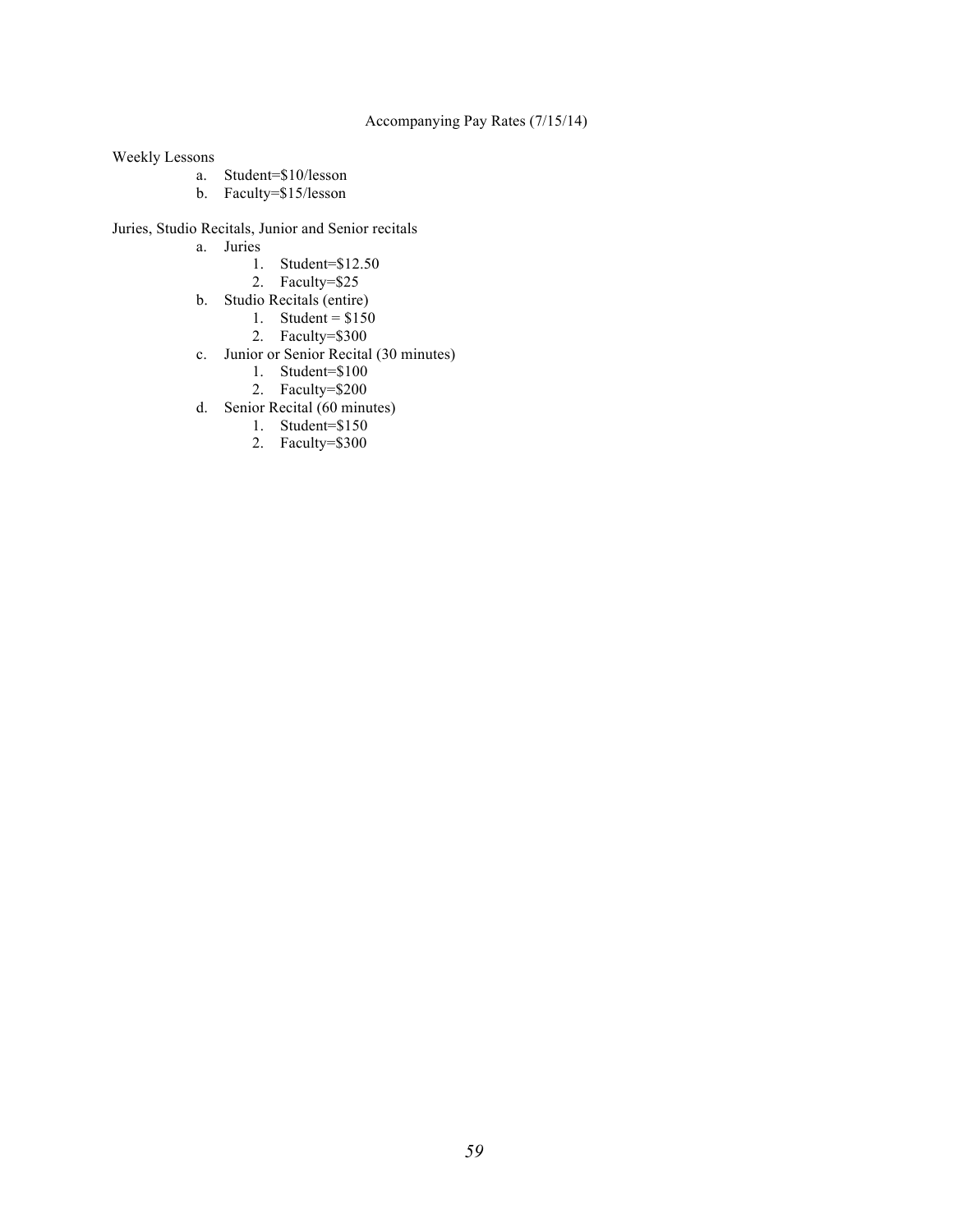# **Protect Your Hearing Every Day Information and Recommendations for Student Musicians**

# *Standard Version*  **N**ational **A**ssociation of **S**chools of **M**usic **P**erforming **A**rts **M**edicine **A**ssociation

 *This document is not copyrighted. It may be reproduced in whole or in part in the interest of education and Any organization or institution may reproduce the document in quantities sufficient for its own use, but not for sale. Notice of credit to NASM and PAMA should appear on all versions of this resource, both original and as edited for local use.* Protect Your Hearing Every Day: Information and Recommendations for Student Musicians NASM/PAMA: November 2011 IV-2 *institutional development. This resource may be edited to fit the local needs of departments, schools, or institutions.* 

# **Protect Your Hearing Every Day**

#### **Introduction**

 In working toward a degree in music, you are joining a profession with a long and honored history. Part of the role of any professional is to remain in the best condition to practice the profession. For all of you, as aspiring musicians, this involves safeguarding your hearing health. Whatever your plans after graduation – whether they involve playing, teaching, engineering, or simply enjoying music – you owe it to yourself and your fellow musicians to do all you can to protect your hearing.

 As you may know, certain behaviors and your exposure to certain sounds can, over time, damage your hearing. You may be young now, but you're never too young for the onset of hearing loss. In fact, in most cases, noise-related hearing loss doesn't develop overnight. (Well, some does, but we'll address that issue later in this document.) But the majority of noise-induced hearing loss happens gradually.

 So the next time you find yourself blasting music through those tiny earbuds of your iPod or turning up the volume on your amp, ask yourself, ―Am I going to regret this someday? You never know; you just might. And as a musician, you cannot afford to risk it. The bottom line is this: If you're serious about pursuing a career in music, you need to protect your hearing. The way you hear music, the way you recognize and differentiate pitch, the way you play music; all are directly connected to your hearing. Do yourself a favor: protect it. I promise you won't regret it.

#### **Disclaimer**

 The information in this document is generic and advisory in nature. It is not a substitute for professional, medical judgments. It should not be used as a basis for medical treatment. If you are concerned about your hearing or think you may have suffered hearing loss, consult a licensed medical professional.

#### **Purpose of this Resource Document**

 The purpose of this document is to share with you some information on hearing health and hearing loss and let you know about the precautionary measures that all of us should practice daily. Protect Your Hearing Every Day: Information and Recommendations for Student Musicians NASM/PAMA: November 2011 IV-3

#### **Music and Noise**

This paper addresses what is termed —noise-induced hearing loss. You may be wondering why we're referring to music—this beautiful form of art and self-expression—as **"noise."**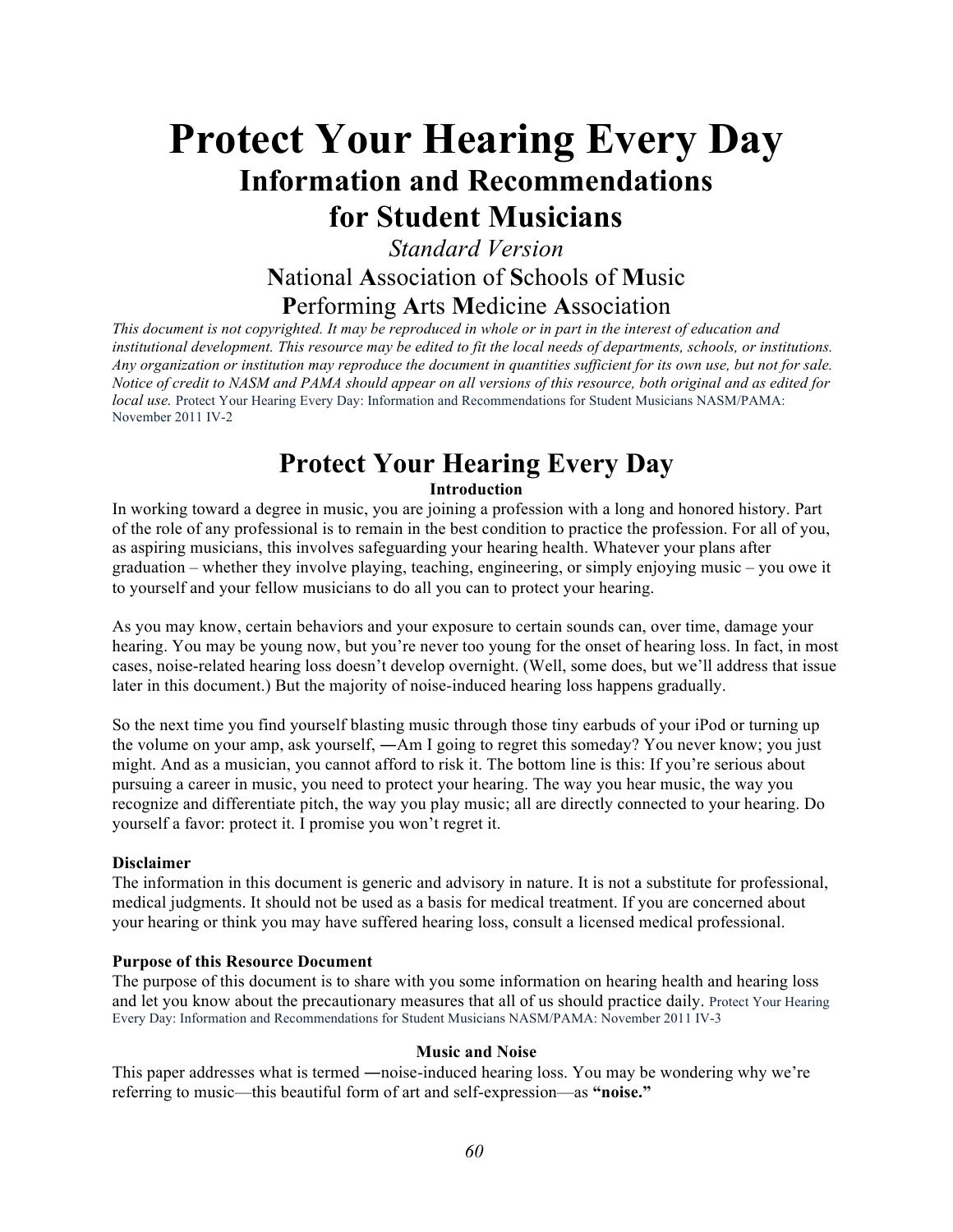Here's why: What we know about hearing health comes from medical research and practice. Both are based in science where ―noise is a general term for sound. Music is simply one kind of sound. Obviously, there are thousands of others. In science-based work, all types of sound, including music, are regularly categorized as different types of **noise**.

 Terminology aside, it's important to remember this fundamental point: A sound that it too loud, or too loud for too long, is dangerous to hearing health, no matter what kind of sound it is or whether we call it noise, music, or something else. Music itself is not the issue. Loudness and its duration are the issues. Music plays an important part in hearing health, but hearing health is far larger than music. All of us, as musicians, are responsible for our art. We need to cultivate a positive relationship between music and our hearing health. Balance, as in so many things, is an important part of this relationship.

#### **Noise-Induced Permanent Hearing Loss**

Let's first turn to what specialists refer to as —noise-induced permanent hearing loss. The ear is made up of three sections, the outer, middle, and inner ear. Sounds must pass through all three sections before signals are sent to the brain. Here's the simple explanation of how we experience sound: Sound, in the form of sound waves, enters the outer ear. These waves travel through the bones of the middle ear. When they arrive in the inner ear, they are converted into electrical signals that travel via neural passages to the brain. It is then that you experience ―hearing the sound.

 Now, when a **loud** noise enters the ear, it poses a risk to the ear's inner workings. For instance, a very cases, this damage can be repaired with surgery. But loud noises like this are also likely to send excessive sound levels into the inner ear, where permanent hearing damage occurs. loud sound, an explosion, for example, or a shotgun going off at close range, can actually dislodge the tiny bones in the middle ear, causing conductive hearing loss, which involves a reduction in the sound level experienced by the listener and a reduction in the listener's ability to hear faint sounds. In many

 The inner ear, also known as the **cochlea**, is where most hearing-loss-related ear damage tends to occur. Inside the cochlea are tiny hair cells that are responsible for transmitting sound waves to the brain. When a loud noise enters the inner ear, it can damage the hair cells, thus impairing their ability to send neural impulses to the brain.The severity of a person's noise-induced hearing loss depends on the severity of the damage to these hair cells. The extent of the damage to these cells is normally related to the **length** and **frequency** of a person's exposure to loud sounds **over long periods of time**. Protect Your Hearing Every Day: Information and Recommendations for Student Musicians NASM/PAMA: November 2011 IV-4

 suddenly one day you will realize that you're having more and more trouble hearing high frequency sounds – the ones that are the most high-pitched. If you don't start to take precautions then, your hearing  **It is very important to understand that these hair cells in your inner ear cannot regenerate. Any damage done to them is permanent. At this time, there is simply no way to repair or undo the**  Because noise-induced hearing loss is painless, you may not realize that it's happening at first. Then loss may eventually also affect your ability to perceive both speech sounds and music. **damage.** 

*FACT: According to the American Academy of Audiology, approximately 36 million Americans have hearing loss. One in three developed their hearing loss as a result of exposure to noise.* 

#### **Noise-Induced Temporary Hearing Loss**

 Now it's also important to note that not all noise-induced hearing loss is necessarily permanent. Sometimes, after continuous, prolonged exposure to a loud noise, we may experience what's called ―noise-induced temporary hearing loss.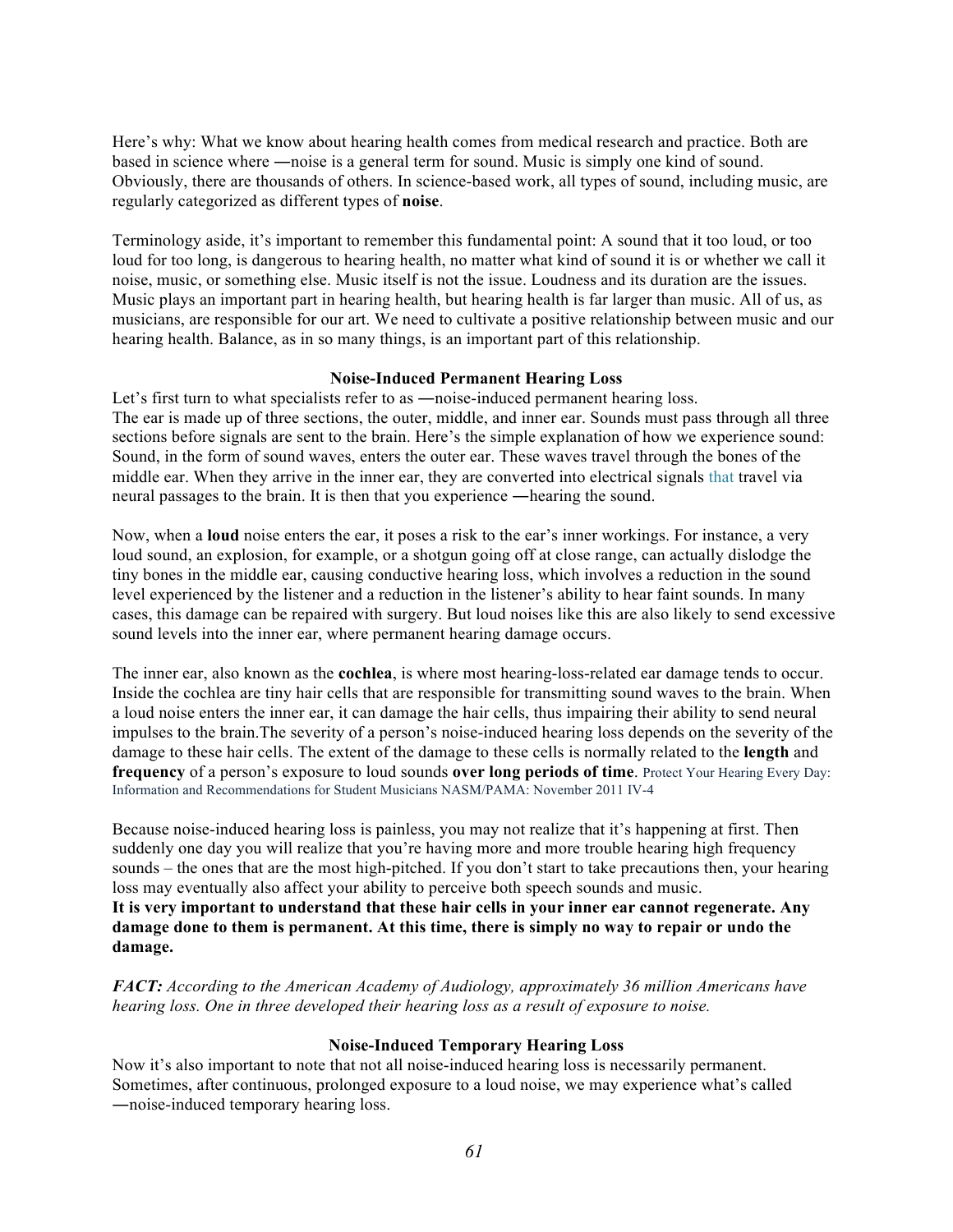During temporary hearing loss, known as **Temporary Threshold Shift (TTS)**, hearing ability is reduced. Outside noises may sound fuzzy or muted. Normally, this lasts no more than 16 to 18 hours, at which point your hearing levels will return to normal. Often during this Temporary Threshold Shift, people will experience tinnitus, a medical condition characterized by a ringing, buzzing, or roaring in the ears. Tinnitus may last only a few minutes, but it can also span several hours, or, in extreme instances, last permanent damage sometime in the future. indefinitely. Also, if you experience a series of temporary hearing losses, you may be well on the way to

#### **Noise Levels and Risk**

 Now, how do you know when a noise or sound is too loud—when it's a threat to your hearing health? Most experts agree that prolonged exposure to any noise or sound over **85 decibels** can cause hearing a sound. Two important things to remember: loss. You may have seen decibels abbreviated —dB. They are the units we use to measure the intensity of

1. The longer you are exposed to a loud noise, the greater the potential for hearing loss.

 2. The closer you are to the source of a loud noise, the greater the risk that you'll experience some damage to your hearing mechanisms. At this point, it helps to have some frame of reference. How loud are certain noises? Protect Your Hearing Every Day: Information and Recommendations for Student Musicians NASM/PAMA: November 2011 IV-5

 Consider these common sounds, their corresponding decibel levels, and the recommended maximum exposure times established by the National Institute for Occupational Safety and Health (NIOSH), a branch of the Centers for Disease Control and Prevention (CDC). Sound Intensity (dB) Maximum Recommended Exposure (approx.)\*

 A Whisper 30 Safe, No maximum Rainfall (moderate) 50 Safe, No maximum Conversation (average) 60 Safe, No maximum Freeway Traffic 70 Safe, No maximum Alarm Clock 80 Safe, No maximum

 85 Potential Damage Threshold Blender, Blow-dryer 90 2 hours MP3 Player (full volume), Lawnmower 100 15 minutes Rock Concerts, Power Tools 110 2 minutes Jet Plane at Takeoff 120 Unsafe

 Immediate risk Sirens, Jackhammers 130 Unsafe Gunshots, Fireworks (close range) 140 Unsafe \*NIOSH-recommended exposure limits

 You can listen to sounds under 85 dB for as long as you like. There is no risk involved, well, except for end does not pose any real risk to your hearing health. 85 dB is the magic number. Sounds above the **85 dB threshold** pose a potential threat to your hearing when you exceed the maximum recommended the risk of annoyance. But seriously, for sounds in this lower decibel range, listening to them for hours on exposure time.

 MP3 players at full volume, lawnmowers, and snowblowers come in at 100 dB. The recommended maximum exposure time for these items is 15 minutes.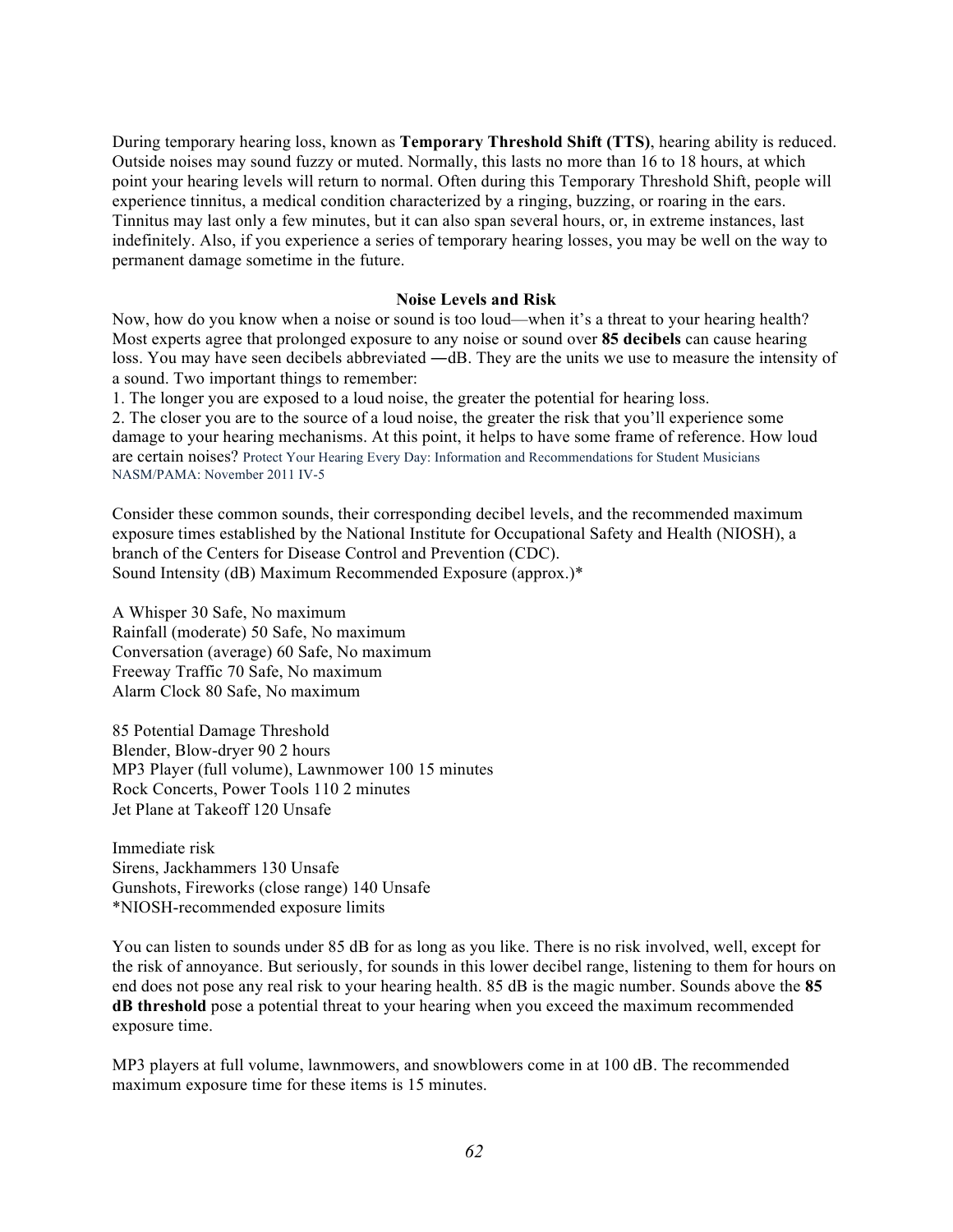Now, before you get too worried and give up mowing the lawn, remember, there are ways to reduce your exposure. For instance, turn down the volume on your MP3 player. Did you know that normally, MP3 players generate about 85 dB at one-third of their maximum volume, 94 dB at half volume, and 100 dB or more at full volume? Translated into daily exposure time, according to NIOSH standards, 85 dB equals 8 hours, 94 dB equals 1 hour, and 100 dB equals 15 minutes. Do yourself a favor, and be mindful of your volume. Also, remember to wear a pair of earplugs or earmuffs when you mow the lawn or when you use a snowblower.

When you're dealing with sounds that produce between 120 and 140 dB, you're putting yourself at risk for almost immediate damage. At these levels, it is imperative that you utilize protective ear-coverings. Better yet, if it's appropriate, avoid your exposure to these sounds altogether.

 *FACT: More than 30 million Americans expose themselves to hazardous sound levels on a regular basis.*  Protect Your Hearing Every Day: Information and Recommendations for Student Musicians NASM/PAMA: November 2011 IV-6

#### **Musicians and Noise-Induced Hearing Loss**

 Nowadays, more and more is being written about the sound levels of certain musical groups. It's no secret ensembles are under similar scrutiny. that many rock concerts expose performers and audiences to dangerously high levels of noise. The ringing in your ears after a blaring rock concert can tell you that. But now professional and college music

 It's true that musicians are exposed to elevated levels of sound when they rehearse and perform music. But that doesn't equal automatic risk for hearing loss.

 Take for instance a typical practice session on the piano. When taken at close range to the instrument over a limited period of time, a sound level meter fluctuates between a reading of 60 and 70 decibels. That's similar in intensity to your average conversation (60dB). There will, of course, be moments when the music peaks and this level rises. But these moments are not sustained over several hours. At least not under normal practice conditions.

 While the same is true for most instruments, it is important to understand that certain instrumental sections tend to produce higher sound levels. Sometimes these levels relate to the piece of music being performed and to notational requirements (*pianissimo, fortissimo)*; other times, these levels are what naturally resonate from the instrument. For example, string sections tend to produce decibel levels on the lower end of the spectrum, while brass, percussion, and woodwind sections generally produce decibel levels at the higher end of the spectrum.

 What's important is that you are mindful of the overall volume of your instrument and of those around you. If you're concerned about volume levels, share your concerns with your instructor.

 *FACT: Approximately 50% of musicians have experienced some degree of hearing loss.* 

#### **Mindful Listening**

 Now, let's talk about how you can be proactive when it comes to music and hearing loss. It's important to think about the impact noise can have on your hearing health when you:

- 1. Attend concerts;
- 2. Play your instrument;
- 3. Adjust the volume of your car stereo;
- 4. Listen to your radio, CD player, and MP3 player.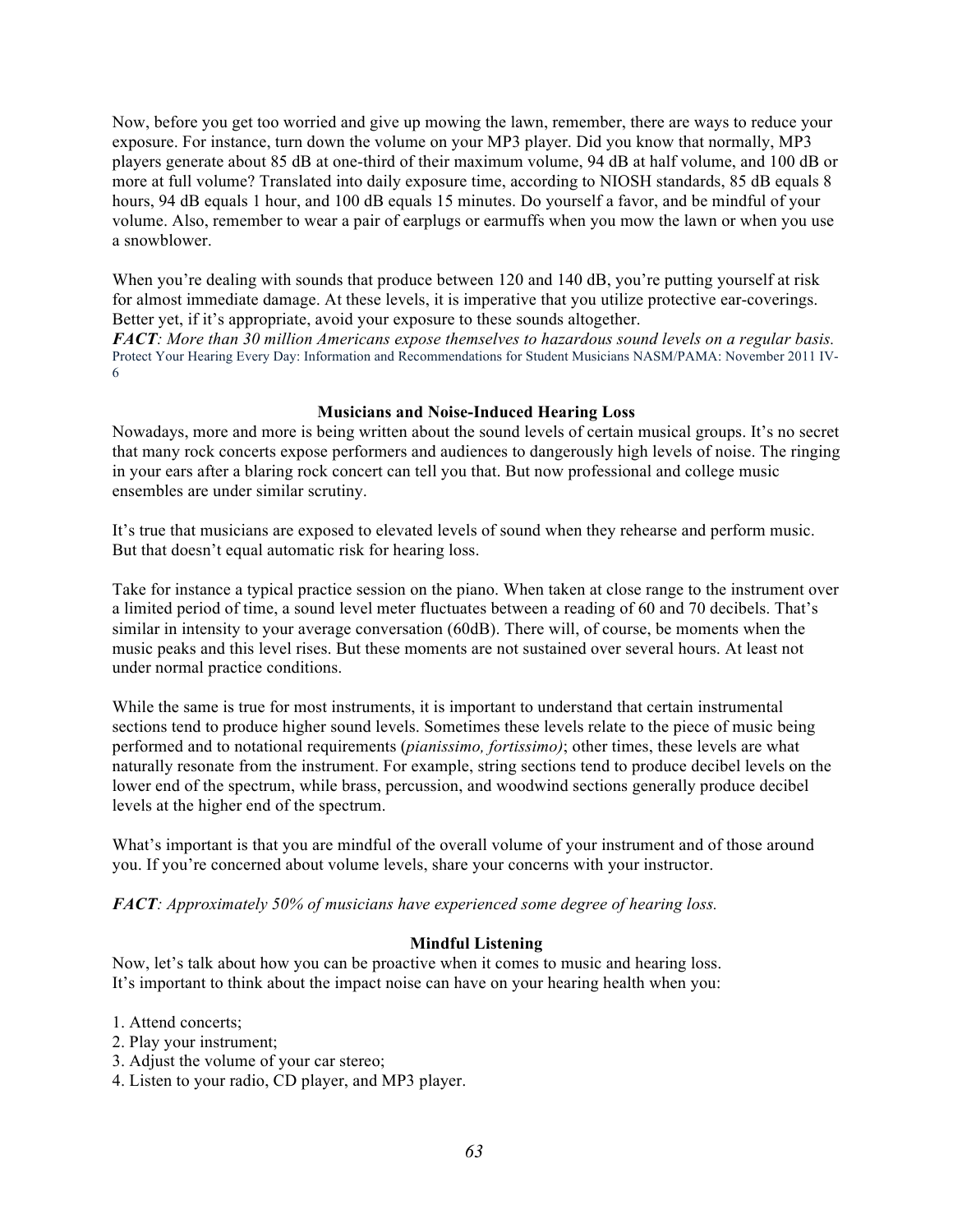Here are some simple ways to test if the music is too loud: It's too loud (and too dangerous) when:

1. You have to raise your voice to be heard.

2. You can't hear someone who's 3 feet away from you.

3. The speech around you sounds muffled or dull after you leave a noisy area.

 4. You experience tinnitus (pain, ringing, buzzing, or roaring in your ears) after you leave a noisy area. Protect Your Hearing Every Day: Information and Recommendations for Student Musicians NASM/PAMA: November 2011 IV-7

#### **Evaluating Your Risk for Hearing Loss**

When evaluating your risk for hearing loss, ask yourself the following questions:

1. How frequently am I exposed to noises and sounds above 85 decibels?

- 2. What can I do to limit my exposure to such loud noises and sounds?
- 3. What personal behaviors and practices increase my risk of hearing loss?
- 4. How can I be proactive in protecting my hearing and the hearing of those around me?

#### **Basic Protection for Musicians**

 As musicians, it's vital that you protect your hearing whenever possible. Here are some simple ways to reduce your risk of hearing loss:

1. When possible, avoid situations that put your hearing health at risk.

- 2. Refrain from behaviors which could compromise your hearing health and the health of others.
- 3. If you're planning to be in a noisy environment for any significant amount of time, try to maintain a reasonable distance from the source of the sound or noise. In other words, there's no harm in enjoying a fireworks display, so long as you're far away from the launch point.
- 4. When attending loud concerts, be mindful of the location of your seats. Try to avoid sitting or standing too close to the stage or to the speakers, and use earplugs.
- 5. Keep the volume of your music and your listening devices at a safe level.
- 6. Remember to take breaks during a rehearsal. Your ears will appreciate this quiet time.
- 7. Use earplugs or other protective devices in noisy environments and when using noisy equipment.

#### **Future Steps**

 Now that you've learned about the basics of hearing health and hearing loss prevention, we encourage you to keep learning. Do your own research. Browse through the links provided at the end of this document. There's a wealth of information out there, and it's yours to discover.

#### **Conclusion**

 We hope this resource document has made you think more carefully about your own hearing health. Just remember that all the knowledge in the world is no match for personal responsibility. We've given you the knowledge and the tools; now it's your turn. You are responsible for your exposure to all sorts of sounds, including music. Your day-to-day decisions have a great impact on your hearing health, both now and years from now.

 Do yourself a favor. Be smart. Protect your precious commodity. Protect your hearing ability. Protect Your Hearing Every Day: Information and Recommendations for Student Musicians NASM/PAMA: November 2011 IV-8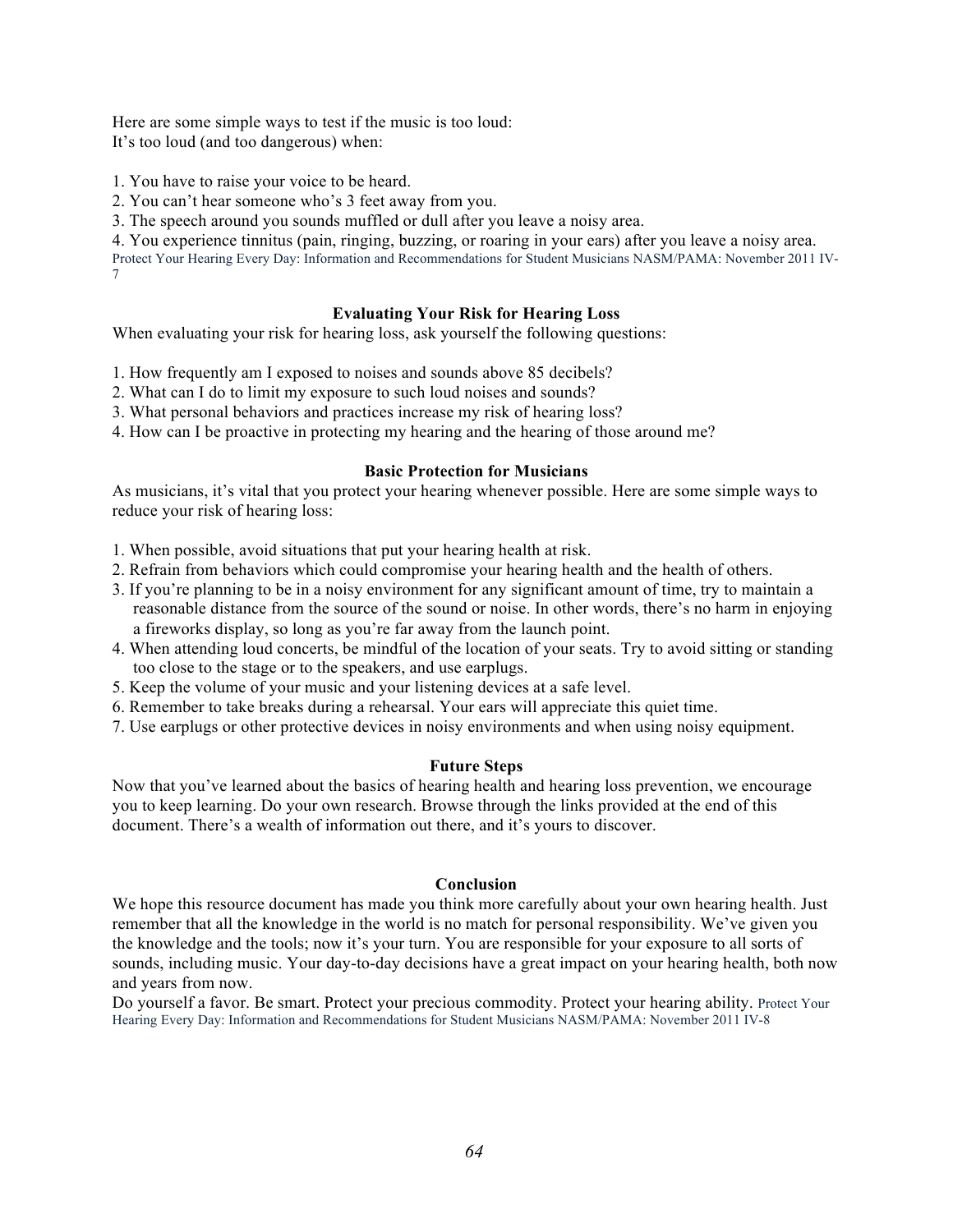# **Resources – Information and Research**

 **Hearing Health Project Partners**  National Association of School of Music (NASM) Performing Arts Medicine Association (PAMA) PAMA Bibliography (search tool)  **General Information on Acoustics**  Acoustical Society of America Acoustics for Performance, Rehearsal, and Practice Facilities Available through the NASM Web site (click here to purchase)  **Health and Safety Standards Organizations**  American National Standards Institute (ANSI) The National Institute for Occupational Safety and Health (NIOSH) Occupational Safety and Health Administration (OSHA)  **Medical Organizations Focused on Hearing Health**  American Academy of Audiology American Academy of Otolaryngology – Head and Neck Surgery (http://www.entnet.org/index.cfm) Protect Your Hearing Every Day: Information and Recommendations for Student Musicians NASM/PAMA: November 2011 IV-9 American Speech-Language-Hearing Association (ASHA) Athletes and the Arts House Research Institute – Hearing Health National Institute on Deafness and Other Communication Disorders – Noise-Induced Hearing Loss  **Other Organizations Focused on Hearing Health**  National Hearing Conservation Association http://nasm.arts-accredit.org/ http://www.artsmed.org/index.html http://www.artsmed.org/bibliography.html (http://acousticalsociety.org/) Acoustics.com (http://www.acoustics.com) (http://www.ansi.org/) (http://www.cdc.gov/niosh/) (http://www.osha.gov/) (http://www.audiology.org/Pages/default.aspx) (http://www.asha.org/) (http://athletesandthearts.com/) (http://www.hei.org/education/health/health.htm) (http://www.nidcd.nih.gov/health/hearing/noise.html) Dangerous Decibels (http://www.dangerousdecibels.org) (http://www.hearingconservation.org/)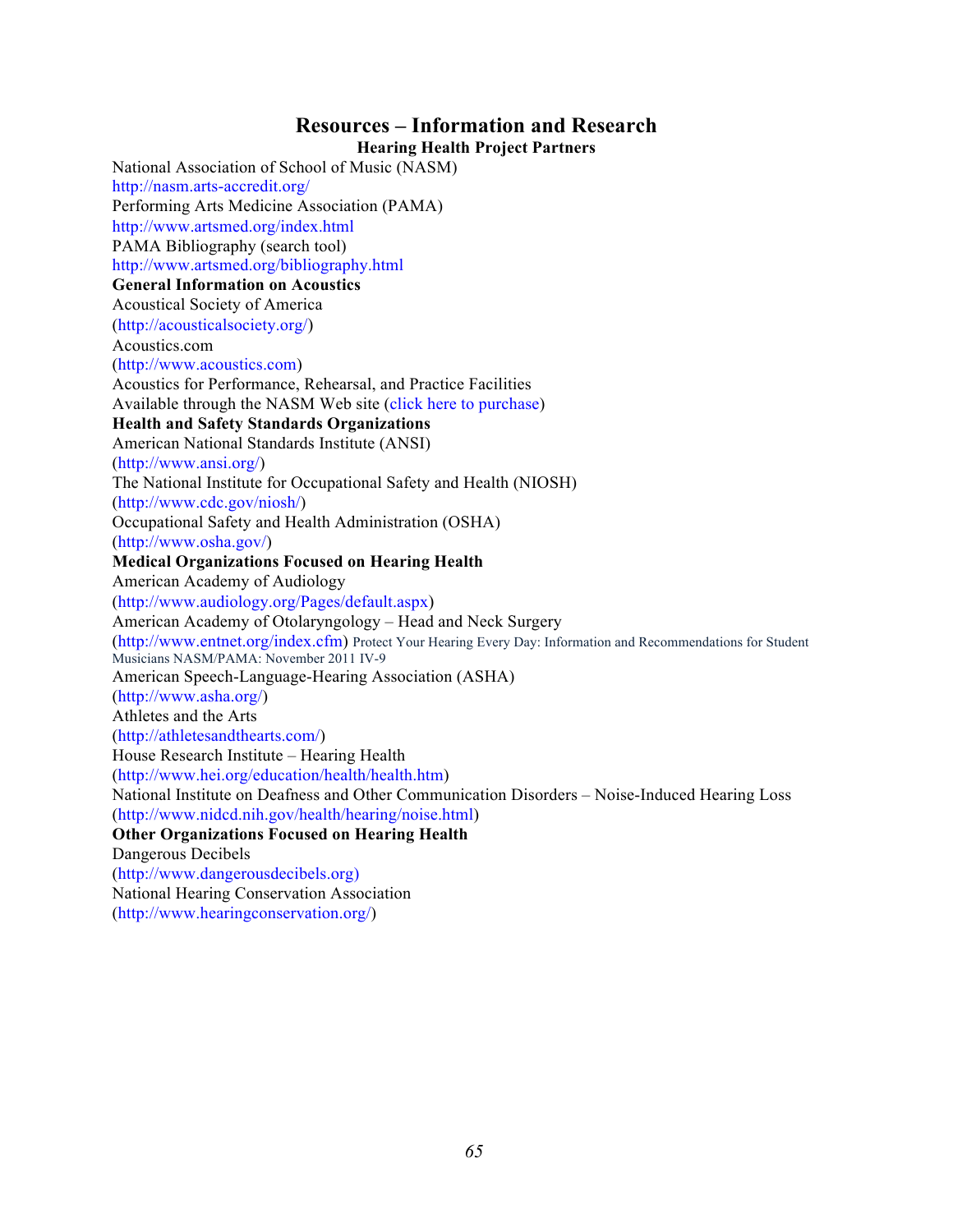## **VI. FACULTY GOVERNANCE**

- A. Faculty Responsibility and Commitment
	- 1. Scheduling of courses and rehearsals is the responsibility of the Chair. In making course assignments the Chair must balance faculty interests and expertise against the instructional needs of the Department. Faculty should check semester class schedules for errors and inform the Chair of additions/deletions for the upcoming semester.
	- 2. Faculty members are expected to give classes or lessons as scheduled. Any change in schedule must be approved by the Chair and/or Dean. Any rehearsals or performances outside of the regular class schedule must be announced in the syllabus distributed at the beginning of the semester. Ensemble conductors should plan at least one formal, university performance, with a minimum length of one hour, per semester.
	- 3. Scheduling of any extra rehearsals, class tutorials, exams, or make up lessons must not conflict with other classes or regularly scheduled activities and must be approved by the Chair.
	- 4. Faculty members will post and keep office hours each semester, and as a minimum be available six hours per week for student conferences. Faculty teaching evening and weekend classes will schedule some office hours which are appropriate for students enrolled in those courses. Office hours may always be arranged by appointment in addition to posted times.
	- 5. Faculty service carries with it the responsibility to participate in the governance of the Department. Such participation may include committee service as determined by the Chair and regular attendance at faculty meetings.
	- 6. Faculty members should keep the Chair informed of grant proposals submitted to internal and external sources of funding.
	- 7. Private teaching and performance should not interfere with a faculty member's university teaching, performance, or service commitments. All University activities will take precedence over private teaching and performance.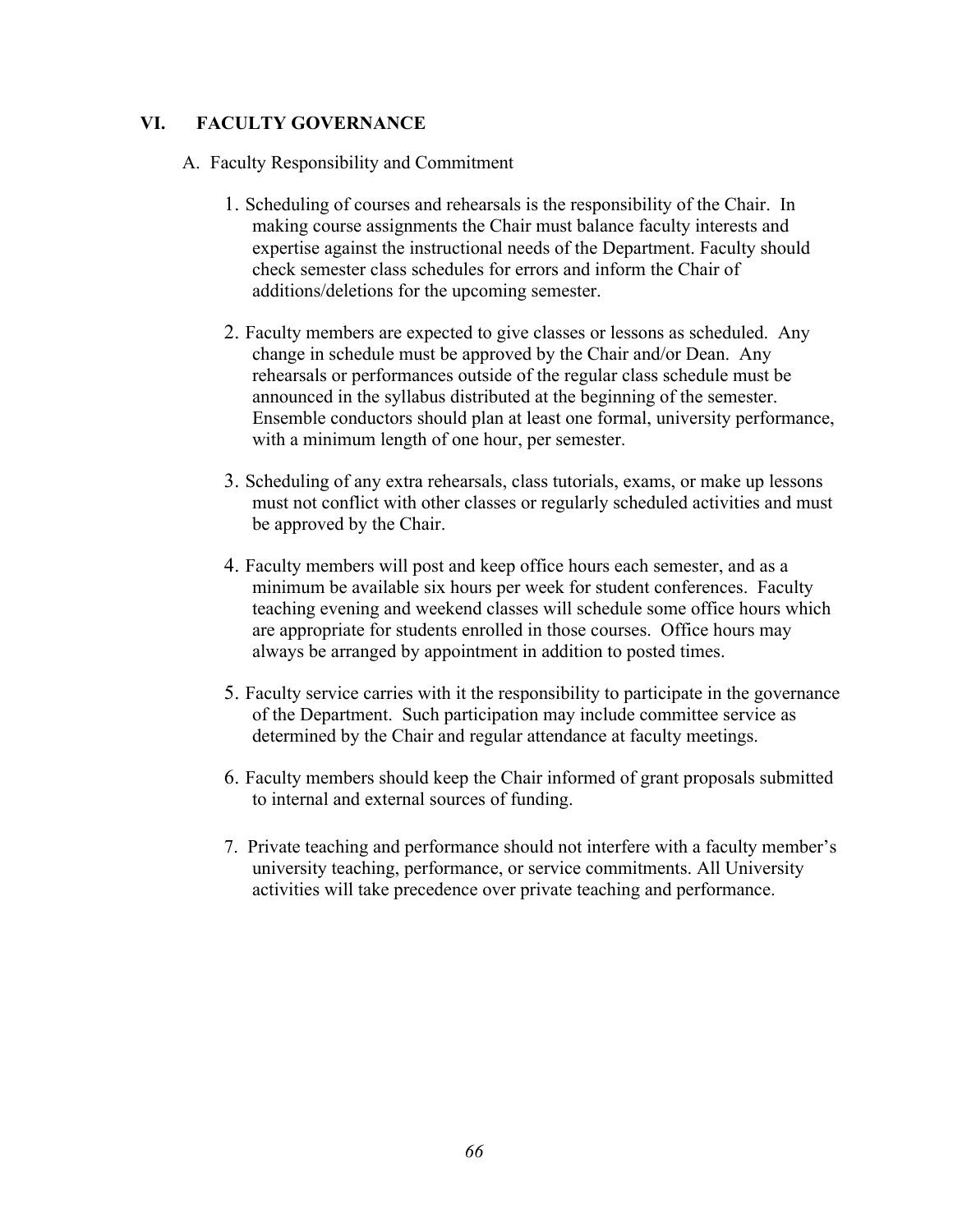- B. Statement on Non-Discrimination
	- 1. It is the policy of the University of South Alabama not to discriminate against any individual on the basis of race, color, religion, national origin, sex, sexual orientation, marital status, age, disability or veteran status in matters of admissions, employment, housing or services, nor in the educational programs it operates in accordance with civil rights legislation and University commitment.
- Affirmative Action policies.<br> **C.** Class Attendance 2. See USA Faculty Handbook, Chapter 1.6 for information on University
- - 1. Scheduled University classes are open only to those students who have been formally registered for the class in the customary manner.
	- 2. Instructors may require unauthorized persons to leave classrooms.
	- 3. Instructors may establish policies regarding the extent to which the proceedings of the class may or may not be recorded.
- D. Faculty Leave Policy
	- 1. During the tenure Probationary Period
		- a) The faculty member must submit a request for leave during the probationary period to the Department Chair. This request must include a description of planned activities and all materials that would be required for the mid-tenure review.
		- b) The faculty member must obtain written permission from the Departmental Tenure Committee, the Department Chair, the Dean of the College, and the Senior Vice-President for Academic Affairs.
		- c) If permission for such leave is granted, the permission does not imply that the faculty member will receive tenure.
	- 2. Faculty Service and Development Award
		- a) Full-time, tenured academic employees of all ranks, who have completed six or more years of service at the University of South Alabama without having received leave with pay, may apply for a Faculty Service and Development Award.
		- b) Guidelines for application and other procedures relative to the Award are available in the Department and Dean's Office.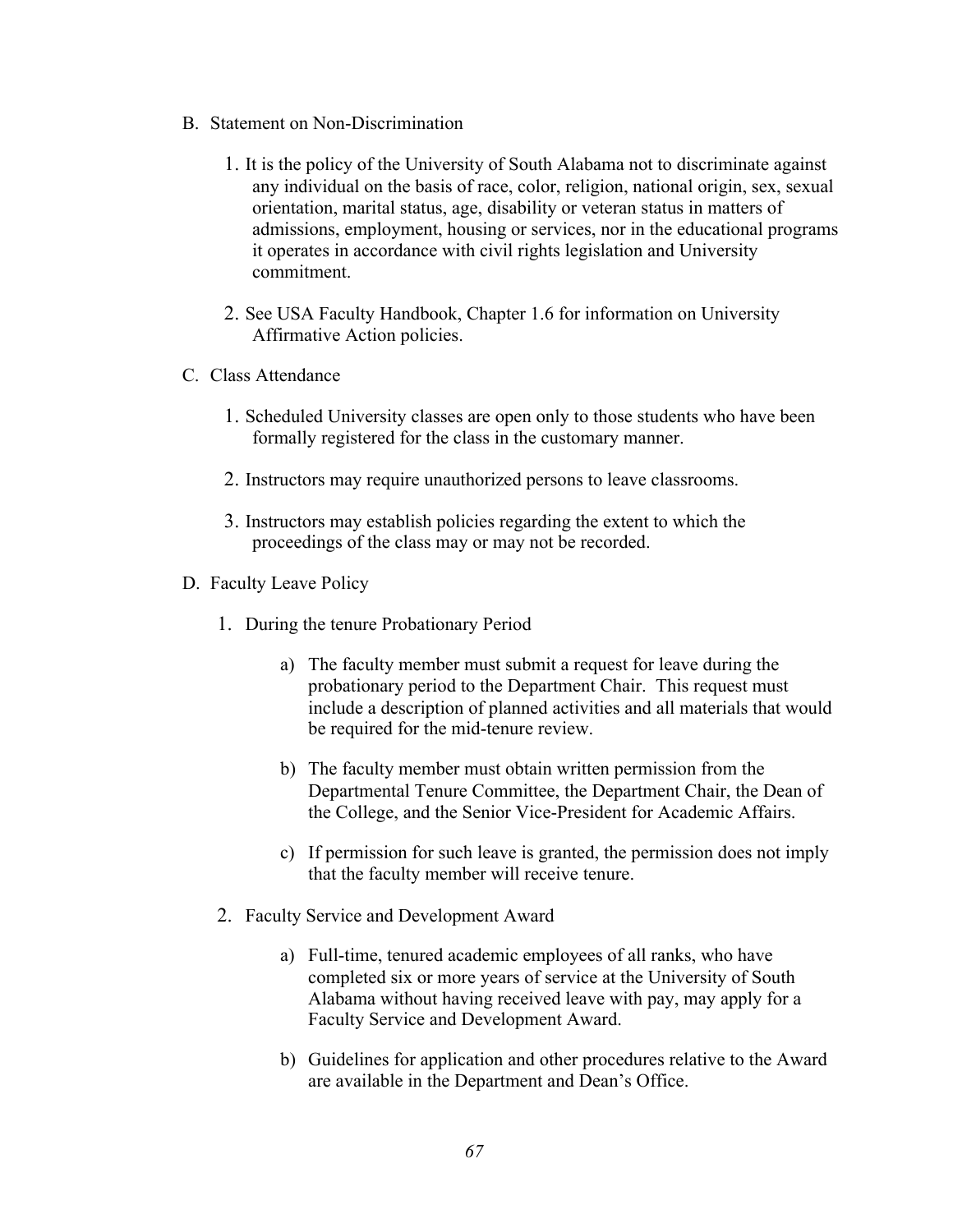- c) See USA Faculty Handbook, Chapter 5.5. Personal Leave
- E. Personal Leave Policy
	- 1. A regular full-time faculty member may take a family/medical leave of absence of up to 120 days per calendar year. Regular full-time faculty members are eligible for paid medical leave and paid maternity/adoptive leave; other family/medical leaves are unpaid.
		- a) See USA Faculty Handbook, Chapter 5.4.1.
	- F. Disability Leave
		- 1. Regular full-time faculty who have a serious health condition and are thereby unable to perform the essential functions of their position will continue, upon certification by a physician, to receive full salary and benefits up to 90 calendar days.
		- 2. When the serious health condition continues beyond 90 days, the faculty member may apply for long term disability benefits under the Group Long Term Disability Program (USA Faculty Handbook, Chapter 5.4.1, section 2).
	- G. Administrative Organization
		- 1. The Department of Music is a division of the College of Arts and Sciences.
		- 2. The complete administrative organizational structure of the University can be found in the USA Faculty Handbook, Chapter 2.
	- H. Department of Music Standing Committees
		- 1. Members of the Department of Music Standing Committees are appointed by the Chair.
		- 2. The Chair shall be advised of any standing committee meetings and receive copies of any printed agenda and/or minutes.
		- 3. Standing Committees
			- a) Recital/ Facilities Scheduling Committee
				- (1) The Recital/Facilities Committee coordinates Departmental events, reviews requests for rental of Departmental facilities by non-University individuals/organizations, and reviews proposals for student organized musical productions. Recommends changes to the chair regarding recital format, programs, and discusses Guest Artists possibilities.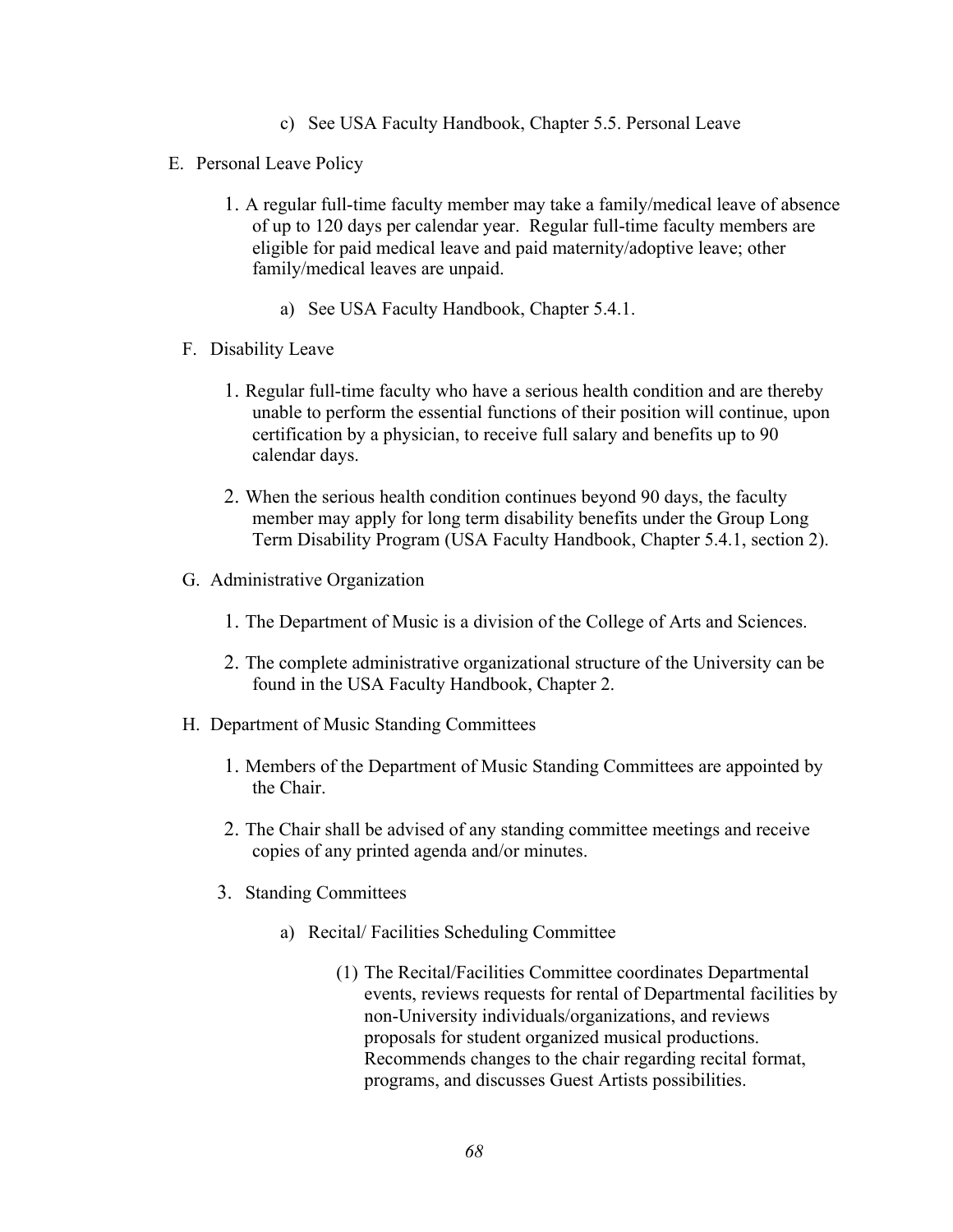- (2) Scheduling priorities are detailed in Section VI, Q of this document.
- b) Promotion and Tenure Committee
	- (1) All tenured faculty in the Department of Music will serve on this committee.
	- (2) The committee is responsible for reviewing materials and making recommendations to the Chair regarding the academic progress of junior faculty in the mid-tenure review, and faculty applying for tenure and/or promotion.
- c) Curriculum/Assessment Committee
	- (1) The Curriculum/Assessment Committee is responsible for recommending new courses, bulletin copy, and changes to degree requirements on the Departmental level. It forwards curricular changes to Chair, Dean, APPC, ACHE, SACS, and NASM.
	- (2) After subsequent approval by the Department Faculty, appropriate material will be forwarded to the College of Arts and Sciences Academic Programs and Planning Committee.
- d) Library Committee
	- (1) The Library Committee is responsible for making recommendations for new acquisitions to the print and media collections of the University Library and the Department of Music Resource Room.
	- (2) All faculty members are encouraged to submit requests for acquisitions to committee members for consideration.
	- (3) Prior submitting requests, determine whether the item is already a part of the University collection.
- e) Scholarship Committee
	- (1) The Scholarship Committee consists of representatives from each performance discipline as appointed by the Department Chair. The committee works with the Chair to distribute awards to new and returning students according to quality of applicants and specific needs of the Department.
	- (2) The committee also keeps apprised of the scholarship award types and amounts offered by competing institutions and makes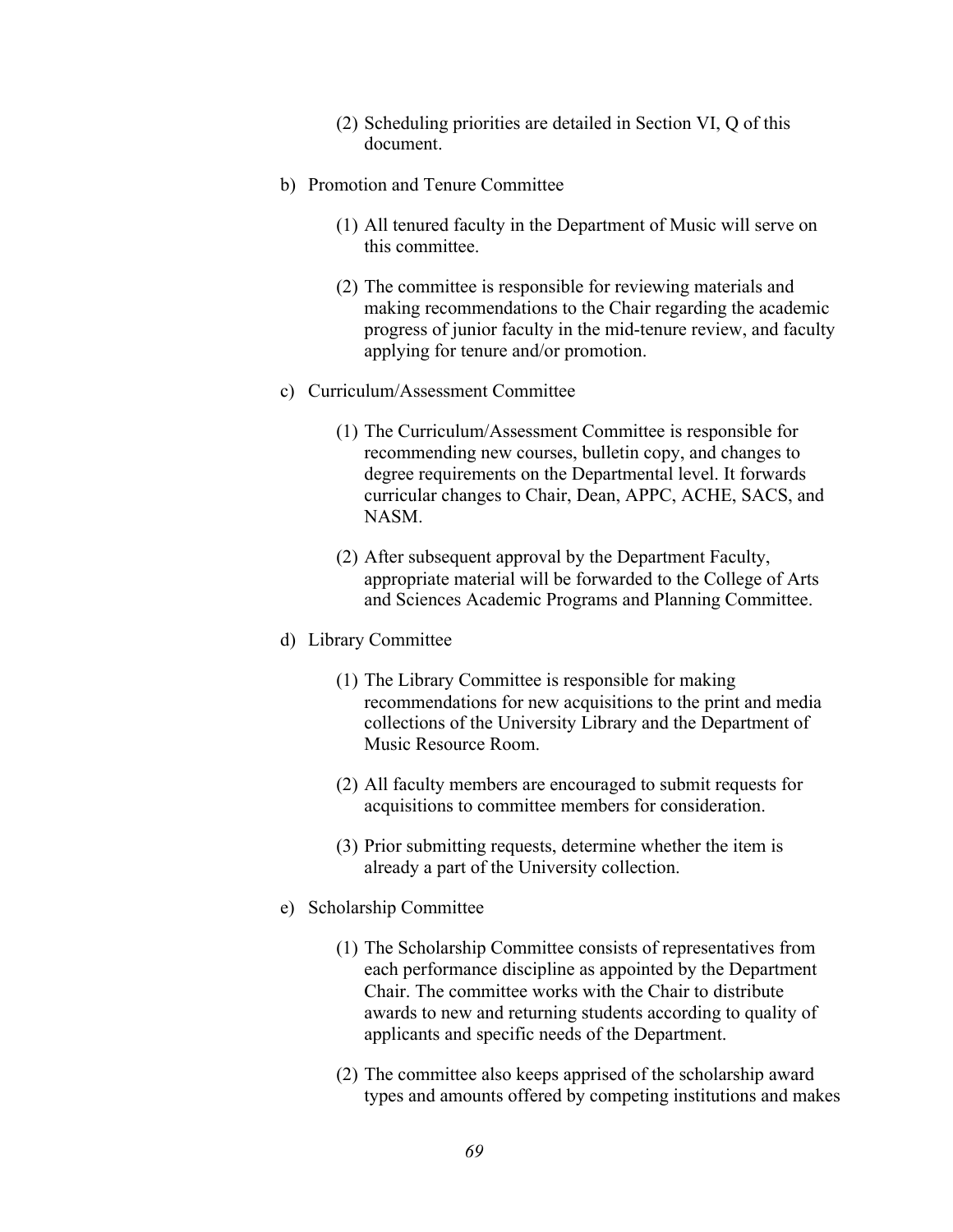recommendations to the Administration regarding scholarship needs for the Department.

- f) Recruiting/Retention Committee
	- (1) The Recruiting/Retention Committee is responsible for creating a strategic plan and appropriate materials for recruiting of students to the Department.
	- (2) All faculty are expected to be actively involved in the recruiting process.
- g) Undergraduate Academic Standards Committee
	- (1) The Undergraduate Academic Standards Committee will consist of four full-time faculty members, one full-time faculty member designated as an alternate, and two non-voting upper division student members.
	- (2) The committee will conduct all hearings requested by students in academic misconduct cases within the Department (USA Faculty Handbook, Chapter 8.3).
- h) Grade Grievance Committee no longer a department committee. All grade grievances handled by College Committee.
- i) Ad Hoc Committees/Workgroups
	- (1) Ad hoc committees/workgroups may be formed at the request of the Chair to address specific needs of the Department.
	- (2) The guidelines for operation of these ad hoc committees/workgroups will be determined upon formation.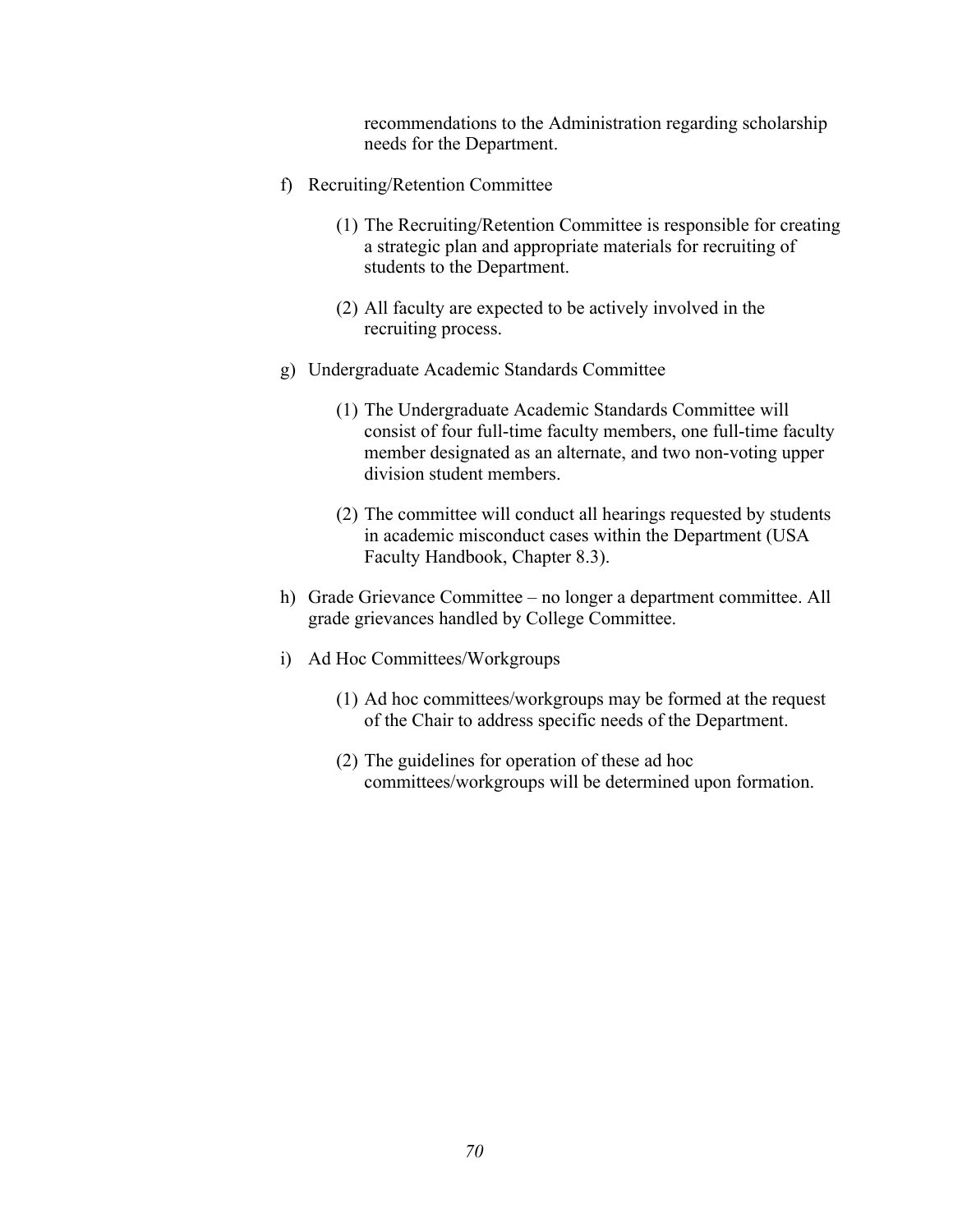- I. Procedures and Criteria for Tenure and Promotion
	- 1. Departmental Committee Structure and Function
		- a) The Department will maintain a Promotion and Tenure Committee consisting of tenured members of the Department.
		- b) The committee reviews materials of candidates for tenure and promotion and makes recommendations to the Chair as to the suitability of a candidate for promotion and/or tenure.
	- 2. Procedures for Tenure Track Candidates
		- a) The review process for awarding tenure is conducted during a candidate's final year of probationary service.
		- b) Terms of probationary service are as follows unless negotiated differently at the time of appointment:
			- (1) Professor: 2 years of full-time service
			- (2) Associate Professor: 3 years of full-time service
			- (3) Assistant Professor: 6 years of full-time service
			- (4) Instructor level or below: not eligible for tenure consideration
		- c) The procedures and timeline for the application a candidate for promotion and tenure are in accordance with the USA Faculty Handbook and College of Arts and Sciences materials which are distributed at the beginning of each academic year and are also available online.
			- (1) Candidates for tenure and promotion will be advised by the Chair and Senior Faculty members in the proper preparation of materials for review by the Departmental Committee, Chair, College Committee, Dean of the College of Arts and Sciences, Senior Vice-President for Academic Affairs, University President, and Board of Trustees.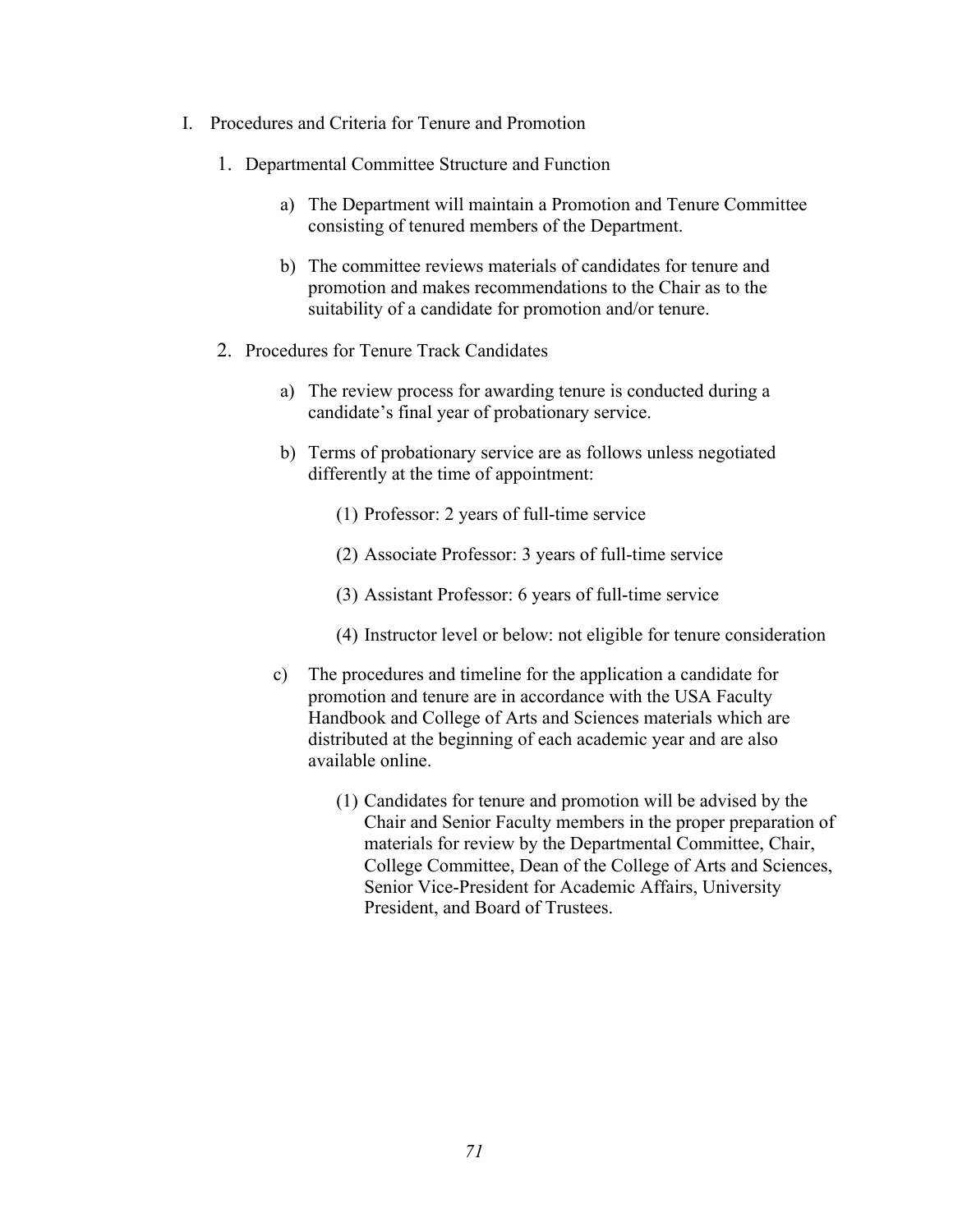- d) Mid-Probationary Review
	- (1) Assistant Professors in a tenure-track appointment will undergo a mid-tenure review in the third year of their probationary period.
	- (2) This review will be conducted by the Chair in conjunction with the Departmental Promotion and Tenure Committee.
	- (3) The Chair will meet with the faculty member to discuss the results of the review.
	- (4) The faculty member being reviewed will be provided with a written summary of the review process.
	- (5) Format for the mid-tenure review portfolio will be the same as that for the tenure portfolio.
- e) Criteria for Retention, Promotion, and Tenure
	- (1) Teaching
		- a. A candidate must show evidence of effective teaching.
		- b. Effective teaching is reflected by both student and faculty evaluations.
		- c. Other evidence to support teaching quality may include:
			- i. documented success of current and former students
			- ii. current course syllabi and assignments
			- iii. development of new courses and instructional programs
			- iv. innovative teaching techniques and materials
			- v. participation in faculty development workshops focused on teaching
			- vi. awards and recognition for teaching excellence
	- (2) Research/Performance/Creative Activity
		- a. The candidate must display evidence of professional development of sufficient quality to indicate the continuation of a significant scholarly or creative career.
		- b. In the music discipline, examples/results of such activity include:
			- i. books, articles, compact discs, software, videotapes, and reports
			- ii. grant proposals
			- iii. presentations at conferences and colloquia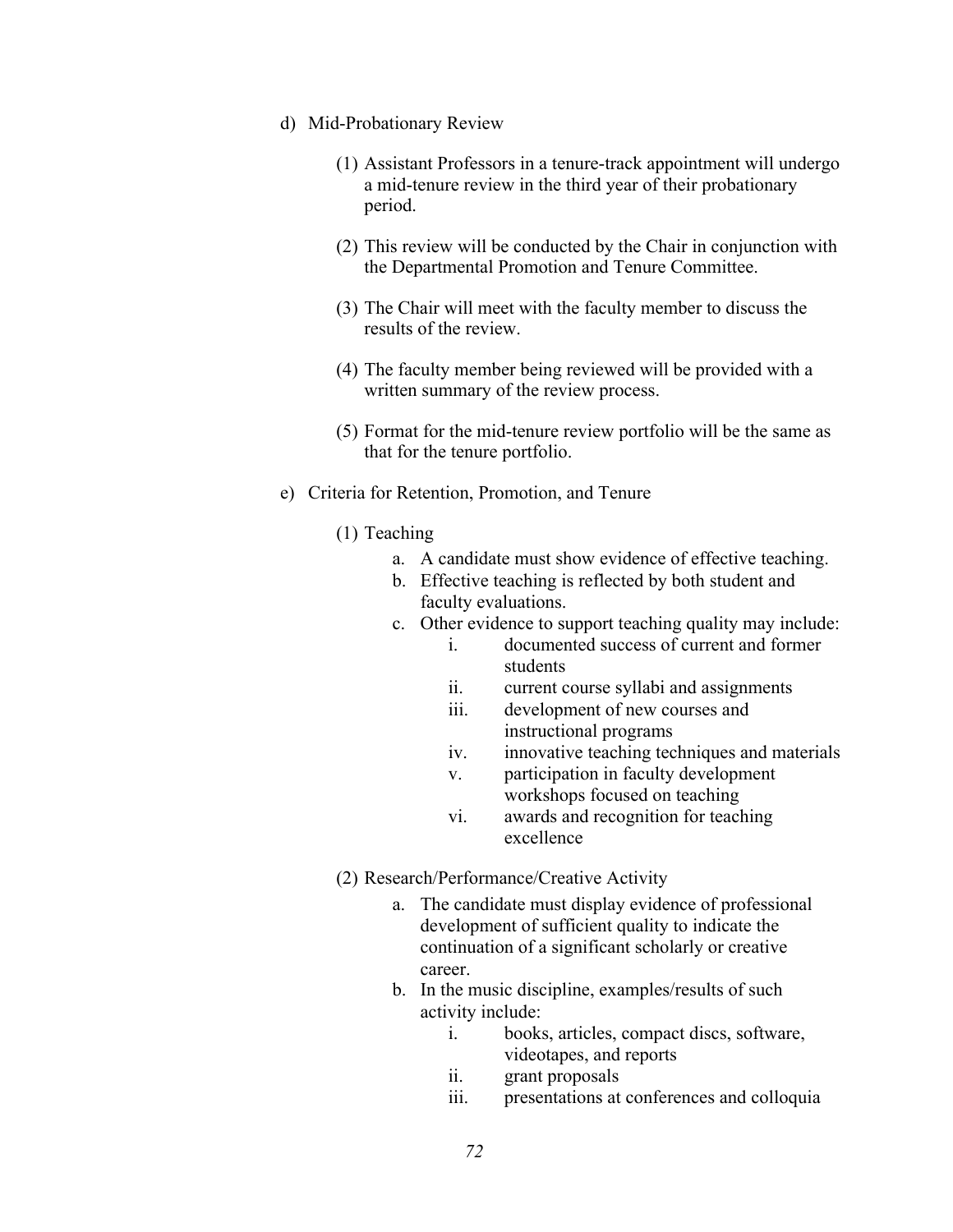- iv. recitals, concerts, composition, premiered works
- v. guest masterclasses and lectures, clinics, and residencies
- vi. performances at regional, national, and international venues
- vii. collaborative research and/or performances with students
- viii. individual pursuit of programs of advanced study
- ix. participation in seminars
- c. For the teacher of music performance:
	- i. significant public performance
	- ii. recital appearances as a soloist
	- iii. recital appearances as a member of a chamber ensemble
	- iv. guest solo appearances off-campus
	- v. participation in professional performing ensembles
	- vi. presentations (to include masterclass and adjudication at workshops, seminars, and conferences)
	- vii. contributions to professional journals
- d. For the conductor:
	- i. performances with student groups
	- ii. guest conducting appearances
	- iii. preparation of performances or papers for professional societies
	- iv. scholarly publications such as articles, editions, and arrangements
- e. For the teacher of composition, music education, music history, or music theory:
	- i. commissions, performances, or publication of musical compositions or arrangements
	- ii. publication of books, articles, reviews, chapters in books, monographs
	- professional societies iii. presentation of papers, speeches, or participation on panels in meetings of
	- iv. editor of journals, translator of books, scholarly editions
	- v. appearances as guest lecturer or seminar leader on other campuses
	- vi. citations of work or awards/prizes for work
	- vii. research grants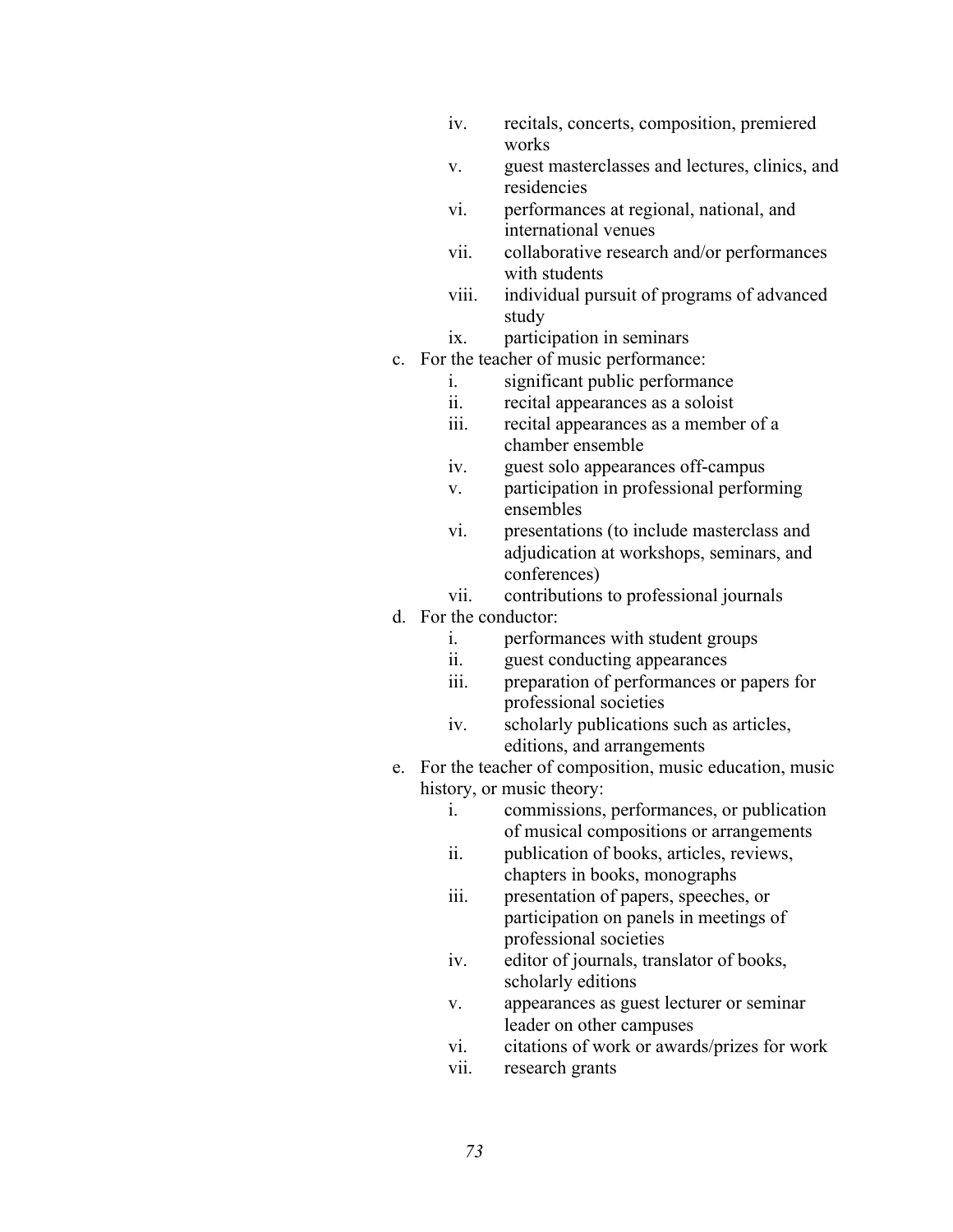- (3) Service
	- a. A candidate must show evidence of competent work in Departmental and University-related service appropriate to his/her rank.
	- b. Evidence of Departmental/University service may include:
		- i. acceptance of leadership roles on Departmental committees or other projects
		- ii. active participation on Departmental committees
		- iii. departmental recruiting
		- iv. initiating, developing, or participating in faculty-student activities that foster a sense of community and collegiality between students and faculty
		- v. acceptance of leadership roles in College or University committees, panels, and task forces
		- vi. advising student campus groups and activities
		- vii. supervision of student assistants/employees
		- viii. consulting activities and community service in areas requiring professional expertise
		- ix. reviewing books, articles and recordings
		- x. refereeing material submitted for publication or grant applications
		- xi. service to professional organizations as an officer or committee member
		- xii. adjudication at competitions

(4) Classification of Research/Performance/Creative Activity as Major or Minor

- a. Demonstration of research/performance creative activity is expected to be public and/or subject to peer review.
- b. Consequently, increased weight is given to refereed and professional publications, performances, presentations, invited lectures, and successful grant applications.
- c. Music Performance-Major performances normally fit one of the following criteria:
	- i. solo performance with a professional ensemble or leading role in a professional vocal production
	- ii. solo recital or performance as a collaborator in regional, national, or international venues and as part of a concert series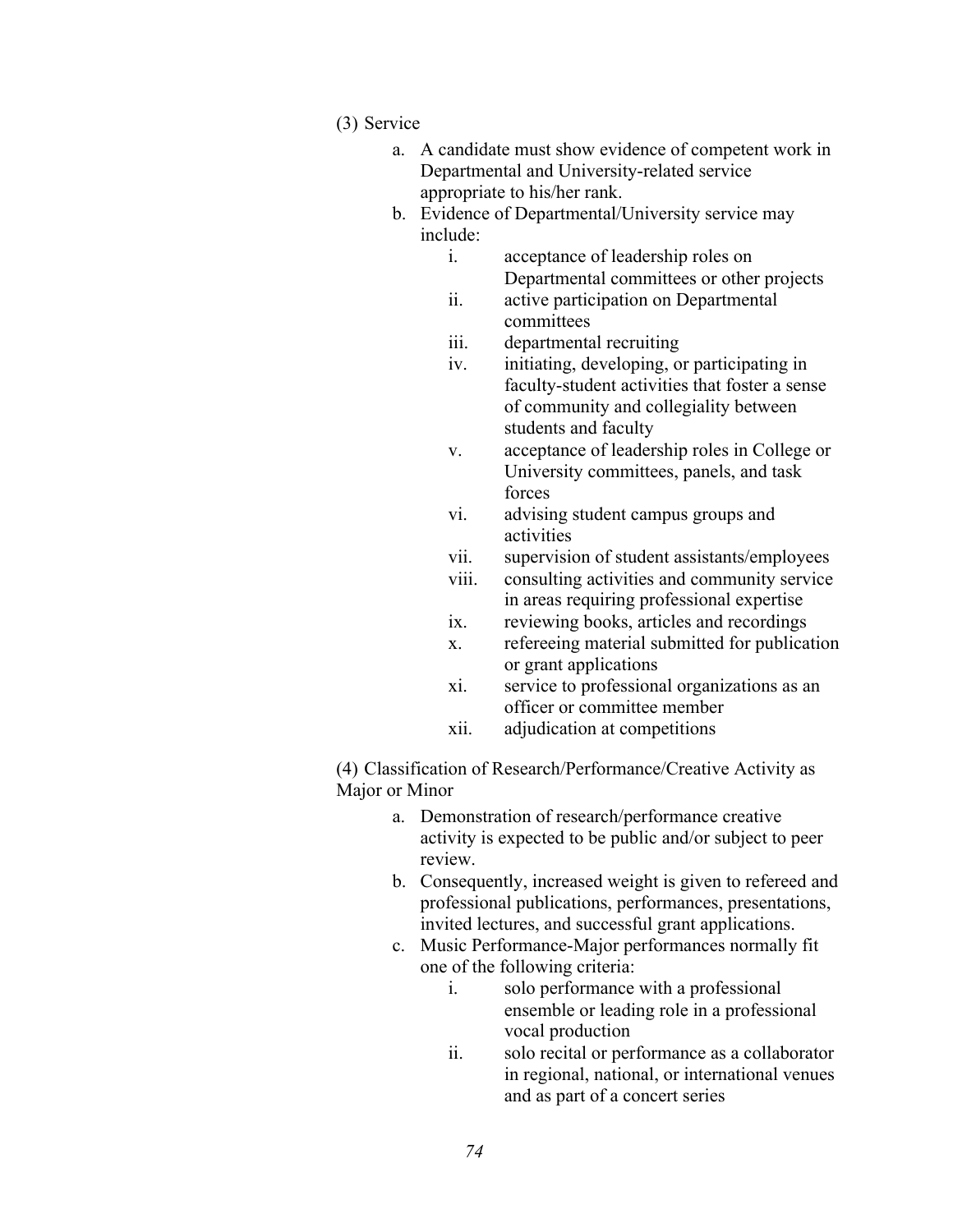- iii. recital as a member of an established professional small ensemble in a university setting or as part of a professional ensemble
- iv. concert in a major city as a principal member of a professional ensemble
- v. featured performance at a professional music symposium, conference or institute
- vi. performance on a nationally or internationally distributed and reviewed recording
- vii. presentation of workshops, masterclasses, clinics, and adjudication for regional, national, or international professional organizations
- viii. substantial solo recital or concerto performance on campus or in a local venue
- d. Music Performance-Minor performances are those at the local or state levels and normally fit at least one of the following criteria:
	- i. performance as a member of an ad hoc ensemble
	- ii. minor role in a vocal production
	- iii. performance as an assisting artist in a recital
	- iv. solo performance or accompanying in an informal setting
	- v. performance as a member of a community or semi-professional ensemble
	- vi. performance on a recording of less than national distribution
- e. Scholarly Research-Major publications normally fit at least one of the following criteria:
	- i. a book, monograph, textbook, or work in electronic media of substantial significance
	- ii. a substantial scholarly edition of extant music or historical document
	- iii. a scholarly article or extensive review published in a refereed journal
	- iv. a lengthy, scholarly article based on original research written for a major music dictionary, encyclopedia, or as a chapter in a book
- f. Scholarly Research-Minor publications normally fit at least one of the following criteria:
	- i. a relatively brief monograph, textbook, or work in electronic media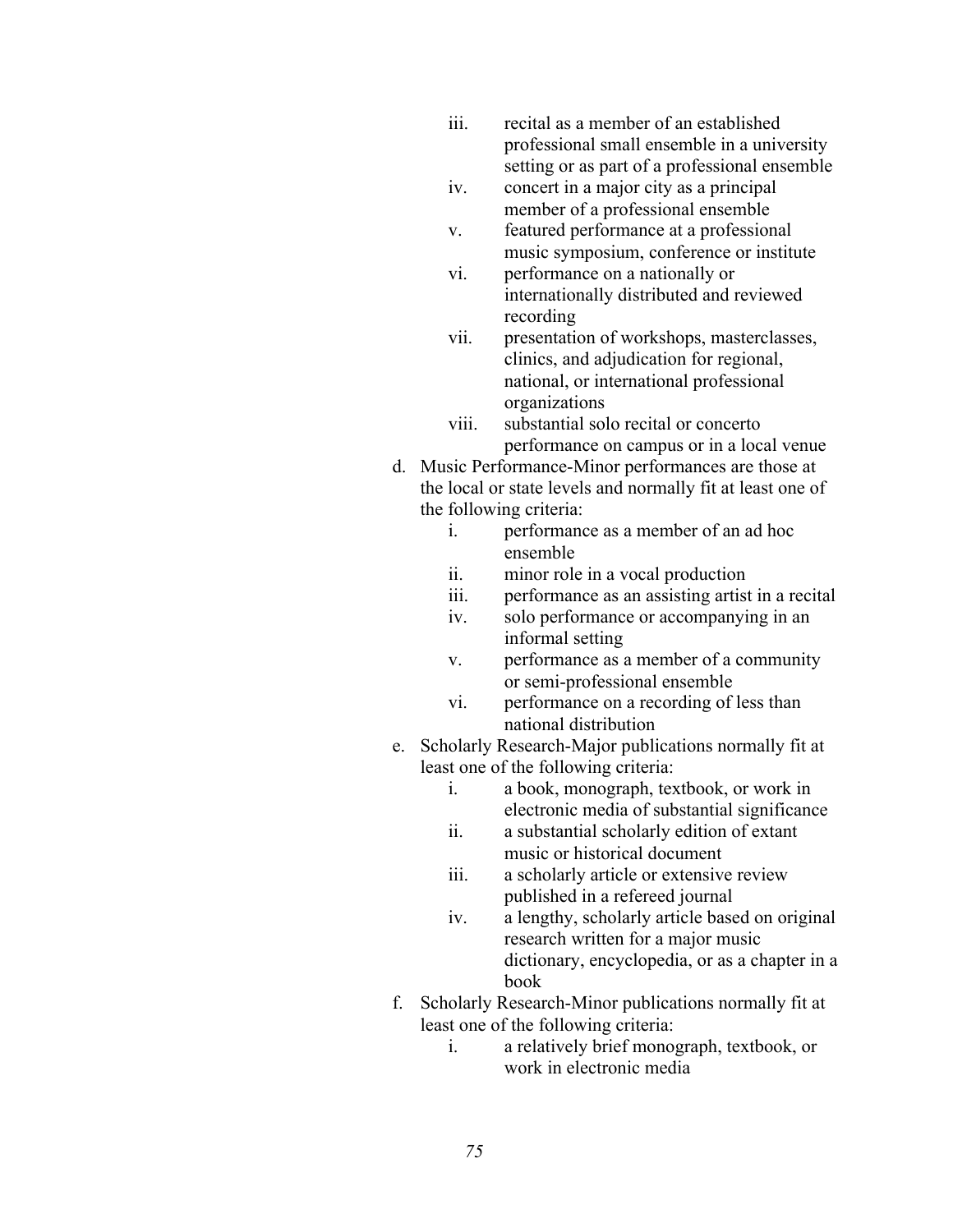- ii. a scholarly or performing edition of a relatively brief composition
- iii. an article or review on a less substantial topic, published in a magazine or regional journal
- iv. a brief article based on widely available materials, written for a general dictionary or encyclopedia
- v. a review of a book, edition of music, or work in electronic media
- g. Scholarly Research-Major papers or lectures normally fit at least one of the following:
	- i. a substantial, scholarly paper or lecture selected by committee, presented at a regional, national, or international meeting of a professional society
	- ii. invitation to give a paper or lecture presented at a meeting of a professional society or at another university
- h. Scholarly Research-Minor papers or lectures normally fit at least one of the following:
	- i. a paper or lecture of lesser significance, presented at a state or regional meeting
	- ii. a paper or lecture presented at a University function or an invited guest lecture in another Department of the University
- i. Major funded grants that may be considered research are normally large, externally funded grants made available to the faculty member by a state, national, or international agency.
- j. Minor funded grants are normally smaller, internally funded grants from within the University.
- k. Citations of research in refereed journals and awards or honors received for research may be considered major recognition.
- l. Conducting-Major conducting performances normally fit into one of the following:
	- i. Conducting regular University ensembles
		- a. invitational appearances at international, national, or regional music and professional conferences
		- b. off-campus performances, such as invited appearances at meetings of professional societies and other important venues, and important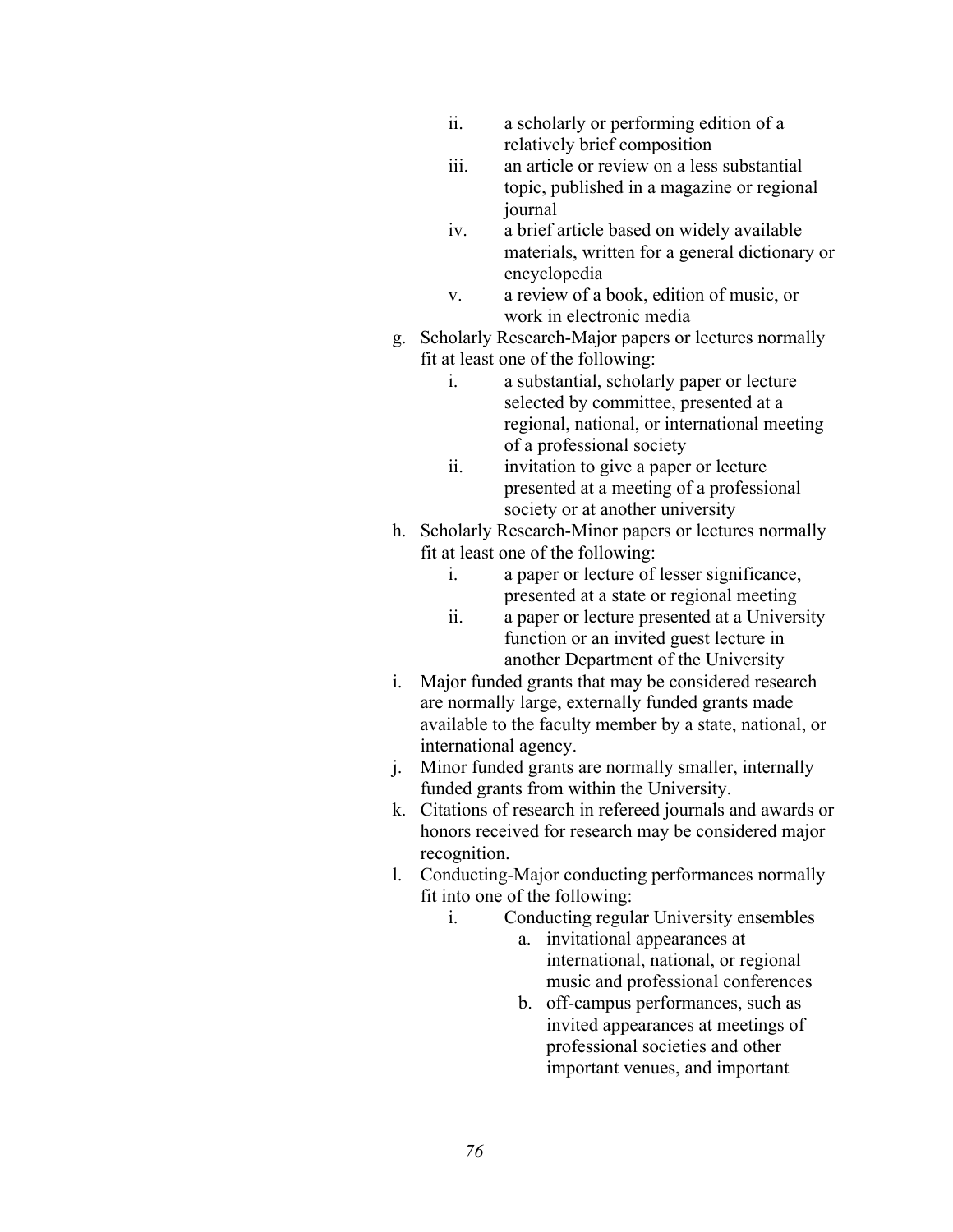performances during tours of an ensemble

- ii. Guest conducting
	- a. invited appearances with professional ensembles
	- b. invited appearances with college/university honor ensembles at prestigious universities
	- c. invited appearances with prestigious high school honor ensembles at national and regional levels
	- d. appearances with any ensemble in a major international, national or regional recital center critiqued by published reviewers
	- e. conductor on recordings produced by nationally distributing educational or commercial recording companies
- iii. Clinics and Masterclasses
	- a. clinics, lectures, or materclasses at international, national, or regional professional music conferences
	- b. significant and prestigious guest residencies or professor ships at other colleges or universities
	- c. fellowships, grants, or prizes from prestigious conducting competitions
- m. Minor conducting performances
	- i. performances as guest conductor with state public school groups and music festivals
	- ii. brief performances with University ensembles at local and state off-campus events
	- iii. serving as guest conductor on a recital with other faculty members, such as conducting a large chamber work
	- iv. performances as a guest conductor or with a University ensemble on radio, TV, taped or live
	- v. clinics, lectures, or masterclasses at other colleges and universities
- n. Music Composition-Major contributions by a composer normally fit at least one of the following:
	- i. A published work or arrangement of major proportions, including performance length and artistic merit, in any medium that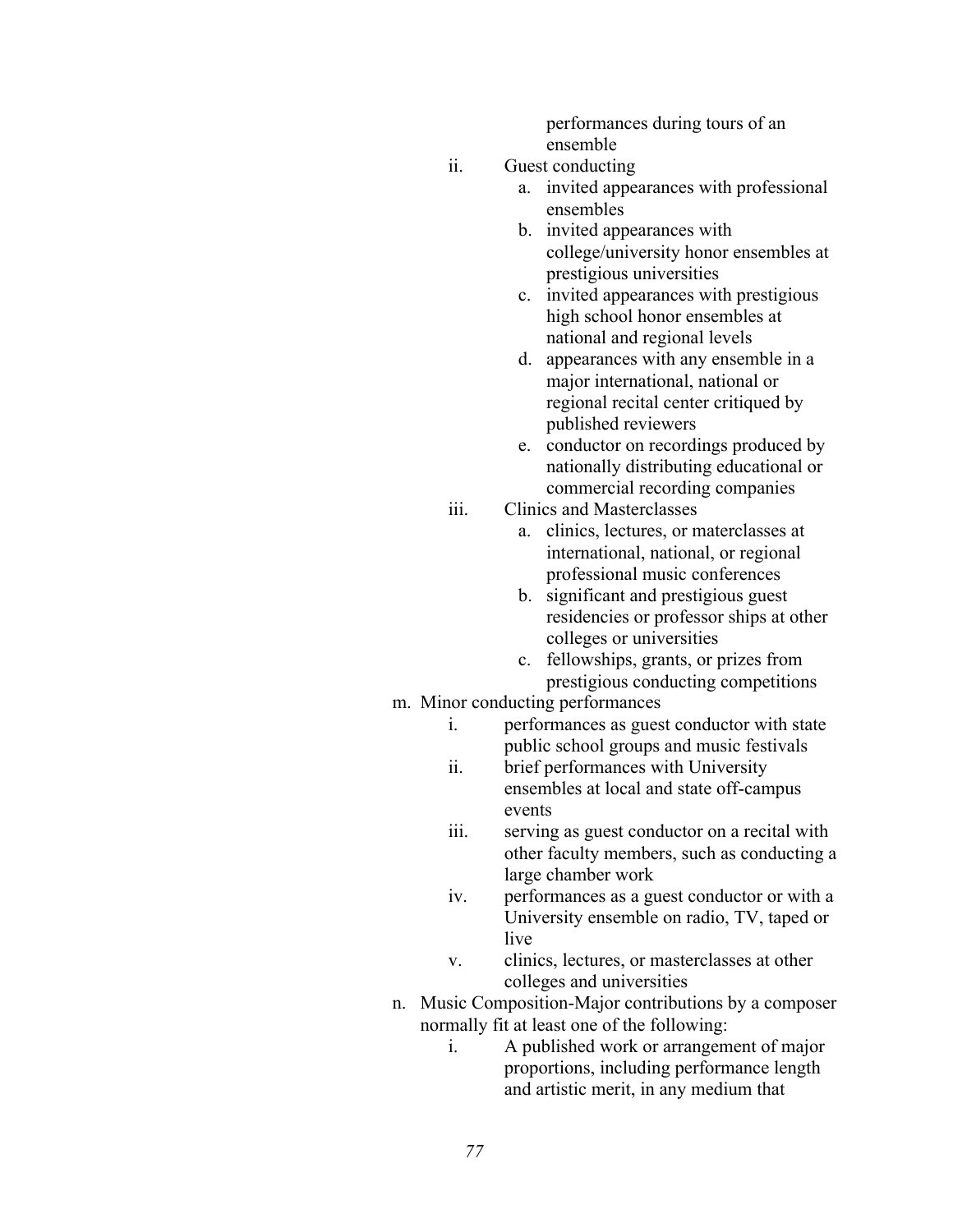requires substantial creative time and effort by the composer

- ii. A commission for a major work in any medium by a highly respected and widely known performance ensemble, conductor, or individual performer
- iii. Publication and/or recording of a major work
- iv. Successfully completed research grant for composition from a national or international foundation or agency
- v. Successful entry in a national or international, impartially refereed composition contest
- vi. A performance of the composer's work(s) at regional, national, or international meeting of a professional society
- o. Music composition-Minor contributions by a composer normally fit at least one of the following:
	- i. a published work or arrangement of smaller proportion of lesser difficulty, requiring less time and creative effort to complete
	- ii. composing original incidental music of smaller proportion or writing an arrangement for a local or university event
	- iii. publication and/or recording of a minor work, arrangement, or transcription
- (5) Rank Expectations
	- a. Assistant Professor
		- i. the candidate must have a terminal degree
		- ii. the candidate must display evidence of effective teaching , advising, and of scholarly or creative activity
		- iii. competence in the teaching assignment and the clear potential for future development
		- iv. some contributions both in professional development and to the discipline
		- v. professional recognition at the local/regional level
	- b. Associate Professor
		- i. the candidate must have at least six years of full-time professorial experience as an Assistant Professor
		- ii. the candidate must display evidence of professional development of sufficient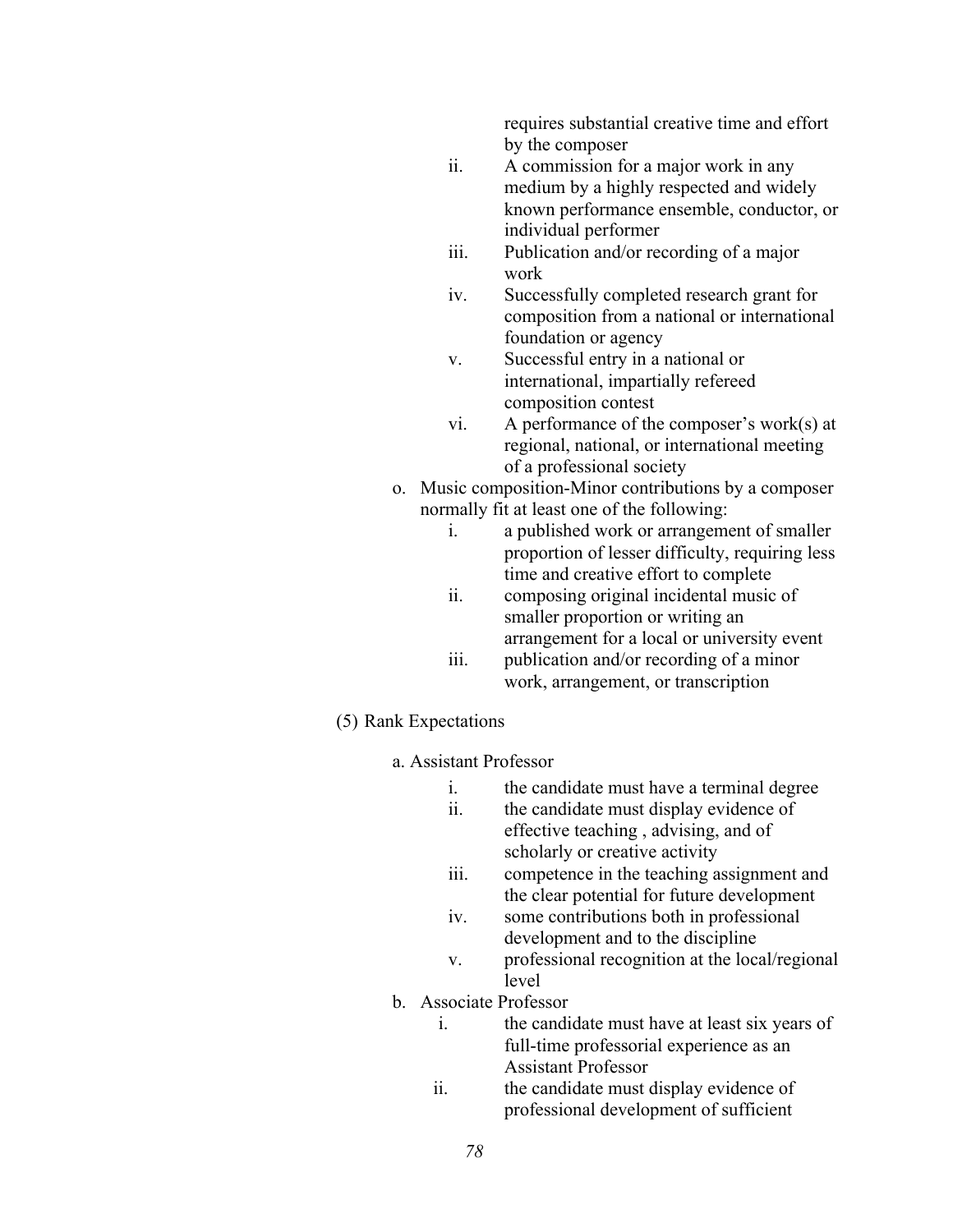quality to indicate the continuation of a significant scholarly or creative career

iii. the candidate must display evidence of

- effective teaching and student advising
- iv. the candidate must display excellence in teaching, demonstrated annually through student/peer evaluations. There should be competence in peripheral areas and a growing mastery in specialty subjects.
- v. Professional recognition at the regional/national level.
- vi. Significant creative contributions and/or awards.
- vii. The candidate must have begun to show competent work in University related services at one or more levels
- c. Professor i.

the candidate must have at least three years of full-time academic experience as an Associate Professor

- ii. the candidate must display evidence of effective teaching and student advising
- iii. outstanding ability as a teacher, measured over a number of years through student/peer evaluations; complete mastery of the candidate's special areas of interest; a grasp of considerable breadth in the general subject area
- including, for instance, one or more iv. the candidate must display evidence of outstanding scholarly or creative work, significant book-length works or number of substantial articles
- v. exceptional contributions to the field with the emphasis on quality and the impact of the work and continuation of effort
- vi. professional recognition at the national/international level
- vii. the candidate must display evidence of significant and sustained University related service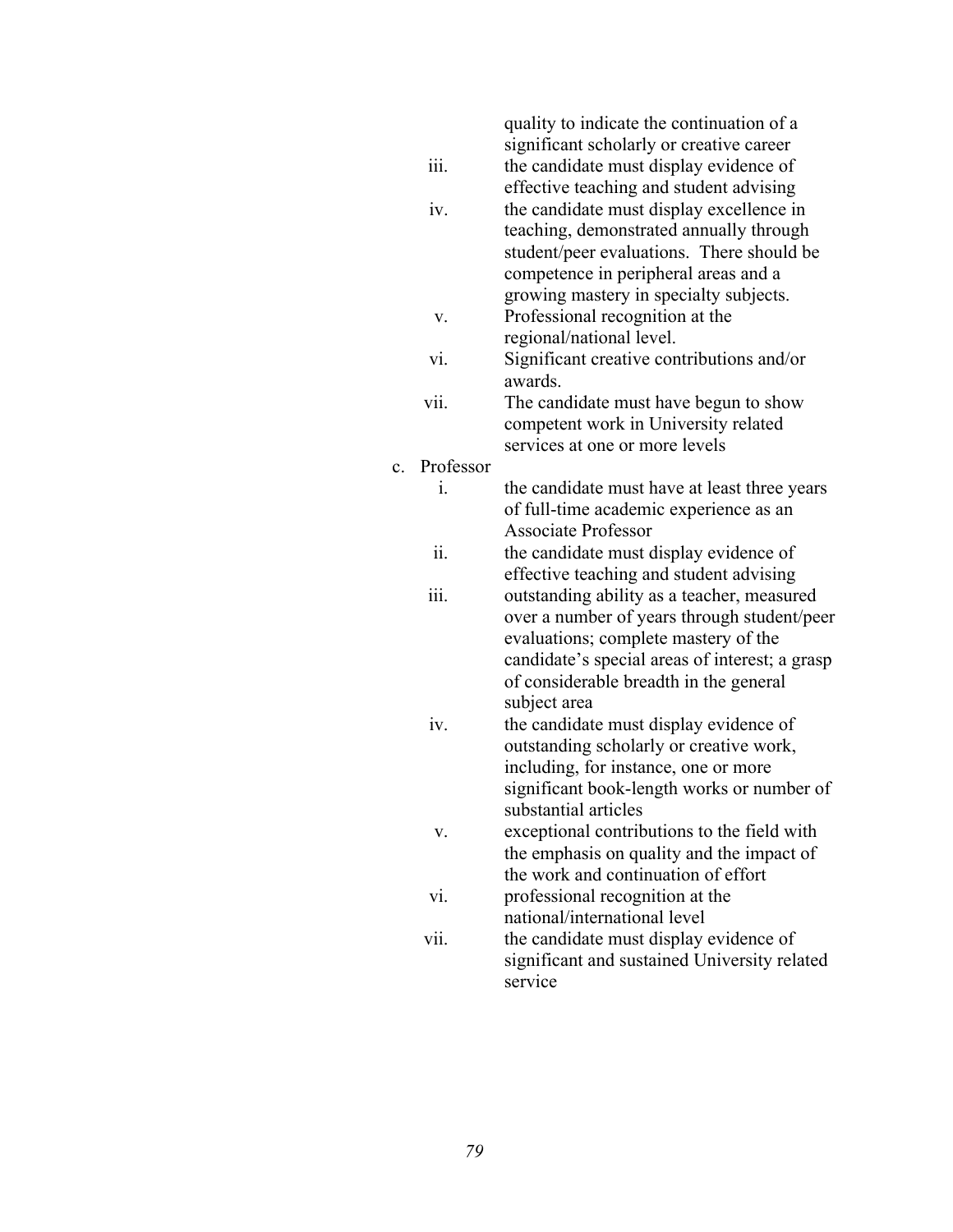(6) Guidelines/Timelines for Candidates and Promotion/Tenure Committee Reports

> (a) August 25: Candidate submits curriculum vitae, reprints of creative activities, and five names for external review

(b) September 8: Committee Chair contacts external reviewers to determine willingness to perform

(c) September 15: Department Chair forwards letter and materials for review to external reviewers

(d) October 15: Candidate must submit complete portfolios (one original and ten copies) and supplementary materials (one copy) to the Department Chair

(e) November 10: External reviews received by Department Chair and distributed to the Department Review Committee

(f) December 1: Department Review Committee recommendation to Department Chair

(g) December 15: Deadline for informing candidate applying for promotion only of a negative decision by both the Department Chair and the Department Review Committee

(h) January 5: Deadline for the candidate informed of a negative decision (promotion only) by both the Department Chair and the Department Review Committee to make a written request that the materials be forwarded to the Dean, along with submitting any accompanying rebuttal statement and summary argument

(i) January 12: Department Chair recommendation and all material submitted to the Dean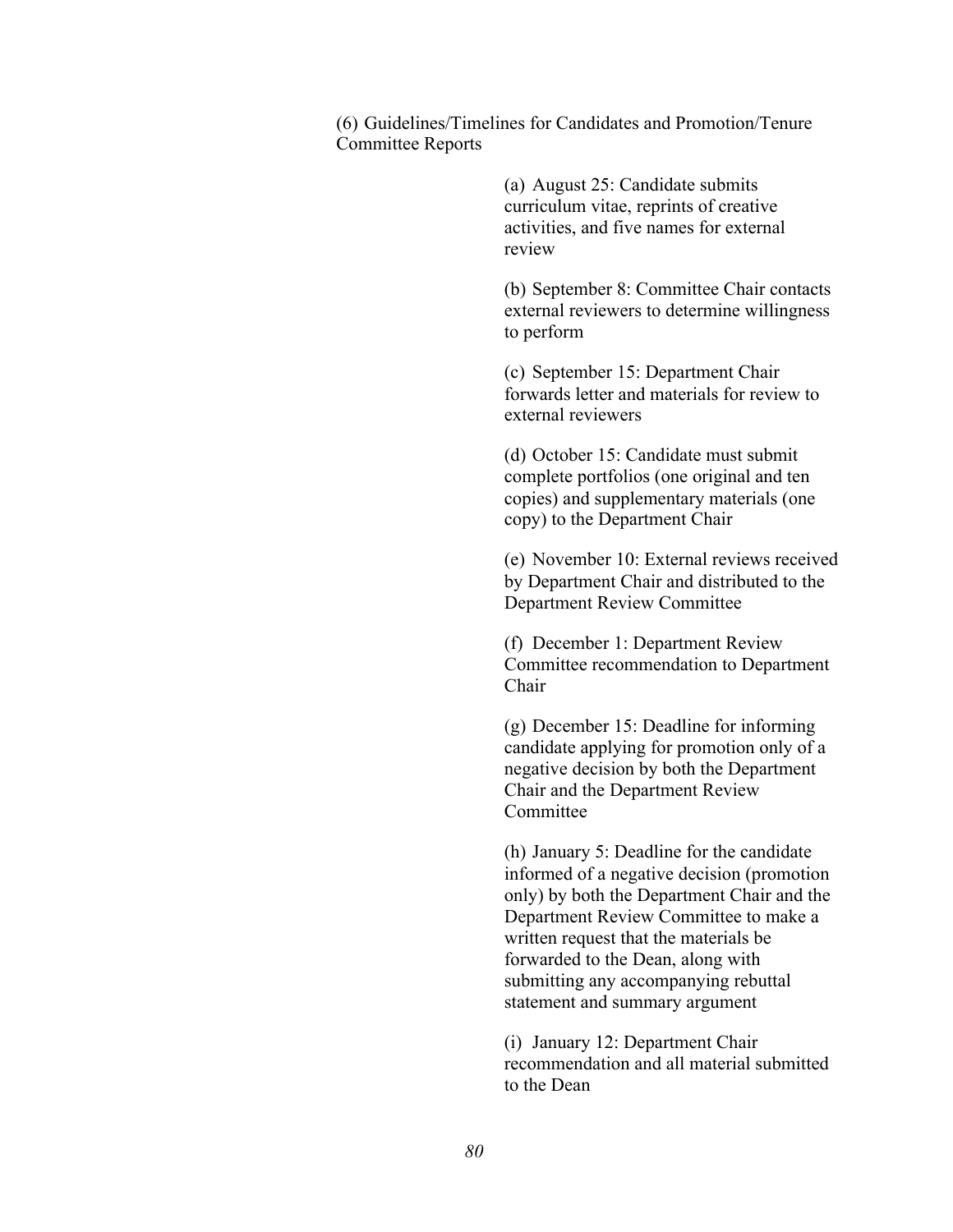(j) February 26: Dean's recommendation and all material submitted to Academic Affairs.

- J. Annual USA Affirmative Action Plan Evaluation of Faculty
	- 1. The Affirmative Action evaluation of faculty is completed each academic year by the Department Chair.
	- 2. Faculty are evaluated within their professorial ranks and in terms of a standard of excellence based on the academic discipline.
	- 3. Results of this evaluation are used in determining merit raises for faculty within the department.
- K. Faculty Observations
	- 1. Probationary faculty will be observed periodically by tenured faculty members for the purposes of evaluating and offering improvements to teaching.
	- 2. The Music Department utilizes a standard instrument of evaluation.
	- 3. The Department Chair will review the results of these observations annually with each faculty member.
- L. Student Assessments
	- 1. Student evaluations of each course will occur during the final weeks of each semester.
	- 2. Appropriate instruments of evaluation have been created by the Department of Music for academic, ensemble, and applied music courses.
	- 3. The Departmental Secretary will coordinate the student evaluation process with each faculty member for each course taught.
- M. Use of Building and Equipment
	- 1. Music Department facilities and equipment are primarily intended for use by university students and faculty in carrying out the mission of the department.
	- 2. Any use of facilities or equipment by non-Music Department personnel is subject to approval from the Department Chair, Scheduling Committee and Events Coordinator.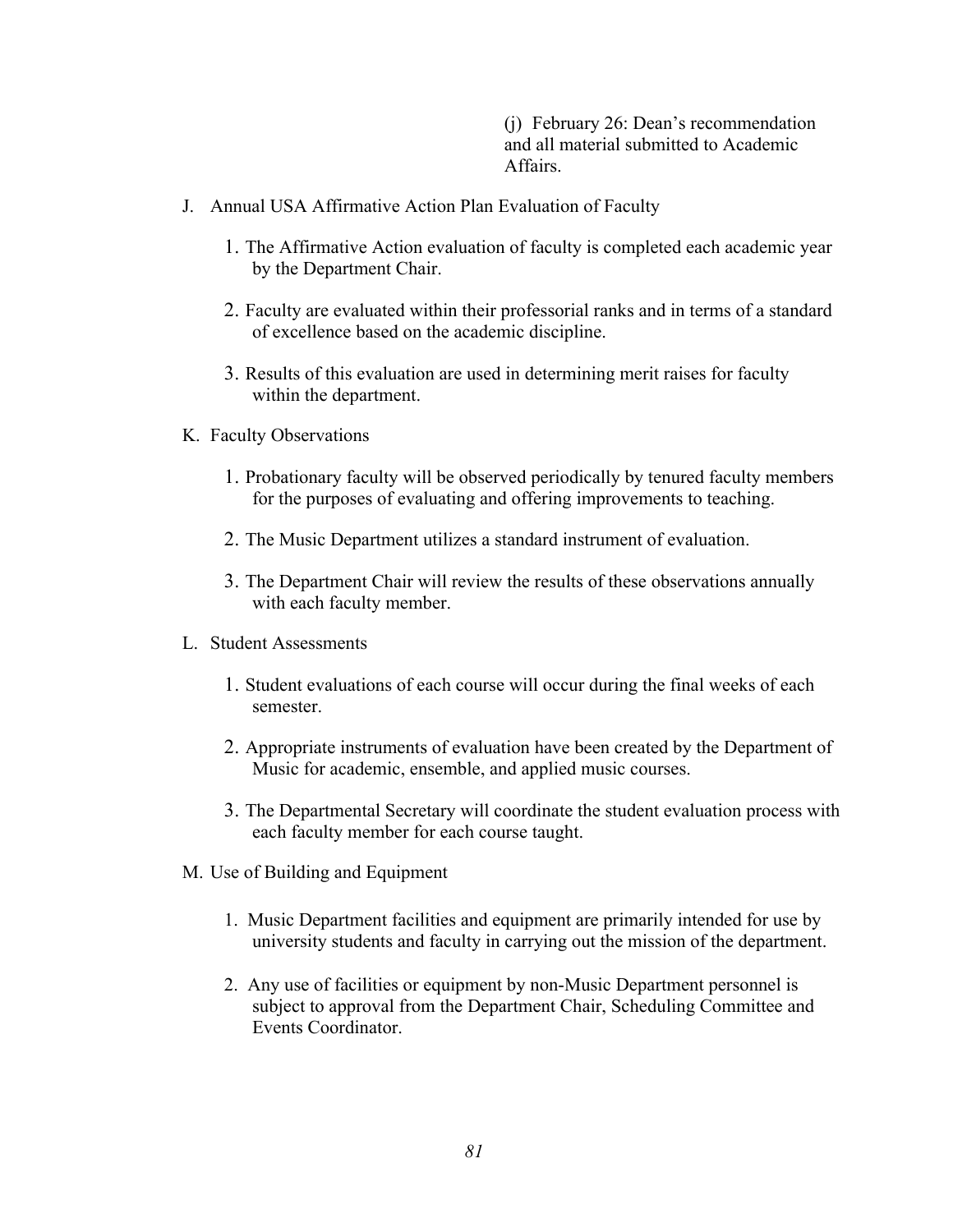- at www.southalabama.edu/colleges/music/laidlaw.html 3. Any user of facilities is subject to the *Policy and Rules for Use of LPAC Facilities*. Copies are available through the music department events office or
- 4. Use of facilities by **USA Music Faculty**, **USA Music Students**, **Guest Faculty**, and **Guest Events** 
	- a) Any recital, concert, clinic or seminar, which features **USA Music Faculty** as the primary performer or presenting entity, is entitled to facility use and events services without charge.
	- b) Any degree recital which features a current **USA Music Student** as the primary performer is entitled to facility use and events services without charge.
	- c) Any **Guest Faculty** from another college or university, present by invitation of a current USA music faculty member to give a concert, recital, clinic or seminar, is entitled to facility use and events services without charge. The hosting music faculty member becomes the "faculty-in-charge" and shall be present for the event and responsible for all facets of the event.
	- d) Any other professional musician, present by invitation of a current USA faculty member to give a concert, recital, clinic or seminar, is entitled to facility use and events services without charge, subject to the approval of the Department Chair and/or the Scheduling Committee. Such a **Guest Event**, if not approved for full events services, may be subject to stipulations below as a Sponsored Event or a Non-USA Event.

#### 5. Use of Facilities by **Sponsored USA Music Alumni, Former Faculty, and other Sponsored Events**

- a) **Sponsored Events** are those where the request for the event has been initiated by music alumni, former faculty or another guest, and the event does not meet the criteria for use of facilities in #4 above.
- b) Sponsored events are overseen by the hosting music faculty person or other USA Faculty/Staff responsible for the event ("faculty or staff in charge"). The actual facility room (such as the recital hall) is used without charge. (A piano use fee, and other fees, may be applicable.) Such sponsored events shall not carry the name of the Department of Music as the presenter.
- c) Other events services, including but not limited to such services as piano tuning, printed programs, program notes, translations, publicity,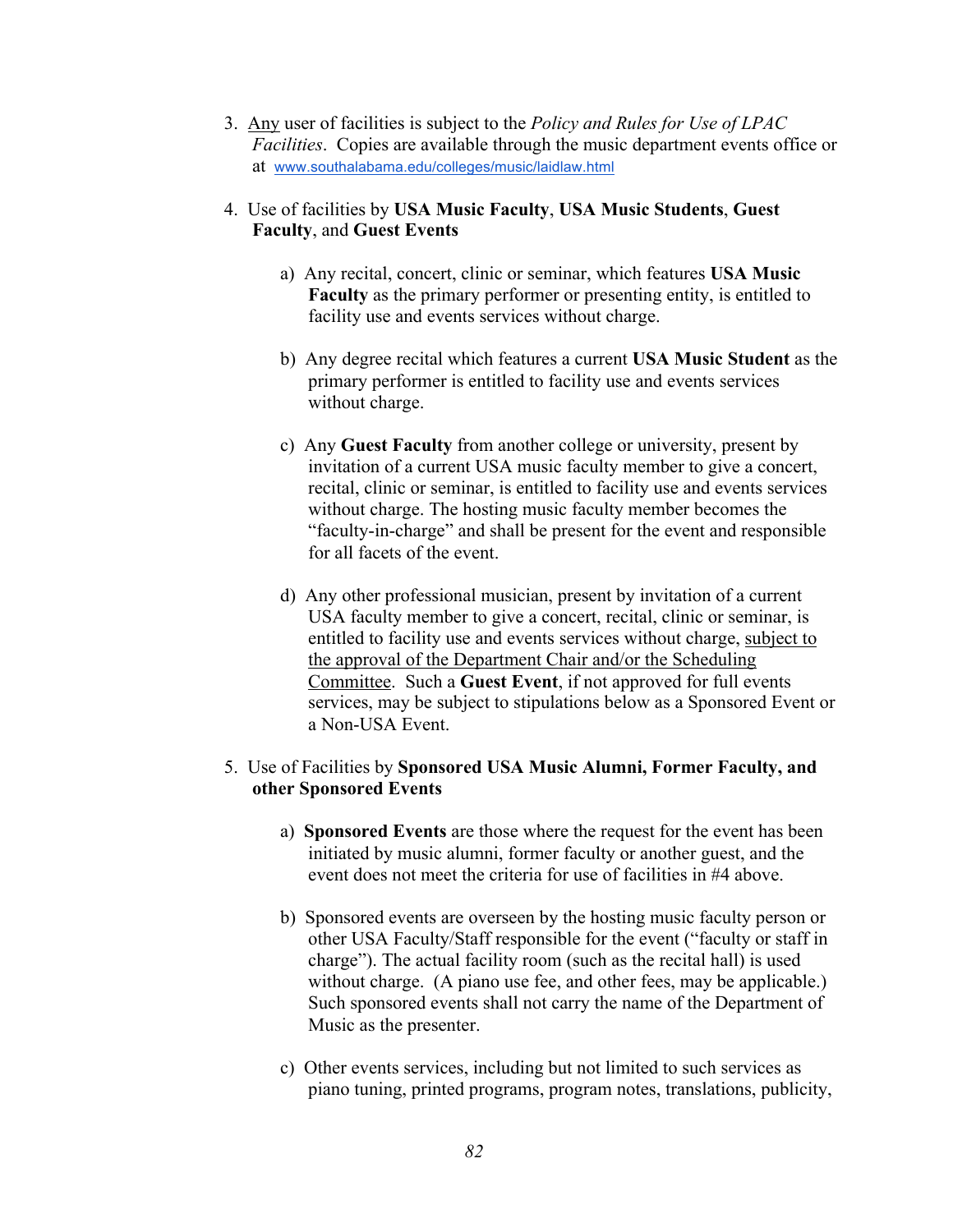recording, technical equipment and tickets, will **not** be provided for such sponsored events. For such sponsored events, fees shall be charged for piano use, use of technical equipment and charges for recording may be incurred as well.

- *Billings* information at www.southalabama.edu/colleges/music/laidlaw.html d) Though some events may be sponsored, the need for insurance coverage by USA Risk Management may be necessary. Insurance need will be rated on a case-by-case basis. (Department of Music Events, Department of Music Sponsored Events, and USA Sponsored Events do not need additional insurance.) See the *Public User Charges and*
- e) Any print items for attendees' use will not be provided by the Events Office to sponsored events (including , but not limited to items such as programs, program notes, translations and brochures). Instead, the sponsored users will provide their own print items and such items will not carry the name of the USA Department of Music nor contain any USA logo unless the user is an actual entity of the University of South Alabama.
- 6. Use of facilities for **Non-music USA Events** 
	- a) USA faculty and staff may use music department facilities if this use does not conflict with regularly scheduled classes or events, and the use is approved by the Department Chair and/or the Scheduling Committee. If so approved, the USA faculty or staff person becomes the "USA-official-in-charge" and shall be present for the entire scheduled use of the facility.
	- www.southalabama.edu/colleges/music/laidlaw.html b) USA events are subject to the USA Policy & Rules as presented at
	- . A hard copy version is available from the Events Coordinator upon request.
	- c) USA users should note that the need for insurance coverage by USA Risk Management may be necessary depending on the nature of the event. (See 5-c above)
	- www.southalabama.edu/colleges/music/laidlaw.html d) An application form entitled "USA User Application" along with guidelines for use entitled "USA User Policy and Rules" is available at A hard copy version is available from the Events Coordinator upon request.
- 7. Use of facilities for **Non-USA Events**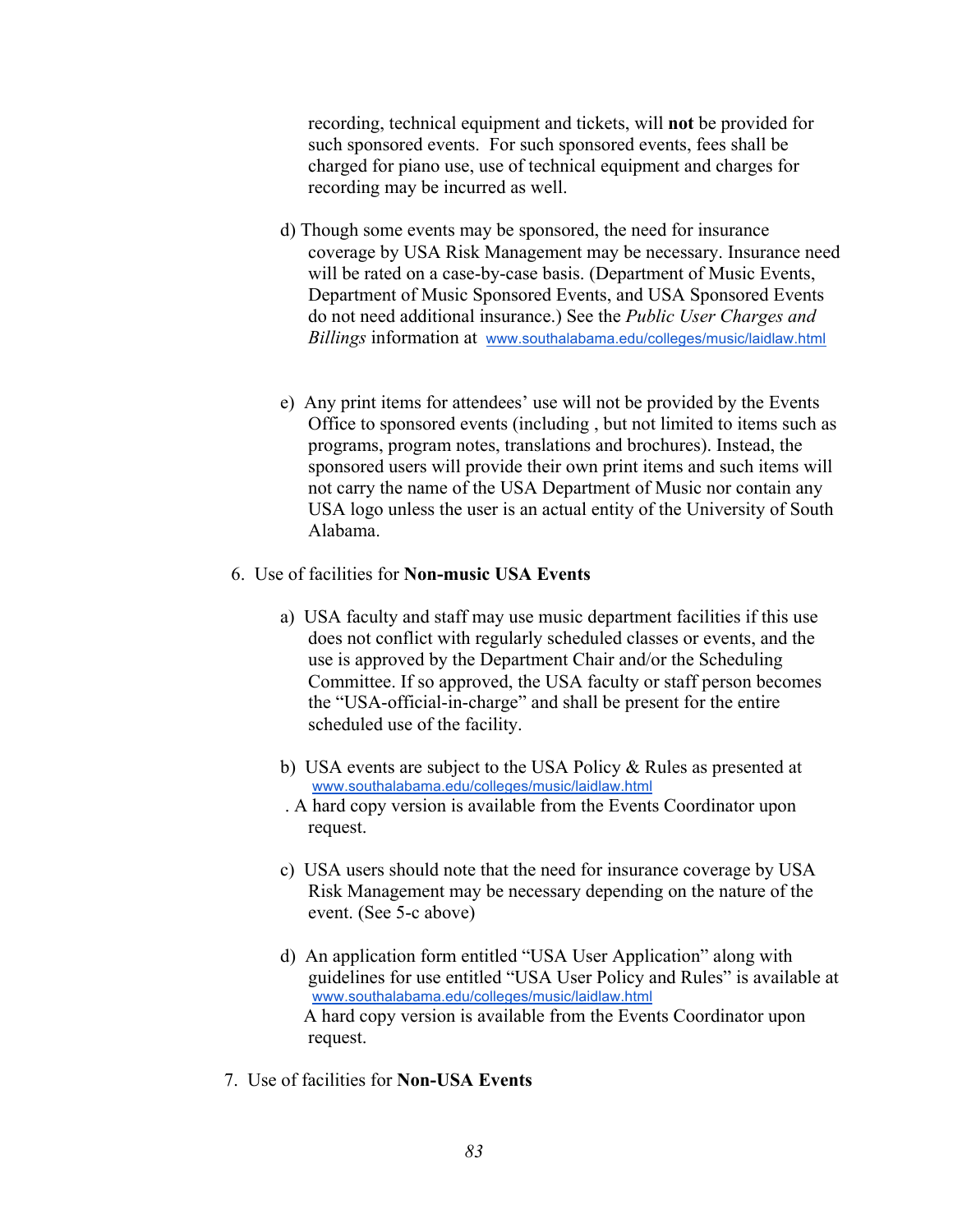- a) Non-university individuals and groups may rent department facilities if this use does not conflict with regularly scheduled classes or events, and the use is approved by the Department Chair and/or the Scheduling Committee.
- published at www.southalabama.edu/colleges/music/laidlaw.html b) Non-USA events are subject to the USA User Policy & Rules or in print as available in the Music Events Office.
- c) All non-USA users should note that the need for insurance coverage by USA Risk Management will be necessary. See the *Public Events Scheduling and Procedures for Charges and Billing* for more information on insurance requirements.
- the Events Office and at www.southalabama.edu/colleges/music/laidlaw.html d) An information form (*Public Events Scheduling and Procedures for Charges and Billing*), along with an application, is available through
- N. Faculty Travel and Support

.

- 1. Request for Professional Leave or Travel (on Concur)
	- a) Faculty members are encouraged to make professional presentations and to attend professional meetings.
	- b) A Leave Request Form (Concur) must be submitted and approved three weeks **prior** to professional travel.
	- c) International travel must be approved by the Office of International Education prior to submitting the Request for Professional Leave or **Travel**
- 2. Travel regulations and reimbursement policies are handled through the Department Chair and College Dean and are based on University and State of Alabama regulations.
	- a) In-State Travel Form
	- b) Out-of-State Travel Form
- 3. College of Arts & Sciences/Departmental Travel Fund
	- a) The Office of Academic Affairs will make available a specified amount per academic year per faculty member for professional travel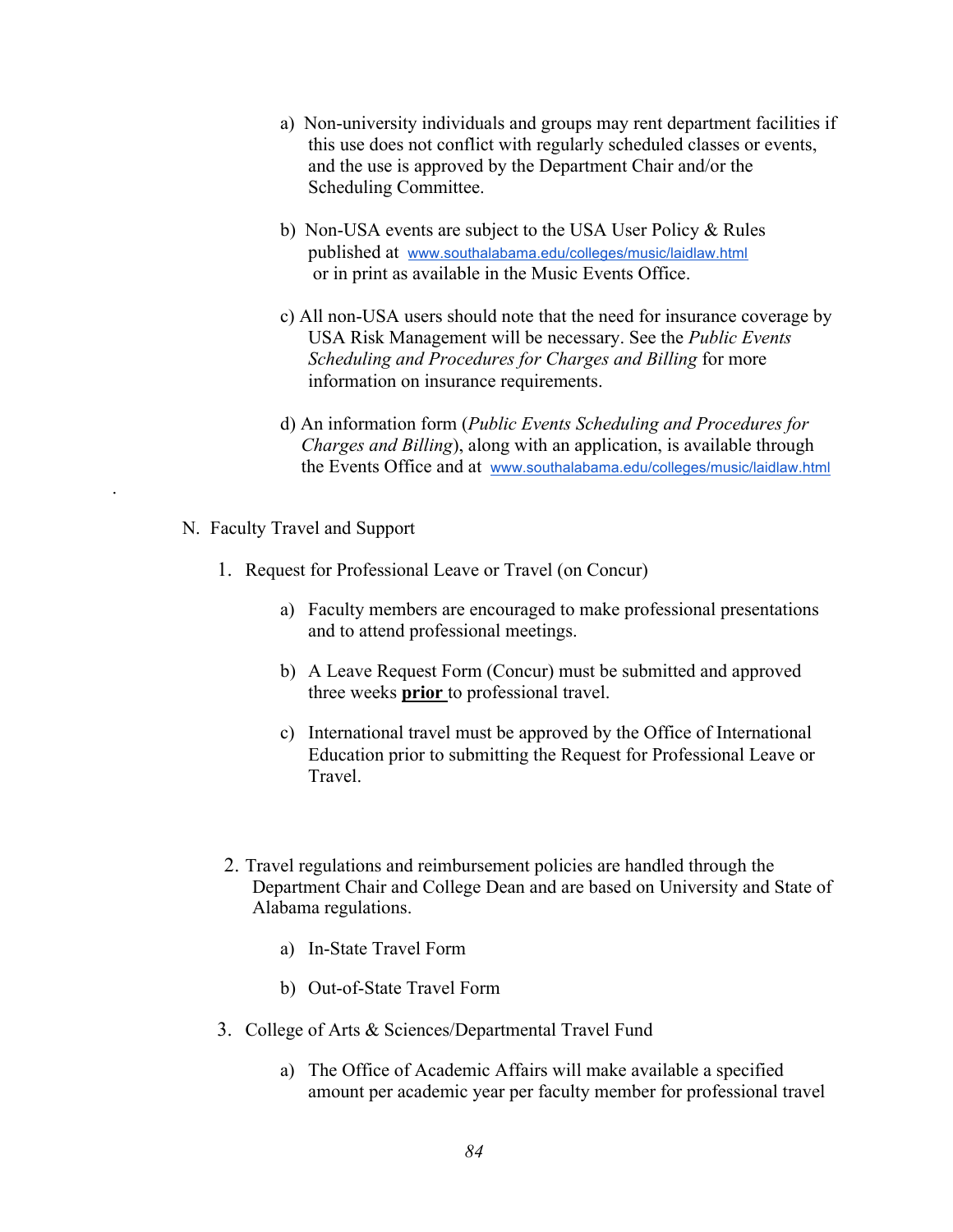to present at a professional meeting, attend professional conferences, or pursue other professional opportunities with priority given to junior faculty.

- b) Guidelines for use of this fund are available in the Department of Music office and in the Dean's office.
- c) Application must be made and approved in advance of planned travel.
- d) The department will control distribution of the funds and must decide whether to distribute funds evenly for each faculty member or form a committee to make decisions regarding individual proposals.
- e) The official allowable travel limit per year is \$1450 per faculty member.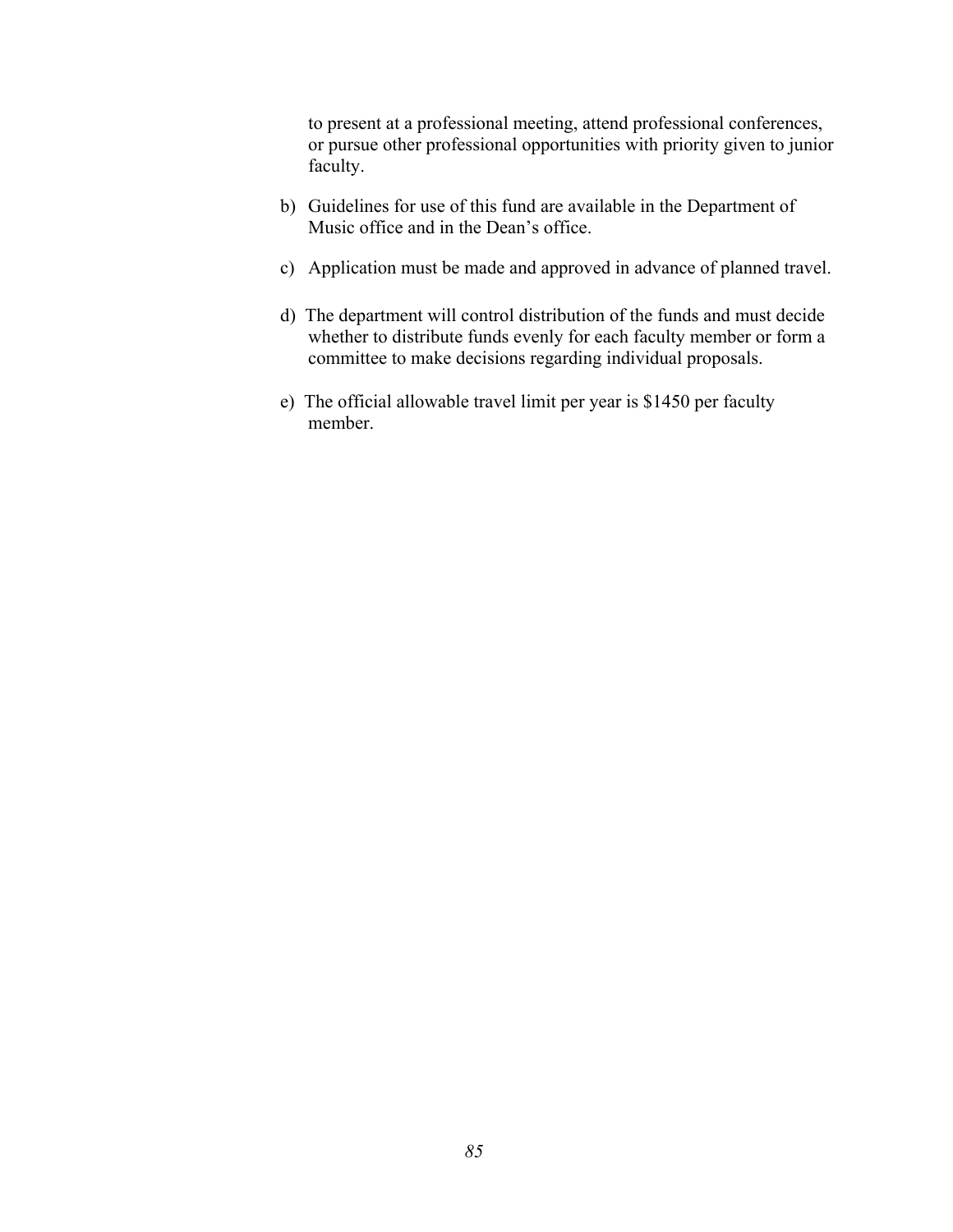- O. Department of Music Summer School Policy
	- 1. The purpose of Summer School is to support those activities/courses essential for music majors and to offer general interest/service courses for non-majors.
	- 2. Faculty teaching assignments will be made in accordance with the University of South Alabama Faculty Handbook, Chapter 3, item 3.9.
	- 3. In the event that insufficient full-time faculty are available for Summer School offerings, qualified part-time faculty will be utilized.
	- 4. Applied lessons will be offered on a very limited basis and only with the consent of the appropriate applied faculty member (full-time or adjunct) and the Department Chair.
	- 5. Circumstances for which applied lessons would be approved include but are not necessarily limited to:
		- a) majors with a summer recital
		- b) majors presenting an early fall recital
		- hours c) transfer students requiring remedial work and/or additional credit
		- d) graduate students with limited schedule options
	- 6. Applied lessons will not be offered to non-majors under any circumstances without prior approval of the Department Chair. Loads will be determined by majors/minors enrolled in a degree program. Non-load applied students may take applied lessons at the discretion of the applied teacher and the Department Chair.
	- 7. Normally, applied lessons will be based on the contact hour rate utilized for part-time faculty.
- P. Procedures for Search and Screening Committees
	- 1. Departmental Search Committee will be appointed by the Chair.
	- 2. Committee members must be at least 25% female.
	- 3. See University Guidelines for Faculty and Administrative Searches.
	- 4. A list of Department of Music General Guidelines for Appropriate Questions during interview sessions is attached.
- Q. Procedure for Guest Artists and Clinicians
	- http://www.southalabama.edu/music/facultyforms/ 1. Authorization to Provide Services form (APS), a W-9, and an Authorization for Electronic Direct Deposit Form (see addenda) must be submitted PRIOR to hiring or committing to hire someone for services performed for the Department of Music at the University of South Alabama. These forms are available in our Faculty Forms website
	- 2. Information needed to complete an APS form must be submitted to the Departmental Secretary at least 3-4 weeks prior to their hire. This is critical if you wish the payment to be available at the time of provided services. Information needed is Name, Address, Social Security number (or Federal ID #), Reason for Hire, and Amount of Payment.
	- 3. After approval to hire has been granted by the Personnel Office, the Departmental Secretary can submit a requisition for payment. Payment will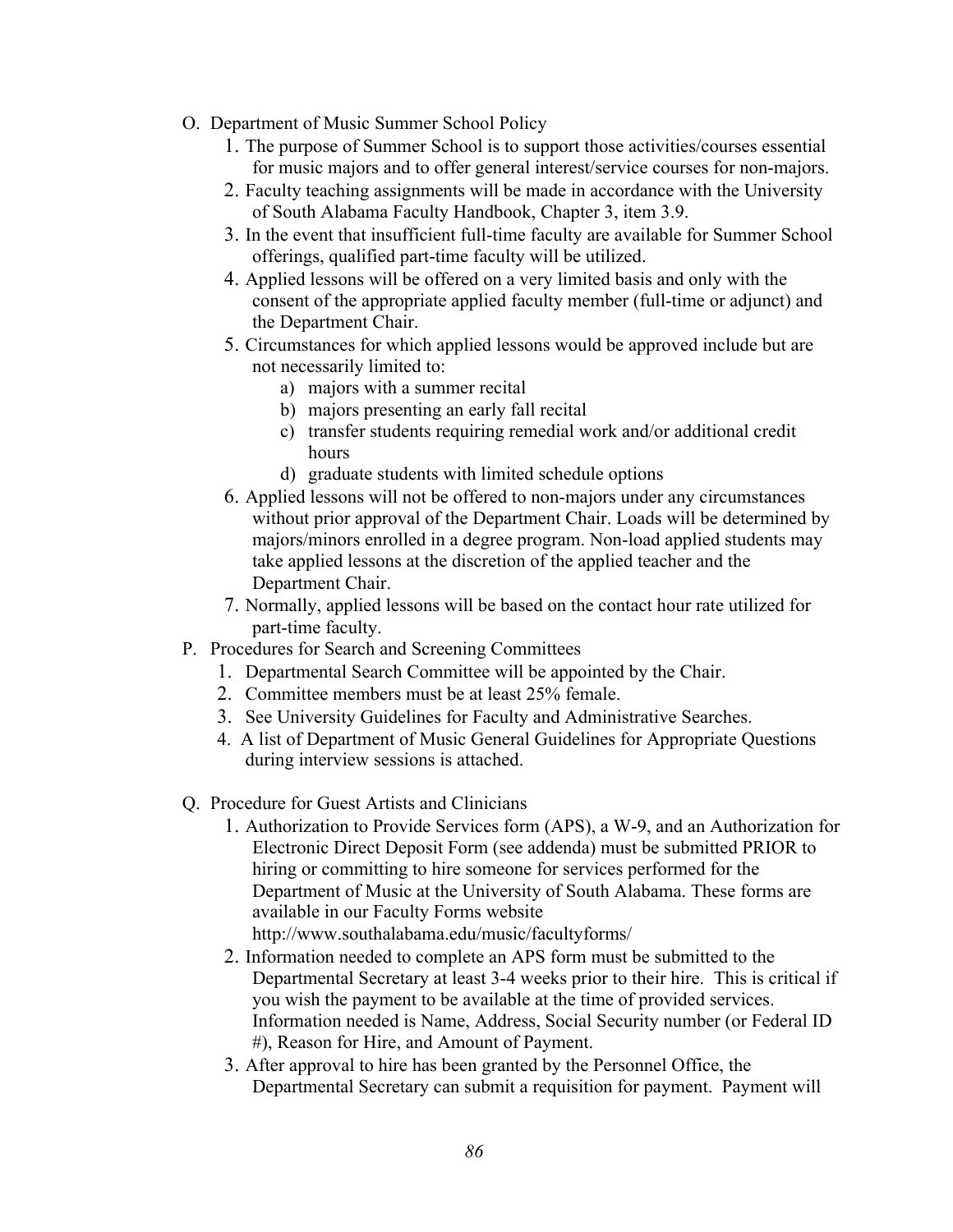be direct deposited on the first business day following the event. The performer will be notified by email when a deposit has been made.

- R. Procedures for Student Travel
	- 1. **USA Release from Liability Form -** Regardless of mode of transportation (student car, faculty car, van\*, rental car\*, bus, etc.) the USA Release From Liability Form (found on the Student Affairs website) must be completed and signed by each student when traveling for the Department of Music. An example of this would be students traveling to AMEA or students traveling with a performing group. If the travel is part of a class in which a grade is received and the travel is listed in the syllabus then the form DOES NOT need to be processed. This form originates by completing the attached form and submitting to the Student Affairs Office two weeks prior to travel. Once the trip is approved a Release from Liability Form will be sent to the faculty sponsor from the USA Attorney's Office. Copy the number of forms needed and have each student sign the form. If the student is under 19 years of age, a parent or legal guardian must also sign the form. Before the trip is taken turn the completed forms in to the Music Office for filing.
	- 2. **Request for Approval for Voluntary Student Trip** Complete the Request for Approval for Voluntary Student Trip form (found on the Student Affairs website) and submit to the Student Affairs Office two weeks prior to travel. If the trip has been included on the syllabus and is a requirement of the course then it is not necessary to complete this form.
	- 3. **Student Travel Authorization Request -** If it has been approved and the student will be requesting reimbursement, prior to travel the student must complete a Student Travel Authorization Request. The form should be submitted to the department secretary no less than two weeks in advance of the travel. The chair will approve, sign and forward to the dean's office. All signatures needed must be obtained before permission is granted to travel. The process and timeframe is the same as if a faculty member were traveling. For students, if no reimbursement is going to be requested then it is not necessary to have students complete this form.
	- 4. **Travel Reimbursement Form** After the student completes the travel the Travel Reimbursement Form is used to request any approved reimbursement such as meals, mileage, registration fees, etc. This is claimed using the out-ofstate portion of the form regardless of type of travel.
	- 5. If travel involves a hotel there are several ways a hotel room can be reserved and paid for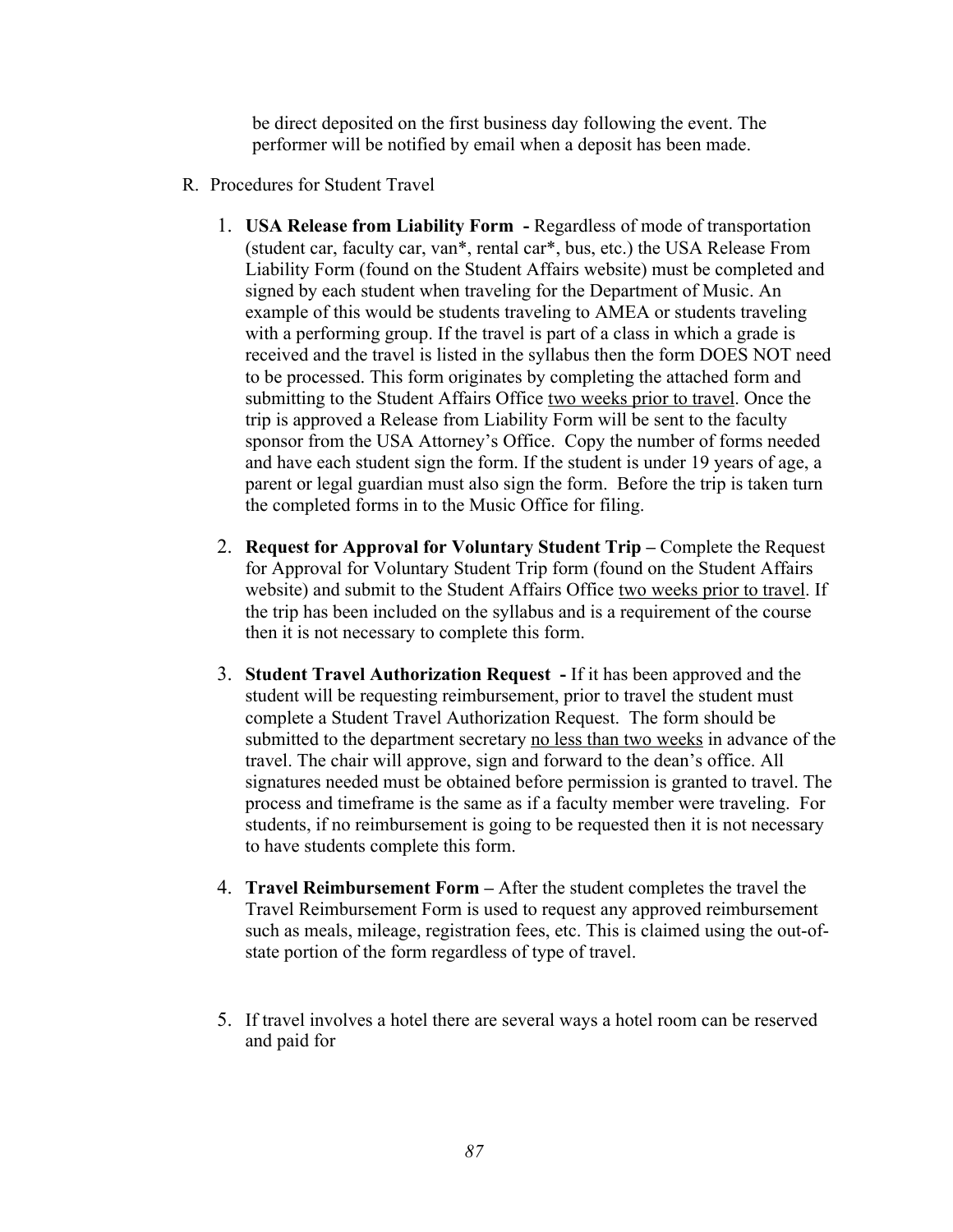- a. Find a hotel that's a university vendor. With this method rooms can be reserved and the department can be billed directly – neither the faculty sponsor nor the student has to incur the expense on their personal credit card
- b. Faculty member chooses a hotel and reserves the needed room(s) and puts the expense on personal credit card
- c. With prior approval from the faculty sponsor, student reserves room(s) and charges to personal credit card. Once travel is complete reimbursement is requested using the *Out of State* section of **Travel Reimbursement Form**
- 6. Scan and email Release From Liability and/or Request for Approval for Voluntary Student Trip forms to: Judy Friedhoff, Administrative Assistant I Student Affairs Deans Office 460-6172 jfriedhoff@southalabama.edu 1345 Academic Support Center (ASC)
- 7. The faculty sponsor will be responsible for distribution of forms and overseeing the process.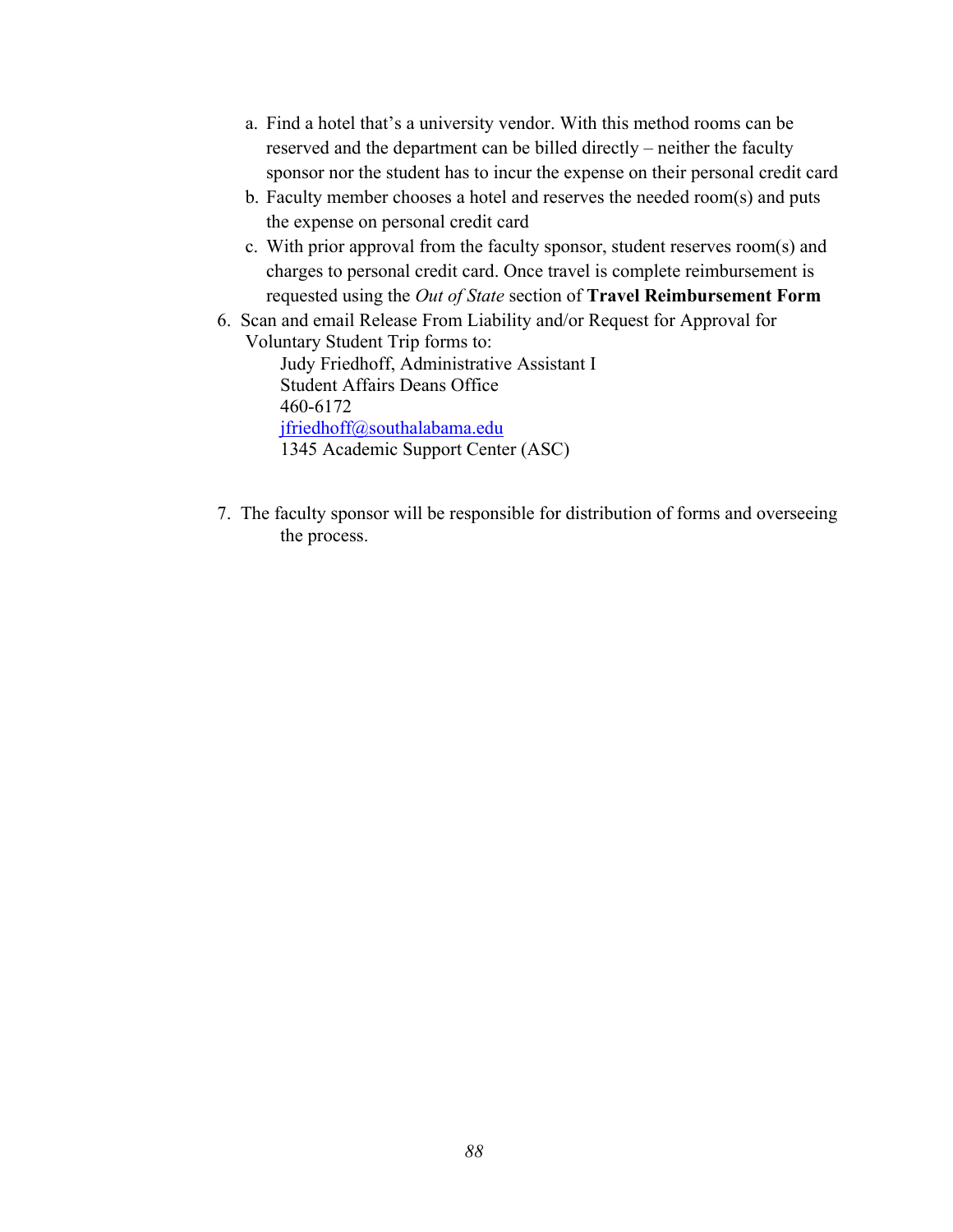# **A& S Promotion and Tenure Criteria**

**http://www.southalabama.edu/colleges/artsandsci/resources/forms\_and\_policies/tenureandpromotionstatement-15.pdf**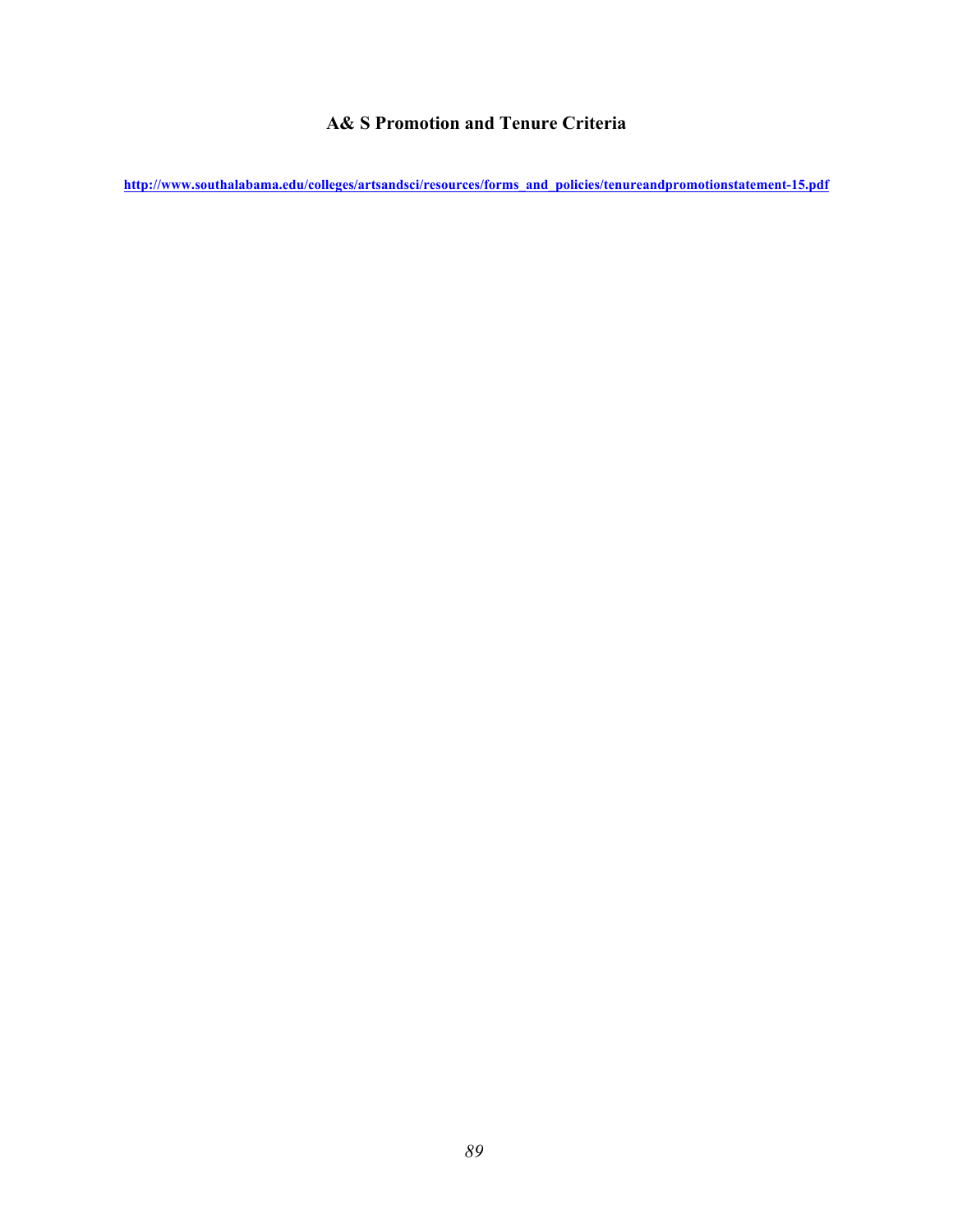**Authorization to Provide Services (APS)** 

**http://www.southalabama.edu/departments/eforms/hr/autprovideservices.pdf**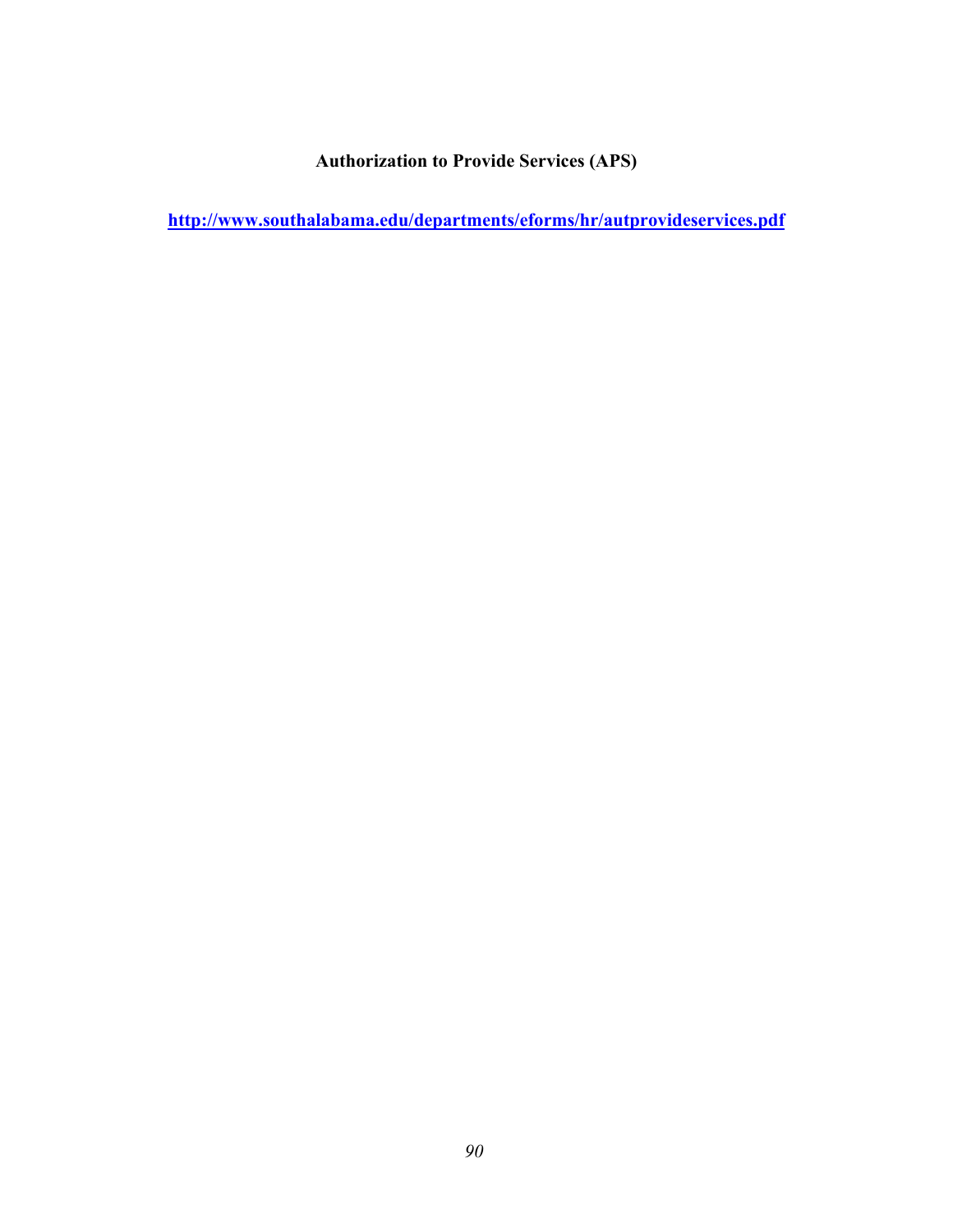# **W-9 Form**

**http://www.southalabama.edu/departments/eforms/purchasing/fw9.pdf**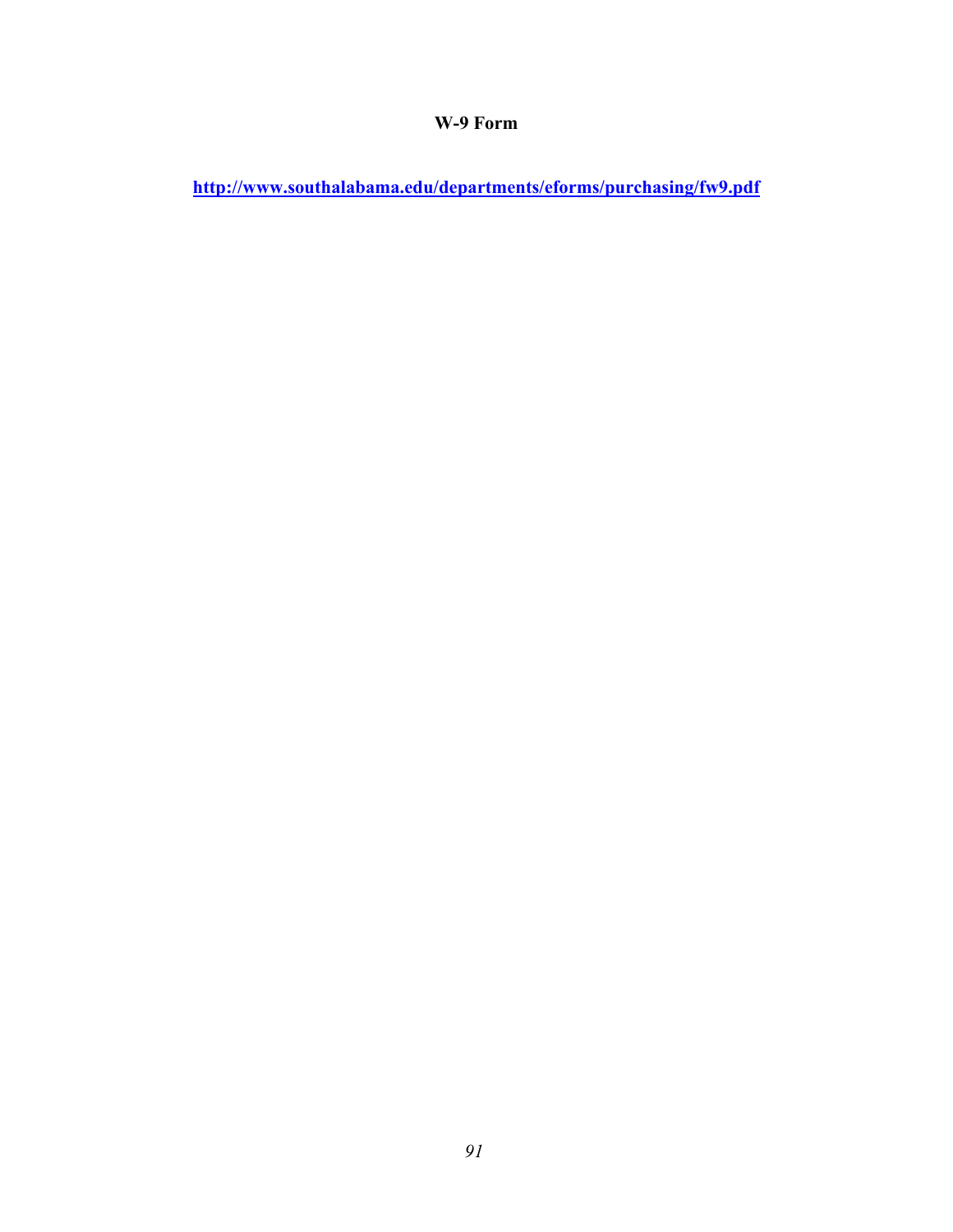**Authorization for Electronic Direct Deposit** 

**http://www.southalabama.edu/departments/eforms/purchasing/eddauth.pdf**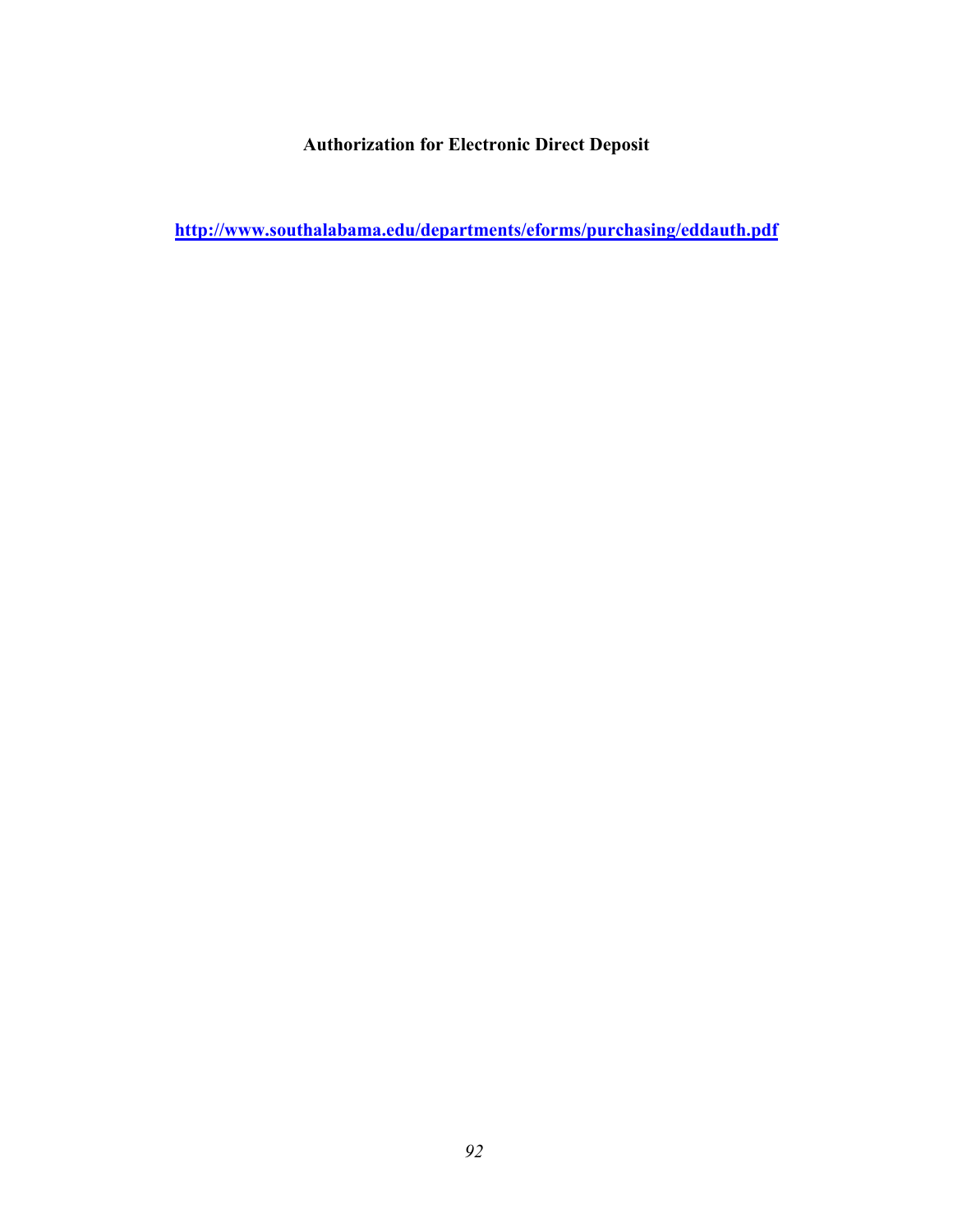### **VII. Office Procedures**

### A. Office Procedures

- 1. The secretaries supervise student workers in the office. Dr. Durant supervises student workers in the lab. It is requested you check the availability of the student workers with the secretaries if you have an extended job for them.
- 2. The primary objective of the student workers is to assist the secretaries, answer phones, direct traffic, post information on the bulletin boards, and assist with office mailings.
- 3. The office workers have been instructed to transfer calls to faculty voice mail. This cuts down on the number of messages taken. Please give out the direct line to the studio to help cut down on calls coming to the main number. (Especially if the student/parent calling is in regard to a private student.)
- 4. Faculty members are responsible for their own photocopy needs. It is suggested ample time is allowed for photocopying due to the high demand for copier time. If the student worker is not involved in another project at the time, their assistance may be requested.
- 5. Students are not allowed to use the office copier. Faculty should not send students to copy or give them access to your copier code.
- 6. Mail is delivered and picked up once a day between  $8:00 8:30$  a.m. Please use the stamp found in the mailroom to stamp outgoing mail with the department account number. Place stamp in upper right hand corner of envelope.
- 7. Office supplies are located in the drawers and cabinets in the mail room and are available to faculty. Please inform the ensemble secretary, Ms. Harris when the last of a supply has been used.
- 8. Request for Professional Leave forms must be submitted to Ms. Doyle with any necessary documentation **prior** to travel. It is recommended this be done at least two weeks in advance. It will be the faculty's responsibility to keep copies of the supporting paperwork on file. Once the Travel Expense form is submitted for reimbursement, the check is direct deposited to the traveler's bank account. Remember to keep all original receipts for reimbursement. If meal receipts are required and a credit card was used, an **itemized receipt of the meal is required in addition to the credit card receipt**. Also remember to obtain receipts for cabs and shuttles. Refer to the Travel and Entertainment Regulations publication or access information from the University web page for further information.
- 9. The door to the file/storage room is left unlocked during office hours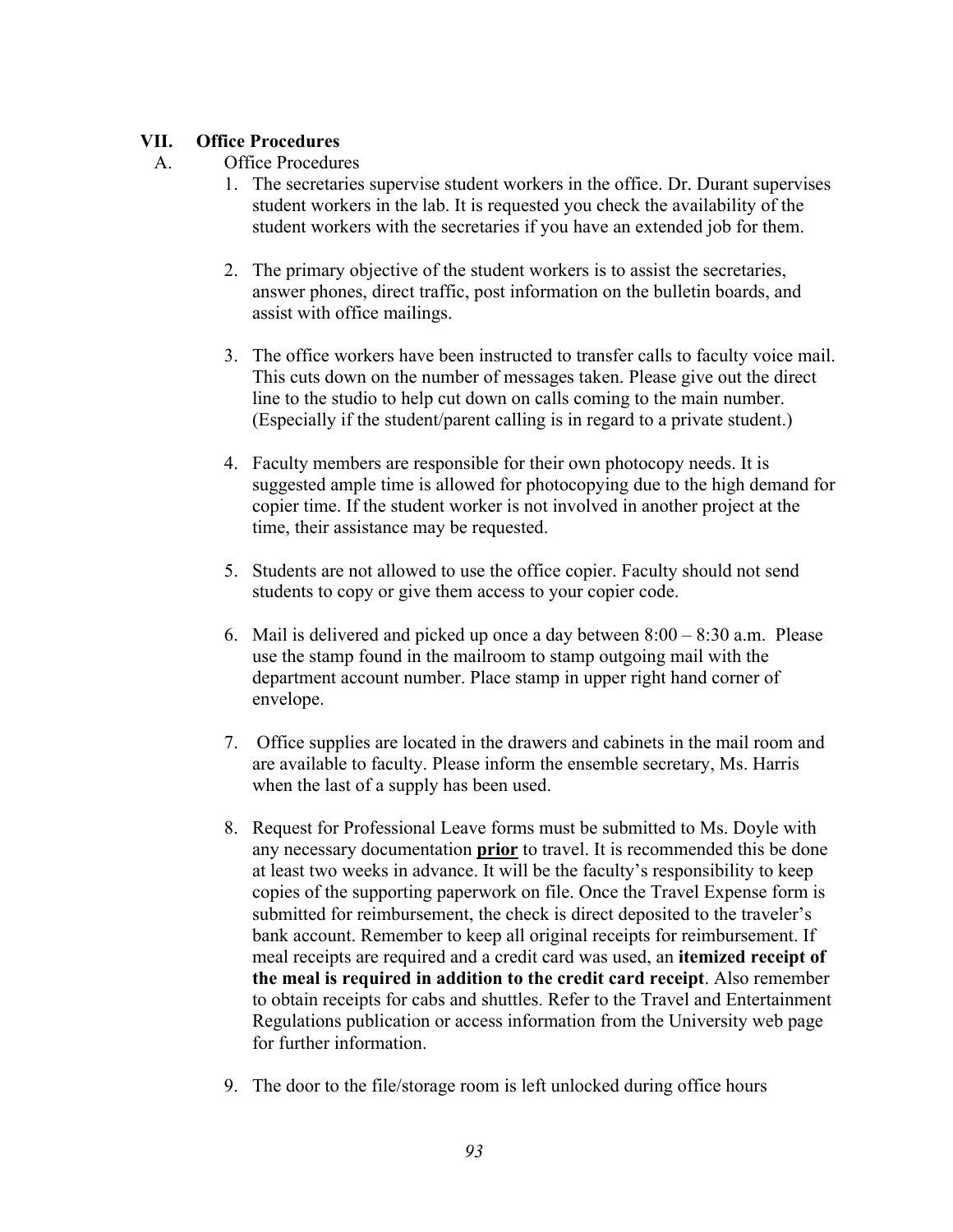(8a.m.-5p.m.) at which time student files can be accessed by faculty. This room contains student files and other confidential files, therefore it is not appropriate to ask a student to obtain the file. Only faculty should pull and return the file(s). During the advising period (notification of Advising dates will be made available) the file(s) must be returned to Ms. Doyle for computer update before it can be re-filed. Leave the file(s) in the box marked Advising-Student Files in Ms. Doyle's office and it will be re-filed.

- 10. Many of the forms required by the department, the Dean's office or university-wide forms are available to faculty through the following links: http://www.southalabama.edu/music/facultyforms/ or http://www.southalabama.edu/artsandsci/forms.html. Whenever possible, go directly to the "owner's site to obtain the form to receive the most current form available.
- 11. Moving university owned office furniture and equipment must be coordinated through Ms. Doyle's office. Please put the request in writing.
- $B<sub>r</sub>$ Concert Programs and Events
	- 1. Events Coordinator
		- (Another department designee may become "house manager.") a. The Department of Music has an Events Coordinator to handle several aspects of performances and events held in the Laidlaw Performing Arts Center. Facility scheduling, certain aspects of publicity distribution, programs, program notes and translations will be run through the auspices of the Events Office. The Coordinator will be present for most events and will act as the "house manager" for events, overseeing both performer and audience needs, but it should be noted that **the faculty member in charge will be working with the Coordinator on all aspects of the event**. In cases where the Coordinator is unable to attend certain events, the faculty member is in charge and becomes the "house manager" for the event.
		- b. During the 30-45 days prior to any event, it is strongly recommended that the faculty member in charge of an event work closely with the Events Coordinator and other Music Department Staff. Many arrangements need to be made and all musicians know that last-minute situations can be a part of the fabric of all performances. Close communication between the Coordinator, Staff, and performers is essential for any successful event.
	- 2. Departmental Calendar
		- a. The Events Coordinator maintains the Department Calendar. Dates of Musical Arts Series concerts and other department performances are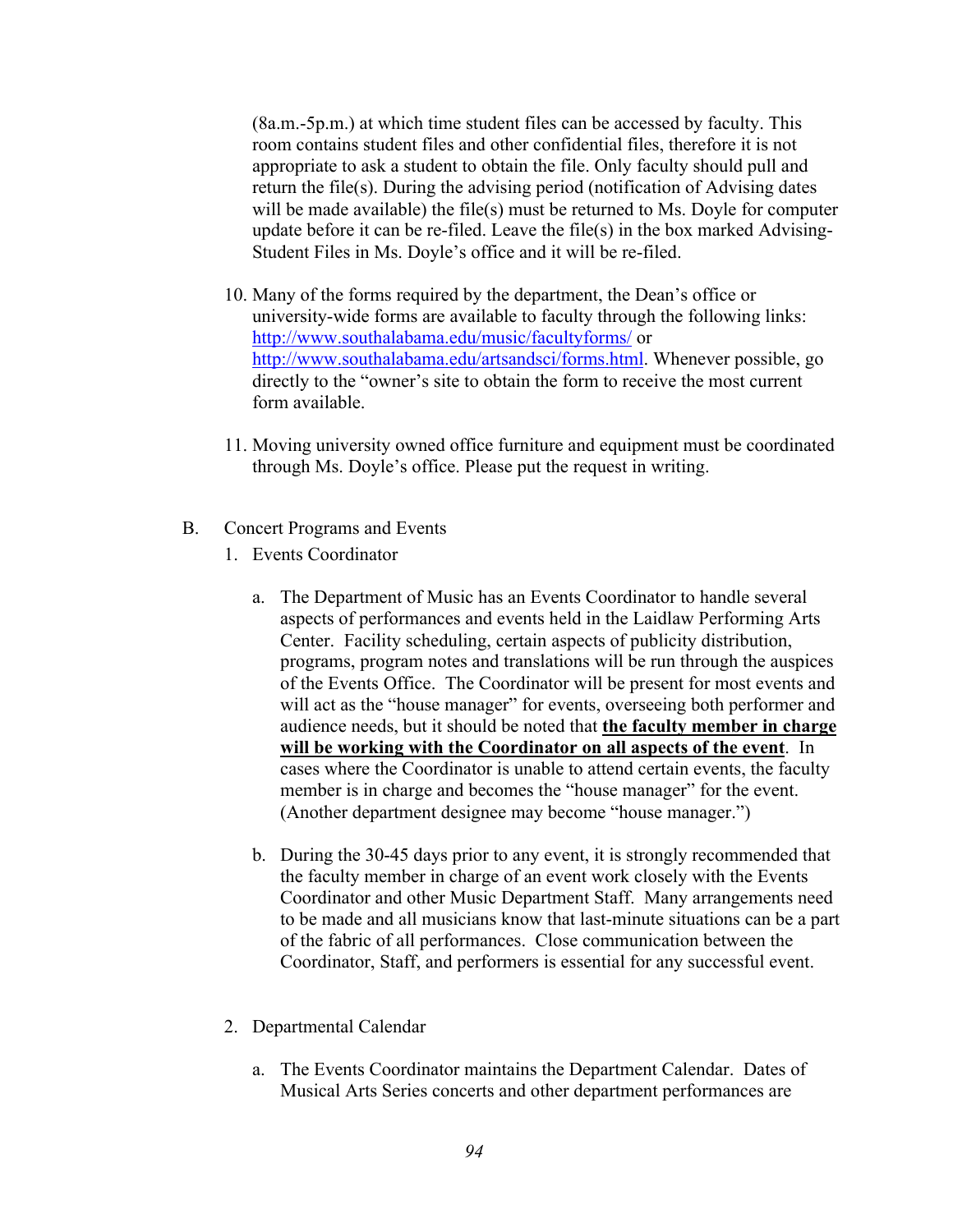determined in the Spring semester for the following academic year. After those dates have been determined, and throughout the year, additional concerts and events are added to the calendar.

- b. Please submit initial requests to reserve the RECITAL HALL, REHEARSAL HALL, GREEN ROOM, and LOBBY (and other additional space as necessary) to the Events Coordinator.
- c. Requests should be made via email, written message or voice mail. Once the message has been received, the Coordinator will place a temporary calendar hold on the requested space. The faculty member should be ready at that point to provide date and time of the event, name of the event, stage needs, lobby needs, and actual time the space is needed for set up AND clean up. Rehearsal dates and times should also be arranged as early as possible. Work on setting up a "calendar countdown" to the event will take place once this information is processed. The "calendar countdown" will be the deadline dates required for each event necessity. The events coordinator will send reminders for each events item needed.
- 3. Publicity
	- such as *al.com*, the *Vanguard*, *Alabama Public Radio, Mobile Arts Council,* other area media outlets, faculty/staff campus-wide email and the a. It is strongly recommended that publicity information be submitted at least **six weeks in advance** to the Events Coordinator, due to various media deadlines. Publicity should be in a format ready to be distributed to outlets Music Department webpage. Information should be submitted by email. The Events Coordinator and other departmental staff will then disseminate publicity directly to media. Please do not distribute publicity about your event independently without communicating with the Coordinator. If publicity is not given to the Coordinator, it will be assumed that no publicity distribution is necessary for the event.
- 4. Posters

Posters for any event are the responsibility of the faculty-in-charge of the event. The events office no longer develops, prints, posts or distributes programs for concerts or other music department events.

- 5. Concert Programs, Program Notes and Translations
	- a. No later than two weeks prior to the event, the faculty member in charge will provide an initial rough draft of the concert program, program notes and translations to the Coordinator via email. The approved Department of Music concert program templates will be used for all programs. During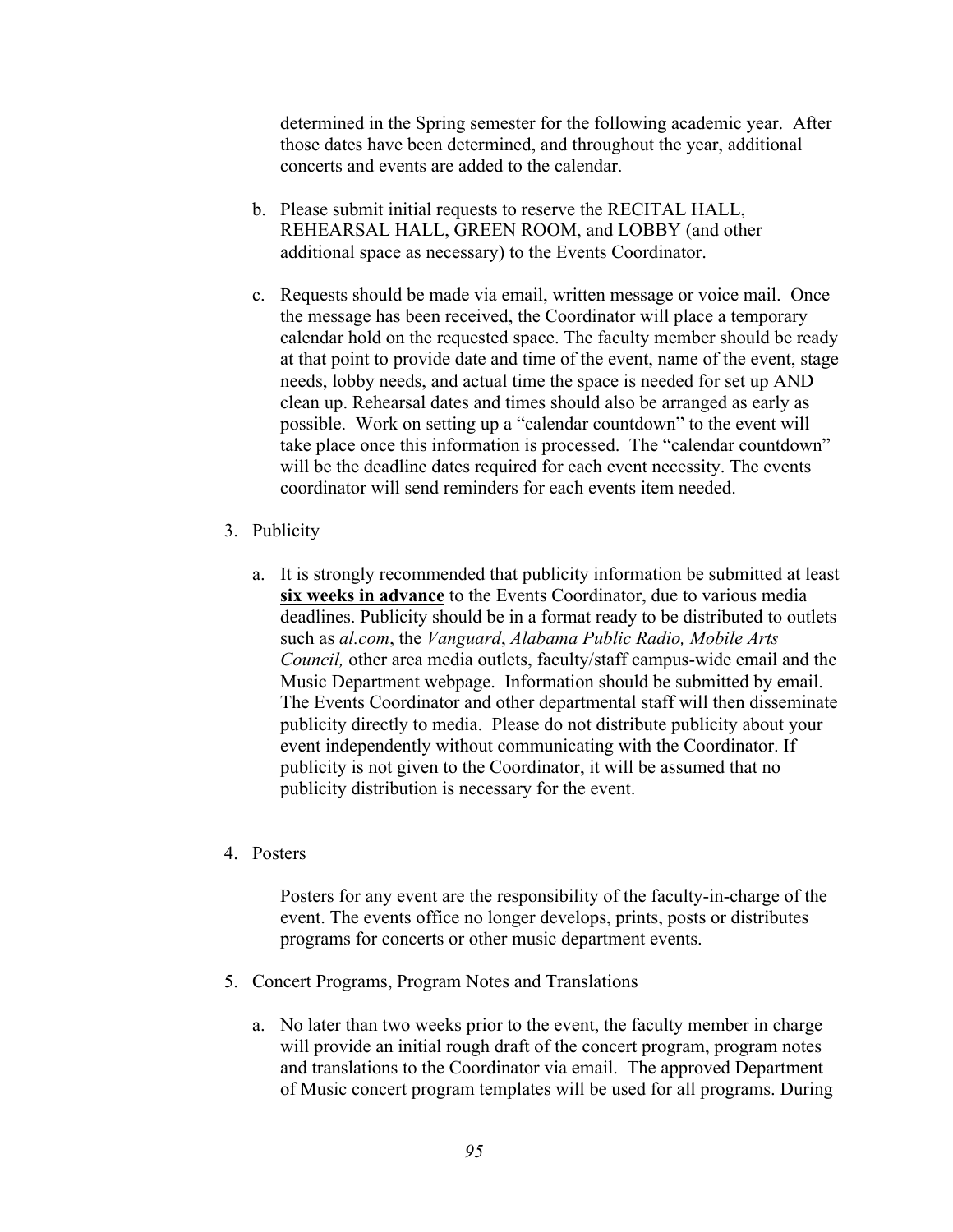completing their own recital program notes and translations, it is the the two week period before the event, editing communications between the Coordinator and faculty member will take place. Program, notes and translation submissions should include the number of programs needed for the expected audience and additional copies needed by the faculty member and student(s) involved. Program information must be given to the Coordinator since all Department of Music concerts must have an official concert program. NOTE − even if students are assigned the task of faculty member's responsibility to properly deliver materials in a timely fashion to the Coordinator.

- 6. Rehearsal Hall, Green Room, and Lobby special events
	- be used as in #2 above concerning the Department Calendar. a. If the Rehearsal Hall, Green Room, or Lobby is needed by faculty to host an event (such as a reception, seminar, or other special event), it is the faculty member's responsibility to request use of those facilities through the Events Coordinator. The same process to reserve these facilities will
	- b. The Coordinator will work with the faculty member in charge to arrange for setup and breakdown of tables and chairs. If the kitchen adjacent to the Green Room is used**, the faculty member will be responsible for emptying and cleaning the refrigerator and kitchen area.** Depending on the department event, Department of Music staff may be responsible for setup, breakdown, and cleanup. Responsibility for these items will be made upon approval of the request for use of the facilities involved.
- 7. Keys
	- a. When the Events Coordinator or other Department of Music Staff are not available as "house manager" for an event, it may be necessary for the faculty member in charge of the event to have access to a sub-master key or various other facility keys. Keys are to be logged out through the Coordinator and returned to the Coordinator the day of or the day following the event.
- C. Maintenance
	- 1. Although Ms. Doyle is the Building Maintenance Coordinator for the Laidlaw Performing Arts Center, anyone can request maintenance by accessing the University Maintenance Request system located on the University web page under "USA Help"

( https://usahelp.southalabama.edu/logon.aspx?ReturnUrl=%2f

If the request is an emergency such as a stopped up toilet or sink, call either Ms. Doyle or Ms. Harris immediately or Maintenance (6-7111) directly if they are unavailable.